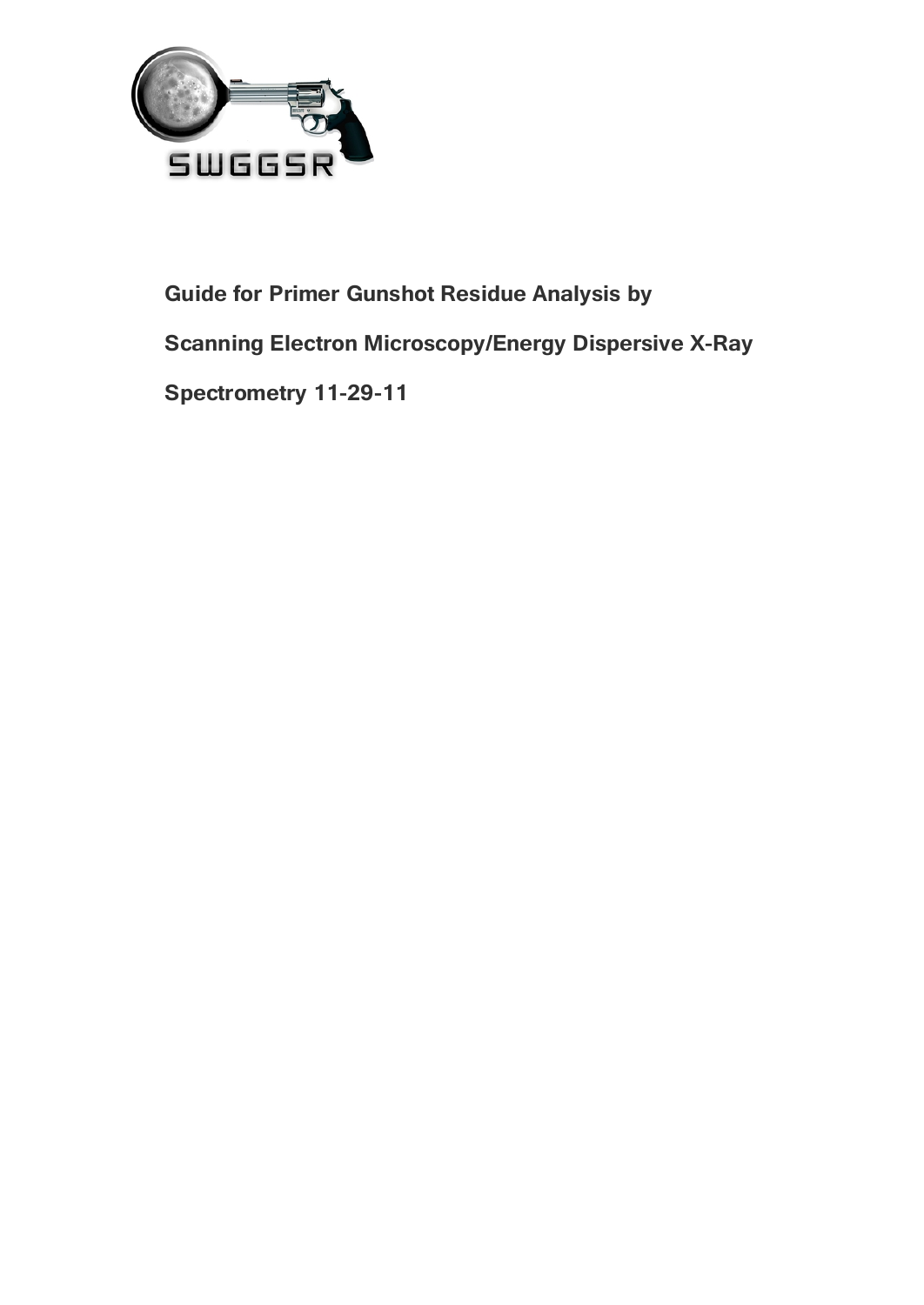

### *TABLE OF CONTENTS*

**PREFACE**

**INTRODUCTION**

**INSTRUMENTAL REQUIREMENTS**

**CALIBRATION & QUALITY ASSURANCE**

#### **PROCEDURE**

- **Sample Preparation**
- **Setting the Detection Parameters**
- **Automated Analysis**
- **Manual Examinations**
- **Analysis of Detected Particles**
- **Samples from Ammunition & Firearms**

#### **DOCUMENTATION**

#### **REPORTING CRITERIA**

- **Classification of GSR**
- **Particles that are Highly Characteristic of GSR**
- **Particles that are Consistent with GSR**
- **Particles that are Commonly Associated with GSR**
- **Additional classifications**
- **Sources of Particles with Compositions Similar to GSR**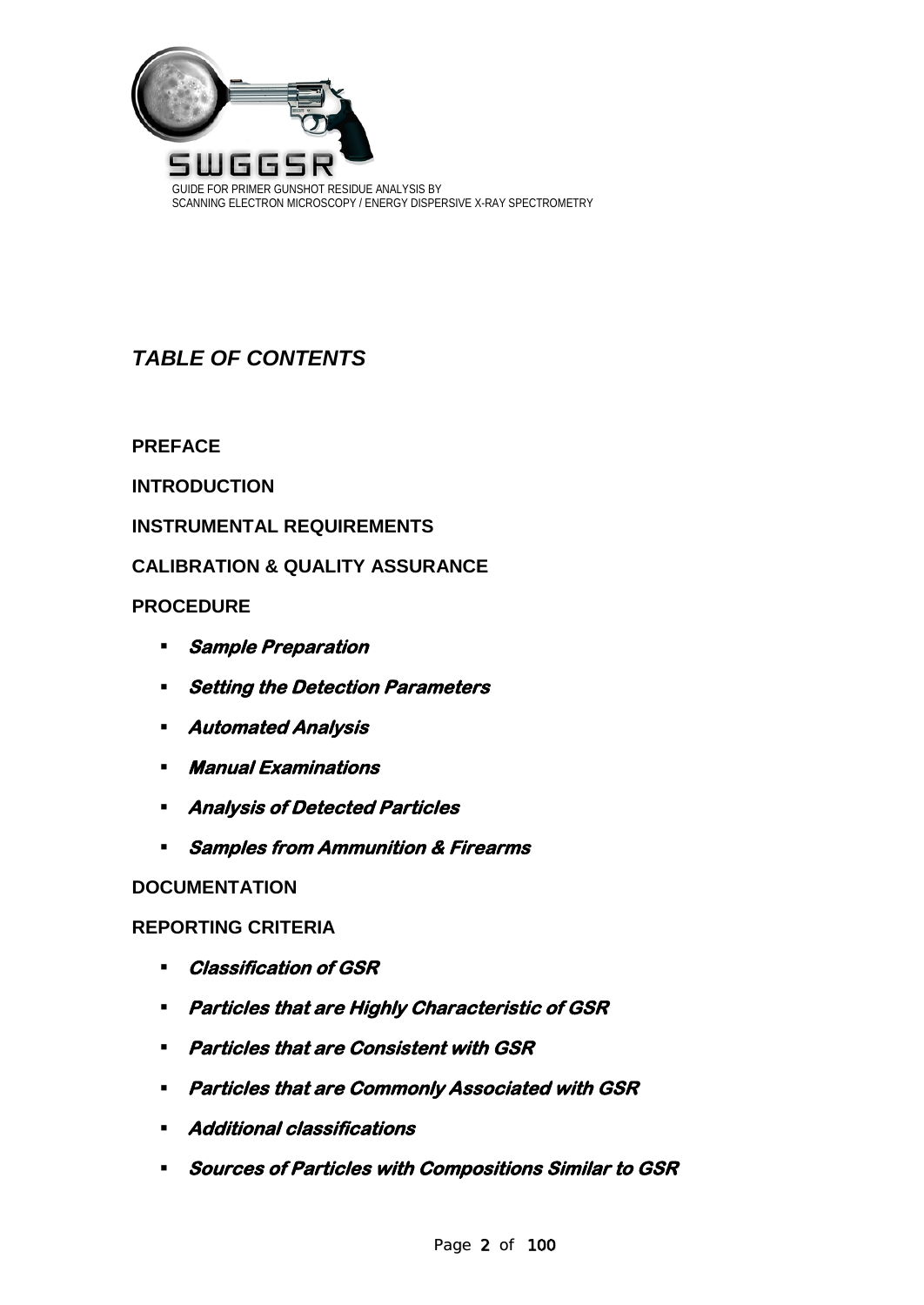

#### **INTERPRETATION**

**Reporting Considerations** 

#### **REPORT WRITING**

**Report Content** 

#### **APPENDIX A CONTAMINATION and SAMPLING CONSIDERATIONS**

- **Overview**
- **Procedures for Sampling and the Prevention of GSR Contamination at Scenes Prior, During, and after Collection**
- **Considerations for the Prevention of Potential GSR Contamination during Sampling and Storage**
- **Procedures for the Elimination of GSR Contamination in the Laboratory**
- **Recommended Practices to Monitor GSR Levels**
- **Recommended Practices if GSR Contamination is Detected**
- **Summary of Best Practices in the Laboratory**

#### **APPENDIX B AMMUNITION**

- **Firearms**
- **History of the Development of Firearms**
- **Primer Composition**
- **Lead-Free/Clean Ammunitions**
- **"Tagged" Ammunition**
- **Re-Loaded/Re-Manufactured/ Modified Ammunition**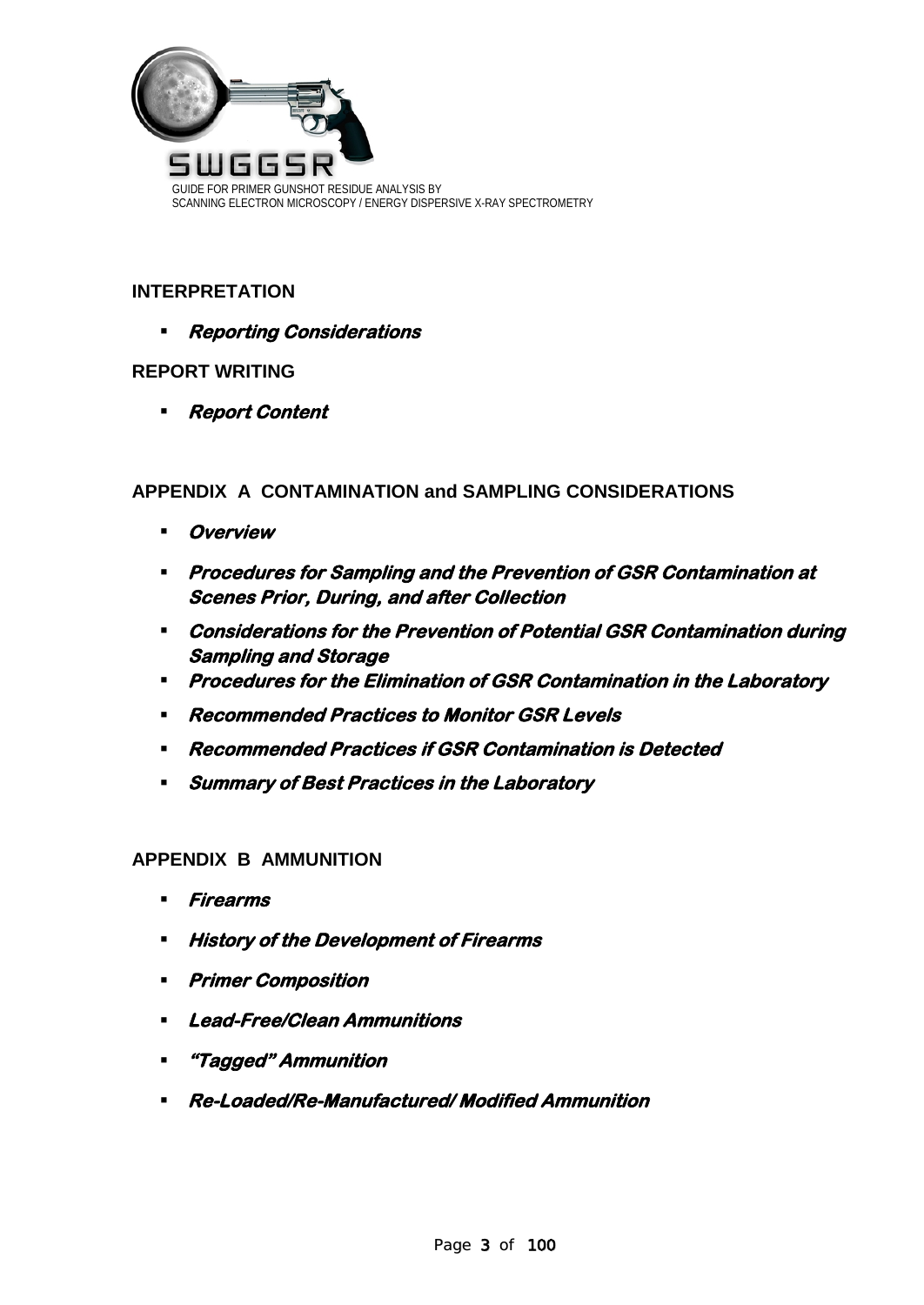

#### **APPENDIX C TESTIMONY**

- **Objectives and Goals**
- **Ethics and Professional Obligations**
- **Preparation to testify**
- **General guide to courtroom testimony and etiquette**
- **Preparing for an Admissibility Hearing in Gunshot Residue Analysis**
- **Case law on admissibility of expert testimony**
- **Typical questions and example answers used in examination of an expert witness in gunshot residue**

#### **APPENDIX D TRAINING**

- **Objective**
- **Scope of Guideline**
- **Initial Training**
- **Ongoing Training**
- **Suggested Readings**

**GLOSSARY OF TERMS**

**REFERENCES**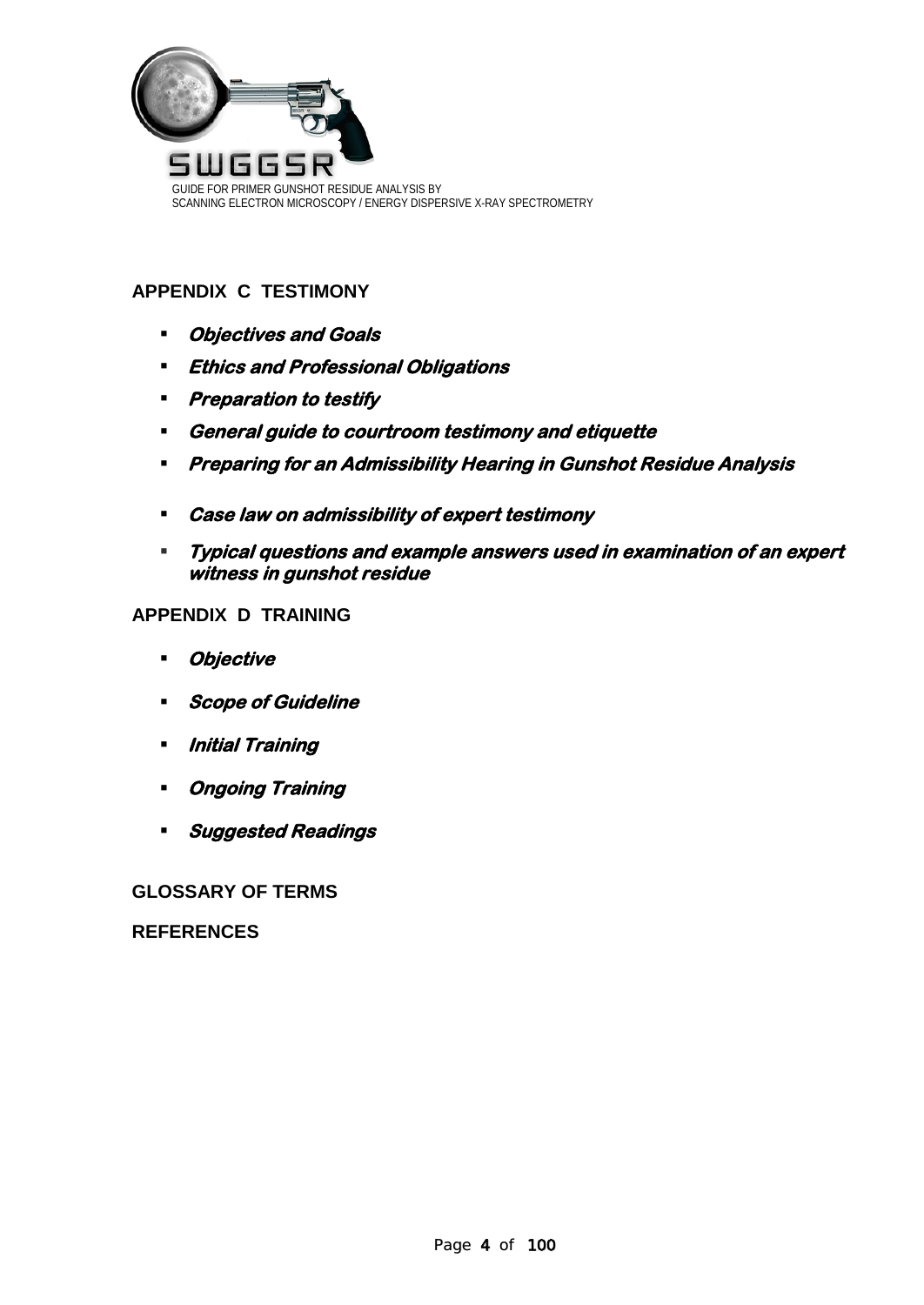

### **PREFACE**

The Scientific Working Group for Gunshot Residue (SWGGSR) was established in 2007 and funded by the National Institute for Justice (NIJ). Currently, the group comprises 27 experienced gunshot residue analysts from the United States, as well as from Australia, Canada, Finland, Germany, Israel, and the United Kingdom.

The purpose of SWGGSR is to make recommendations for internationally accepted guidelines for the forensic examination of gunshot residue. This document is the product of input from subcommittees within the SWGGSR group. Its intended use is as a comprehensive guide to the forensic laboratory practitioner, the legal community, and academia. While no guide can address all issues in every specific situation, the guide represents the mutually agreed upon opinions of the expert group.

This guide covers the analysis of primer gunshot residue (GSR) by scanning electron microscopy/energy-dispersive x-ray spectrometry (SEM/EDS) by automated and manual methods. It makes recommendations concerning interpretation and report writing, contamination issues, expert witness testimony, and training. It provides detailed background information concerning ammunition and its contribution to gunshot residue particles. The guide also contains a glossary of SEM terms and a list of published reference materials.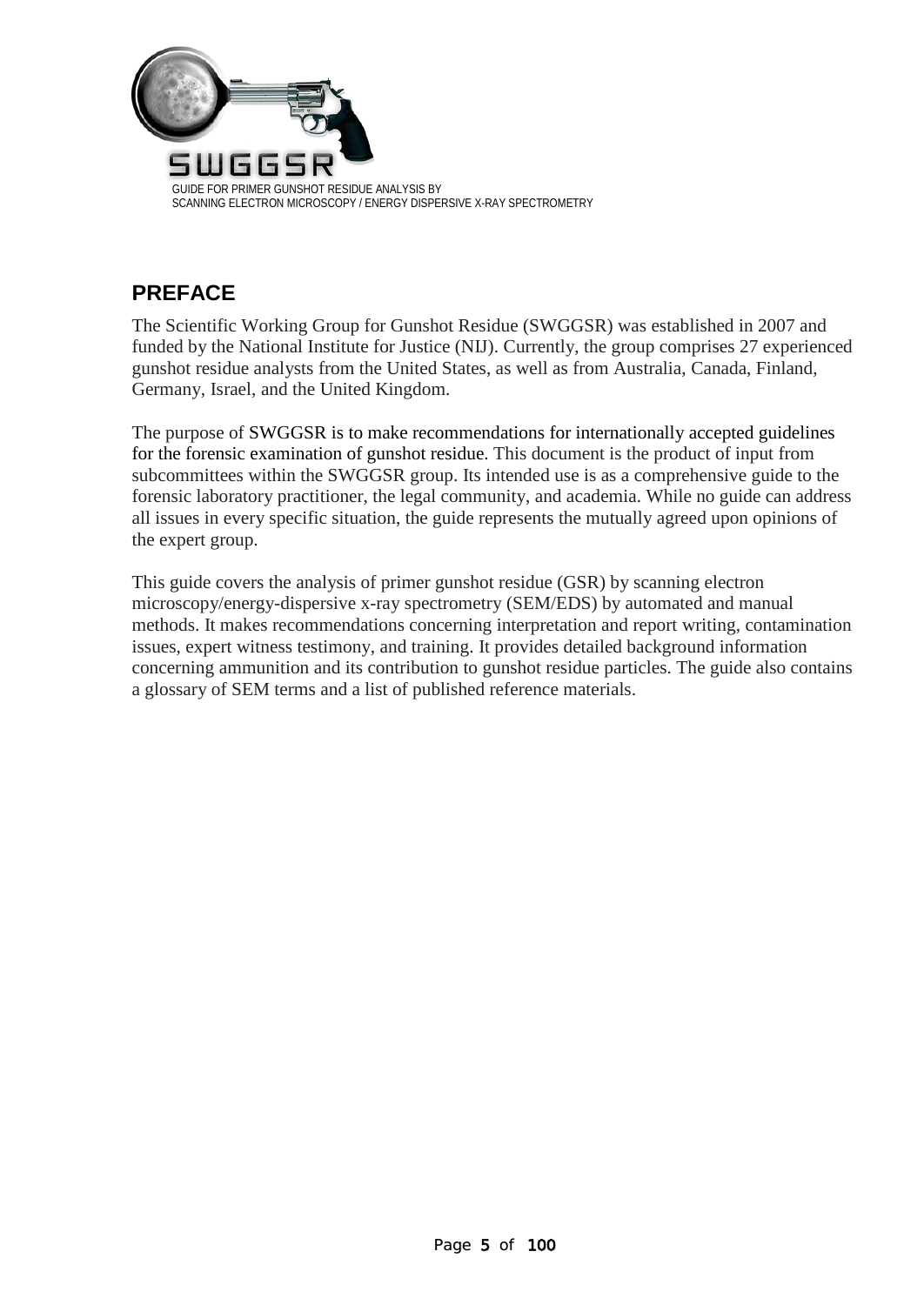

# **INTRODUCTION**

Gunshot residue (GSR) particles form as a result of rapid cooling of the discharge gases and solid matter, originating from partially reacted components of the primer and propellant, as well as from the metallic components of the ammunition and firearm. In addition, GSR originating from ammunition previously discharged from the firearm can also contribute to GSR ejected during a subsequent discharge.<sup>[1](#page-90-0)[2](#page-90-1)[3](#page-90-2)</sup>

Some of the gases condense in the form of spheres, but they also interact with solid residue materials to form complex mixtures and aggregate forms. Although some residue material can be ejected with little or no physical or chemical modification, most residue particles show evidence of exposure to or formation at extremely high temperatures and pressure.

Spheroidal particles range in size from sub-micrometers ( $\mu$ m) to several hundred micrometers in diameter. Irregular and aggregate particles generally constitute the majority of larger GSR particles produced, ranging in size typically from a few micrometers to several hundred micrometers.

This guide pertains to the detection of elemental residues originating from

- Residues formed through the explosive reaction of the primer compounds
- Material originating from the bullet and bullet jacket or coating
- Material eroded from the cartridge case, primer cup and other cartridge components
- Materials originating from the interior of the firearm chamber and barrel, including residues originating from previous discharges of the firearm and foreign materials, such as metal oxidation/corrosion, soil, and debris can exist

The elemental primer components are the primary source of particles used for the identification of GSR.

There are several classes of primers and within each class there is variation in the composition.

Secretions and other debris from the subject's skin or hair can also contribute to the physical form and chemical composition of GSR particles collected.

The combination of Scanning Electron Microscopy and Energy Dispersive Spectrometry (SEM/EDS) has widespread scientific acceptance as the optimum technique for the examination and analysis of  $GSR<sup>4-5</sup>$  $GSR<sup>4-5</sup>$  $GSR<sup>4-5</sup>$  $GSR<sup>4-5</sup>$  $GSR<sup>4-5</sup>$  for the following reasons:

- The technique is non-destructive.
- **Minimal sample preparation is necessary.**
- Individual particles can be analyzed.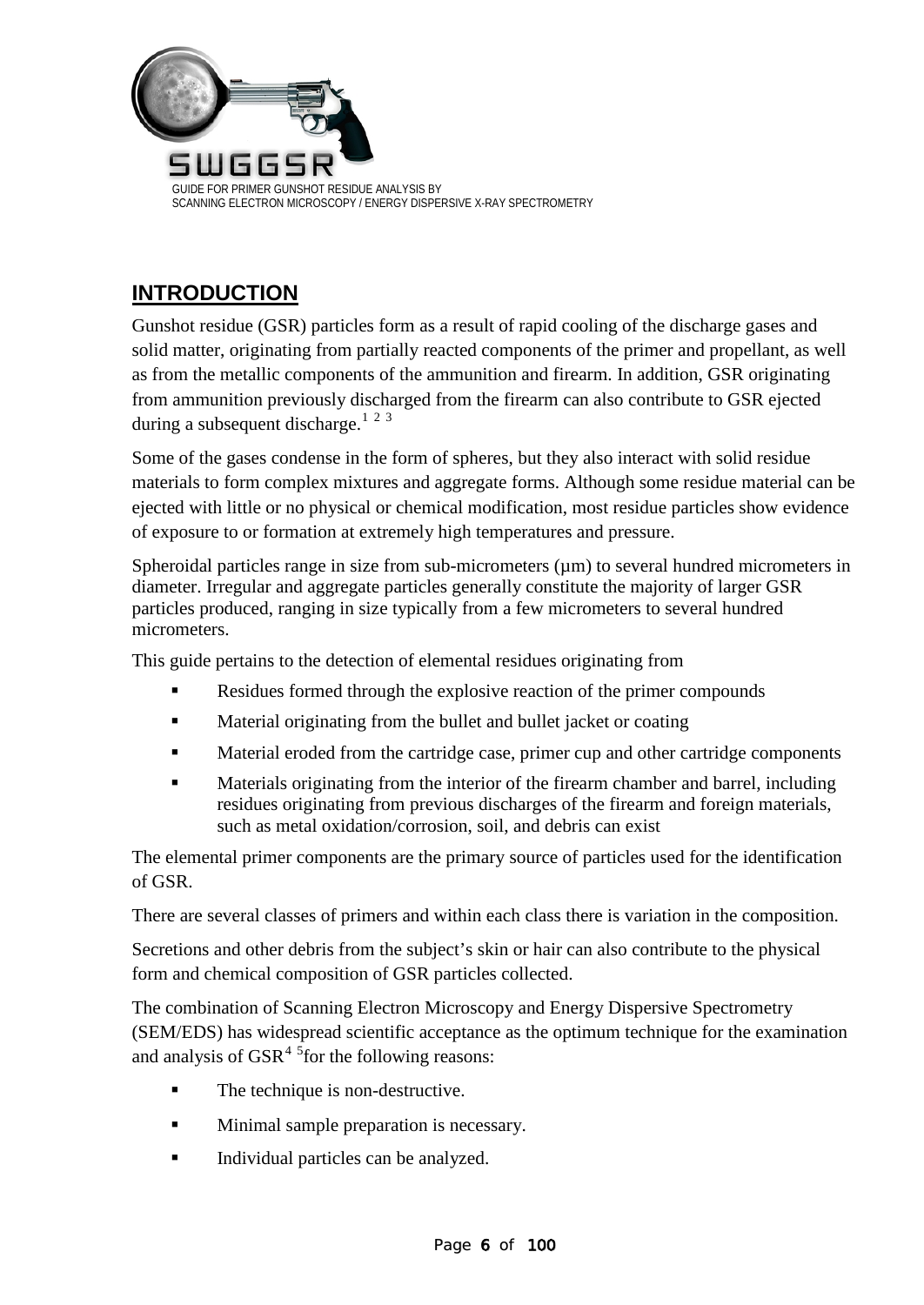

- The morphology of particles can be examined.
- GSR can be identified with a high level of confidence on the basis of the elemental composition and morphology.
- Highly effective and rapid automated systems have been developed for particle detection and classification.

SEM/EDS can be applied either manually or in an automated mode to the search for and analysis of potential GSR particles. In both manual and automated search modes, the sample surface is scanned in a systematic, defined sequence. Automated search is the preferred method due to increased efficiency.

In a manual search, the search regime and instrument parameters are determined by the operator.

In an automated search, the user sets a number of parameters that determine the minimum particle size to be detected as well as the area of the sample surface to be searched.<sup>[6](#page-91-0)[7](#page-91-1)[8](#page-91-2)</sup> However, once these parameters have been set, the search mode is fully controlled by the search software using a combination of controlled movements of the automated stage and electron beam positioning.

In both manual and automated systems, the search targets particles of high mean atomic number. These are visualized using a Back Scattered Electron (BSE) detector set at a threshold for high atomic number or calibrated to provide a correlation of atomic number with gray scale. Once a particle with a bright BSE image is detected, it is analyzed by  $EDS<sup>9 10</sup>$  $EDS<sup>9 10</sup>$  $EDS<sup>9 10</sup>$  $EDS<sup>9 10</sup>$  $EDS<sup>9 10</sup>$  In the automated search mode, this process is controlled by the search software. The automated search software classifies the composition of each particle analyzed and saves the coordinates or position on the sample stub for later review. In many systems, a low-resolution image of the analyzed particle is saved for later inspection.

Multiple sample analysis is possible with current, automated GSR search systems.

This guide applies to SEM/EDS analysis of GSR samples taken from human subjects,<sup>[11](#page-91-5)</sup> clothing,<sup>[12](#page-91-6) [13](#page-91-7)</sup> and objects allegedly associated with shooting incidents. Adhesive sample mounts on round, 12.7 mm diameter, aluminum stubs are most commonly used for the examination of samples taken for the purposes of detection of GSR, although smaller and larger samples can be accommodated. In some jurisdictions, rectangular sample tabs are used.

Since software and hardware formats vary among commercial systems, guidelines will be offered in the most general terms possible. The software manual for each system should be consulted for proper terminology and operation.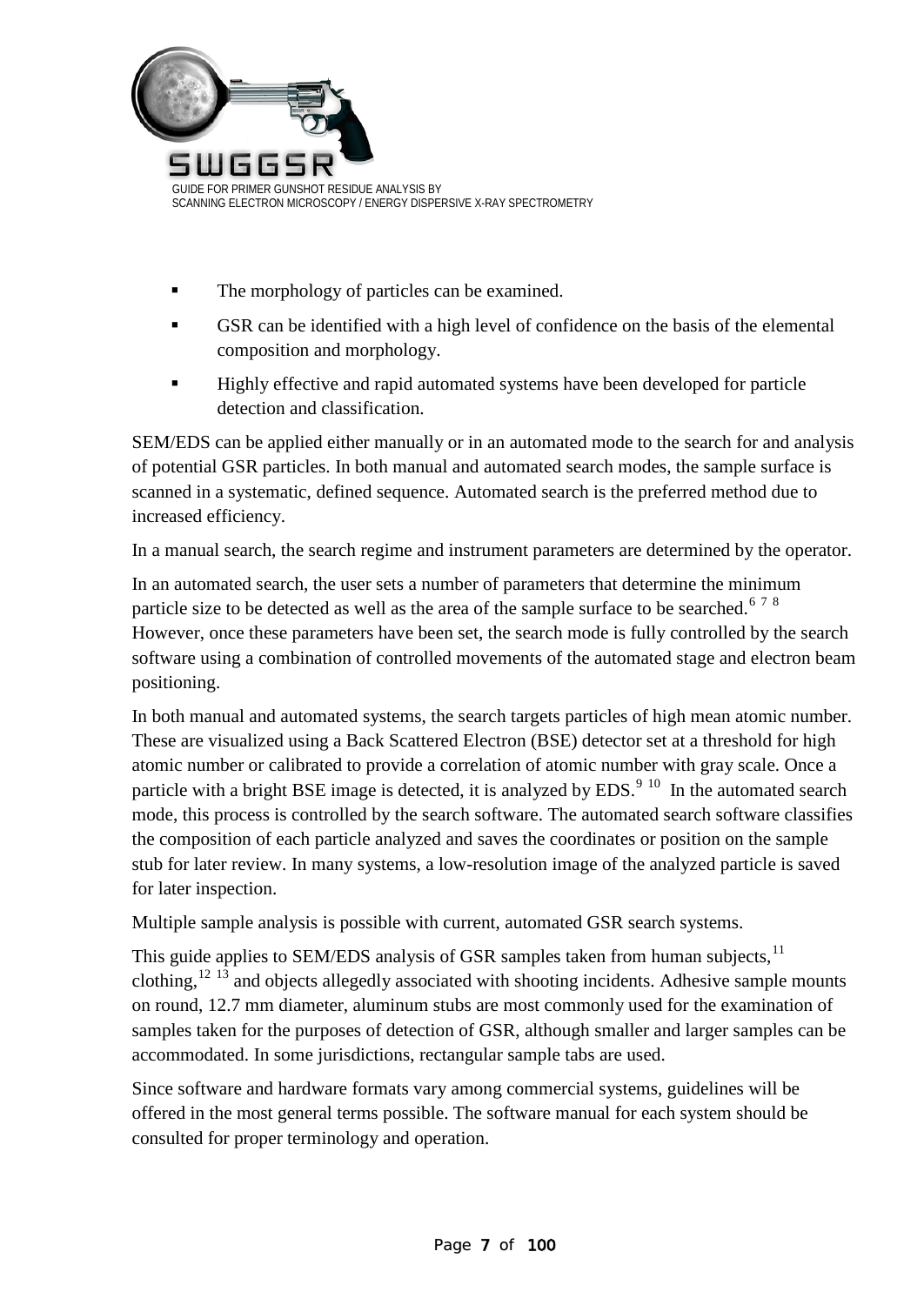

Propellant residues are not directly detected using this method. However, as partially burnt propellant grains can be associated with primer and bullet residues, propellant particles can be detected indirectly. In order to identify propellant detected in this manner, the analyst must recover the particle from the sample stub and analyze it using suitable techniques such as Fourier Transform Infrared Spectroscopy, Raman Spectroscopy, and/or Chromatographic techniques.<sup>[14](#page-92-0)</sup>

# **INSTRUMENTAL REQUIREMENTS**

In analytical SEM, the electron beam must be coherent and of high current density for efficient production of x-rays. There are three main systems for generating electrons in SEM used in analytical systems:

- 1) Tungsten filament/electron gun
- 2) [Lanthanum hexaboride](http://en.wikipedia.org/wiki/Lanthanum_hexaboride) (LaB $_6$ ) filament/electron gun
- 3) Field Emission Gun

All are suitable for both manual and automated GSR analysis. Both  $LaB<sub>6</sub>$  and Schottky Field Emission Guns provide extended filament life and stability with superior image resolution to that of a tungsten filament electron gun.

Accelerating voltages of at least 20kV are required for optimum generation of BSE and x-rays from GSR particles. Commonly, an accelerating voltage of between 20 and 25kV is used for manual and automated searching.

The BSE detector must be highly sensitive to changes in atomic number. For manual searching, the BSE detector should be capable of operating at rapid scan rates resulting in little or no image streaking with movement of the sample stage. Large area, passive, scintillator detectors have excellent atomic number contrast and operate exceptionally at fast scan rates. However, solid state BSE detectors now provide superior atomic number contrast with the scan rate response approaching that of scintillator detectors. Consequently, either type is suitable for GSR analysis.

Using suitable search parameters, the SEM should be capable of detecting particles approximately 0.5 µm in diameter.

In SEM utilizing manual or automated searching for GSR, the ability of the instrument to detect sub-micrometer sized particles is determined by adjustment of the beam current, spot size, working distance, BSE detector sensitivity (brightness/contrast threshold setting), image magnification, and the stage movement. A known standard that includes suitable sub-micrometer sized particles is employed to ensure the SEM/EDS system is functioning properly.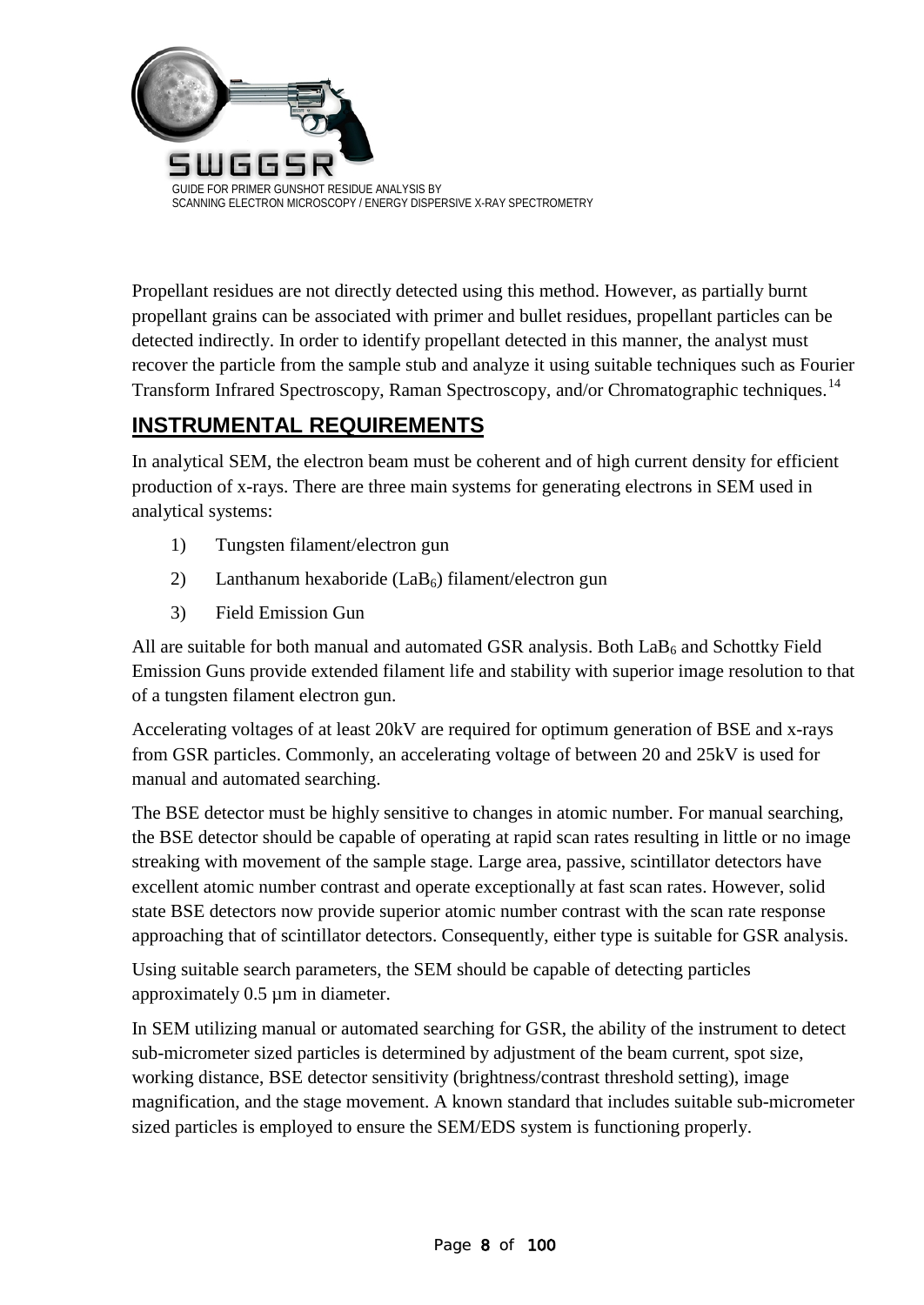

The SEM beam stability is crucial for a stable BSE signal and is critical in both manual and automated systems.

The EDS energy calibration is important for accurate identification of elements and, hence, automated classification of particles.<sup>15</sup> The SEM beam stability and EDS energy calibration can be monitored during analysis by some automated systems, using a suitable reference standard. A performance standard can be run to check and monitor the operating conditions of the SEM. (see Calibration & Quality Assurance)

In automated GSR particle search systems, the extent to which the SEM and EDS communicate and are integrated varies according to the manufacturers involved and the capabilities of the hardware/software architecture.

Automated GSR/particle search systems may include

- A motorized and programmable sample stage
- Automated stage and beam control with the ability to recall stage locations for verification of the composition of particles of interest
- A saved image of the analyzed particle
- Particle detection and classification software (this software can be housed in either the SEM or the EDS)

Most EDS instruments will be suitable for the analysis of GSR particles detected during manual searches. There are a number of EDS instruments that incorporate or can be interfaced with automated GSR particle search systems.

EDS systems capable of analyzing GSR particles, typically, will

- Be capable of resolving clearly the Sb L $\alpha_1$ , L $\beta_1$ , and L $\beta_2$  and the Ba L $\alpha_1$ , L $\beta_1$ , and Lβ<sub>2</sub> peaks. Instruments having an x-ray line resolution of less than 150 eV, measured as the full width at half the maximum (FWHM) height of the Mn  $K\alpha$  peak, will be capable of resolving these lines; however, instruments having a resolution of approximately 130 eV for the Mn  $K\alpha$  peak will more clearly resolve close peaks, such as the Ca K $\alpha$  and Sb L $\alpha_1$  peaks.
- Have a calibrated, scaled display of x-ray energy versus counts
- Have the ability to identify and label x-ray lines and a facility for hard copy output of the display contents.

A display resolution of 1024 channels at 20 eV per channel is suitable for visually interpreting the x-ray spectrum and identifying the elements present; however, a setting of 2048 channels at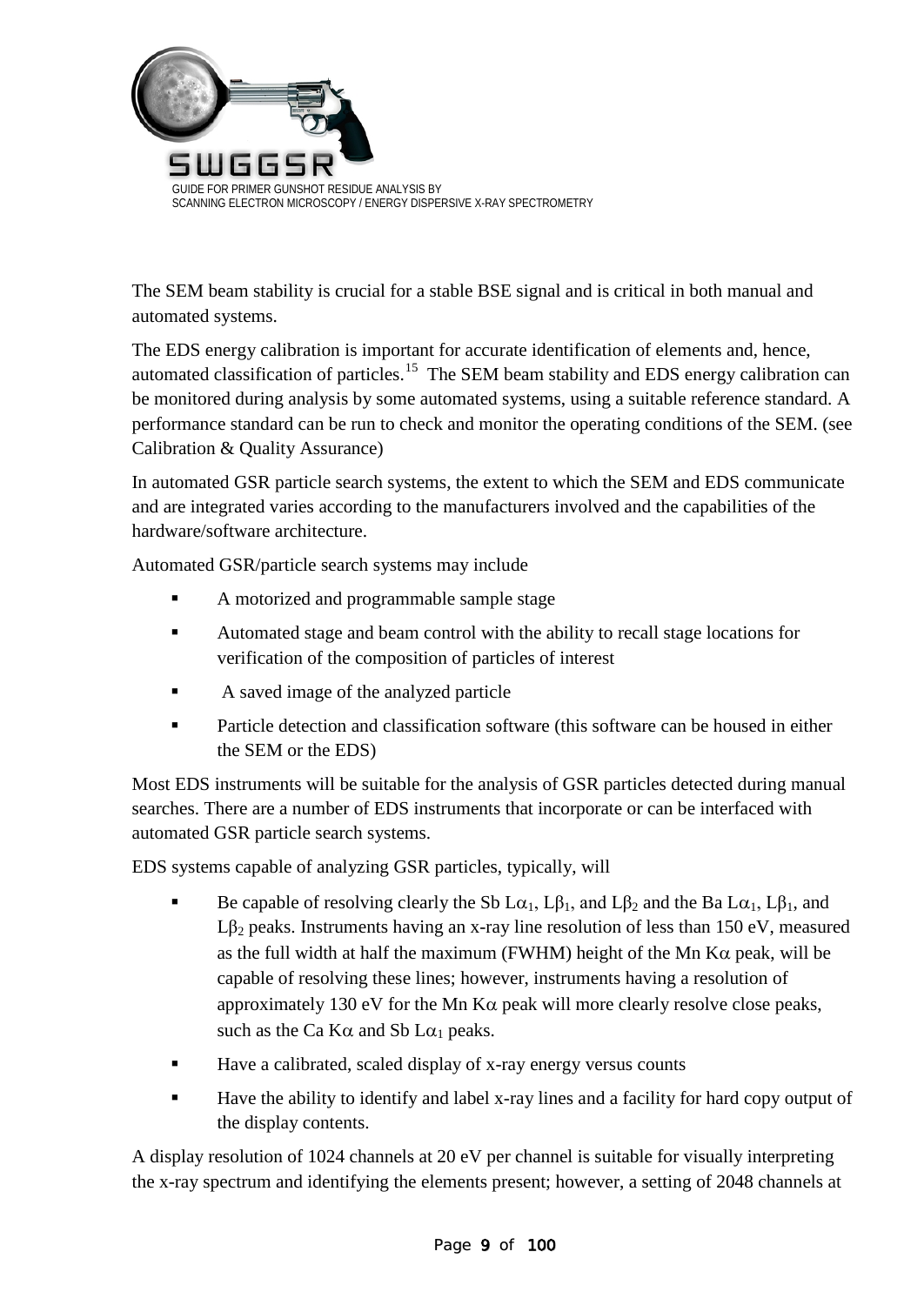

10 eV per channel displays the x-ray lines at greater resolution and, hence, provides clearer differentiation of very close x-ray lines such as Sb  $La_1$  and Ca K $\alpha$  and Ba  $La_1$  and Ti K $\alpha$ .

The spectral range of the EDS display and output must encompass the x-ray lines of relevance to the identification of GSR. A range of 0-20keV is recommended although a minimum range of 0- 15 keV will suffice.

Windowless EDS detectors are not suitable for GSR analysis as samples are often contaminated with biological and other organic matter that can out-gas and deposit on the unprotected detector surface resulting in a decline in performance. Beryllium or organic/polymeric windows are suitable for protection of the detector.

Automated systems will also include software capable of acquiring x-ray spectra for a specified collection time or number of x-ray counts. It is desirable that the spectrum obtained from the analysis of each particle detected be stored. At a minimum, an automated system must be capable of storing all of the particle co-ordinates so that the particles can be relocated for confirmation.

# **CALIBRATION & QUALITY ASSURANCE**

A protocol must be established to confirm optimal operating parameters on a routine basis. This can be facilitated by the use of appropriate standards or reference samples.

The accuracy of the SEM's dimensional measurement function at various magnifications can be calibrated using a suitable traceable standard periodically and a record kept in a permanent log. Note that for GSR analyses, the accuracy of the scale marker is not a critical measurement, and, hence, calibration of the SEM measuring scale is not mandatory.

To ensure that the SEM is operating at optimum performance, there are a number of procedures that should be followed:

- *Saturation of the filament* is optimized to the accelerating voltage used for the analysis. A balance needs to be obtained in setting the filament current. Too low of a current will make it insensitive to small changes, but too high of a current will reduce the filament life. Some instruments include automatic saturation, but manual saturation can provide better performance.
- *Centering the filament and/or setting the gun shift/tilt controls* optimizes image quality and beam current.
- *Centering the aperture* using focus wobble or lens modification. Centering this aperture allows the electron beam to pass through the center of the objective lens for best resolution and image quality.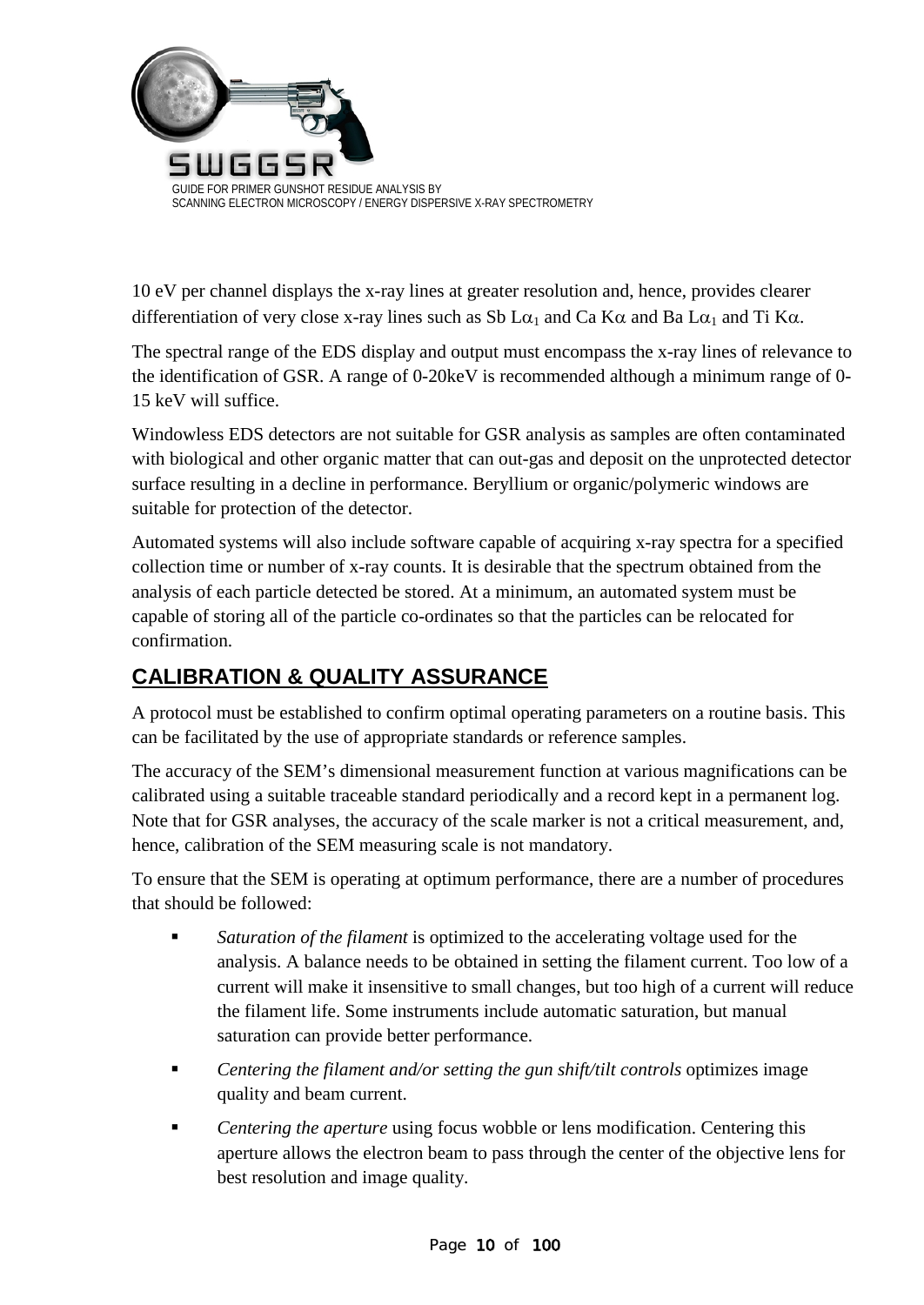

- *Astigmatism/focus correction*. With no astigmatism, the sharpest image is obtained at a focused point.
- *Degaussing/anti-hysteresis* prior to setting SEM parameters. Elimination of hysteresis of the magnetic field optimizes accuracy of the magnification and aligment of the electron optical axis.

The EDS detector should be calibrated regularly. The frequency of the calibration is determined by the energy drift of the detector. A record of the calibration check should be kept according to laboratory protocol. Automatic methods for calibration are described in documentation from the manufacturer.

The spectral resolution of the EDS should be determined regularly, depending on the stability of the instrument. This can be determined automatically or manually by measuring the width of the Mn K $\alpha$ , Co K $\alpha$ , or Cu K $\alpha$  peak at half the maximum peak height.

An automated system utilizes a known atomic number standard or standards to adjust the BSE detector. Similar procedures should be used to set the BSE parameters for manual searching of GSR. The standards used to set the operating parameters for an automated search are generally stipulated by the automated search system that is employed. These standards can simply be used to set a minimum atomic number detection threshold for the BSE detector, or they can be used to adjust the BSE detector gray levels to particular values of atomic number.

When operating in automated mode, a suitable reference sample/standard with a known particle distribution and/or composition, size and location should be analyzed in order to test the accuracy of particle detection and classification. This standard should be analyzed regularly to check the detection efficiency of the instrument. It can also be suitable for adjusting the BSE detector and setting the SEM/EDS parameters prior to automated or manual analyses.<sup>[16](#page-93-1) [17](#page-93-2)</sup> Suitable standards include

- ENFSI (or Plano) Synthetic GSR Standard
- A sample prepared from known GSR and subjected to repeated analysis to establish the distribution and compositions of the particles

A stub that has not been used for collection of evidence samples (a negative or environmental control) should also be included with each sample set to be analyzed. Environmental controls can be used to test the integrity of the operating procedures by monitoring environmental particles and potential contamination within the sampling and/or analytical system. An environmental control is a sample stub exposed to any process in which GSR sample stubs experiences. Examples include sample preparation areas, carbon-coating equipment, or inside the SEM chamber.When a laboratory or a commercial company manufactures sampling stubs/kits, it is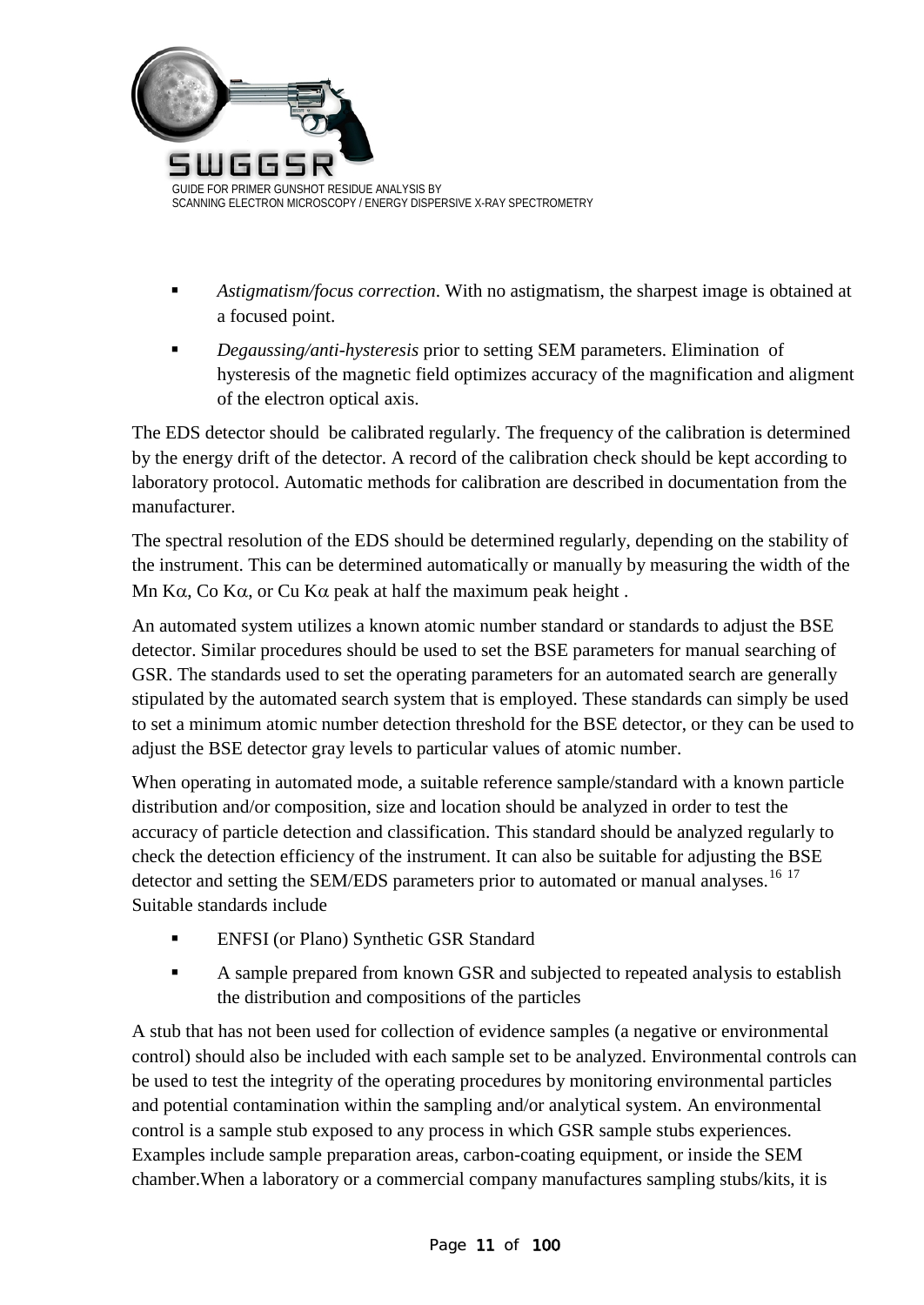

recommended that at least one unused/blank sample stub from each batch be analyzed in order to establish its acceptability and performance. It is suggested that ISO 9000 companies provide the sampling kits.

# **PROCEDURE**

### **Sample Preparation**

The work area and tools used for the preparation and examination of samples should be free of all materials that could transfer to the sample surface. Exposure of the sample collection stub should be limited to essential procedures only and it should be replaced into its container immediately upon completion of the task.<sup>[18](#page-94-0)</sup>

The collection stub should be labeled in such a manner that it can be distinguished from the other samples being examined. In doing so, extreme care should be taken to avoid contamination of the sample surface.

The samples can first be examined with a stereomicroscope to examine the material adhering to the sample. This preliminary examination can, for example, detect the presence of partially burnt propellant grains or other particles of interest.

The surface of the sample must be coated with a conductive material if a non-conductive adhesive is used for the sample collection unless an environmental SEM or variable pressure/low vacuum instrument is used for the analysis.

Carbon is the recommended coating material, as it provides a negligible backscattered signal and does not emit interfering x-ray lines. The coating should be uniform and of adequate thickness to eliminate charging of the sample during analysis. If charging occurs, the specimen should be recoated and re-analyzed.

It should be noted that some materials can charge even when conductive adhesive has been utilized (e.g. samples loaded with fibers). In such cases, the sample should be coated to achieve an effective analysis.

# **Setting the Detection Parameters**

The working distance, electron beam spot size and magnification should be set at the optimum settings for detection of GSR by a particular instrument. These settings should be fixed for all analyses unless there is a particular reason for modifying the parameters. Such changes should be documented in the relevant case record(s).

GSR particles originating from the most common ammunition types are detected as a result of their bright BSE image. The intensity of this image is related to the electron beam current, mean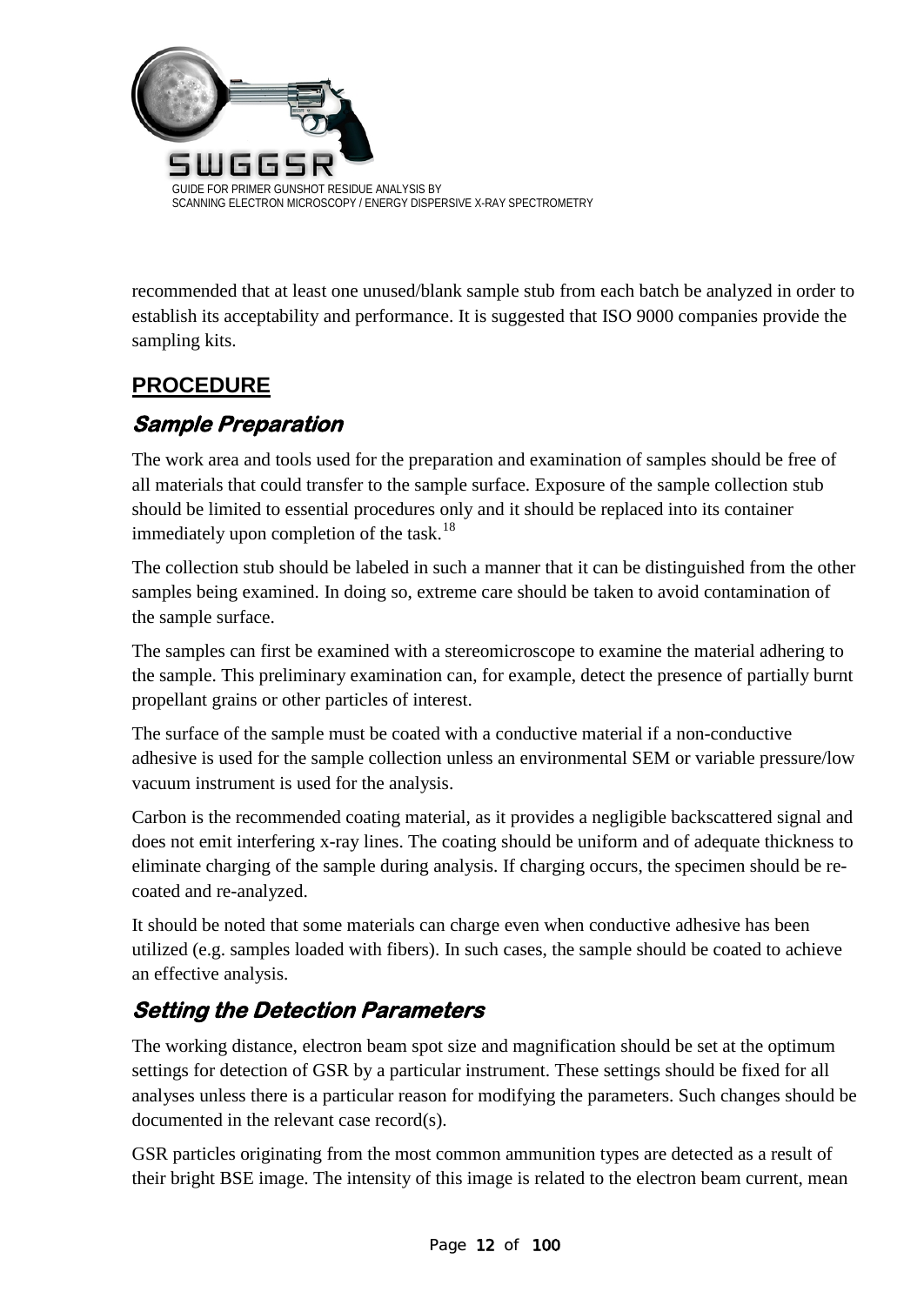

atomic number, and size of the particle. The magnitude of the brightness of the BSE signal from a particle increases in intensity as the beam current increases.<sup>[19](#page-95-0)</sup>

The beam current can be measured with a Faraday cup, a specimen current meter, or monitored by comparing the integrated counts within the same peak in sequentially collected spectra from a known standard.

The sensitivity of the BSE detector to changes in mean atomic number of a particle at a given working distance, spot size, and beam current is adjusted using the brightness and contrast settings. Using an appropriate reference or calibration sample, the BSE detector response should be adjusted to set a threshold or gray scale that will allow the detection of a particle whose mean atomic number is like that of a typical Pb, Ba, Sb particle. These same instrument parameters should be used during the analysis of the questioned samples.

In most current automated systems, the BSE detector is set to a gray scale with a relatively broad atomic number detection range using a multiple element sample. This usually incorporates a procedure for measuring the beam current.

*It should be noted that some brands of environmentally safe ammunition contain no heavy metals in the primer. Particles generated from such ammunition types will not contain high atomic number elements. As such, these particles will not be readily detected using typical operating parameters of the SEM for detection of traditional heavy-metal GSR.*

# **Automated Analysis**

Automated analysis of GSR involves some portion of the analysis being controlled by preset software functions. The extent to which the SEM and EDS systems communicate and are integrated varies according to the manufacturers involved and the capabilities of the hardware/software architecture. Software control of the instrument enables a systematic and comprehensive search of a predetermined area of the sample.

When an automated SEM/EDS system is employed, data collection from the entire surface area of the sample collection stub is recommended, subject to limitations of the search software and/or sample geometry. Where such limitations exist, it is recommended that as much surface area as possible be analyzed.

Depending on the requirements of the examination, a threshold on the number of detected particles that have been classified as GSR (or other composition of interest) can be applied, resulting in the termination of the particle search before the end of the programmed search area.

An automated SEM/EDS system should provide hard copy output and long term storage of the sample identifier and stage position, the field of analysis, the stage coordinates of all detected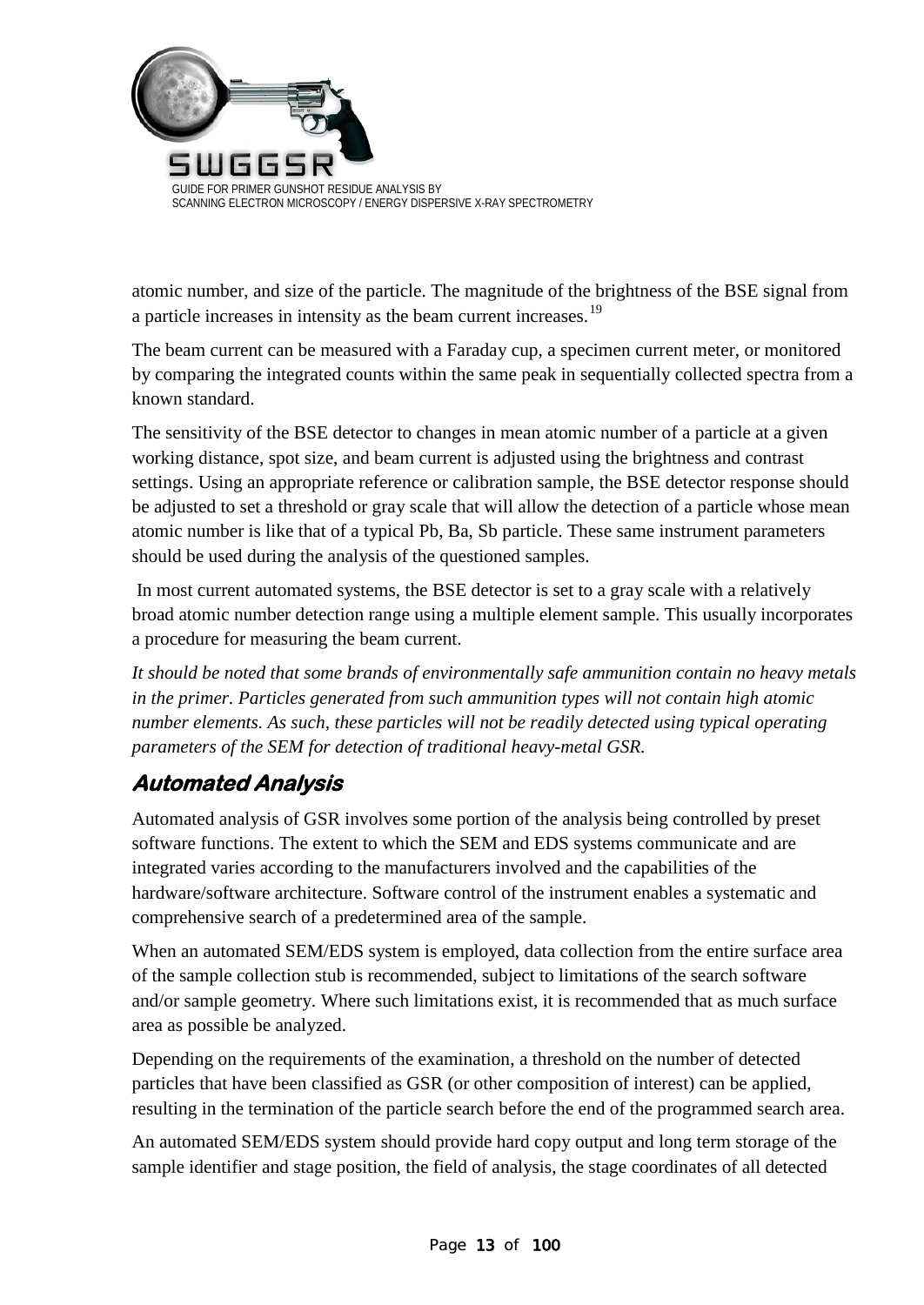

particles, the total number of particles detected, and the total number of particles classified as GSR.

Particles classified as potential GSR by the automated search software must be relocated and the x-ray spectrum reacquired. Where large numbers of particles of potential GSR are detected, the re-analysis and verification of only a reasonable number of the total particles detected can be sufficient.

# **Manual Examinations**

Manual examination of the total surface area of the sample can be prohibitively time-consuming. However, since particles are collected in a random manner on the sample surface, it is reasonable to analyze a portion of the stub surface by employing an appropriate analytical protocol to establish a suitable sub-area to search. Selection of a small search area can significantly decrease the probability of detecting particles of interest.<sup>[20](#page-95-1)</sup> Particles should be analyzed if their backscattered electron signal brightness exceeds the desired threshold setting.

# **Analysis of Detected Particles**

The potential GSR particles detected by automated analysis are relocated and confirmed by acquiring an x-ray spectrum from each particle using a small area analysis positioned completely within the particle's volume (generally centered on the particle). The spectral acquisition must provide an adequate statistical basis for identification of all peaks of interest<sup>[21](#page-95-2)</sup> by accumulating sufficient x-ray counts at the desired count rate (a dead time of between 20% and 50% is optimum). However, if a brief spectral acquisition indicates that the composition is not characteristic of, or consistent with GSR, acquisition may be stopped.

When no GSR-related particles are detected on a sample, the analyst should ensure that the focus and general operating conditions for the sample have not varied and are correct. At high accelerating voltages, the interaction of the beam within a particle can be large. This needs to be considered when analyzing small particles as the interaction volume can exceed the size of the particle.

Where the BSE image indicates that the particle is non-homogenous, the variation in composition within the particle should be characterized by multiple spot or small area analyses of the various phases. Alternatively, x-ray mapping may be used to demonstrate the distribution of the component elements. $^{22}$  $^{22}$  $^{22}$ 

# **Samples from Ammunition & Firearms**

Although the identification of the brand of ammunition used from the composition of the detected GSR particles is rare, it can be relevant to the investigation to establish whether the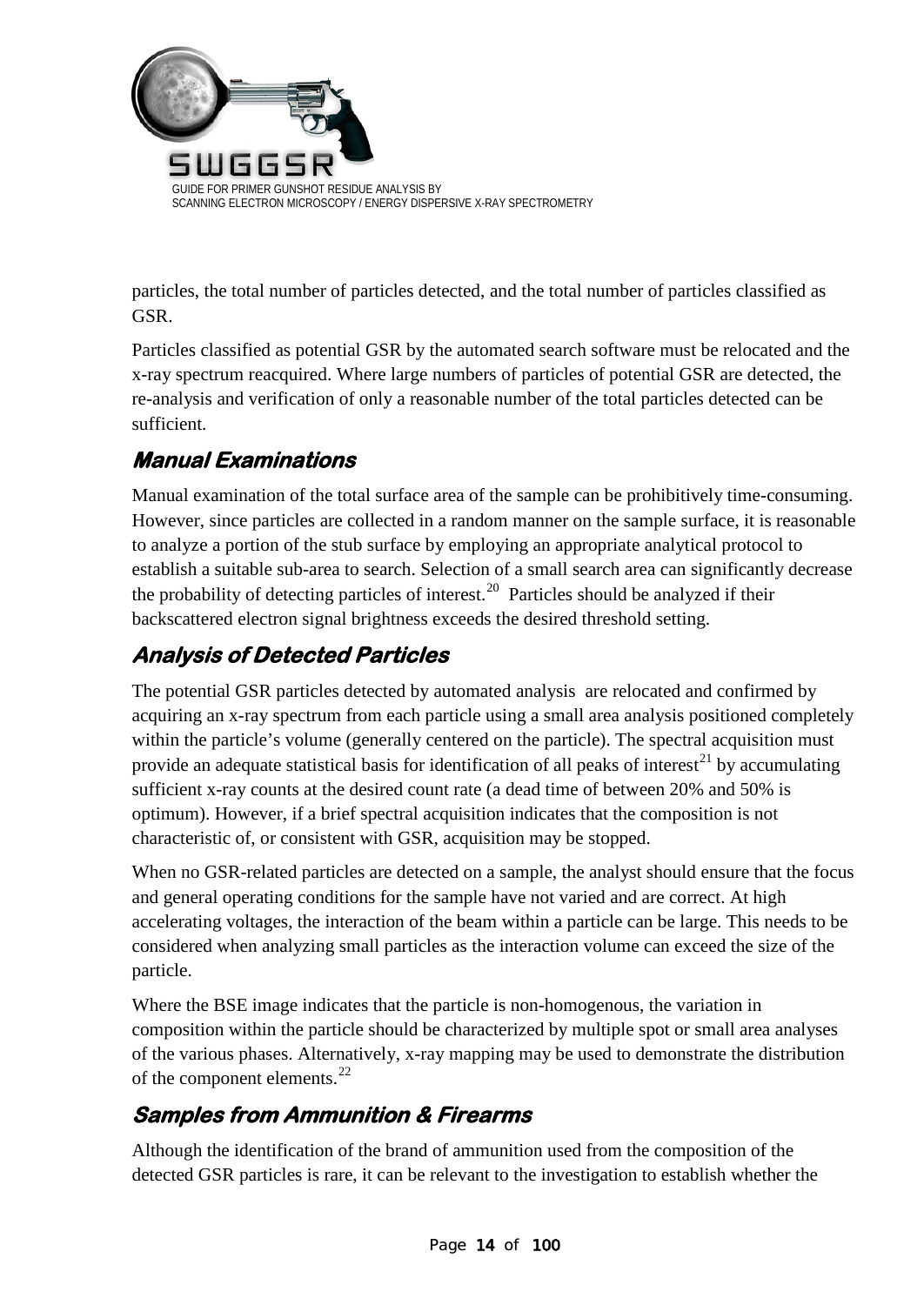

particles detected were consistent with having originated from the ammunition used in the crime.<sup>[23](#page-96-0) 24</sup> More importantly, it can be possible to exclude detected particles as having originated from the ammunition and firearm that was used. In doing so, the analyst must be aware that GSR originating from previous shootings from a firearm can contribute to GSR from later shootings from that firearm. If this is an issue in the case, a sample can be collected from the interior of the fired cartridge case. There are a number of ways this can be achieved including but not limited to the following:

- Washing the interior of the cartridge case using a few drops of volatile liquid, such as methanol, ethanol or isopropanol and transferring the resultant suspension of GSR particles to a sample stub drop wise using a disposable pipette or syringe. The solvent is evaporated to dryness between applications.
- Using a toothpick or wooden applicator stick to transfer particles from the fired case or firearm barrel directly to a prepared collection stub.
- Covering the opening with the adhesive side of a prepared stub, inverting the two, and giving a firm tap to the base of the cartridge case.
- **Example 1** Lightly wiping a dry cotton swab inside the cartridge case, then rolling the cotton bud onto the surface of an adhesive sample stub. Note that this technique will result in many cotton fibers also being transferred onto the stub.

If the firearm believed or known to have been used in the shooting is available, a second sample can be taken from the breech area or muzzle, if it has not already been test fired. This can be done using a toothpick, a wooden applicator stick, or a dry or wet (water, methanol, ethanol or isopropanol, for example) cotton swab stick as described above. Consideration may also be given to test firing the known ammunition from the firearm after all other sampling has been done. Sampling directly from the firearm can also establish the contribution of residues originating from previous firings of different ammunition.<sup>[25](#page-96-2)</sup>

If the firearm used in the crime is not available, it may be possible to obtain samples pertaining to the shooting from

- **The gunshot wound area**
- $\blacksquare$  The bullet itself<sup>[26](#page-96-3)</sup>
- An impact site
- The surface believed to have been adjacent to the point of discharge

If the above options are not possible, it could be necessary to obtain GSR samples by discharging the same type of ammunition and firearm.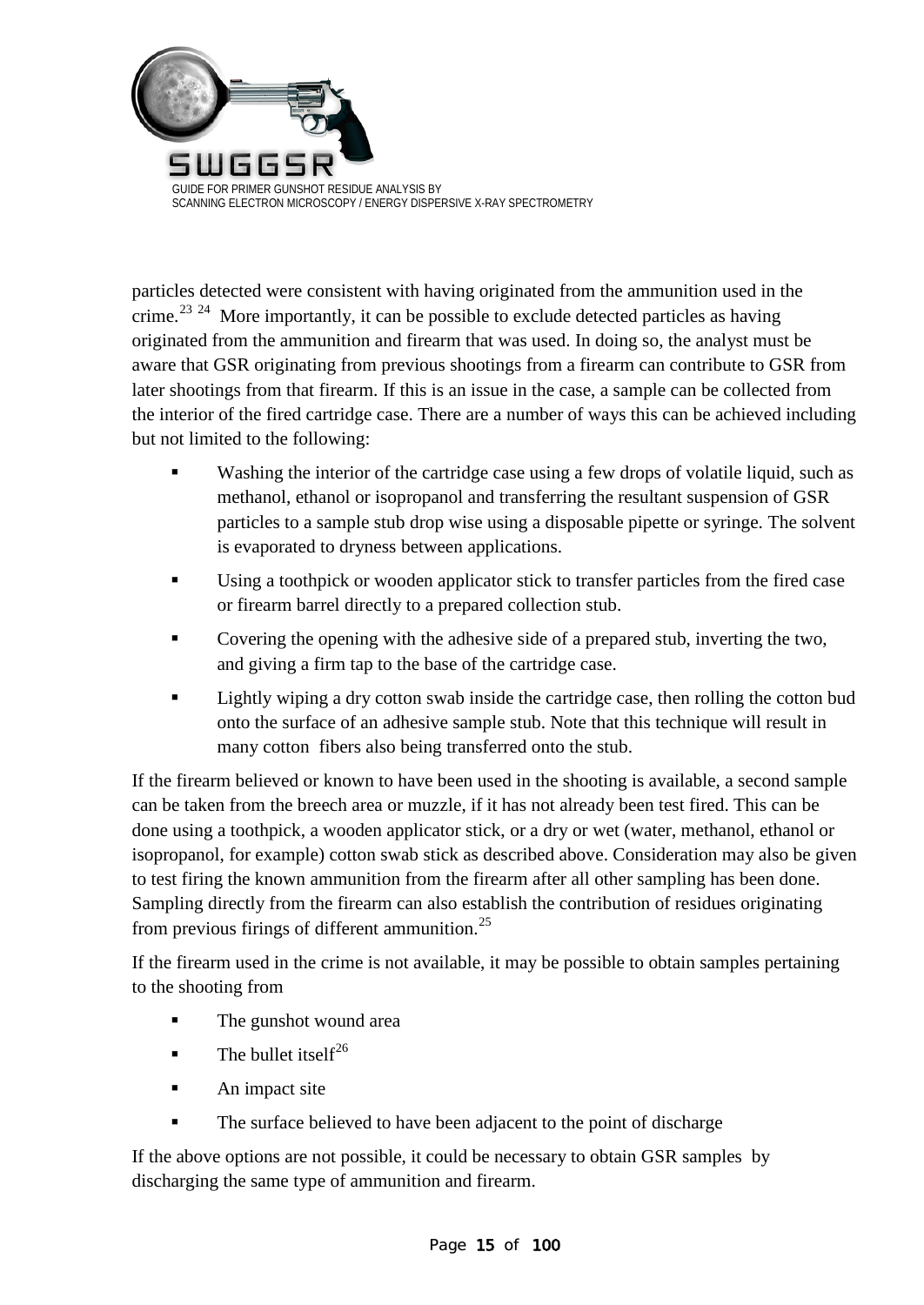

Care should be taken to examine a wide range of particles obtained from the cartridge case and firearm or discharge test, including particles that fall within the same range of size and morphology as composition can vary significantly with size and morphology.<sup>[27](#page-97-0)</sup>

### **DOCUMENTATION**

The following documentation is required for significant particles reported in the examination by either automated or manual analyses:

- SEM images of relevant particles showing their morphologies. Images of particles rejected as being GSR may also be included, particularly those that have similar elemental profiles to GSR but were rejected due to additional elements rarely found in GSR and/or inconsistent morphology. A scale bar or particle measurement should also be included with the SEM images of relevant particles.
- X-ray spectra of the relevant particles. All elements present should be clearly identified.
- The labels on both images and spectra must clearly identify their association and source.
- The operator should follow other intra-laboratory protocols for documentation as appropriate.

# **REPORTING CRITERIA**

To better understand GSR it is necessary to have a knowledge of the sources of these residues: primarily, the ammunition and the firearm. (See Appendix B Ammunition)

# **Classification of GSR**

In the following classification scheme, individual particles are classified as either *characteristic* of, *consistent* with or *commonly associated* with GSR. The most diagnostic property used to determine if a particle is characteristic of or consistent with GSR is its elemental profile.<sup>[28](#page-97-1)</sup>

Particles classified as *characteristic* of GSR have compositions rarely found in particles from any other source (see *"Sources of Particles with Compositions Similar to GSR"*).

Particles classified as *consistent* with GSR have compositions that are also found in particles from a number of relatively common, non-firearm sources. Particles within this group are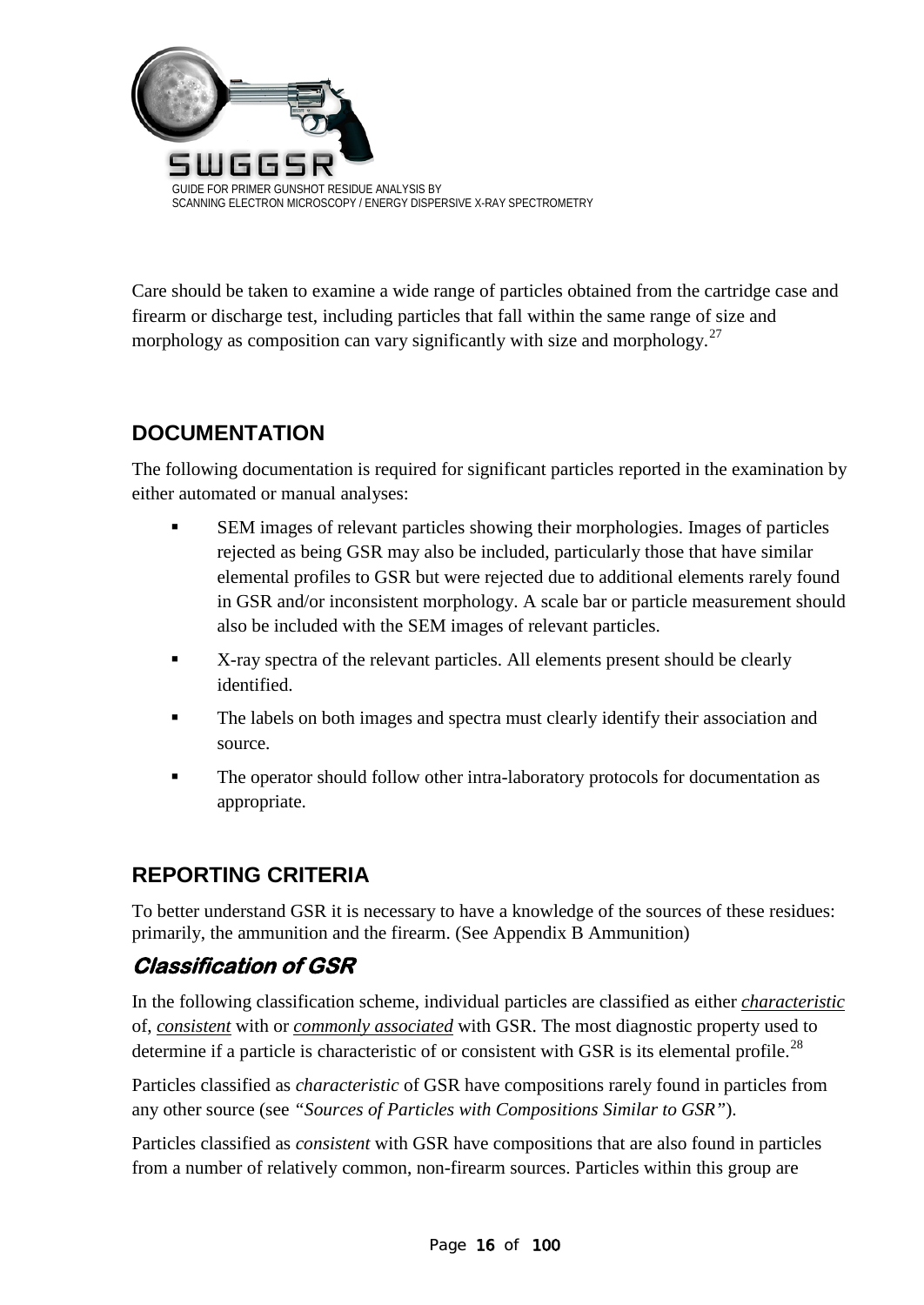

produced through the operation of a variety of processes, equipment or devices and can be found in the environment with varying levels of frequency.

Particles classified as *commonly associated* with GSR have compositions that are also commonly found in environmental particles from numerous sources. However, when present, *in addition to* particles that are characteristic of, and/or consistent with GSR, these particles can be of significance in the interpretation of a population of particles and, consequently, the likelihood that that population is GSR. In isolation, however, such particles have little significance in examinations for GSR.

# **Particles that are characteristic of GSR:**

### **Ammunition with Sinoxid-type Primers**

Almost all GSR that is classified as *characteristic* in elemental composition is derived from ammunition incorporating primers based on the "Sinoxid" formulation that contain lead styphnate (possibly with other lead compounds), antimony sulfide and barium nitrate.<sup>29</sup> Detonation of these primers generates numerous particles considered to be characteristic of having originated from this type of primer. These particles must contain

#### *lead, antimony, and barium*

Numerous additional components can be added to this basic primer composition; each of which can contribute to the elemental composition of GSR particles originating from the particular ammunition. In addition, other elements originating from the other ammunition components and firearm can contribute to the elemental profile of GSR particles.

In determining the relative levels of components in a mixture, Goldstein et al stated:"The terms 'major,' 'minor,' and 'trace' as applied to the constituents of a sample in this discussion are not strictly defined and are therefore somewhat subjective." Because quantitation using EDS cannot be applied to particles having complex morphology, the height of the major X-ray line for a particular element can be used as an approximate measure of its concentration. Consequently, the criteria postulated by Goldstein et al may be employed using peak height relative to the major Xray line/peak of the most prevalent element as a determinant of the relative abundance of each component<sup>[30](#page-98-1)</sup>. Note for the purpose of GSR analysis, carbon should not be used as the most prevalent element in peak height comparisons when using a light element detector. Major elements are considered those whose most intense x-ray peak is greater than approximately 30% of the highest peak (relative peak height). Minor elements are those whose most intense x-ray peak is less than approximately 30% but higher than approximately 10% of the highest peak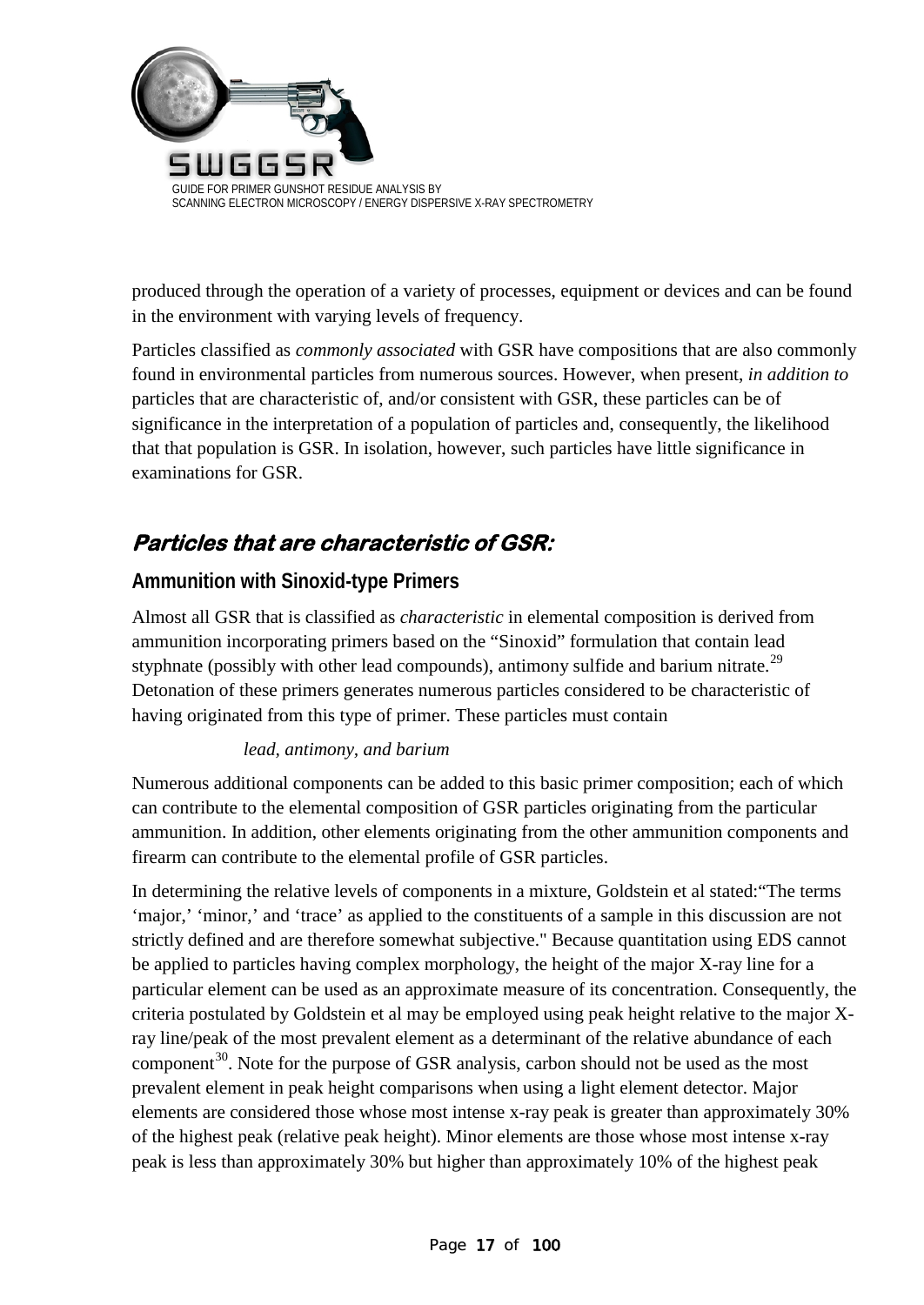

(relative peak height). Trace elements are those whose most intense x-ray peak is less than approximately 10% of the highest peak (relative peak height).<sup>31</sup> For example, if a barium L $\alpha$ peak is the tallest major peak in a spectrum, a sulfur Kα peak of approximately the same height would be major; an intensity that is approximately the height of the barium Lβ peak would be minor; and an intensity that is approximately the height of the barium Lγ peak would be trace. It should be noted that the determination of low levels of sulfur in the presence of large amounts of lead is difficult due to the closeness of the sulfur K lines and the lead M lines resulting in poor resolution of these lines by EDS.

The following elements can be found in the above characteristic particles as major, minor or trace components: (refer to Glossary)

#### *silicon, calcium, aluminum, copper, tin*

The following elements can also be found in the above characteristic particles, usually as minor or trace components:

#### *iron, sulfur, zinc, potassium, chlorine, phosphorus, nickel*

In addition, there are some elements that are rarely found in GSR derived from "Sinoxid" type primers but, when present, can provide a strong link to a specific ammunition or sub-type of ammunition. These include the following elements:

#### *cobalt, zirconium*

One or more of the above elements may be present in these characteristic GSR particles depending on the ammunition and firearm that they originated from. It should be noted that this is not a comprehensive list and other elements have been identified in GSR.

### **Ammunition having calcium silicide based primers incorporating a Tin Foil in the Primer**

Older Sellier, Bellot, and Prague (SBP headstamp) produce an antimony-free primer containing lead styphnate, barium nitrate and calcium silicide. This ammunition also incorporates a tin foil disc that seals the primer into the primer cup. Discharge of this brand of ammunition produces the following particles that are characteristic of GSR originating from these ammunitions:

#### *lead, barium, calcium, silicon, and tin[32](#page-99-1)*

Other components may also be present as the primer composition shows variation between calibers and the date of manufacture. Consequently, GSR particles originating from S&B ammunition can also contain one or more of the following other elements: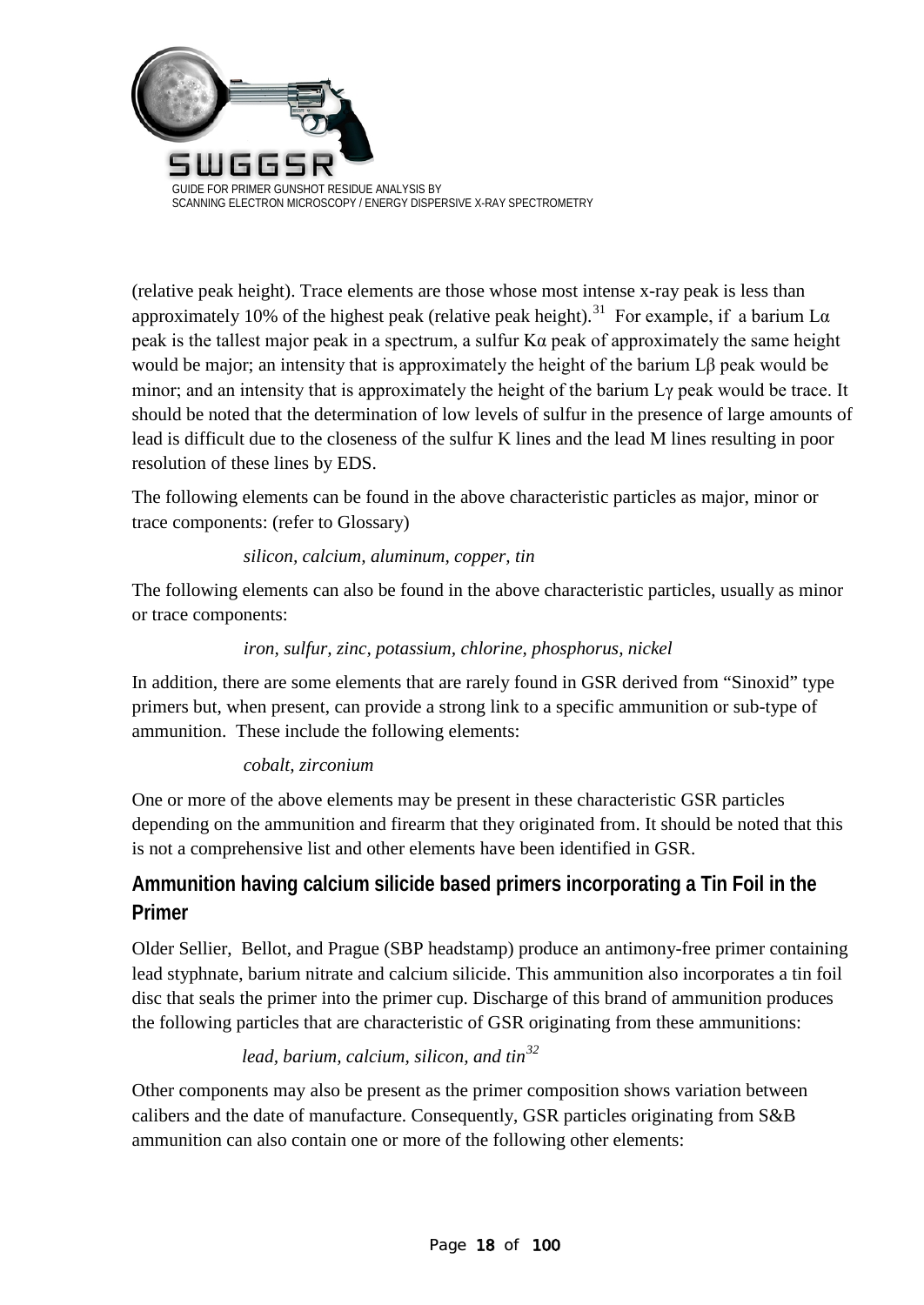

*copper* (as either a major, minor or trace component), and *iron, sulfur, zinc, potassium and chlorine,* usually as minor or trace components.

### **Tagged Ammunition**

Some ammunitions manufactured specifically for use by police in some European countries are tagged with specific elements.<sup>[33](#page-99-2) 34</sup> These incorporate "Sintox," environmentally safe primers as well as taggant elements. In "Sintox" primers 2,4-dinitrophenol (also known as Dinol or Diazole) and other heavy-metal-free compounds replace the compounds of lead, antimony and barium. The presence of taggant elements added to the ammunition gives rise to the formation of characteristic particles when discharged. Two sources of tagged ammunition are used.

#### *Ammunition Manufactured by RUAG Ammotec AG*

Particles that have a composition characteristic of GSR generated by RUAG Ammotec AG ammunition will have the following elemental profile:

#### *Gadolinium, titanium, zinc*

Particles originating from this ammunition may also contain trace levels of calcium and sulfur.

#### *Ammunition Manufactured by MEN GmbH*

Particles that have a composition characteristic of GSR generated by MEN GmbH ammunition will have the following elemental profile:

#### *Gallium, copper, tin*

Particles originating from this ammunition may also contain trace levels of potassium and sulfur.

### **Particles that are Consistent with GSR:**

Not all particles formed as a result of the detonation of "Sinoxid"-type primers have characteristic lead-antimony-barium composition. Particles containing one or a combination of two of the three elements (lead, antimony and barium) can also form.

In addition, many non-Sinoxid primers based on lead styphnate and other lead compounds do not contain both antimony sulfide and barium nitrate. Furthermore, some "lead-free" ammunition contains barium nitrate and antimony sulfide. As such, ammunition containing these types of primer will not generate characteristic lead-antimony-barium particles.

Consequently, particles with the following elemental profiles are considered to be consistent with GSR: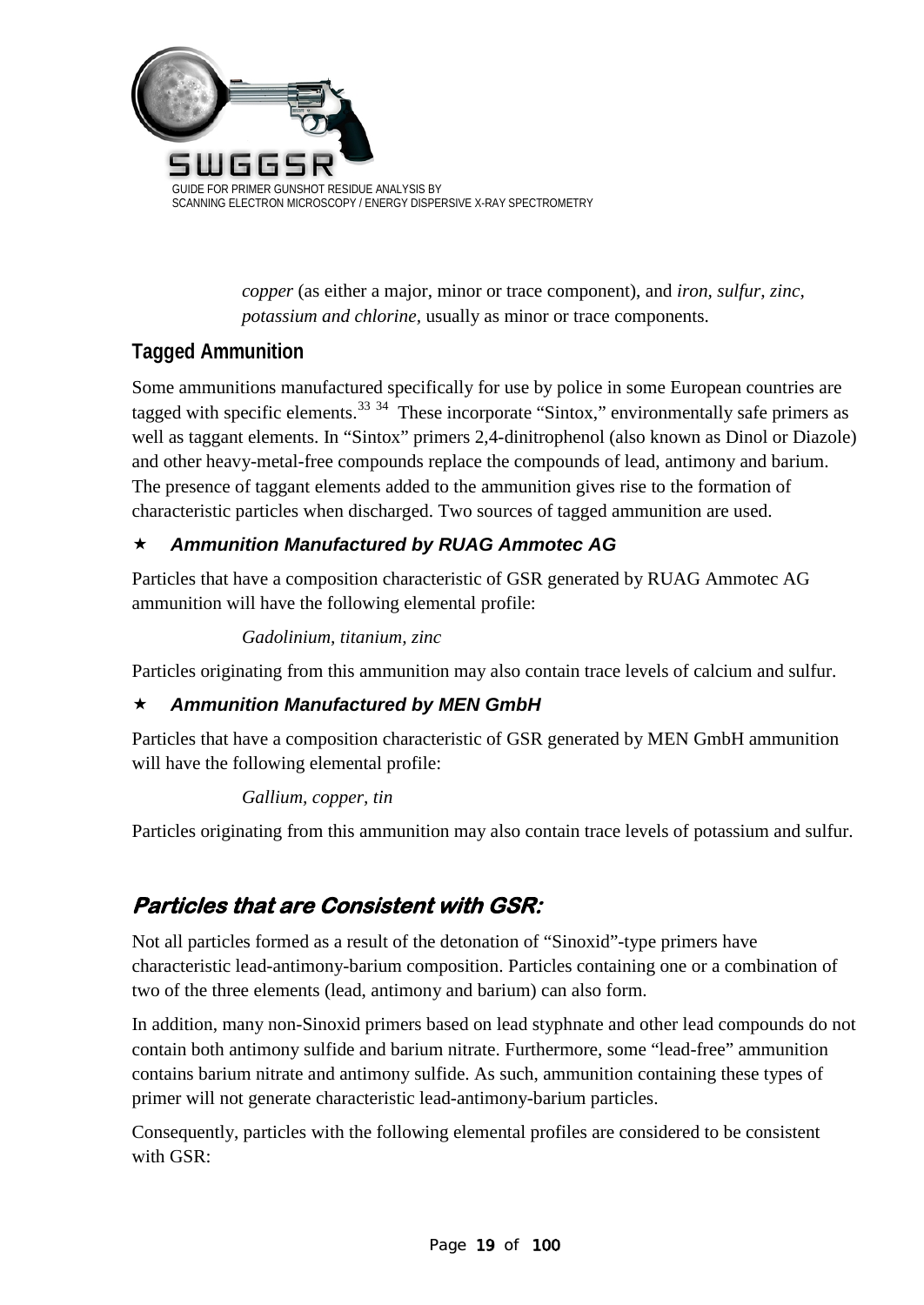

- o *Barium, calcium, silicon* (with no more than a trace of sulfur)
- o *Antimony, barium* (usually with no more than a trace of iron or sulfur)[35](#page-99-4)
- o *Lead* with levels of antimony greater than trace amounts
- o *Barium, aluminum*
- o *Lead, barium*
- o *Lead, barium, calcium, silicon* (produced by antimony-free, lead styphnate, barium nitrate, and calcium silicide based primerslike Hirtenberger)

There are many (non-tagged) variants of primers incorporating 2,4-dinitrophenol that are classified as "Sintox" primers or "environmentally safe."

Particles with the following elemental profiles are considered to have a composition consistent with GSR formed from all ammunitions incorporating "Sintox" primers:

o *Titanium, zinc*[36](#page-99-5) [37](#page-99-6) [38](#page-99-7)

Particles with this composition may also contain copper or tin (e.g., from jacketing material), and/or silicon, calcium, and aluminum.

Particles having the following elemental profiles are considered to have a composition consistent with GSR formed from some brands of "environmentally safe" ammunition:

o *Strontium*[39](#page-99-8) [40](#page-99-9) [41](#page-99-10)

Particles with this composition may also contain copper (e.g., from jacketing material), aluminum, potassium, calcium, and/or barium.

### **Particles that are Commonly Associated with GSR:**

Commonly associated particles with gunshot residues could include

- o Lead with only trace levels of antimony
- o Lead
- o Antimony
- o Barium (in the absence of sulfur)

These particles may also contain one or more of only the following other elements: silicon, calcium, aluminum, copper, and trace amounts of iron, sulfur, phosphorus, zinc, nickel (in conjunction with copper and zinc), potassium, chlorine, and tin.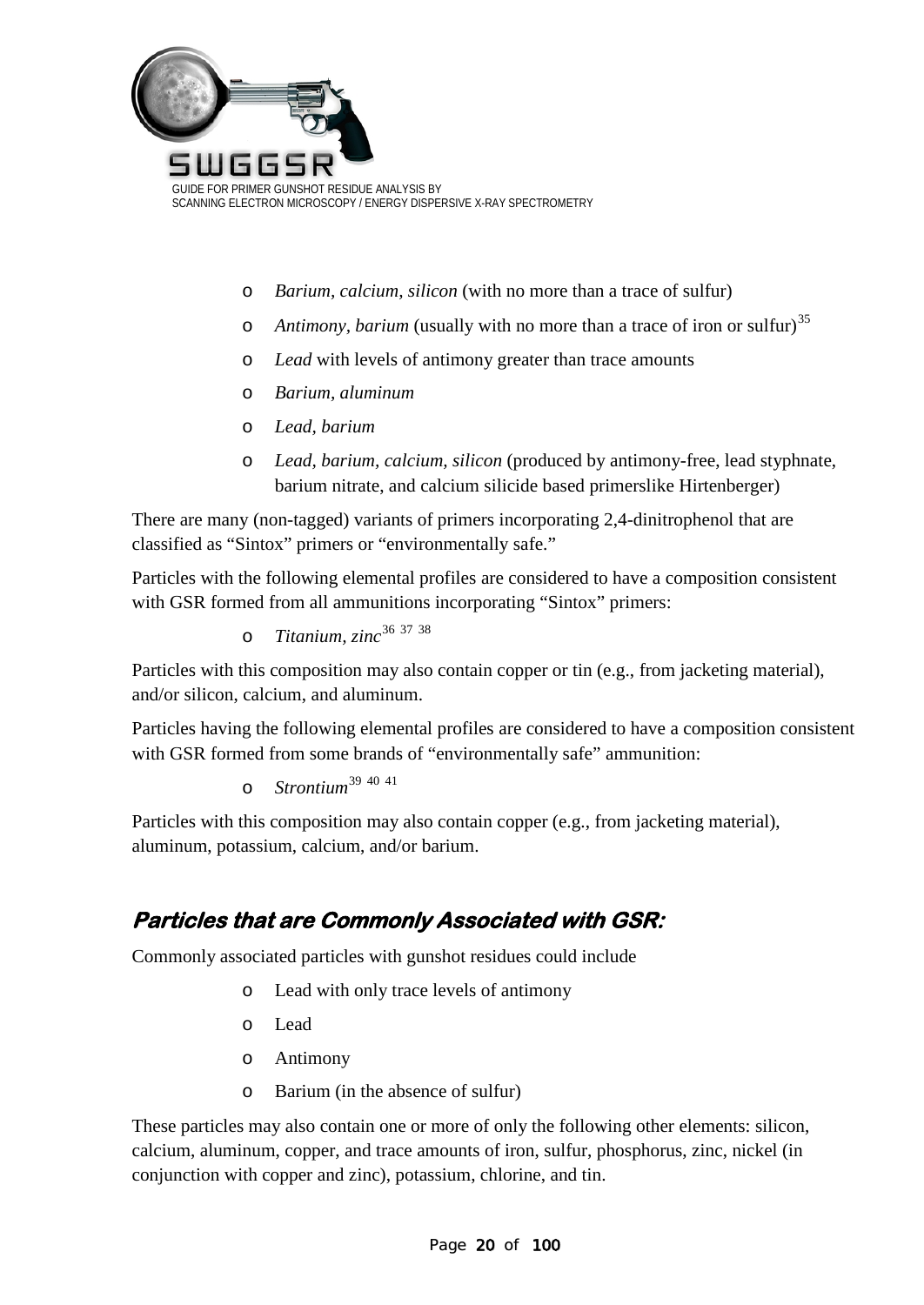

# **Additional Particle Compositions**

Additional particle compositions can be classified according to the aforementioned systems. Other kinds of primer compositions could include mercury fulminate based primers for example.<sup>[42](#page-99-11)</sup>. This can aid in differentiating GSR from environmentally or occupationallyproduced particles. However, any additional classification of particle compositions must be subject to validation and peer review.

# **Sources of Particles with Compositions Similar to GSR:**

There are a small number of (non-firearm) sources of particles having compositions similar to GSR derived from "Sinoxid" type primers (that is, particles containing lead, antimony, and barium). Each of these sources produces a wide variety of particles that are characteristic of the particular source. Almost all of these particles can be clearly distinguished from residues originating from the discharge of a firearm by their morphology and/or composition. However, an extremely small number of particles originating from such sources can be very similar to or indistinguishable from GSR. It is extremely unlikely that, out of all the particles generated by any of these devices, only particles having a similar composition to GSR would be detected.

### **Cartridge/Primer-Operated Tools & Devices**

There are a number of tools and devices that incorporate a primer to initiate a reaction or action critical to the purpose of the device. These include starter pistols (blank cartridges),<sup>[43](#page-99-12)</sup> signal guns and flares,  $44$  cartridge-operated nail guns,  $45\,46$  $45\,46$  $45\,46$  hand grenades,  $47$  tasers,  $48\,$  $48\,$  and some types of air bags deployed in vehicles.<sup>[49](#page-99-16)</sup>

Many of these have primers that do not produce particle populations with compositions that can be classified as characteristic of GSR. Furthermore, residues originating from these sources are characterized by the presence of large numbers of particles derived from other components of the device.

However, there are several specific cases in which a particle with a composition that is characteristic of GSR can be produced:

### **Cartridge-Operated Nail Guns and Fasteners**

Cartridge-operated nail guns and fasteners use the explosive energy of a blank cartridge (powder load) discharge to propel a nail into the work piece. Most nail guns use rimfire cartridges that are based on lead-barium component primers (antimony-free), although tools available in the 1980s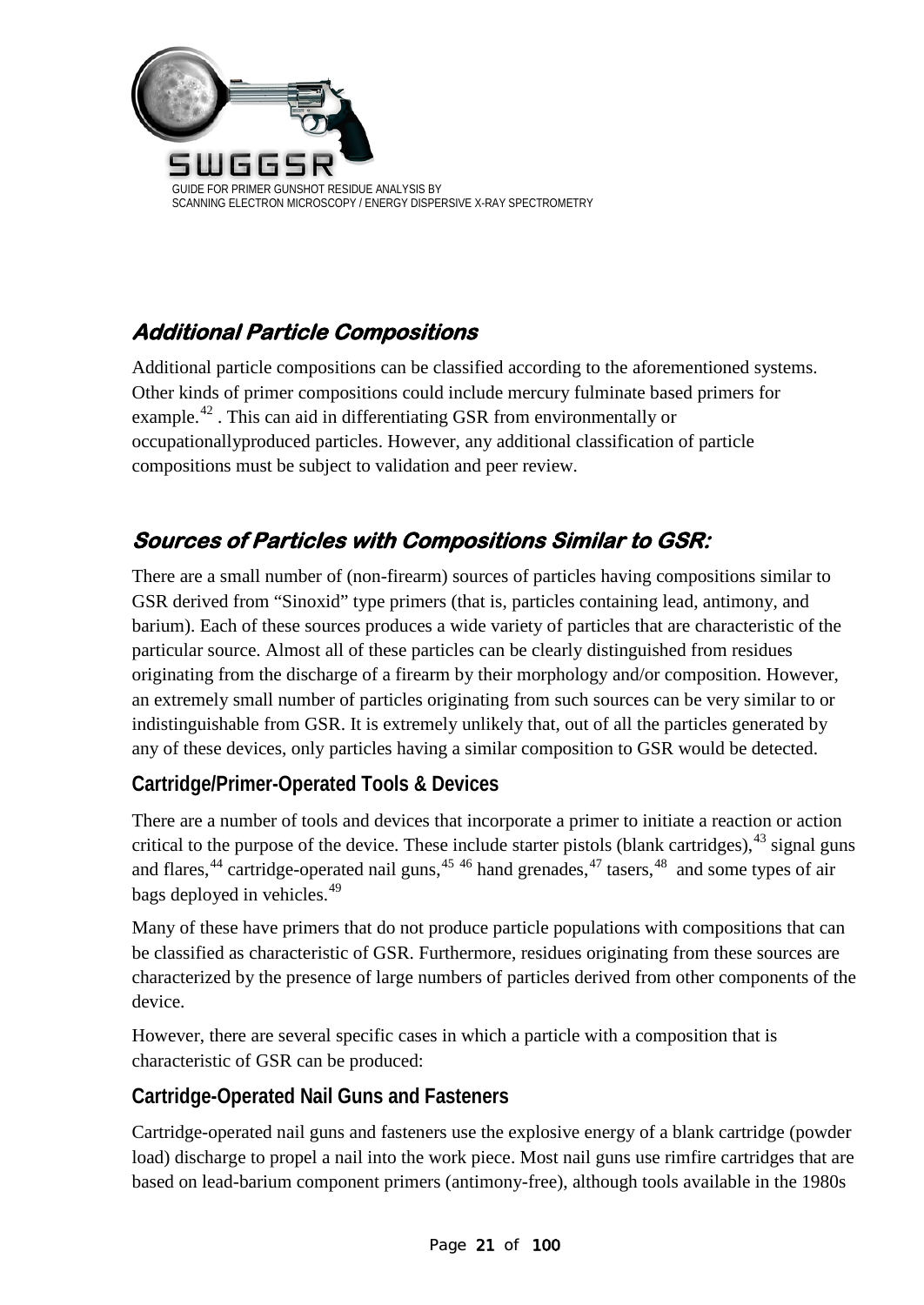

under the "Obo" brand, incorporating "Gevelot" brand cartridges,  $50$  did employ a primer based on the "Sinoxid" formulation. This product is no longer available worldwide and may not have been imported into many countries. Hence the possibility of encountering residues originating from this tool is extremely low.

Fiocchi (Italy) brand cartridges that were available in 1999, used in conjunction with Bossing brand cartridge-operated tools were also reported to produce characteristic lead-antimony-barium particles.<sup>[51](#page-99-4)</sup>

The use of such cartridge operated tools varies considerably from country to country, is subject to local industrial and health and safety regulations, and in some places their use has largely been supplanted by compressed air operated systems.

In North America, revisions to OSHA regulations (OSHA Standard 1926.302(e)(12)) in 1993 mandated adherence in the workplace to the ANSI Standard, A10.3-1970, "Safety Requirements for Explosive-Actuated Fastening Tools" This standard requires that only the minimum powder load needed to drive the fastener be used. In practice this greatly restricted the use of high velocity tools in favour of the use of low velocity piston based tools using rimfire based cartridges of .22, .25 or .27 caliber.

When the use of cartridge-operated tools is indicated, the analyst is advised to collect residue samples from the device for comparison purposes.

### **Air Bag Devices**

Some vehicle air bags incorporate a primer device that is mounted in the passenger side dashboard of a vehicle. They employ primer initiation to guarantee a sufficient rate of inflation. Most of the air bag primer residue particles obtained from these deployed passenger side devices contain elements unusual to GSR as well as lead, antimony, and,barium. Furthermore, many thousands of non-primer particles, characteristic of air bag residues but foreign to GSR, are also expelled from the air bag on deployment.<sup>[52](#page-99-5)</sup>

### **Fireworks & Other Pyrotechnics**

Lead, antimony, and barium compounds are rarely found together in fireworks and pyrotechnics;  $53$   $54$  however, few uncommon firework products, such as the "Crackering Ball", can contain all three elements.<sup>[55](#page-99-20)</sup> The majority of particles generated from the ignition of firework products contain elements not typically found in GSR, such as magnesium and/or other elements present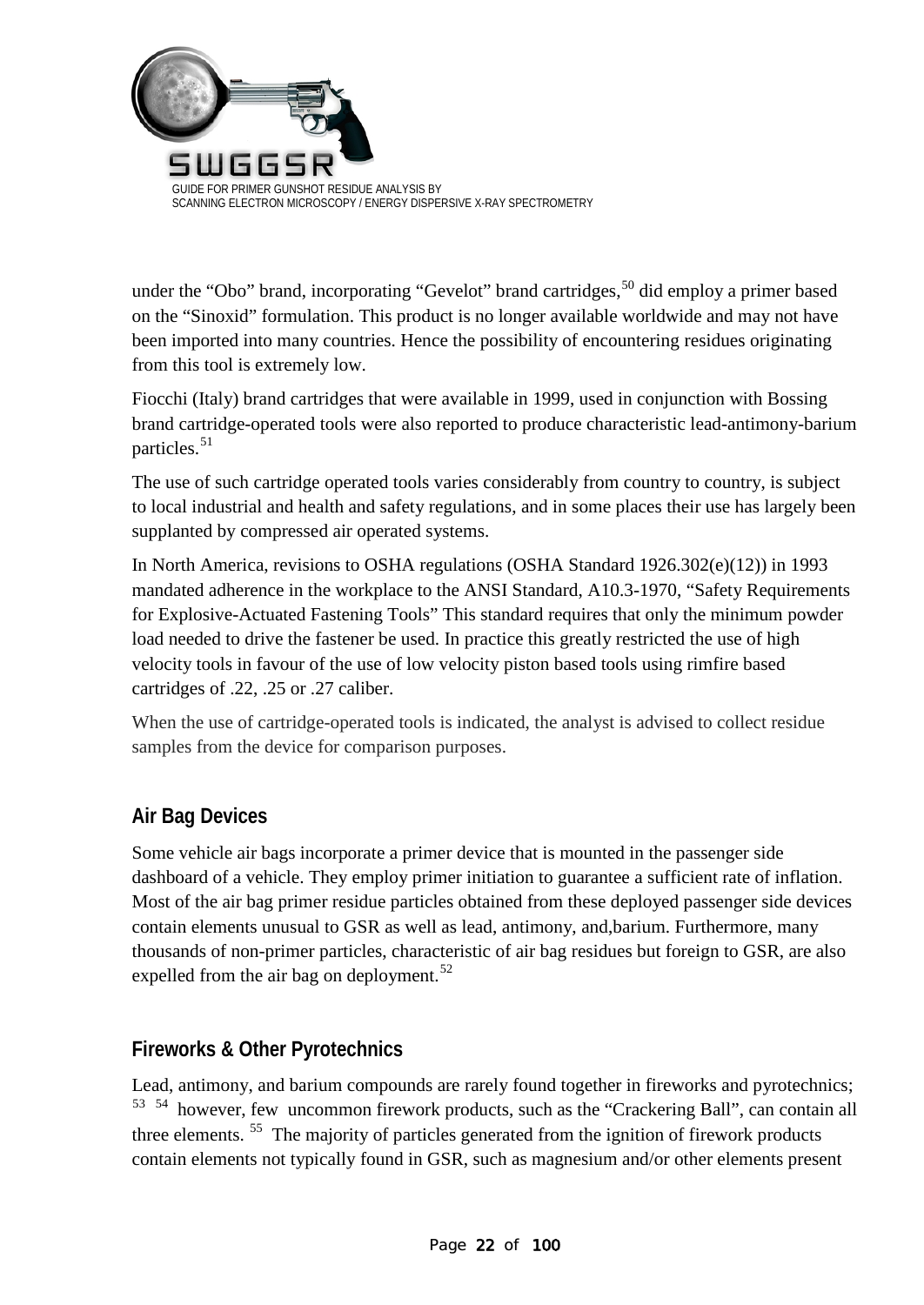

in levels not generally seen in GSR (for example, elevated levels of chlorine and potassium). A very small proportion of particles generated, however, have simple three-component (lead, antimony, and barium) compositions. The morphology of firework particles commonly shows the characteristics of having been formed in very high temperatures.  $56\,57$  $56\,57$  The rare instances of firework particles found with lead, antimony, and barium have not been found with spheroid morphology

Pyrotechnic mixtures that contain aluminum powder and barium nitrate (in addition to various other compounds) can give rise to some spherical particles containing barium and aluminum.<sup>58</sup> Such particles are also commonly generated from firearm ammunition primers rich in aluminum and barium nitrate. A small proportion of the aluminum-barium particles generated by pyrotechnics can be indistinguishable to those generated by certain ammunition.

### **Brake Pads**

Brake pads containing compounds of lead, antimony, and barium have been used by some vehicle manufacturers.[59](#page-99-23) [60](#page-99-24) The friction caused by the application of the brakes results in the shedding of fragments and particles from the brake pads. Some of these particles contain lead, antimony, and barium, usually with a variety of other elements. Most particles can be clearly distinguished from GSR due to the presence of elements rarely found in GSR, and/or elements present in levels not generally seen in GSR, such as elevated levels of iron.

Most of these particles are irregular in form and heterogenous in composition (that is, separate lead, antimony, and barium zones are generally observed). However, these particles can resemble GSR when the other elements that are characteristic of the brake pads are absent and friction results in more intimate mixing of the lead, antimony, and barium components.

The use of lead in brake pads was discontinued for occupational health and environmental reasons in the early 2000s. Vehicles that still have such brake pads will be less common as time goes by.

# **Non-GSR Sources of Particles having a Composition Consistent with GSR:**

There are a number of relatively common, non-firearm related sources of particles that can have compositions similar to particles classified as *consistent with* GSR: that is, particles containing lead and antimony, lead and barium, or antimony and barium. In most cases, the morphologies of particles from these sources are irregular, angular, or crystalline. As such, the morphology of many of these particles does not support a GSR origin. In addition, most of these particles will contain elements not consistent with GSR or high levels of elements usually found in only trace amounts in GSR.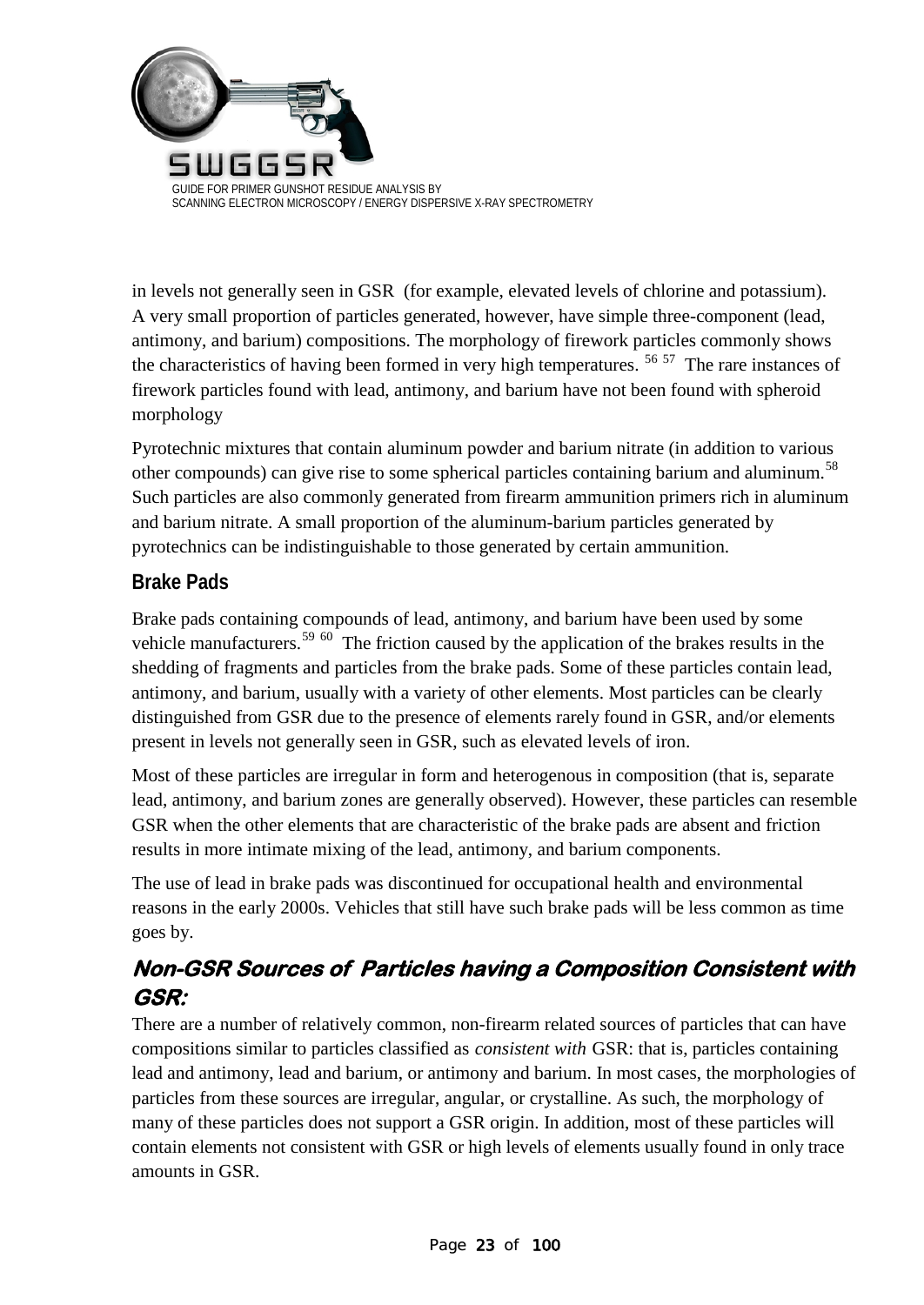

Lead-barium-calcium alloys are used as bearing metals. Lead antimonate  $[Pb_3(SbO_4)_2]$ , Naples Yellow, is a pigment in artists' paint.

Antimony barium tartrate has been used as a gapeworm treatment for birds.

Some red paints tinted with red lead pigment (lead tetroxide) and lithopone (barium sulfate) coprecipitated with antimony red (antimony pentasulfide) have been encountered. Particles derived from such paint consists of discreet particles of lead tetroxide associated with discreet particles of barium sulfate/antimony pentasulfide bound by paint binder.

Lead-antimony alloys are used in lead annealing of steel wire; sinkers and weights in fishing; weights for scuba diving; capping for wine bottles; flashing and damp coursing; lead-acid battery electrodes; X-ray shielding; vessels and plumbing in the manufacture of corrosive gases and liquids; and antique toys and models. Lead-antimony particles from these sources tend to have only a trace amount of antimony and morphologies not consistent with formation at high temperatures.

Two-component particles having compositions and morphologies consistent with GSR can be found in the above mentioned examples of non-GSR sources of particles with compositions characteristic of GSR. Nevertheless, those sources can be eliminated if the particles contain the presence of elements (such as Mg) rarely found in GSR or the population of particles in the sample reveal elements (such as Fe) present in levels not generally seen in GSR.

#### **Further Studies**

The environmental sources of GSR-like particles are subject to further evaluation and studies.

### **INTERPRETATION**

A comprehensive analysis of the entire population of particles detected is necessary to establish the probable origin of any potential GSR particles within that population. These particles should be assessed on the basis of **composition** and **morphology**. The probability that a population of particles is GSR increases significantly with

- The number of particles characteristic of, and consistent with GSR
- The presence and number of particles commonly associated with GSR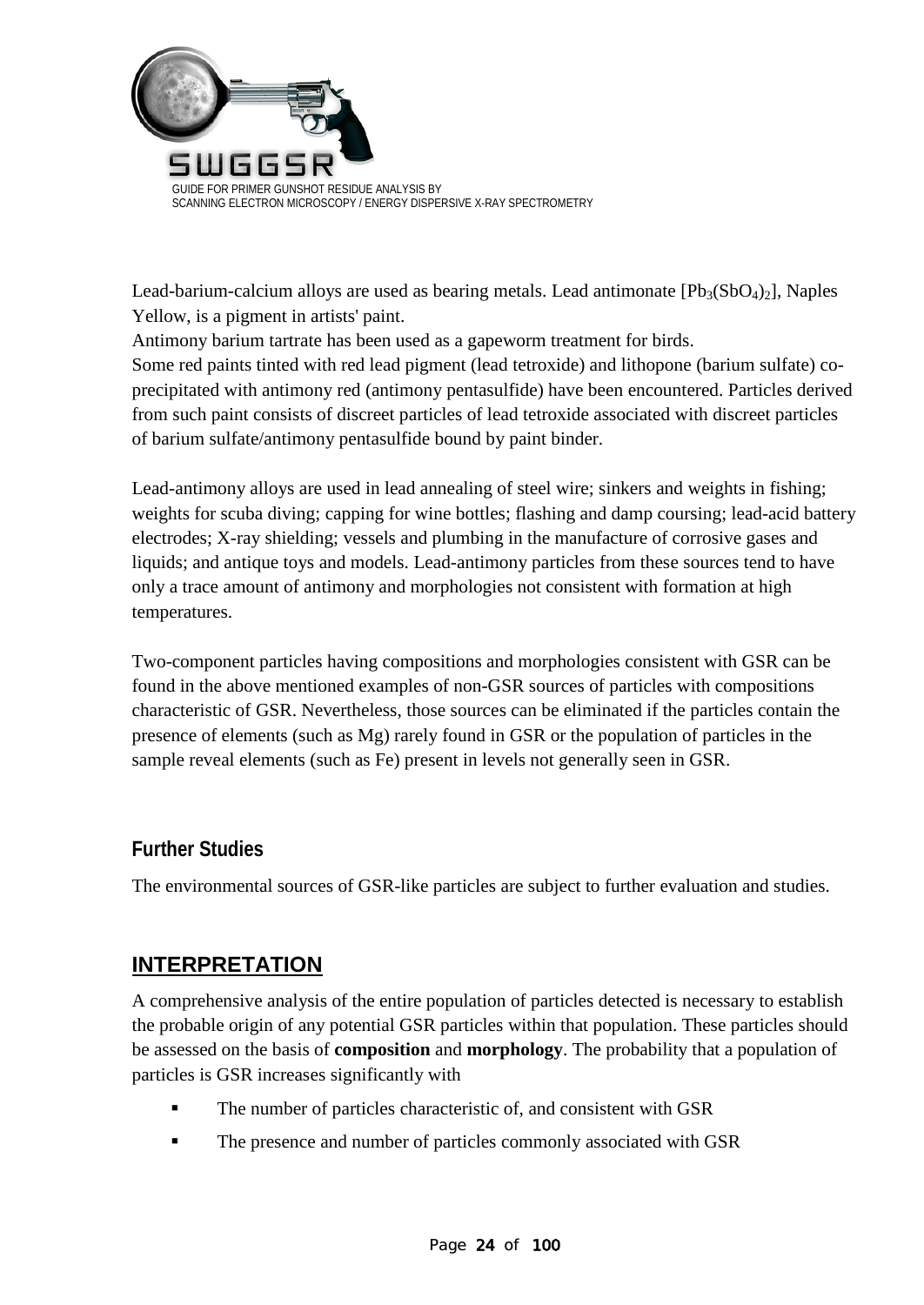

- The absence of elements or levels of elements in the detected particles that are not commonly found in GSR
- The absence of accompanying particles characteristic of a source of non-firearm, GSR-like particles
- The presence of morphologies that indicate formation at highly elevated temperatures.

Note that the morphological features of particles smaller than approximately 1μm are very difficult to discern with most instruments.

The presence of multiple *characteristic* particles as well as other particles *consistent* with GSR is generally sufficient to provide unequivocal identification of these particles as GSR.

An approach to the identification of particles considered as characteristic of or consistent with GSR is to compare the elemental profile of the recovered particulate with that collected from case-specific known source items, such as the recovered weapon, cartridge cases, and/or victimrelated items whenever necessary. GSR particles with non-routine elemental profiles including the presence of additional elements can be encountered in case work. The overall elemental profile of the GSR particle population should be consistent between the questioned and known source samples.<sup>[61](#page-99-25)</sup>

# **Reporting Considerations**

There are a number of considerations that must be taken into account in reporting the results of a GSR examination:

- $\blacksquare$  The likelihood that the detected particle(s) is/are GSR
- The number of detected particles having compositions that are characteristic of and/or consistent with and/or commonly associated with GSR
- The definitions of "characteristic" and "consistent" when used to describe the compositions of the detected particles with respect to GSR
- The extent to which the detected particle(s) can be distinguished from non-firearm sources of particles having GSR-like compositions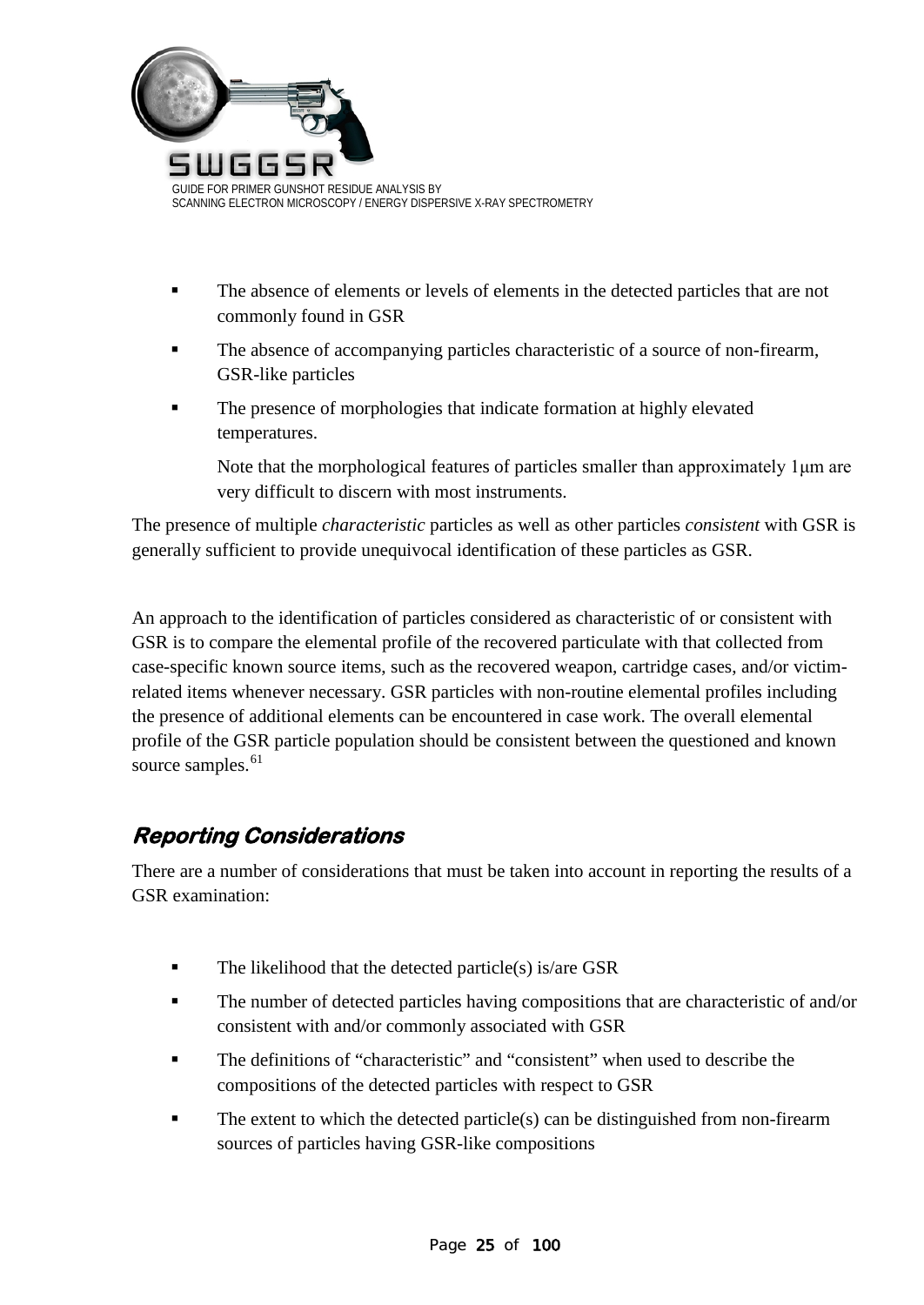

- Whether the particles were consistent or different in composition to GSR originating from the ammunition and/or firearm used in the shooting
- Where very few GSR particles are detected, the following statements can be considered:
	- o Very little (or no) interpretation can be applied to finding so few particles.
	- o Low levels, especially single particles, have on occasion been found in the environment and on police officers who have recently handled or fired a gun.

### **The significance of a positive finding is generally consistent with**

- The circumstances by which GSR can be deposited onto hands, clothing or other objects include
	- o discharging a firearm
	- o being in the proximity to the discharge of a firearm
	- o coming into contact with a surface that has GSR on it
- The extent to which the examination can or cannot determine the relative likelihood of how or when the particles were deposited onto hands, clothing or other objects.

#### **The significance of a negative finding is generally consistent with**

- The subject not having discharged a firearm
- The loss of GSR particles<sup>[62](#page-99-26)</sup>as a result of washing or physical activity
- The loss of GSR particles as a result of environmental conditions such as rain or wind
- The firearm having been of a type that does not eject significant amounts of gunshot residue onto the hands and/or clothing of the shooter
- The ammunition type producing particles that are not readily detected by SEM/EDS analysis
- A physical barrier preventing deposition of GSR
- The sampling procedure did not result in the collection of GSR particles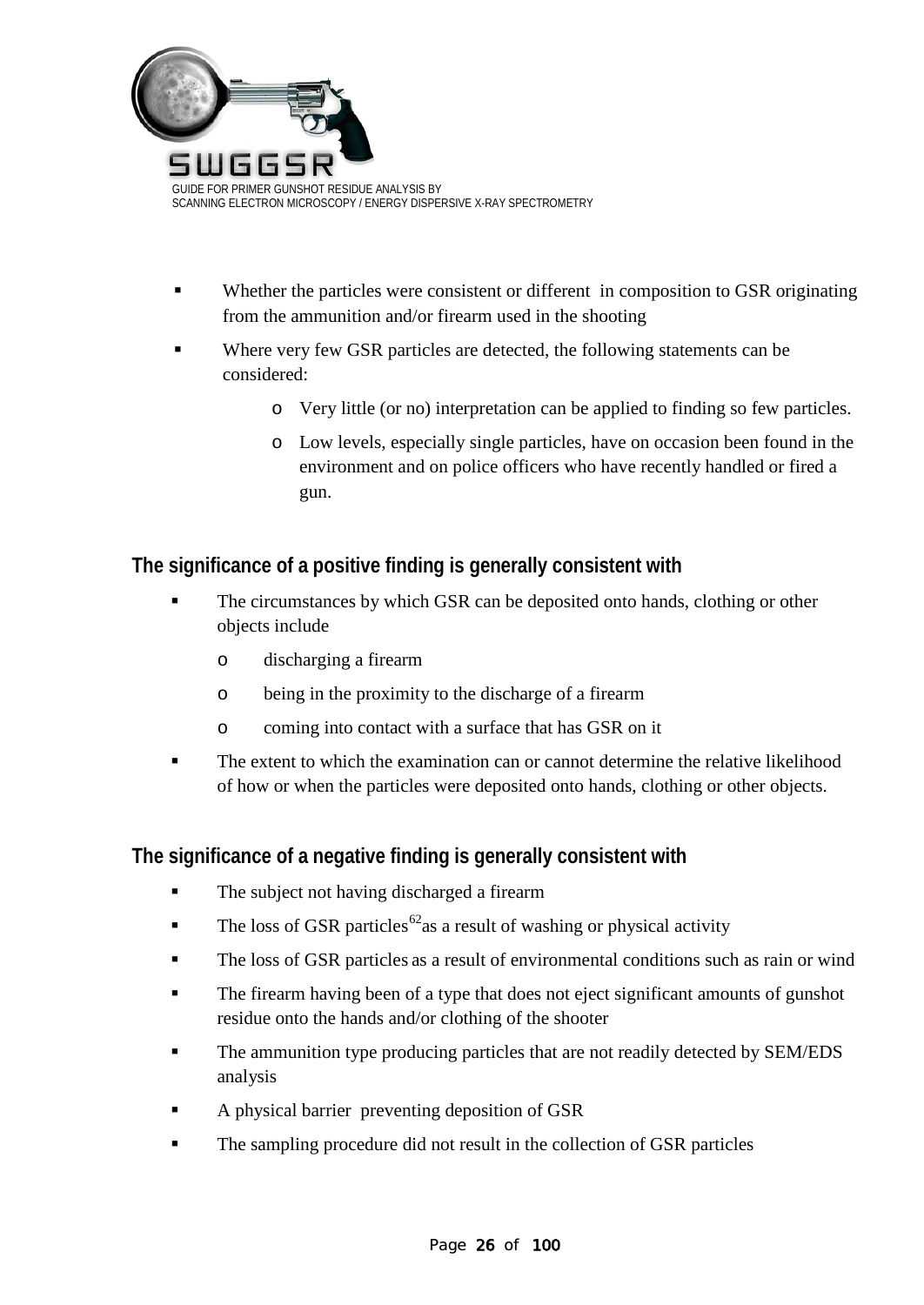

- Some GSR particles on the sample not being detected by SEM/EDS due to the setting of the instrument
- The presence of excessive debris, blood, or soil on the sample masking any gunshot residue particles on the sample

**The report can also consider one or more caveats**:

- GSR from contaminated personnel can potentially be transferred to people and surfaces with which they come into contact. $63$
- GSR collected from a subject, such as a hunter, reloader, or firearm user, might be positive due to previous exposure to primer residues.
- GSR is not specific to a particular gun or ammunition.
- It is not usually possible to distinguish GSR particles deposited due to firing from residue deposited by being close to a discharge or through contact with a surface that has GSR on it.<sup>[64](#page-99-16)</sup>

It is recommended that laboratories develop standard operating procedures to address the above GSR reporting considerations. Standard terminology should be used as much as possible in reporting cases, although circumstances can dictate that the terminology needs to be modified to accurately portray the evidence in a clear, concise, and unbiased manner.

### **REPORT WRITING**

### **REPORT CONTENT**

Laboratory reports must contain the following information.

- Unique identifying laboratory number
- Identification of the laboratory issuing the report
- Report date
- Identification of requesting/submitting agency, or person
- An itemized list describing the evidence analyzed
- **Results/conclusions**
- A description of the technique used
- Name and signature of the author(s)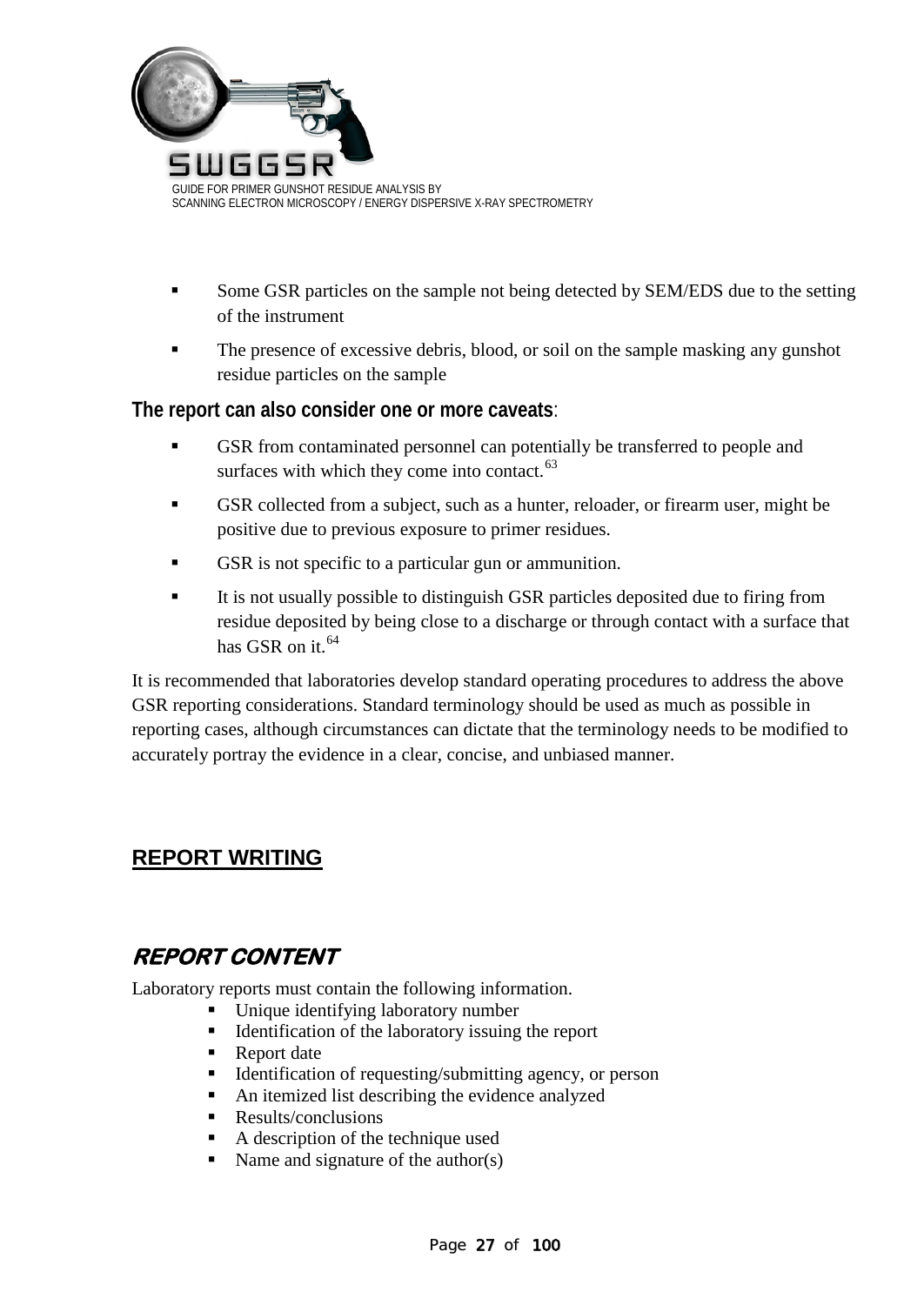

Reports should include the following information

- Date and manner of submission
- Requesting/submitting agency's unique identifier
- Disposition of evidence

#### *Results/conclusions:*

There is no universal reporting format; however, it must contain results/conclusions. The results must be scientifically accurate and should be written in terms understandable to a layperson. The results/conclusions typically state whether or not GSR was present on the sample(s).

> *Example: Two particles containing lead, antimony, and barium were found on the tabs from John Doe. Such particles are residue from a detonated primer of a discharged firearm. Particles containing barium/antimony, lead/barium, or lead/antimony were found on the tabs from John Doe. Such particles are found in primer residue, but also may originate from other sources*

The criteria used to define GSR (e.g. elemental composition and morphology) must be included in the report.

> *Example: The sampling devices were examined by scanning electron microscopy energy dispersive x-ray spectrometry and analyzed for elemental composition and morphology of GSR particles.*

#### **If gunshot residue is reported:**

- The word "unique" is excluded from use in the description of GSR particles.
- A threshold level, if being used in the interpretation, must be specified.

Some laboratories may use a scientifically established threshold level for reporting. If the number of GSR particles does not meet the established threshold level, then those particles must be reported.

• When reporting two component particles, it must be stated that these may have originated from a firearm discharge or non-firearms related sources. *Example: Particles containing barium/antimony, lead/barium, or lead/antimony were found on the lifts from John Doe. Such particles are*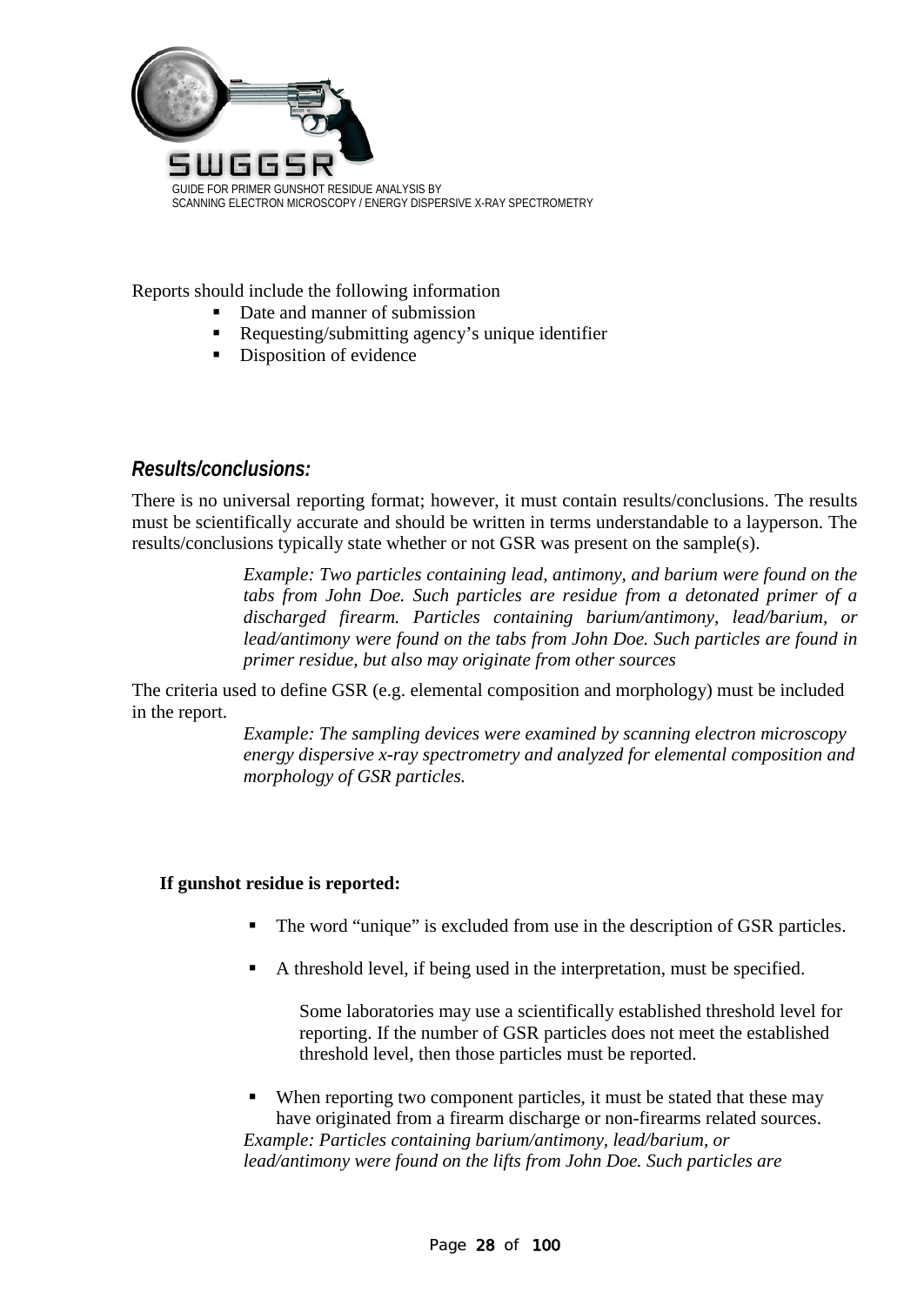

#### *found in primer residue, but also may originate from other sources*

 Conclusions drawn from the identification of GSR on a sample from a person must include wording clarifying that the person discharged a firearm, was in the vicinity of a firearm discharge, or came in contact with something that had GSR on it.

*Example: Primer residue can be deposited on the hands by circumstances such as firing a weapon, handling a weapon, being in the proximity of the discharge of a weapon or coming into contact with an object that has primer residue on it. The examination itself cannot determine the relative likelihood of these listed circumstances.*

• Conclusions drawn from the identification of GSR on a sample from an inanimate object must address the potential that at some time in the history of the item it was in the vicinity of a firearm when it was discharged or came in contact with something that had GSR on it.

*Example:The presence of primer residue on an item is consistent with that item having been in the vicinity of a firearm when it was discharged or having come in contact with primer residue on another item.*

 If GSR is found on the negative control, this can be disclosed within the report.

#### **If gunshot residue results are negative:**

*.* 

 A statement can be included indicating that a negative result could occur even if the subject discharged a firearm, was in the vicinity of a firearm when it was discharged, or came in contact with something with GSR on it. *Example:The absence of gunshot residue on a person's hands does not eliminate that person from having discharged a firearm.*

*Example:The absence of primer residue on the hands is consistent with an individual not having fired a weapon. A negative result could also occur from circumstances such as washing the hands, wiping the hands, wearing gloves, sweating profusely, environmental factors including wind and rain, bloody hands, excessive debris on the sample, normal physical activity within 4 to 6 hours passing between firing and sampling, or the weapon not producing primer residue on the hands when discharged.*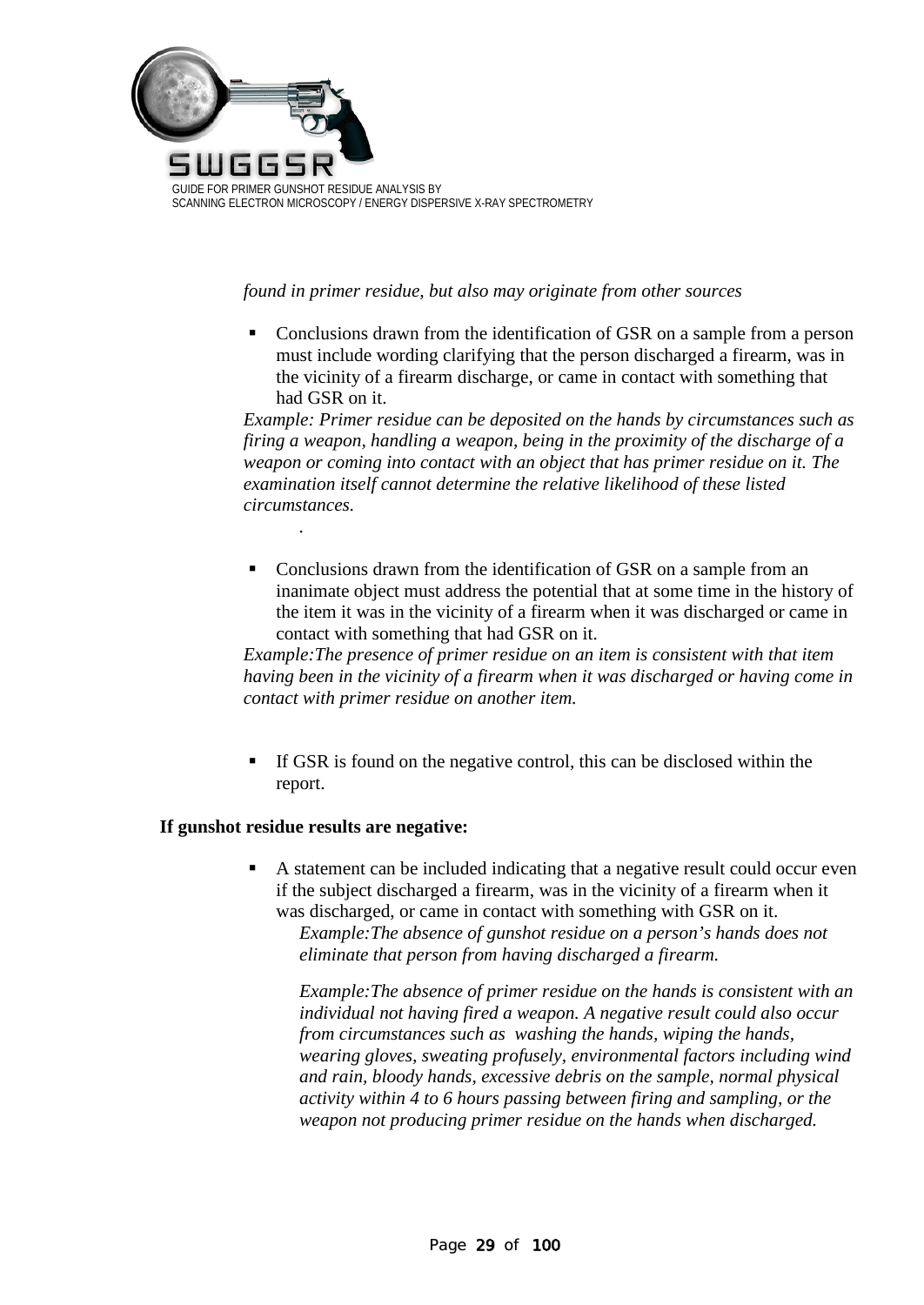

 If comparison to known ammunition is conducted, a report should include the details of the elements and combinations of elements that are being considered in making a conclusion. Unless the ammunition in this case is manufactured for a unique application such as ammunition with taggant elements, it should also be noted that these particle types could originate from other ammunition as well.

*Example:An unusual proportion of antimony/lead particles was found on the stubs from John Doe; therefore a shell casing, item #10, was analyzed for comparison. The elemental composition of the primer residue particles on the stubs from John Doe, item #2, corresponded to the elemental composition of the primer residue particles from the shell casing, item #10. This proportion, however, could be found in other ammunition.*

 An explanatory page may accompany the report if the analyst feels it will assist the reader in understanding the information provided in the report. This may include information regarding formation, deposition, retention of GSR, and scenarios that explain positive, negative, and inconclusive results. It may also include discussion regarding other sources of similar particles (primed explosives devices, fireworks, and brakes).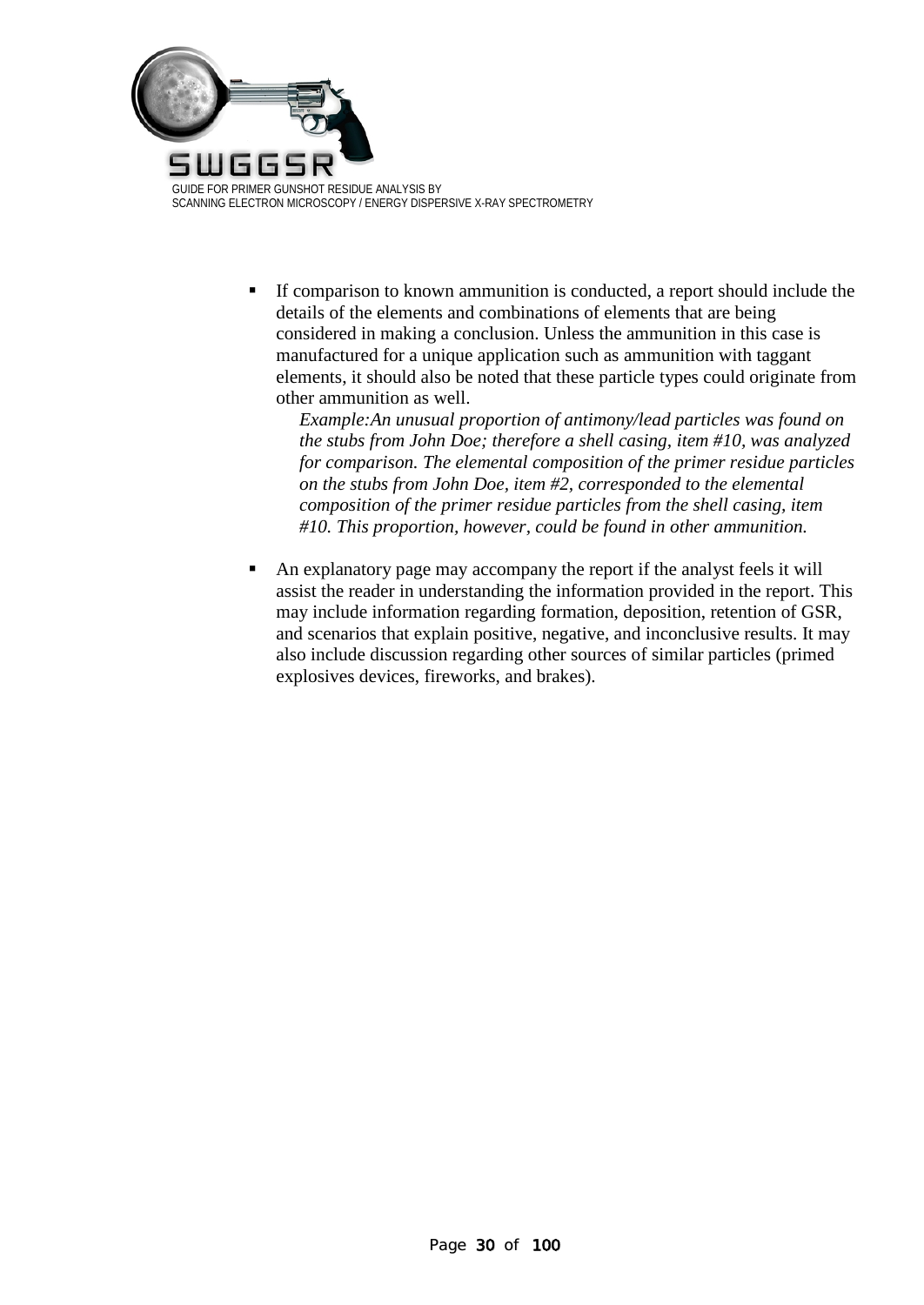

# **APPENDIX A: CONTAMINATION & SAMPLING**

### **CONSIDERATIONS**

### **Overview**

Contamination, for purposes of this section, refers to the addition of extraneous GSR particles onto a person or object to be sampled or subsequently onto a sample to be tested for GSR. What follows are guidelines for:

**A. Procedures for the Prevention of GSR Contamination to a Surface Prior, During, and After Sample Collection.**

#### **B. Procedures for the Prevention of GSR Contamination in the Laboratory**

An understanding and knowledge of these issues allow the forensic expert to carry out a proper interpretation of the analytical results.<sup>[65](#page-99-3)</sup> Refer to the Interpretation and Report Writing sections of this Guide.

Understanding the risk of any potential contamination of samples collected for GSR requires some knowledge of the nature and composition of these particles. The particles produced by a firearm's discharge are microscopic in size. Simple precautions such as washing and cleaning can significantly help to reduce the risk of cross-contamination.<sup>[66](#page-99-4)</sup>

A model for the prevention of contamination is that of "Universal Precautions" - measures designed to prevent transmission of pathogens between patients and health care providers. The underlying principle as applied to GSR is to isolate the collector from the surface and the surface from the collector. Being aware of and minimizing the introduction of extraneous particles before, during, and after collection can be accomplished from this perspective.

Another analogy for transfer of material might be to think of chalk dust. It exists in the area of the chalk board and on its accessories. Once contacted, some of the dust particles can be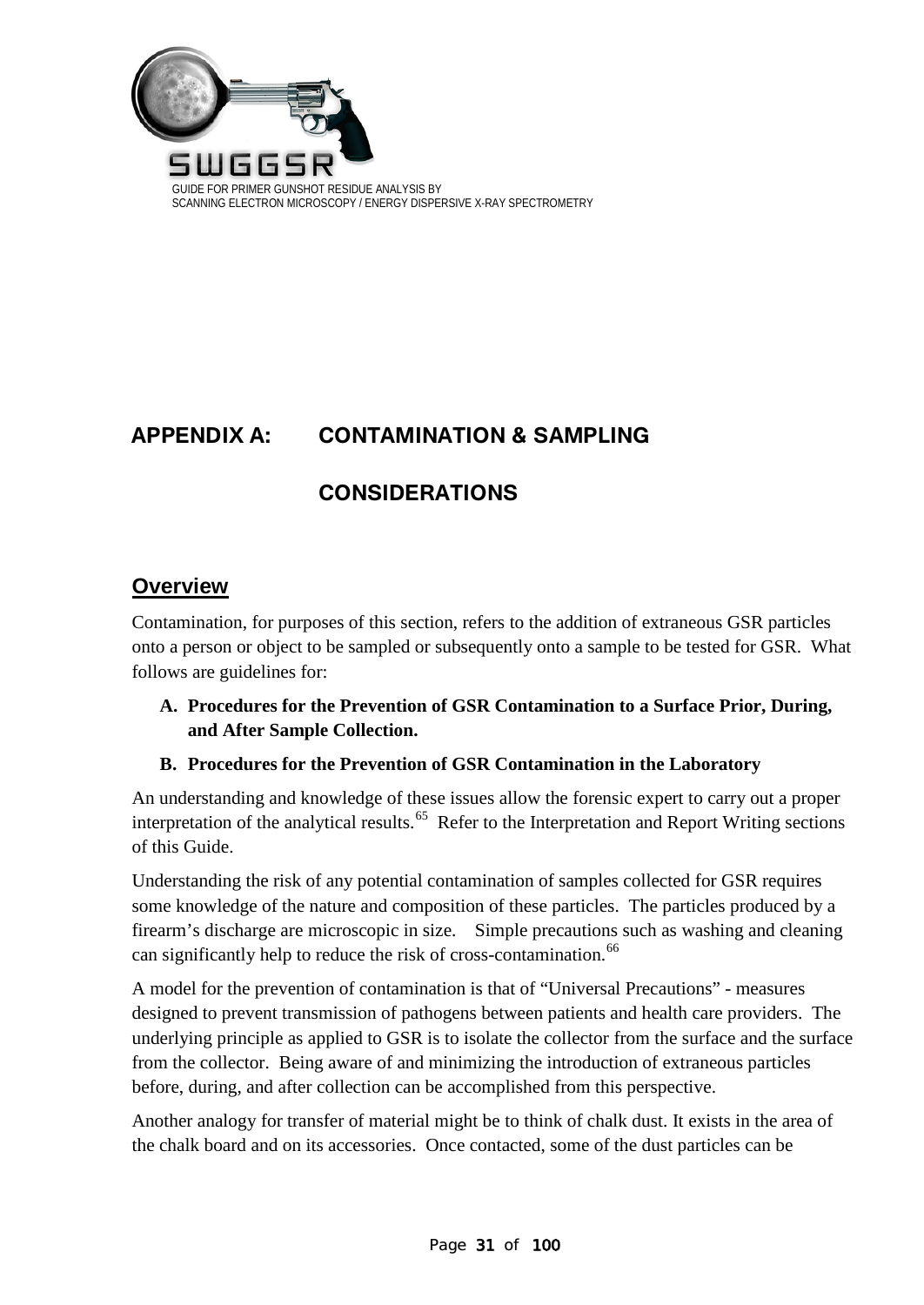

transferred to the new surface.  $67\,68\,69\,70$  $67\,68\,69\,70$  $67\,68\,69\,70$  $67\,68\,69\,70$  $67\,68\,69\,70$  $67\,68\,69\,70$  $67\,68\,69\,70$  As activity continues, they will progressively diminish in amount. $71$ 

GSR evidence must be collected in such a way to avoid sample contamination in order to obtain an accurate measure of what is genuinely on the surface being sampled. This can best be achieved by taking appropriate steps at all stages in the process to avoid transfer of unwanted material and by designing procedures that minimize the opportunity, and so the risk, of transfer of material.

At times it may not be possible to work in a GSR-free environment but by aiming to keep the background levels to a minimum and optimising sampling and handling procedures, the risk of obtaining a false result will be significantly reduced. In addition the reporting scientist should have sufficient awareness of these processes and enough experience to interpret and assess the strength of the findings in relation to these factors.

To assure that the forensic scientists doing GSR analyses reach reliable conclusions they should have:

- A basic awareness of all evidence types and the issues surrounding them, including an appreciation of how sampling for one type of evidence impacts the recovery of another
- Appropriate procedures for Police and Scene of Crime and Laboratory personnel including the use of Personnel Protective Equipment (PPE) and rigorous procedures for cleaning, exhibit and sample handling and packaging using acceptable methods of analysis
- Suitable training and information such as studies concerning occupational contamination.[72](#page-99-30)

Laboratories should establish anti-contamination and decontamination procedures. These procedures should take into consideration that more than one evidence type may need to be collected from the same human subject or evidence item. Protocols should be established to ensure that relevant experts are consulted where potential conflicts arise in the collection of trace evidence samples.

The following guidelines cover best practice procedures for the initial sample collection of GSR at the scene or in the laboratory and ways to avoid any post collection sample contamination that might occur during processing at the laboratory prior to, during, or after analysis.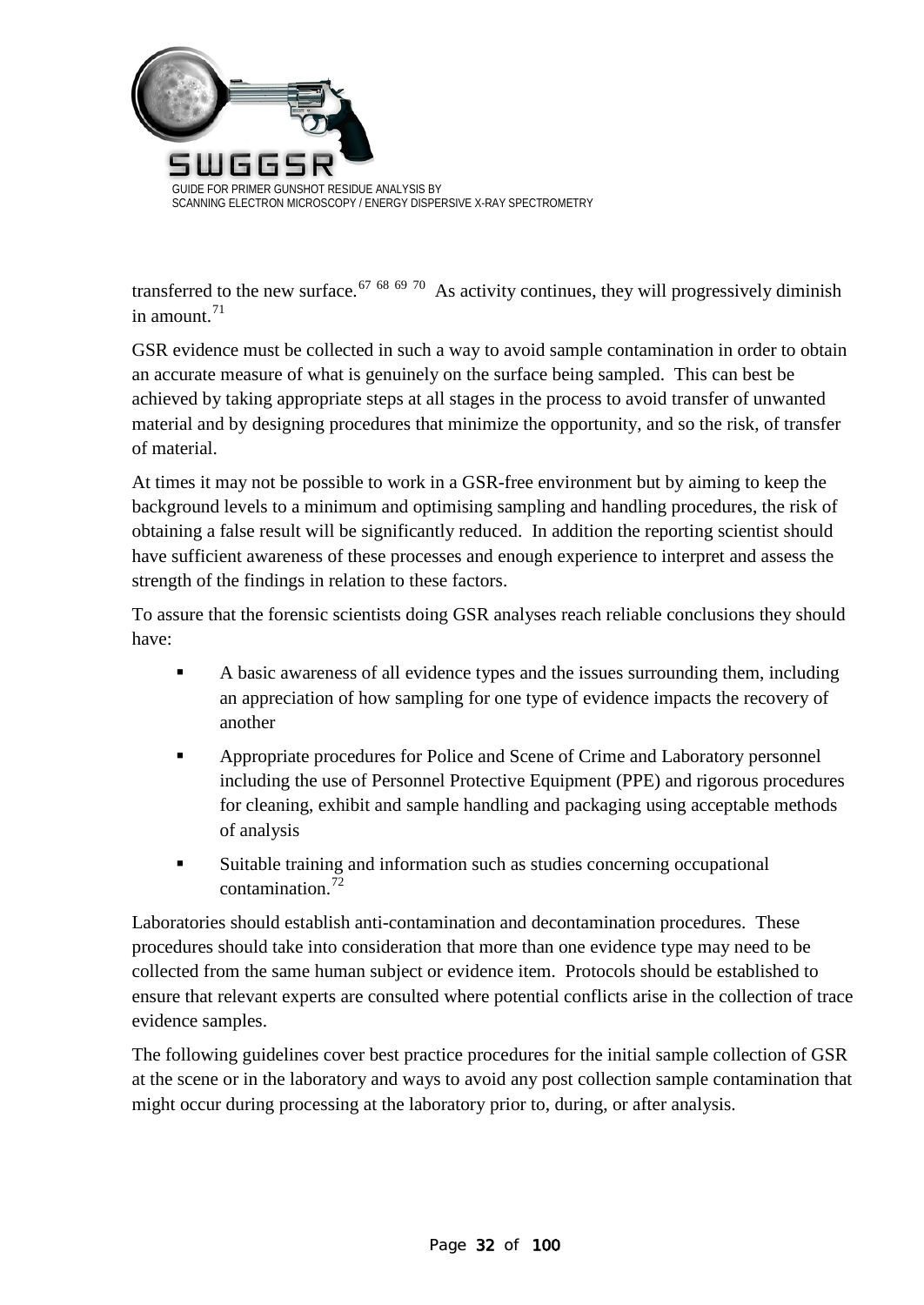

# **A. Procedures for Sampling and the Prevention of GSR Contamination at Scenes Prior, During, and after Collection**

Due to the nature of GSR, the following guidelines will aid in preventing or mitigating potential contamination of samples collected for analysis.<sup>[73](#page-99-31)</sup> All personnel involved in processing the scene and evidence collection are responsible for preventing contamination of any samples collected.

It is acknowledged that not all situations are ideal, and these guidelines do not override issues concerning the safety of the police, the subject, the collector, or members of the public. There will be circumstances in which the collector/examiner has to decide on a case by case basis which sequence to collect the various evidence types, as one examination can affect the recovery of another. The collector/examiner must take into consideration what is likely to be of most value to the investigation before proceeding.

# **Considerations for the Prevention of Potential GSR Contamination during Sampling and Storage**

The following protocols should be carried out by the collector and incorporated into the Instructions and Collection Data Sheet developed by Laboratories for inclusion with GSR kits:

- All equipment to be used for the collection of trace evidence, including GSR, should be stored in a clean environment isolated from potential contamination. When undertaking an examination, the equipment (writing materials, sampling equipment, cases et cetera) should be protected from exposure to potential contamination.
- Carry out an initial scene assessment. Note that it may be necessary to don PPE prior to this assessment.
- Avoid dealing with other items or evidence that can be heavily contaminated such as guns, spent cartridges, and other firearms-related items before sampling for GSR.<sup>[74](#page-99-11)</sup>
- Identify a collection area that is isolated from areas that may be contaminated.<sup>[75](#page-99-32) [76](#page-99-14)</sup>  $^{77}$  $^{77}$  $^{77}$
- Clean the collection area (cleaning protocols should be established by the laboratory)
- Wash hands and put on any PPE before sampling (the minimum PPE used for the collection of GSR is fresh disposable gloves. Minimize or avoid direct contact with the areas to be sampled (e.g. hands of a human subject, clothing or other object) prior to collection.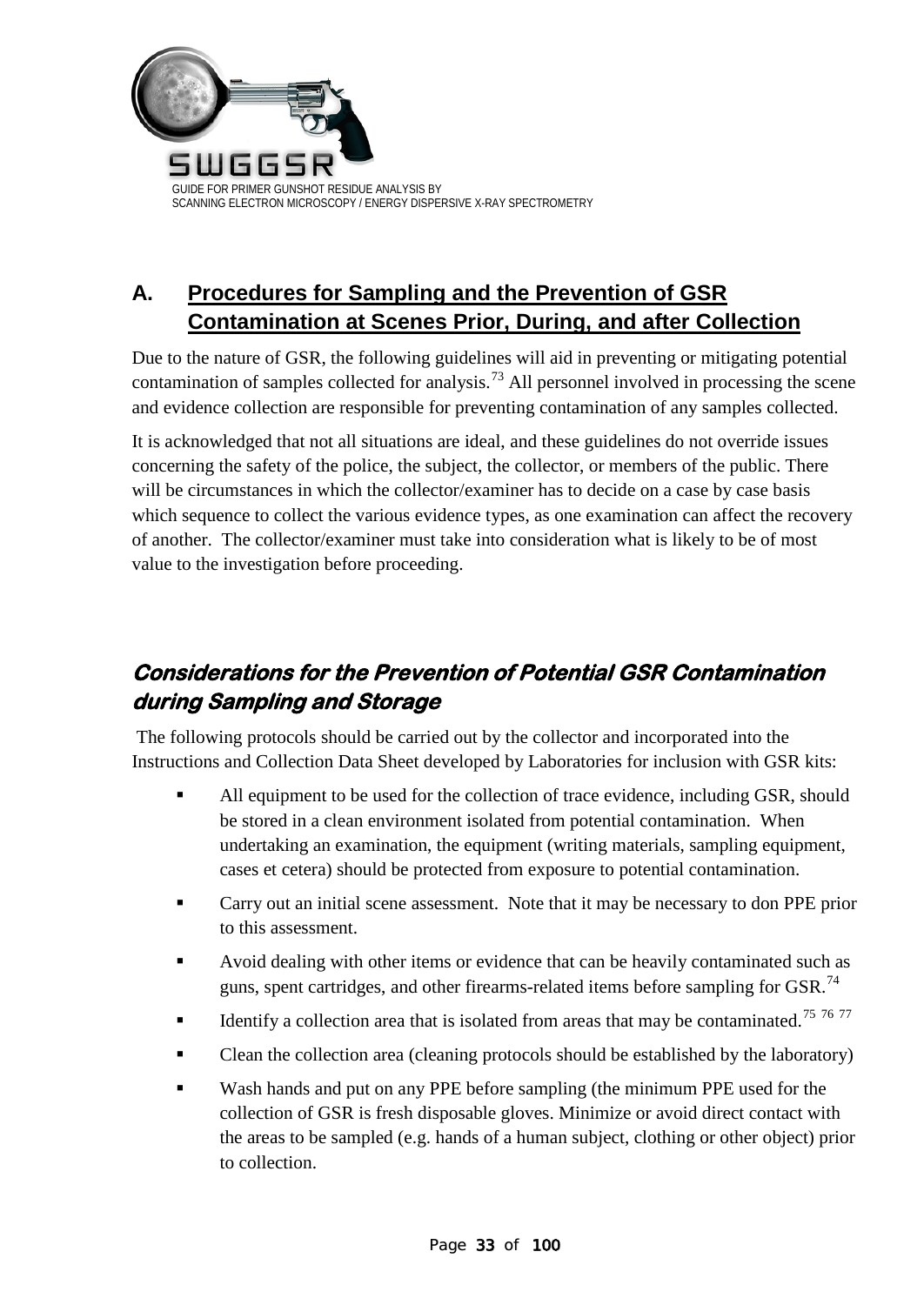

- Only open one sampling container at a time.
- Take samples as soon as possible to avoid loss of possible evidence.<sup>[78](#page-99-34) [79](#page-99-27)</sup>
- **Properly seal and label the sample tube to preserve the integrity and continuity of the** sample.
- When the sampling has been completed remove and discard the gloves appropriately.
- Fill out the collection data sheet after the samples have been taken.
- Document any deviations from the instructions and checklist provided.
- Note any other information that could be relevant on the kit data / information sheet.
- Seal the samples and keep the data sheet separate from samples in case it has become contaminated: consider double bagging of the evidence kits as an extra anticontamination precaution.
- Store the evidence (used) kits in a clean area to avoid contaminating the surface of the packaging: isolate the kits from firearms and ammunition.
- Consider using separate lockers dedicated to GSR Kits and other items for GSR analysis.
- Monitor storage areas to show cleaning and procedures are effective.<sup>[80](#page-99-16)</sup>

#### *Best Practices for Sampling and Mitigation of Contamination*

Samples should be collected as soon as possible following the sampling protocols included with the individual kit.

The collector must be aware of cross contamination possibilities and use the proper procedures to mitigate this situation as well as other evidentiary concerns and collection needs. $81$ 

PPE used in the collection of trace evidence, such as GSR, should be lint and particle free. Disposable gloves should be changed between sampling different subjects or objects as needed to avoid transfer between items. Only one sample device should be opened, sampled, labelled and recapped before another is started. Marking pens used for labelling should be cleaned before use and again on completion of the sampling.

Contact with any item to be sampled and any handling of it should be limited as much as possible before sampling. The workspace must be decontaminated and cleaned.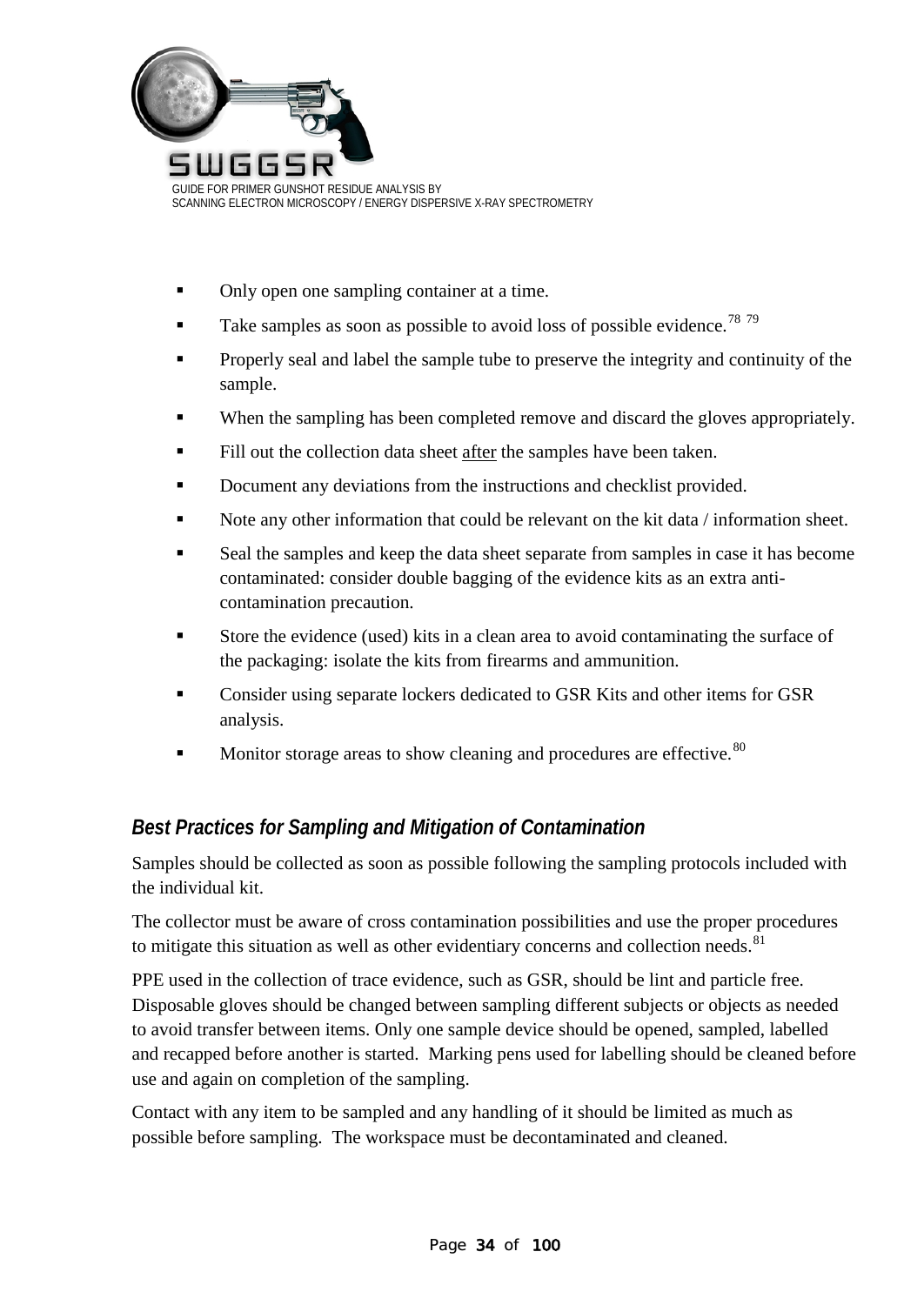

### **Sampling from Human Subjects**

The subject's use of his hands should be minimized before collection. Wherever possible:

- Sample from the subject prior to handcuffing.<sup>[82](#page-99-36)</sup>
- Subject should be under visual observation before sample collection.
- Do not allow subject to wash/wipe hands.
- Do not allow subject to use the bathroom before collection. If the urge is irresistible and unavoidable, the subject should be supervised to ensure that he does not wash his hands.
- Do not allow subject to place hands in pockets.<sup>[83](#page-99-37)</sup>
- Do not remove subjects clothing before GSR sample collection.
- Do not fingerprint the subject before GSR collection.

Samples may be taken from a variety of positions on a human subject; however, in the majority of cases, samples are taken from the subjects hands. Agencies typically will have two or four collections stubs in the GSR kit to sample the following areas of hand with separate stubs for each hand:

- (1) The back of each hand including the thumb-forefinger web as well as all digits and
- (2) The palm of each hand including web of hand as well as all digits.

In addition, samples can be taken from the forehead, cheeks and neck using adhesive sampling stubs. Other exposed body parts, such as the wrists and forearms can also be sampled if the subject is suspected of having washed their hands after the incident.

Moderate pressure of the collection stub surface is applied against the surface to be sampled by repeatedly dabbing. A minimum of 20-30 dabs should be applied to the surface to be sampled using overlapping dabs.

Avoid noticeable deposits of biological materials or other debris that can conceal or obscure GSR particles, such as blood, grease, and dirt. Sampling of moist, sweaty hands cannot always be avoided, but the drier and cleaner areas should be done first.

 Considerations when sampling head, facial and nose hair: Adhesive stubs may also be effective in sampling from hair.  $84,85$  $84,85$  Alternate sampling devices including a comb fitted with a mat of non-woven fibers and vacuum filtration have been employed for such samples.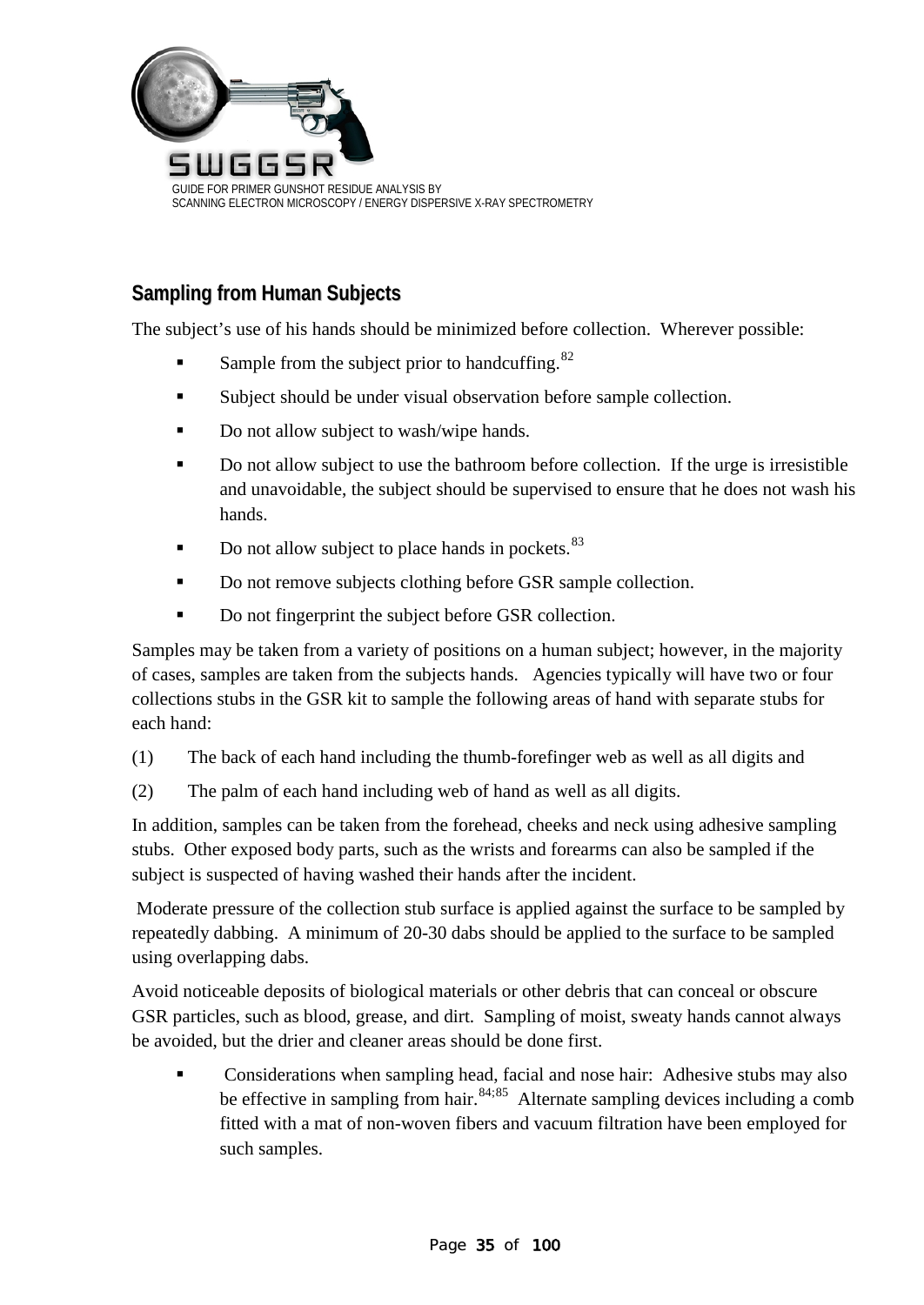

- Samples have been taken from inside the nose using cotton tipped swabs; however, these require considerable sample preparation to mount the sample for analysis by SEM/EDS.
- Several stubs may have to be used to sample the entire area effectively. The collector's documentation should also clearly identify each sample and reference the location sampled.

### **Sample Collection from Clothing, Vehicles and Other Objects**

As with samples taken from human subjects, samples taken from clothing, vehicles and other objects should be subject to procedures based on the above recommended protocols (refer to "Considerations for the Prevention of Potential GSR Contamination for Sampling and Storage"). In some cases the procedures for GSR collection may also be subject to protocols for the collection and/or testing of other evidence types, such as fingerprints and DNA.

Sampling procedures will be dictated by incident/scene circumstances.

 Avoid noticeable deposits of biological materials or other debris that can conceal or obscure GSR particles, such as blood, grease, and dirt. The number of collection stubs used is dictated by how quickly the stub surface is loaded with sample and loses its adhesiveness. Wet surfaces should be allowed to dry before sampling. The surface to be sampled must be protected from potential contamination while it dries and evidence must be secured. Clothing, for example may be dried in lockable drying cabinets with sub-micron HEPA filters that can be de-contaminated before and after drying.

These guidelines do not pertain to the estimation of the muzzle to bullet hole/shot damage distance. If this is a consideration in the investigation, an appropriate sampling and testing regime will have to be established.

#### *Sampling from Clothing*

When possible, clothing is sampled in situ at the scene to minimize the loss of GSR as a result of activity in removal from the subject (living or dead), transport, and packaging.<sup>[86](#page-99-7)</sup>

If clothing has to be removed from a living subject for subsequent GSR (and possibly other trace evidence) sampling in the laboratory, it is recommended that the subject be directed to remove the garment himself/herself and place it, with minimal disturbance, into a large paper evidence bag. The bag may be held open to assist in the process by a collector who has previously washed his/her hands and is wearing fresh, disposable, gloves (as a minimum PPE requirement).

If sampling of a deceased victim's clothing is required it is preferable that the clothing is packaged at the scene as blood seeping from wounds may obscure GSR deposits and other evidence such as blood spatter patterns.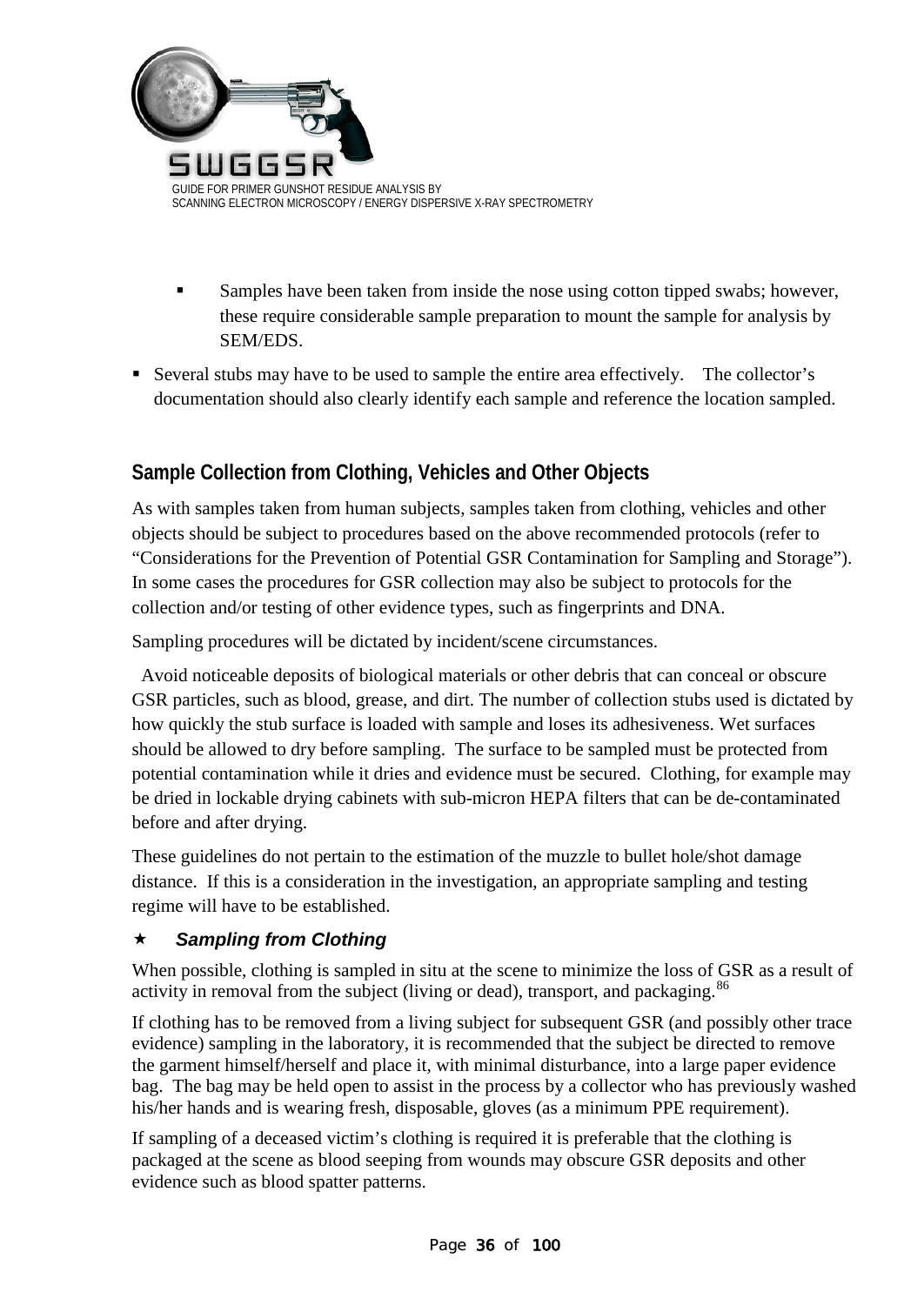

It is recommended that the garments are cut into two sections: the uppermost/exposed sections of each garment that can be lifted away from the body; and the section underneath the body that is left behind once the body has been lifted away. Each section of each garment should be packaged separately, preferably without folding. If any part is blood soaked (with wet blood), paper can be placed in a wad over the stained area so that blood does not transfer to unstained areas.

The area to be sampled is dictated by what areas were most likely to have been exposed to the plume of the discharge. This information may be available from the investigators. In any case, collection stubs should be clearly labeled as to what areas were sampled. The number of stubs used will depend upon the area to be sampled and how quickly the stubs are filled; i.e., no longer has adhesiveness

The most likely areas to sample include;

- Right and left cuffs and wrists of long sleeved shirts or jackets
- Right and left shoulders if a long gun was used
- Pockets or back waistband- if there is reason to believe that is where the gun was carried
- Headwear including the underneath side of hat visors
- Gloves (sampled like hands)

### *Sampling from Other Fabric Objects*

Cloth furnishings and bedding should preferably be sampled at the scene as the maximum investigative context can be established. Smaller, unfixed fabrics such as towels may be packaged and forwarded to the laboratory for sampling.

### *Sampling from Vehicles*

Vehicles may be involved in a number of ways in shooting incidents. The most common of these are:

- Shots fired from a vehicle (drive-by shooting)
- Shots fired inside a vehicle
- Shots fired adjacent to or over a vehicle
- A vehicle used by the shooter to leave the scene of crime

Each scenario will present different sampling requirements.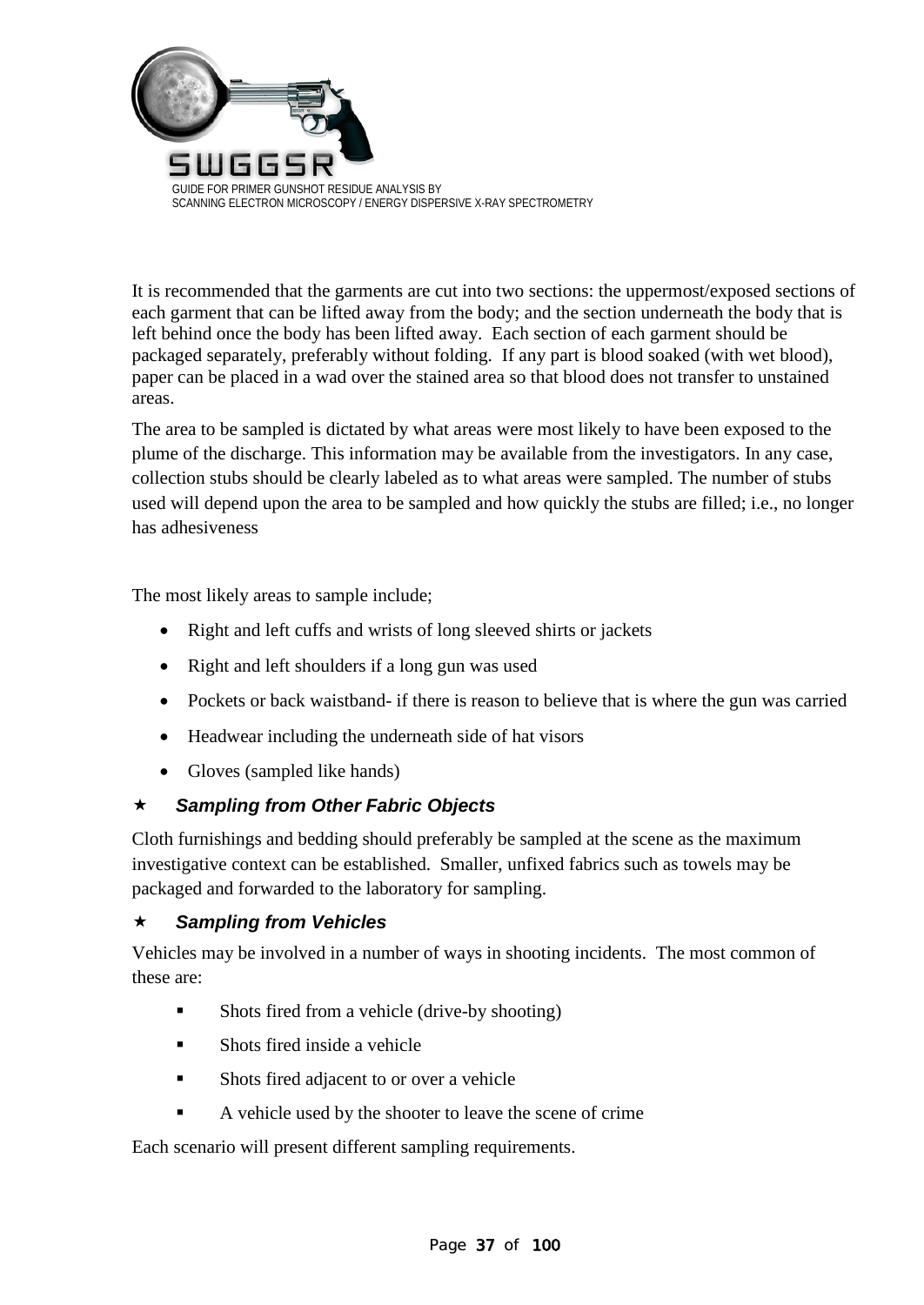

Where shots are believed to have been fired from a vehicle, samples can be taken from the exterior and interior surfaces around the window(s), although it is believed that air velocities and hard smooth surfaces will hinder the deposit of GSR. Other locations where the firearm may have been placed after the shooting may also be sampled.

When a firearm is discharged inside a vehicle, GSR is usually found on most surfaces inside the vehicle. In the case of shots being fired adjacent to or over the vehicle, generally sampling will be limited to the exterior panels and windows.

Where a shooter decamps from a scene of crime in a vehicle, likely contact areas within the vehicle, such as the steering wheel, gearshift lever, and door handles can be sampled.

The exterior surfaces of most vehicles are smooth and impervious. Consequently, they will not retain gunshot residue deposits unless there are other materials adhering to the surface of the vehicle that facilitate the persistence of particles. If such samples are required, the exterior surfaces of the vehicle should be sampled as soon as possible at the scene.

Sampling from the interior of a vehicle may require that the sample collector enter the passenger or driver's compartment. This entry should be kept to a minimum and with the collector wearing full PPE.

If the vehicle is also to be sampled for fingerprints or DNA (and possibly other traces), appropriate precautions must be taken to eliminate the possibility of contamination and loss of, all evidence. Furthermore, the GSR sampling should not result in the obliteration of fingerprints or removal of DNA traces, if possible. Avoid smooth impervious surfaces to prevent damage or removal of latent fingerprints inside a vehicle, however, trace DNA may be sampled from all surfaces on which GSR may also be found. Consequently, a strategy of sampling for each will have to be established through discussion with the investigators and biological examiners.

The inside of the vehicle should be sampled before contents are inventoried and removed. The order of sampling and fingerprinting will vary depending on the case circumstances, however, in most cases GSR sampling will precede fingerprinting followed by DNA sampling and finally other trace evidence forms, such as glass and fibers. **Note:** GSR sample stubs may be examined microscopically for the presence of glass fragments, fibers of interest or other relevant physical evidence materials prior to SEM/EDS analysis.

### *Sampling from Interior and Exterior Structures*

Miscellaneous types of surfaces can be sampled to obtain information about their proximity to the discharge of a firearm; to establish whether a person with GSR on them may have contacted a surface; or whether an area of damage was caused by a bullet or shot. These may include phones, door knobs, handles, etc.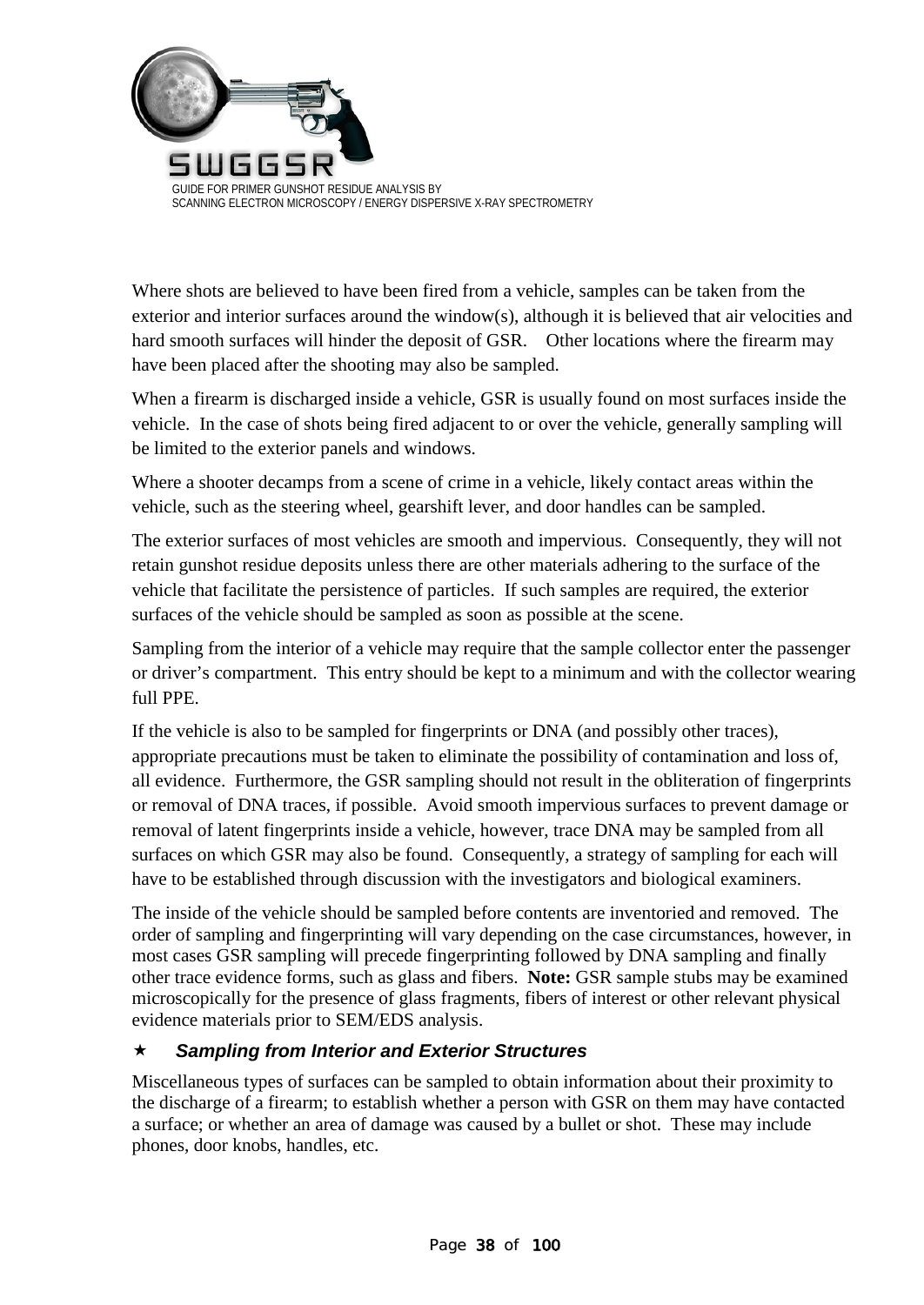

Though SEM/EDS examination of GSR does not yield an estimate of the distance from muzzle to target, a representative sample(s) of areas could reflect the item's history in relation to being exposed to GSR.

The Collection Information Sheet should be filled out after sample collection and included along with the other submission paperwork. Avoid contamination of the Collection Information Sheet and the other paperwork by using non-contaminated, new material for packaging of evidence.

**Failure to follow the above guidelines could result in compromising and/or loss of GSR evidence.**

# **B. Procedures for the Elimination of GSR Contamination in the Laboratory**

Contamination could potentially occur at several points in the processing of items or samples for GSR unless appropriate procedures and precautions are in place. The length of time samples are exposed when handling and preparing them for analysis will generally dictate the level of contamination risk. Good laboratory practice will result in minimal or negligible risk that any GSR will get onto a sample inadvertently while in the laboratory.

While the suggestions in this section of the guide are all good laboratory practices, data from a recent SWGGSR contamination study indicates that, if the samples are handled carefully, the chance of contaminating the surface of the sampling device by GSR particles that can be on the outer surface of a collection vial is extremely remote. In these tests no GSR particles were found on (unused) stubs from sampling devices that were covered with GSR immediately after firing various types of weapons and ammunition. $87$ 

The following factors have been identified as areas for consideration that will help to provide a GSR-free environment in which the work can be carried out. Some or all of the following can be applicable:

- The physical separation of SEM laboratory and GSR trace sampling room(s) from a firearms section or firing range
- Separation of sampling areas for: items that are likely to be heavily contaminated with GSR (fired cartridge cases, firearms, victim's clothing, etc.); and items likely to have less GSR on them, such as suspect's clothing.
- Access to the SEM laboratory and GSR sampling room(s) restricted to staff who work in the area. Enforceable protocols should be established that identify "no-go"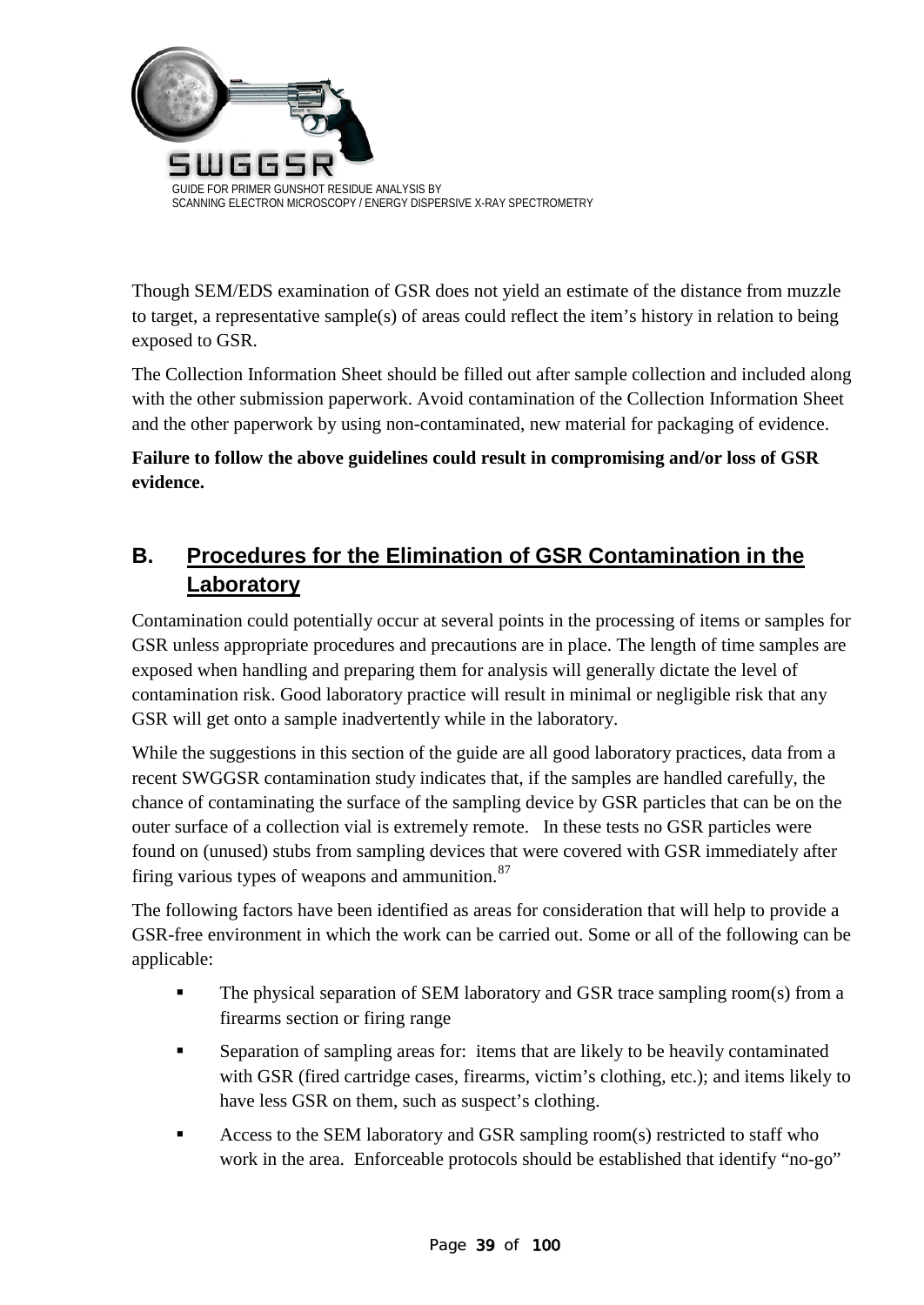

areas and common areas. The protocols should take into account all personnel that may access any given area, including scientific and technical staff, visitors, police, janitors, maintenance engineers and administrative personnel.

- Procedures for personal decontamination if GSR personnel are required to enter an area of high contamination then return to the SEM/GSR restricted area.
- Protocols for the use of PPE:
	- o In sampling and examination rooms. The protocols should describe when to change PPE during and between examinations of multiple exhibits. Consideration should be given to changing gloves after physically handling an exhibit and before handling a camera, writing implements or examination equipment.
	- o In the sample preparation and SEM room(s).
- Protocols for de-contamination and cleaning of the sampling room(s):
	- o Prior to an examination.
	- o Between examinations of exhibits from the same subject (i.e. different items of clothing worn by the same person).
	- o Between examinations of exhibits from different persons.
	- o On the completion of sampling.

The protocols may need to take into account other evidence considerations, such as DNA contamination.

Consideration should also be given to including the maintenance of a log of examinations and cleaning.

- The potential of examination notes and case files as a means of transferring contamination.
- **Protocols for cleaning the SEM and sample preparation room(s).**
- The placement of sticky mats at strategic locations to restrict the movement of GSR particles around the laboratory
- **Protocols for the receipt and storage of evidence. These should include the** following:
	- o All exhibits accepted for examination must be under evidence seal on receipt.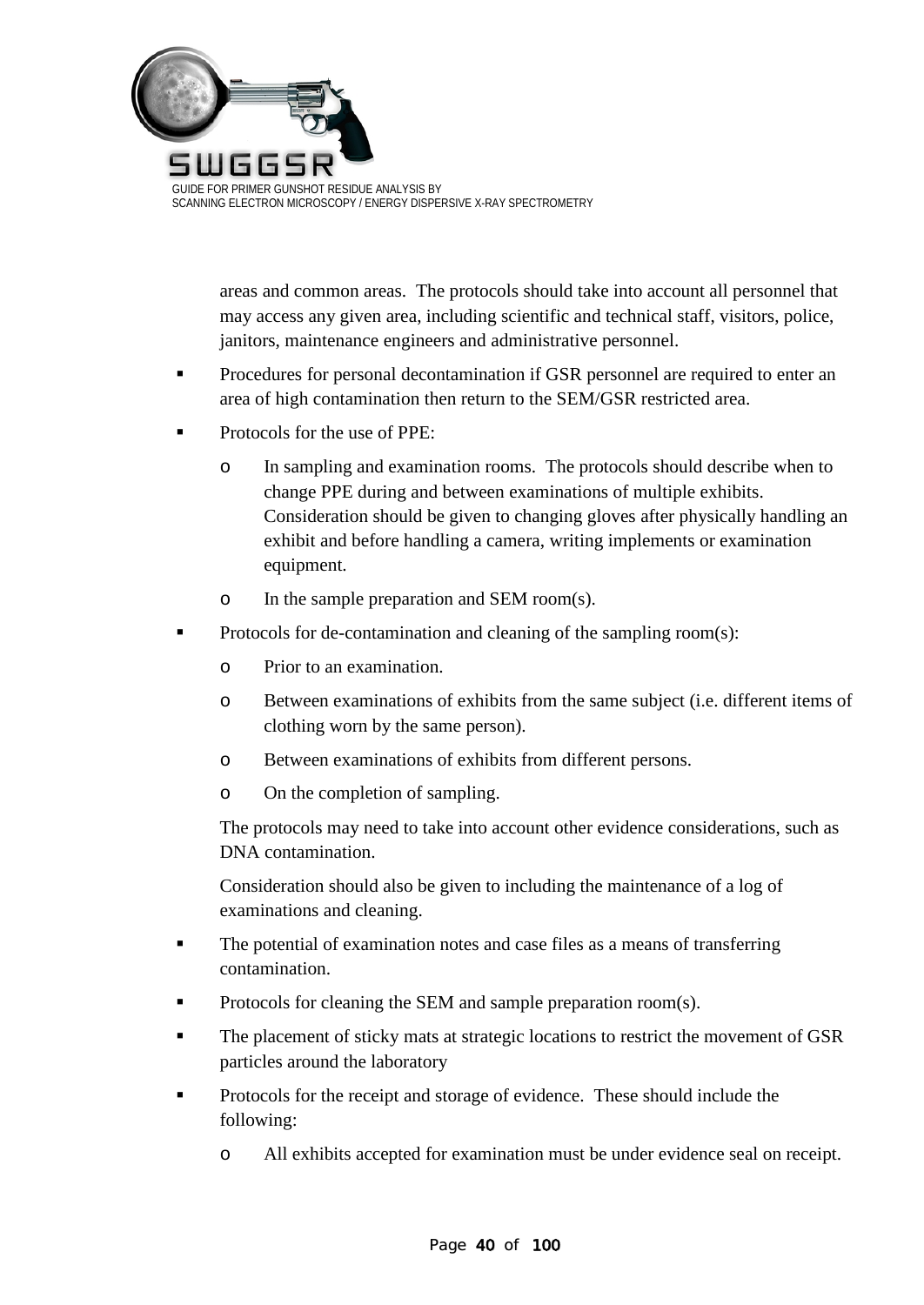

- o The evidence seal should render the packaging impermeable to ensure that GSR particles cannot pass from or into the package.
- o Firearms and fired cartridge cases must be stored separate from exhibits received for GSR examination.

## **Recommended Practices to Monitor GSR Levels**

Regular monitoring of the laboratory environment can help to show if the precautions being taken and the cleaning routines are effective. Suitable areas to be monitored include the GSR kit preparation area, SEM and sample preparation area, bench tops used for bulk item sampling, storage areas, etc. Background surveys can also be used as a means of identifying potential areas of concern and to provide reassurance that such situations have been considered.<sup>[88](#page-99-1)</sup> [89](#page-99-2)

The following processes may be used to evaluate and identify contamination sources in the laboratory:

- Monitor work areas regularly: the use of Control samples taken from a prepared work area prior to commencing an examination provides reassurance that the area was free of contamination for a particular case.
- Processing an unused sample stub at the same time as casework samples so that it passes through all of the handling, packaging, sample preparation and analysis steps as the casework samples will demonstrate extraneous material has not been introduced within the period of testing.

This type of sampling may also be used as a "blind-negative" proficiency test.

- Known blank samples placed in the SEM chamber and or the carbon coater can be periodically analyzed for GSR particles. This demonstrates that particles remain fastened to the adhesive tape samples and do not become dislodged during coating or analysis.
- Sampling from non-restricted areas of the laboratory in which GSR personnel may be exposed to contamination. Suggested areas include common rooms and evidence management (receipt, storage and allocation) areas.
- **Random sampling of visiting personnel and personnel submitting evidence.** These samples will assist in identifying the risk of non-laboratory personnel introducing contamination into the laboratory.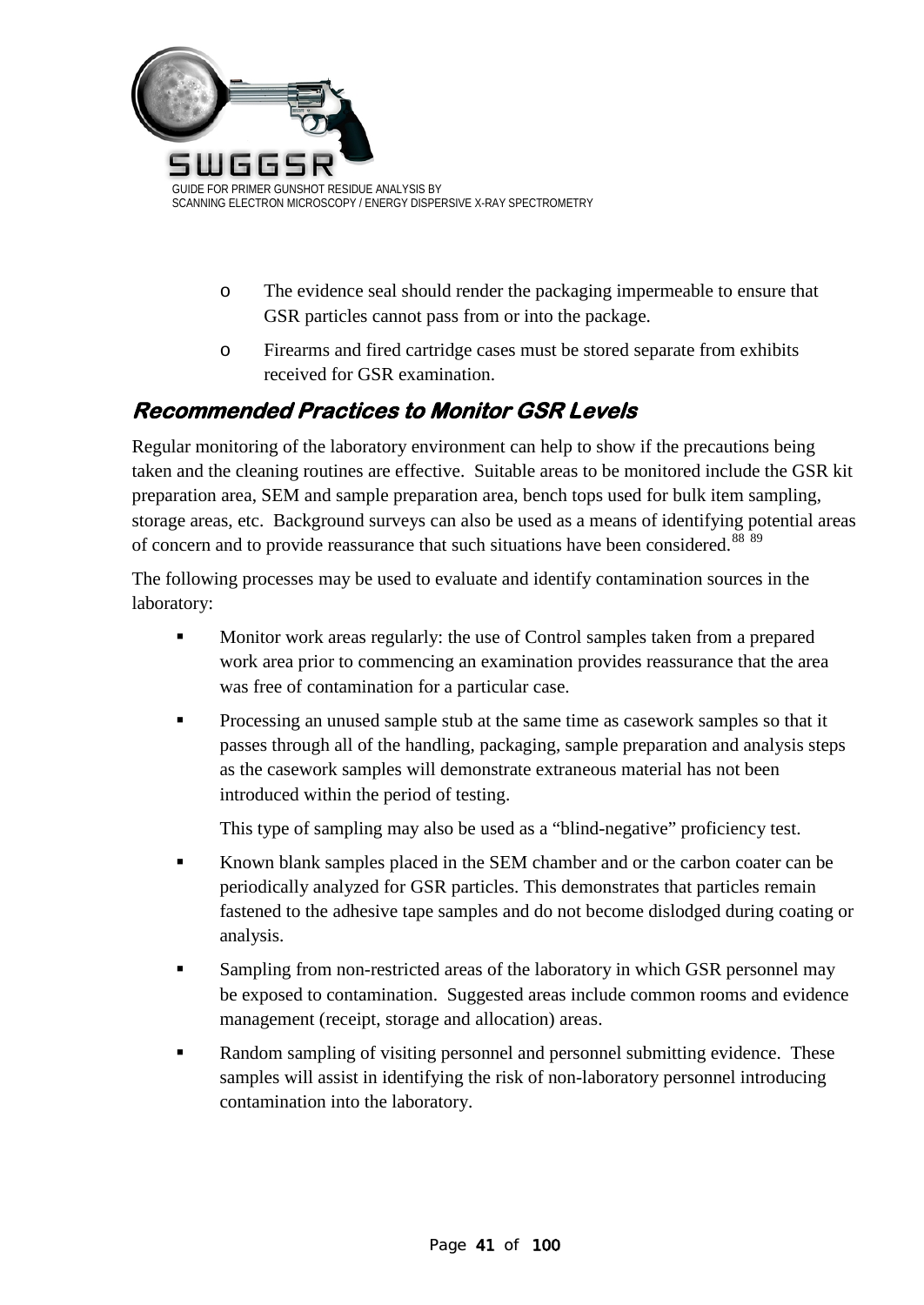

The scope and regularity of testing within the laboratory will depend on many factors, including laboratory design and extent of separation of critical areas pertaining to GSR and firearms, laboratory protocols pertaining to access of personnel, etc.

# **Recommended Practices if GSR Contamination is Detected**

Monitoring for contamination within the laboratory operates on two levels:

- Identifying a potential risk in processing GSR casework
- Identifying potential risks within the general laboratory environment.

When contamination is detected on Control samples used to monitor the processing of GSR case work, case work may have been compromised. However, when it is detected on samples used to monitor non-GSR common laboratory areas and non-GSR personnel, it does not have a clear and direct link to casework. Consequently, the management of a contamination issue will be different depending on which process the contamination pertains to.

The laboratory should have a procedure in place in the event that contamination is detected on any monitor sample that should include:

- Diagnosis of the contamination incident
- A review of the impact on the relevant case, if applicable.
- Identification of other cases that might be affected and review of each relevant case.
- Remedial action required if the contamination is believed to have compromised case work. This will generally include informing the appropriate authorities and withdrawing the report (if one has already been issued).
- A set of actions to rectify the problem. The procedures involved will depend on the nature of the contamination and its impact on casework.

Where the contamination is detected in a case work Control sample:

- o The areas indicated by the contamination should be thoroughly cleaned and tested for residual contamination.
- o Case work can resume once the contamination procedures have been demonstrated to have been effective.

Where contamination is detected in other areas of the laboratory or on non-GSR personnel the risk to GSR case work should be comprehensively assessed. As a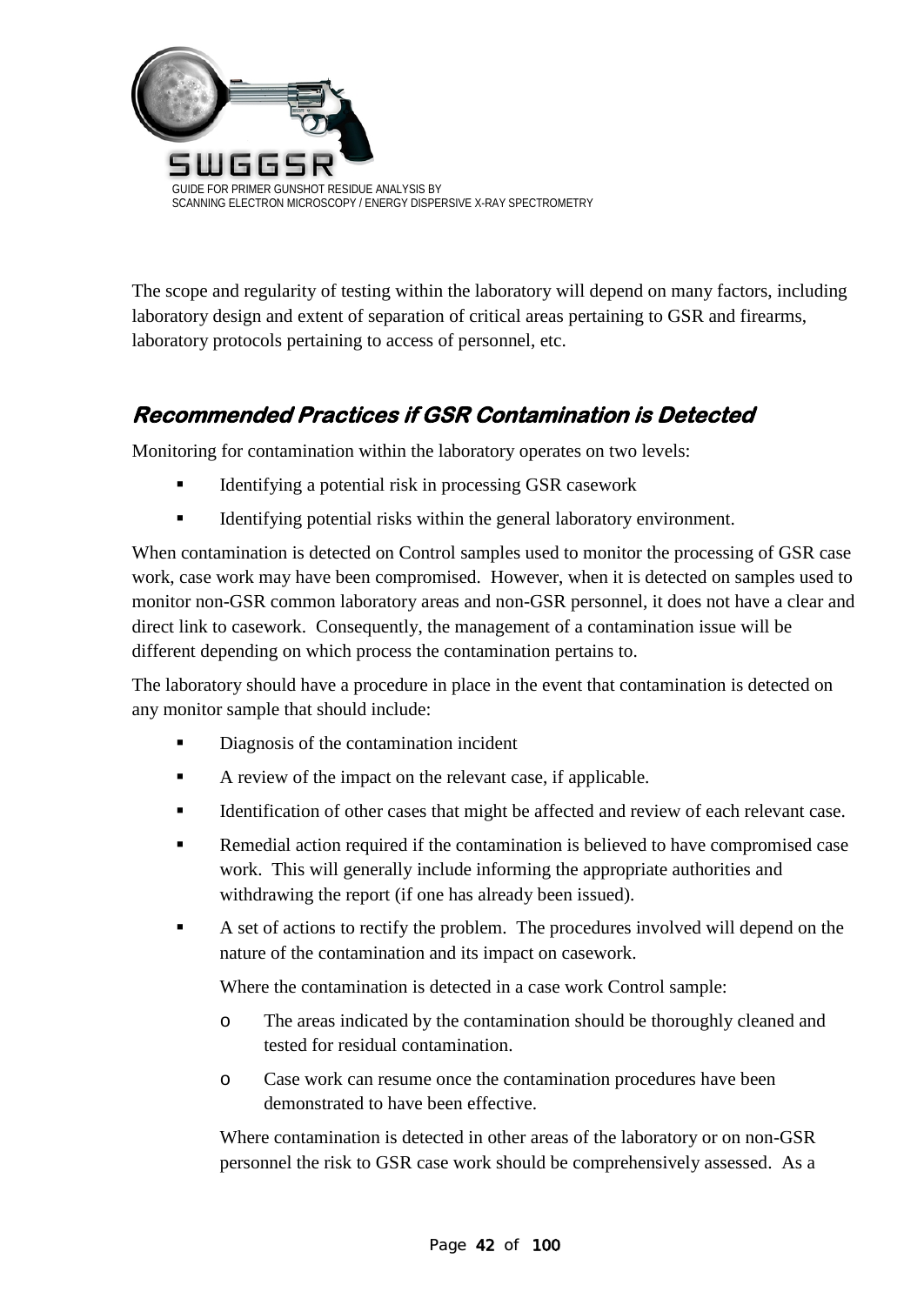

consequence of this assessment, it may be necessary to modify laboratory procedures and protocols, including:

- o Expanding the scope and regularity of this form of monitoring.
- o Increasing the restricted access zones.
- o Introducing new facilities to control the passage of particulate material into critical areas.
- o Establishing restrictions on the carrying of firearms into certain (or any, if feasible) areas of the laboratory by attending police members (or laboratory staff, if they are police members issued with a firearm).
- o Establishing separate areas in common rooms and catering facilities for GSR and Firearms personnel.
- o Establishing more regular and thorough cleaning of common rooms and other areas in which staff may interact.
- o Introducing more rigorous personal decontamination and PPE procedures for GSR staff prior to entry into the restricted zone.

# **Summary of Best Practices in the Laboratory**

### **Facilities**

Work areas used for GSR work:

- Should be designed or situated to be free of GSR particles:
- Should not be located close to firing ranges or where firearms, ammunition, or associated accessories are examined.
- Should not be connected to the same air conditioning or ventilation system as areas that may be a source of GSR.
- Should be regularly cleaned and monitored for the presence of any GSR.

Equipment and other surfaces in the GSR sampling and SEM rooms should be regularly cleaned. This should include:

- Bench tops.
- Consoles, keyboards and monitors.
- The interior of the SEM chamber.
- The interior of the carbon coater chamber.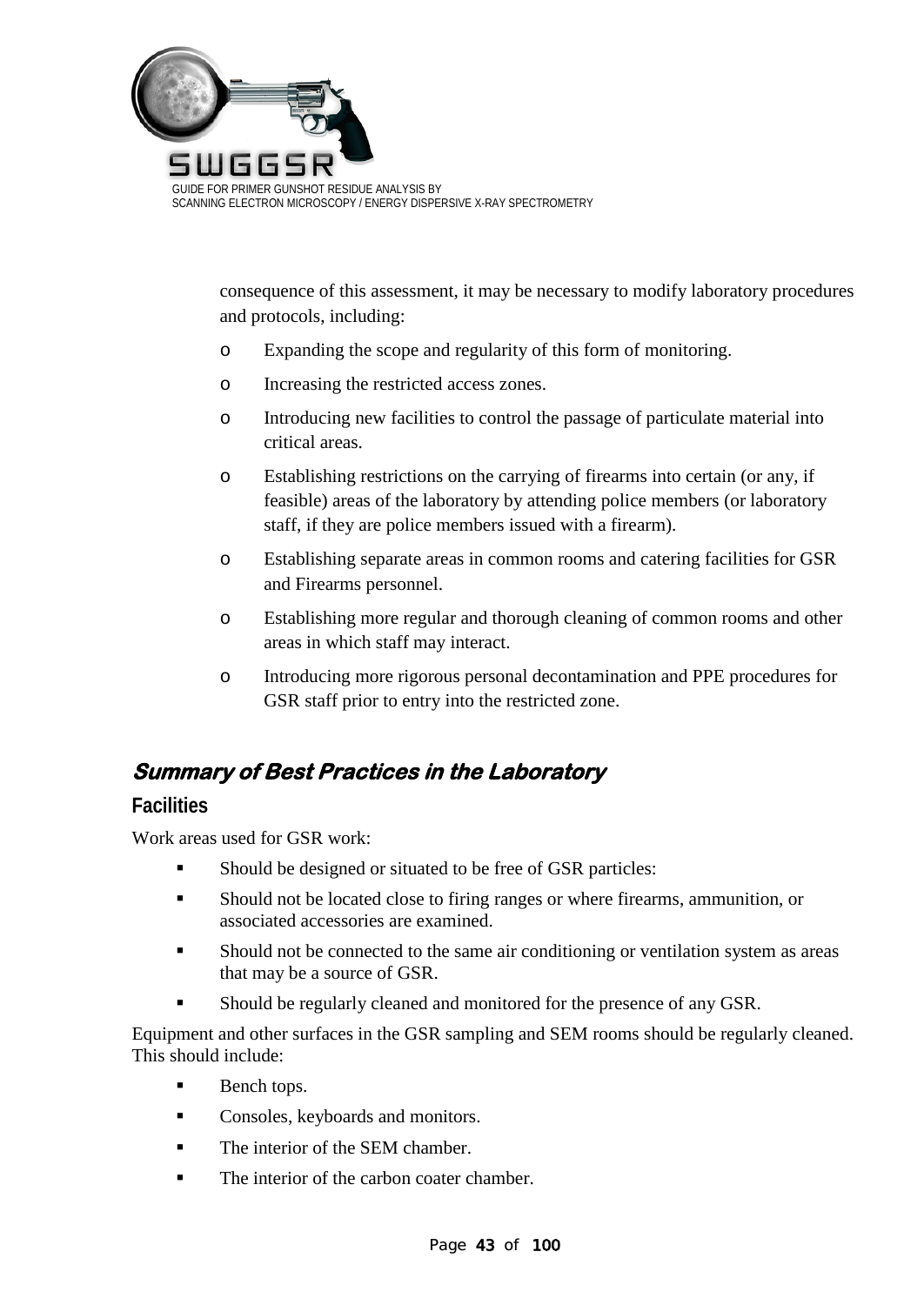

- **Sample holders.**
- Any instruments used to handle or prepare samples.

Samples should be kept in closed containers, and the time they are exposed kept to a minimum.

### **Access**

Access to key areas such as sampling areas, sample preparation areas, and analysis rooms should be limited to authorized personnel.

Regular firearms users or persons carrying firearms should not be allowed to enter the GSR facilities. Similarly, GSR personnel should not enter the firearms facilities unless it is unavoidable.

Where any personnel that may have been exposed to GSR needs to enter the GSR facilities on the same day as being exposed, they should:

- Change their outer clothing.
- Put on the required PPE before entering the GSR facilities.
- The persons clothing that had been exposed to GSR must be laundered before it is worn in the GSR facilities.

Tours of GSR analysis area should be kept to an absolute minimum if they cannot be avoided all together. If they are permitted, tours of the GSR facilities must precede any tours of the firearms facilities.

Similarly, personnel visiting the GSR facilities must not have entered the firearms facilities previously.

A record of visitors can assist with investigating any contamination that may subsequently be found.

Many of these issues can be dealt with by use of a dust free "clean room'" or by working in conditions suitable for DNA examinations.

### **Personnel**

Staff involved in GSR examinations should not themselves be regular firearms users or carry a firearm. When exposed to potential contamination, staff need to take steps to mitigate this issue (refer to "Access", above). This should involve washing hands, wearing protective clothing when collecting samples, or changing outer garments before entering the GSR analysis area,

### **Procedures**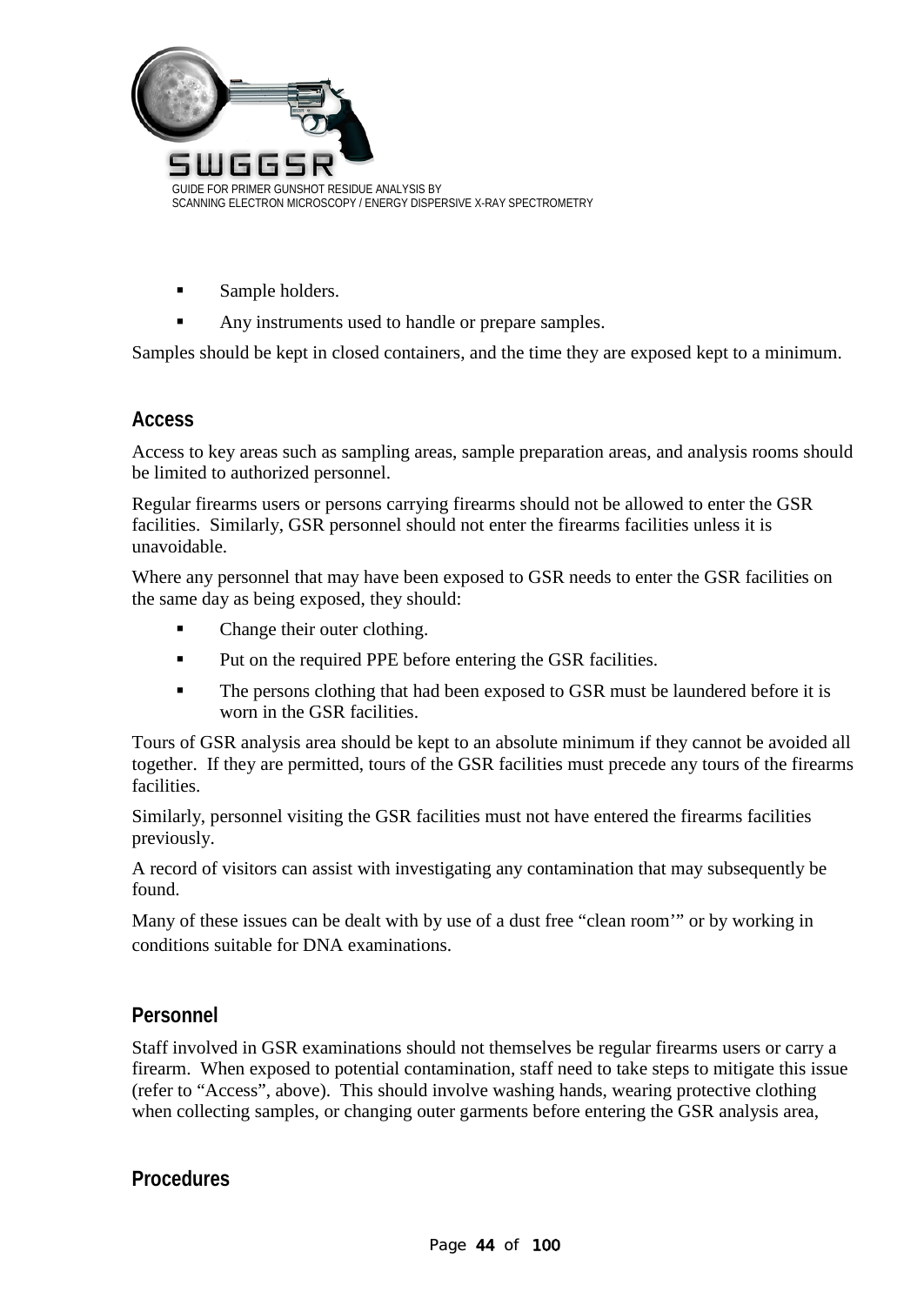

### *Receipt of Items*

It should be assumed that the exterior packaging of items submitted for GSR analysis and examination could be contaminated, depending on how they have been stored, transported, or handled.

### *Storage of Items*

GSR exhibits should be stored separately from firearms and ammunition. The storage areas for the GSR kits can be periodically cleaned.

### *Examination of Items and Sample Preparation*

To avoid contaminating the contents when an item is opened, the surface of the packaging can first be wiped with a damp towel. Protective clothing such as gloves and a laboratory coat should be worn for examining clothing and other objects. Measures necessary to preserve other evidence types, such as DNA, should be taken.

Kit samples

The samples in kits are protected inside individual sample containers and do not need to be handled directly. Equipment such as forceps should be cleaned with a wet wipe or tissue between items.

• Clothing

Sample collection depends on the item(s) to be sampled; size, condition, prior handling, etc. Additional factors that can influence the number of samples collected include: the known case circumstances of the incident, such as the time since seizure of the item and the event; the requirements of the investigation; and possible limitations, such as retention of GSR from previous, non-related firearm discharges by the wearer. [90.](#page-99-3)[91](#page-99-4) [92](#page-99-5)

Vehicles

All personnel, including the sample collector, should remain outside of the vehicle if possible. Precautions need to be taken to prevent any possibility of cross contamination as described in "Sampling from Vehicles", above.

### *Analysis*

The goal is to have a sample arrive at the SEM for analysis with only material originating from the sample on it using the above suggestions and recommendations and by having laboratory procedures and protocols that are proven, documented, and routinely performed to prevent contamination. The next step is to apply a similar strategy during the analysis and post analysis to continue to ensure that no contamination occurs to the sample.

The main considerations in the preparation of samples and subsequent SEM analysis are: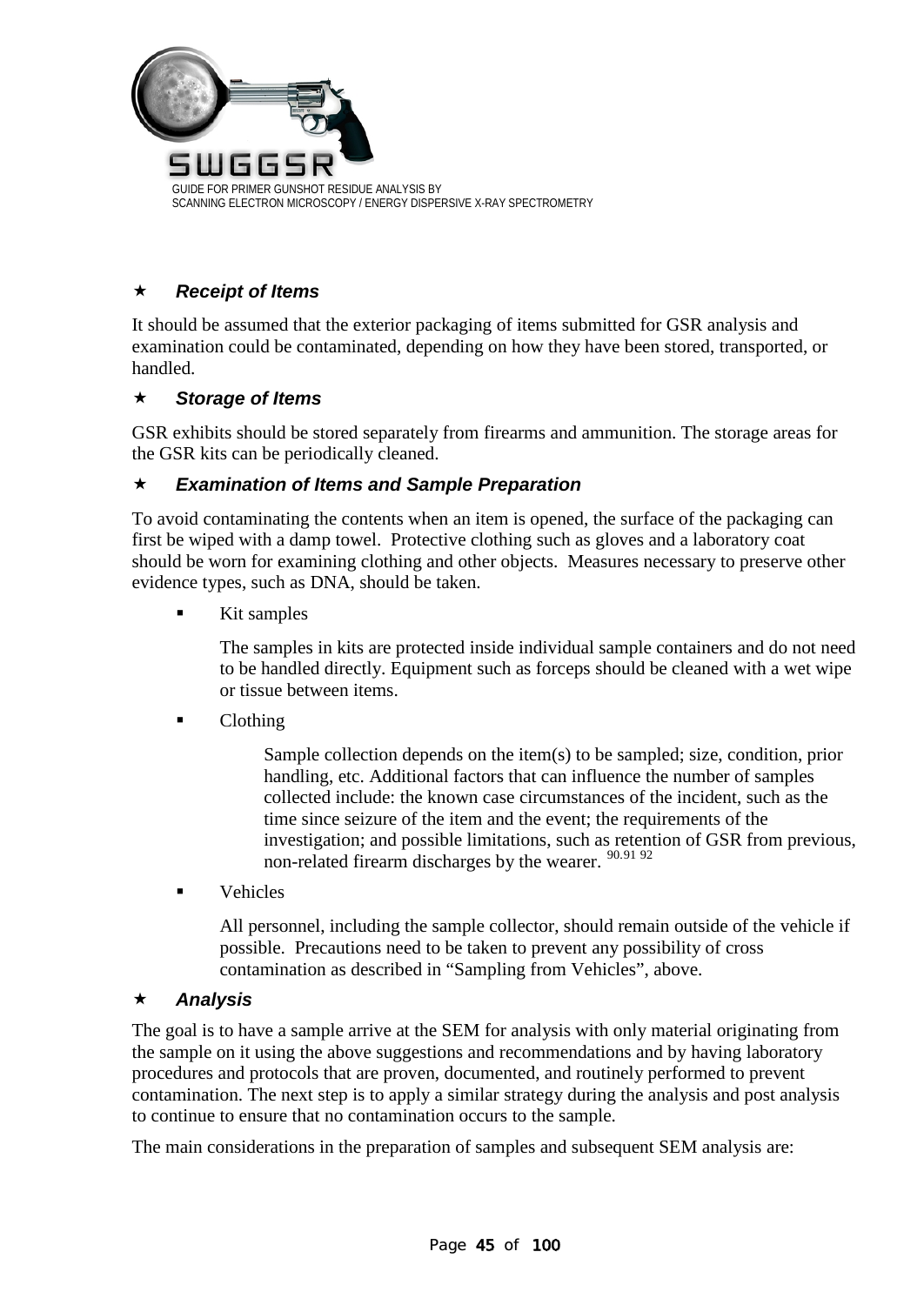

- **Labelling or tracking each sample stub prior to carbon coating in such a way that** samples can be correctly identified.
- Handling procedures for the sample stubs to minimize any removal or transfer of material from or onto the sample surface by using clean forceps and wearing gloves if necessary.
- Loading the specimens onto the SEM stage must be accomplished with the same careful handling as that employed in carbon coating.
- Removal of the specimens from the SEM stage and placing them back into their correct containers must also be performed with care. The SEM sample stage can be wiped between runs using a moist cloth or lint-free tissue. Once the samples have been removed pressurized air may also be used to remove any dust from the chamber and seals.
- The opening of kits, as well as the samples within, can be done on a bench top remote from the SEM or carbon coater. In other words, samples are individually loaded from an area that is not in close proximity to the SEM or the carbon coater. If not possible, the work space adjacent to the equipment should be thoroughly cleaned between processing jobs.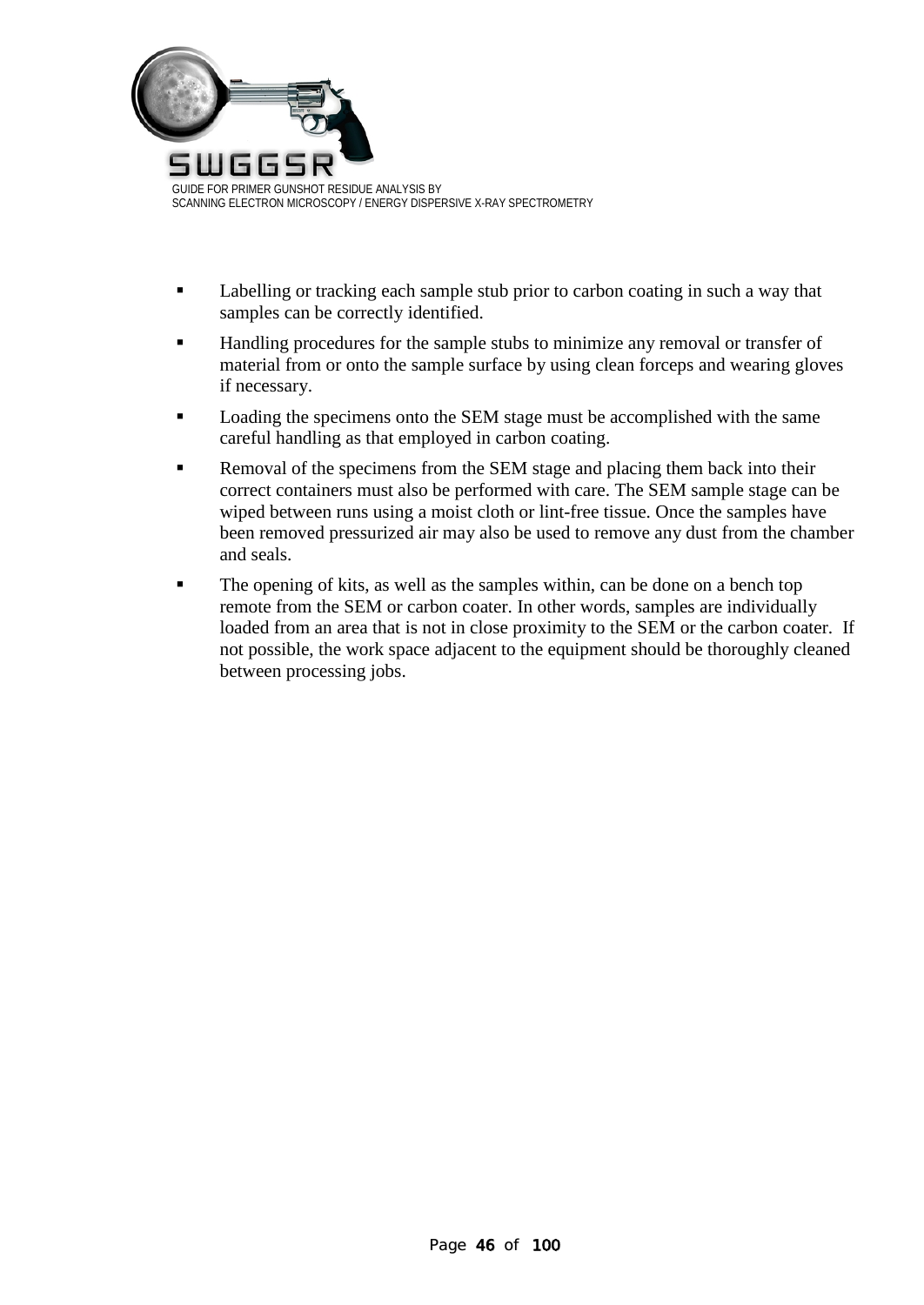

# **APPENDIX B AMMUNITION**

The basic components of a cartridge include the primer, cartridge case, propellant, and projectile(s). Other materials incorporated into the ammunition can include coatings (paint, laminates, etc), lubricants, and polymers.

The function of the primer is to initiate the explosive combustion of the propellant through a shock sensitive reaction caused by the impact of the firing pin of the firearm. There are two basic primer mechanisms used in modern ammunition: rimfire cartridges, employed mainly in .22 caliber ammunition, and centerfire cartridges, employed in all other small arm (revolvers, pistols, rifles, etc.) ammunion.

In rimfire ammunition, the shock-sensitive primer mixture is applied into a flared cavity around the base of the cartridge case. On discharge, the firing pin strikes the rim of the cartridge case compressing the flared rim of the cartridge case.

Centerfire primers are made of three basic components: the cup, anvil, and priming mixture. The primer cup, which contains the primer mixture, is inserted into a circular cavity in the center of the face of the cartridge case. Two type of cartridge design, Berdan and Boxer, are used in small arms ammunition. These differ in their anvil design. In the Berdan type (named after its inventor, the American engineer and military officer Hiram Berdan), the anvil is an integral part of the cartridge case and protrudes down into the primer cup. In a Boxer cartridge (named after its inventor, Edward M. Boxer of the British Army), the anvil is a separate metal component that is inserted into the primer cup. Berdan cartridges are used mainly by former Eastern Bloc and Asian manufacturers and Boxer cartridges are used by most European and American manufacturers. A third type of centerfire cartridge is the Battery cup, used mainly in shotshells.

A metal, plastic, or paper disc is often placed over the priming mixture inside the primer cup. These discs provide a physical barrier to hold the priming mixture in the cup during transport and protect it. Paper discs are mainly resin coated. In some instances they serve to deposit anticorrosive material in the barrel. Tin foil is also used for this purpose in some ammunition, particularly from eastern Europe.

Primer cups are generally made of brass (70/30 cartridge brass - Cu/Zn). Often they are coated with nickel. Although less common, some cups are made of aluminum as found in some CCI Blazer® cups.

In Boxer cartridges, the anvil is often made of brass, usually 70/30 cartridge brass.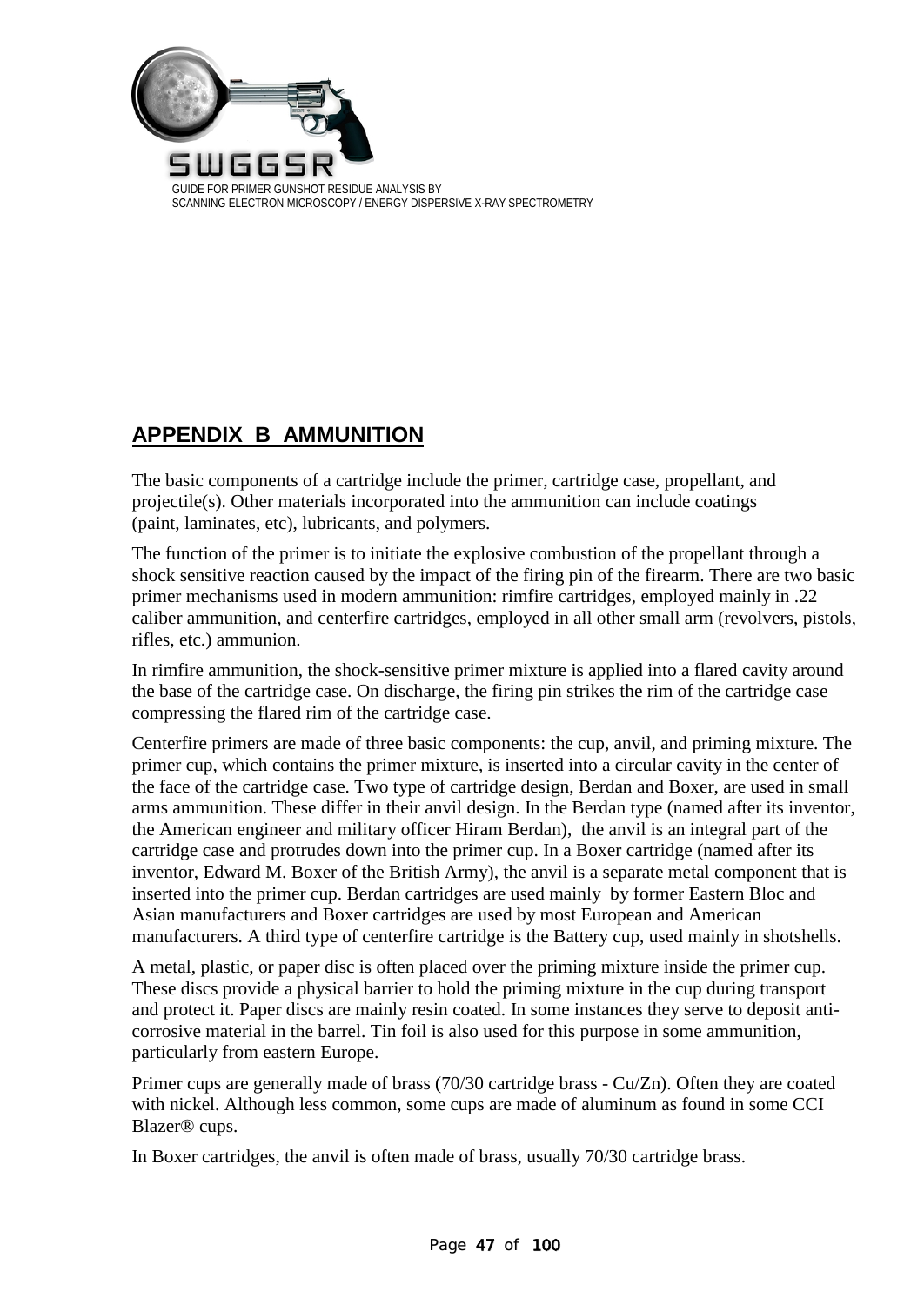

Cartridge cases are predominantly made of cartridge brass. This is a 70% copper and 30% zinc alloy. Some cases are composed of aluminum, stainless steel (Fe, Ni, and Cr), and polymer coated steel. In some instances, steel cases are "washed" or electroplated with copper or nickel to prevent corrosion and provide an aesthetic finish. Some .22 caliber ammunitions have cobaltplated cases.

Projectiles include bullets, pellets and slugs, mainly made of lead or incorporating a lead core. Bullets can be unjacketed, semi-jacketed, or jacketed.

Unjacketed bullets are often encountered in lower caliber firearms. Lead bullets may be hardened with antimony, tin, or both. .22 caliber bullets may also be copper coated or "washed" (this is not considered to be jacketed). In this process, the lead surface is enriched with antimony prior to the application of the copper coating. In rare cases, metal coatings have been applied to large caliber bullets and shot. Zinc coatings have been applied to wad-cutter projectiles used for practice ammunition.

Jacketed and semi-jacketed bullets are often encountered in higher caliber type firearms. Often, the jacket material is harder that the core material with the exception of armor piercing bullets. Compositions include these:

- Cu 90-95% with Zn (most common, also called "gilding" metal) alone or coated on brass or steel
- Steel plated with Ni or Cr
- Steel plated with Cu and finally Sn (RUAG/MEN; still used for police training in Bavaria)
- Bronze (Cu, Sn), Cu, or Al coated brass
- Cu, Bronze, or Al alone

In some applications, jackets are modified to incorporate a tip that can include Pb, Al, steel, or a synthetic polymer.

Bullet core components include these:

- **Phoney** Pb or Pb hardened with Sb (most common)
- **Ph hardened with Sn, Cu, Zn, Fe, or W alone**
- $\blacksquare$  Stainless Steel (Fe, Cr, Ni)
- $\blacksquare$  Brass (Cu, Zn)

Armor-piercing bullets are usually jacketed with a metal that is softer than the core and often has a tip filled with Pb. This prevents the penetrator from shattering upon impact. The core is usually steel hardened with W, Cr/V, Cr/Mo, Mn/Mo, W/C, or W/Cr.

Tungsten carbide is also used as a core material and can contain low amounts of Ti, Ni, and Fe.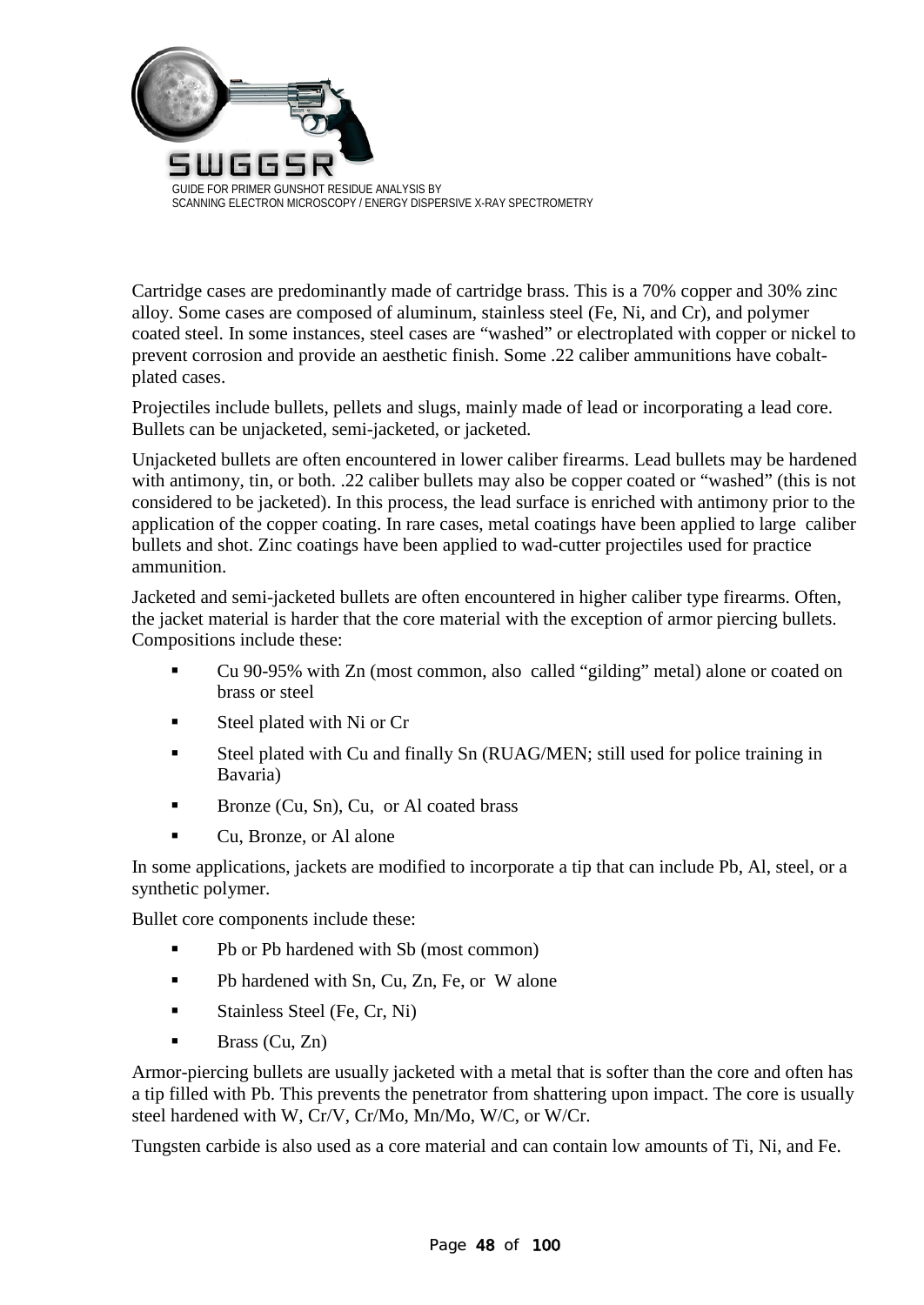

Depleted uranium is also used in some armor-piercing ammunition predominantly encountered in military applications with larger caliber weapons and firearms.

Shotgun pellets and slugs are generally made of Pb or Pb hardened with Sb. Steel pellets are also encountered. In some instances the steel pellets can be plated with Ni or Cu.

Firearm chemistry has changed significantly over the last two centuries and in particular over the past 60 years. Consequently, a variety of primer and propellant types from across this period of manufacture could be encountered in forensic examinations (refer to *History of the Development of Firearms Chemistry*, below).

## **Firearms**

The firearm itself can contribute to the elemental compositions seen in gunshot residue. The contributions originate mostly from the barrel and the cylinder in revolvers. Most barrels are made of carbon steel and stainless steel and are sometimes coated with other metals or alloys to provide protection or in projectile activity. Titanium has also been used in some revolvers.

Gun bluing is used for providing a protection from corrosion. Modern methods involve electrochemical, hot and cold processes at the time on manufacture or by application using aftermarket gun bluing kits. These processes are based upon an oxidation process which is used to develop a protective surface coating. Generally, the techniques may use some form of chromium, selenium, copper or other metals.

Chromium and molybdenum alloy steels are also available in barrels and can contribute to the composition of gunshot residue. It should be noted that manganese is also present.

# **History of the Development of Firearms Chemistry**

The first known use of a chemical substance, or mixture, for firearm ignition is by the Reverend Alexander Forsyth, who studied a group of chemical compounds called metallic fulminates whose existence had been known from around 1800. It was also known that they exploded with a flash when struck a sharp blow with a hard object. In 1805, Forsyth applied this property of metallic fulminates to firearms ignition, thereby inventing the percussion system of ignition. In 1807, he took out a patent on his invention by which a pivoted magazine deposited a few grains at a time of the priming mixture (probably mercury fulminate) into a touchhole in the barrel of the firearm. The mercury fulminate was detonated by a blow from the hammer of the firearm, sending flame through the touchhole to ignite the propellant, achieving "instant" ignition. This led to several short-lived innovations including the tubelock, patchprimers, and the pill-lock eventually leading to the percussion cap, which proved to be the most efficient and practical way to package the primer. The development of the percussion cap (small waterproof copper cups) is credited to Joshua Shaw in 1816. The cap (primer) was placed over a permanent hollow nipple, screwed into a flash hole in the gun barrel, and detonated by the crushing impact of the hammer.

At that time, black powder was the only form of propellant in use. Black powder or gunpowder is a mixture of potassium nitrate, sulfur and charcoal. It is still used today, predominantly in modern muzzle loading firearms. Black powder substitutes are more commonly used for this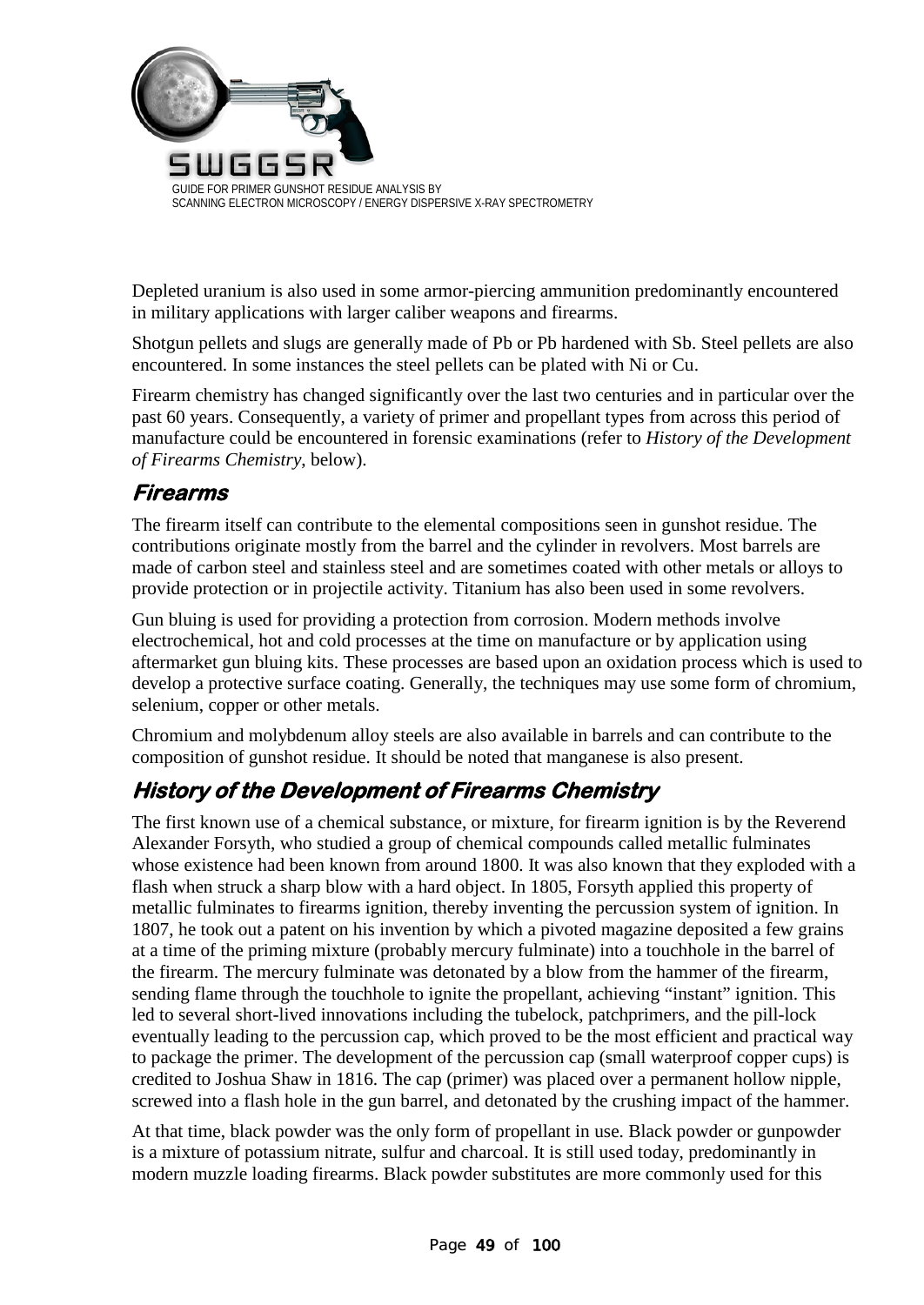

type of firearm as they are less sensitive and provide a more efficient burn. Some common substitutes include Pyrodex®, Triple Seven®, and Clear Shot®. Generally, they contain charcoal, graphite, sulfur, potassium nitrate, potassium perchlorate, cyanoguanidine and sodium benzoate.

The earliest cartridge design still in use today is the rimfire cartridge. The rimfire cartridge was patented by French gunsmith Houllier in 1846 and developed by another French gunsmith, Flobert. They are used today mostly in 0.22" ammunition.

Centerfire cartridges were produced by Pauly in 1808, but it was not until 1854 that the Smith & Wesson perfected and patented both the centerfire and rimfire metallic cartridge case.

Early priming compositions consisted of mercury fulminate and potassium chlorate, along with other ingredients. With the introduction of metallic cartridge cases about 1850, it was found that brass cartridge cases were unsuitable for use with priming compositions containing mercury fulminate as the brass was embrittled due to mercury amalgamation of the zinc. This made the spent cartridge case useless for reloading purposes, and reloading was essential for economic reasons. Initially the use of copper cartridge cases solved this problem. In 1869, Hobbs, by the use of internal varnishing of brass primer cups and brass cartridge cases, made the use of brass and mercury fulminate possible by preventing the direct contact of the brass surface with the primer mix.

Whenever black powder was used as a propellant, a large amount of fouling was deposited on the inside of the barrel. On combustion, black powder produces about 45% of its original weight as hot gases and 55% as solid residues in the form of dense white smoke.

Smokeless powders were introduced between approximately 1870 and 1890. The first smokeless powders were produced through the nitration of cellulose materials such as cotton. Hence, the original name of "gun cotton".

Modern smokeless gunpowders are grouped into three basic categories: single, double, and triple-base. Single-base powders consist mainly of nitrocellulose (NC). A powder containing nitroglycerin (NG) in addition to NC is classified as double-base. Triple-base powders contain NC, NG, and nitroguanidine salts. Most smokeless powders for small arms are either single- or double-base. Triple-base powders are used in rockets and military ordnance and are seldom encountered in forensic work.

In addition to the major constituents (NC and NG), smokeless powders also contain stabilizers such as diphenylamine, ethyl and methyl centralite; burning modifiers such as 2,4- and 2,6 dinitrotoluenes; plasticizers such as dibutylphthalate; and coating ingredients such as graphite. Different nitrogen oxides formed during the decomposition of NC during storage react with stabilizers (the most common is diphenylamine) to form nitro- and nitroso-compounds. Thus, 2 nitrodiphenylamine, 4-nitrodiphenylamine, and N-nitrosodiphenylamine are commonly found in smokeless powders.

As smokeless powders were harder to ignite than black powder, larger priming loads were necessary. Consequently, higher pressures were experienced with smokeless powders and, as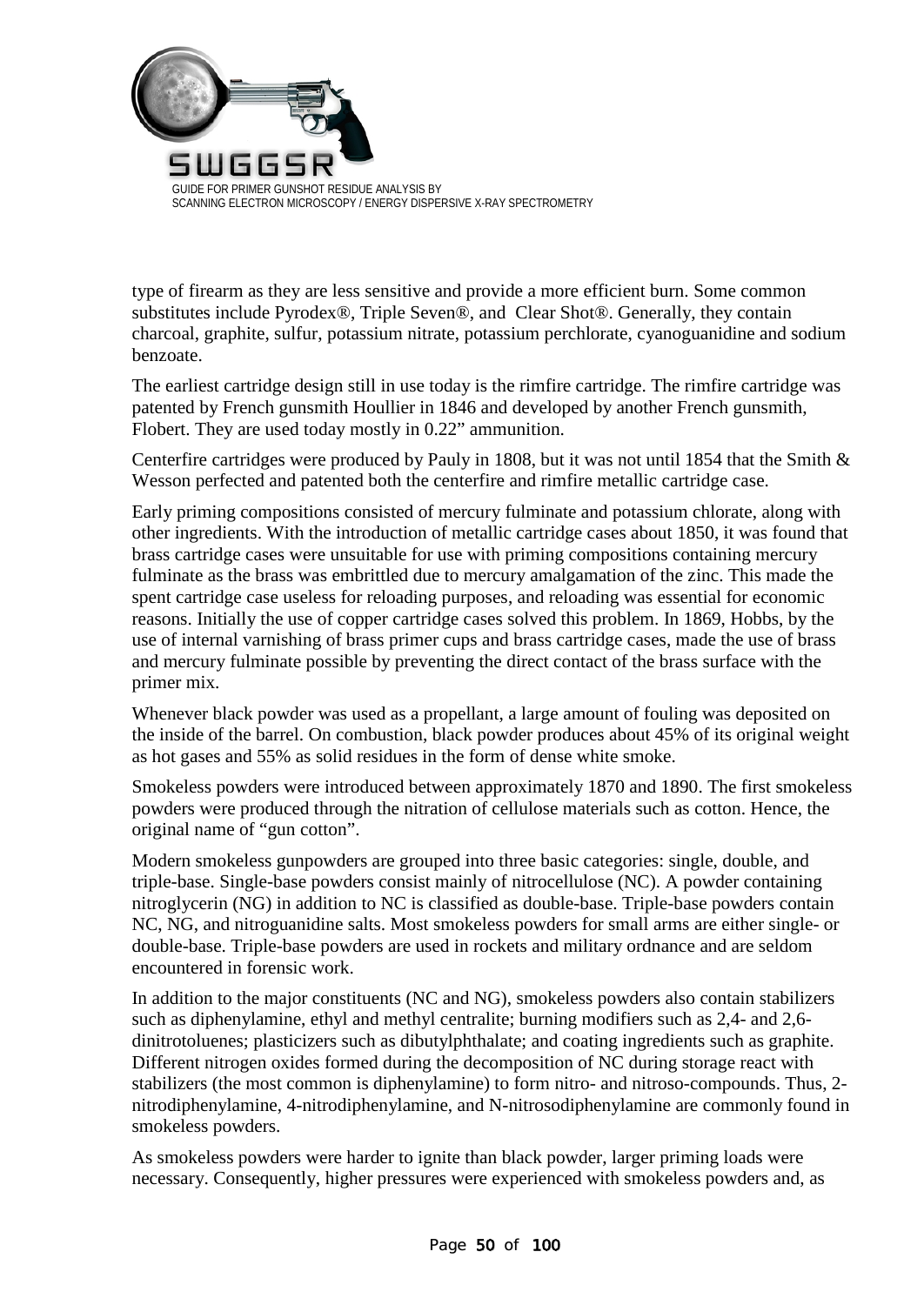

they burn cleaner than black powder, they produced much less fouling. The relatively clean surfaces remaining in the barrel interior after the combustion of smokeless powder became rusted, even when the gun was cleaned immediately after use. This is due to the formation of chloride salts after the combustion of the potassium chlorate containing primers. The heavy residue left after the combustion of black powder substantially protected the metal surfaces from the effects of the salt, and to some extent from the effects of metallic mercury released after combustion of the primer. The problems associated with the use of mercury fulminate and potassium chlorate led to a search for suitable alternatives, and the chemical reactions occurring within the cartridge case and the firearm were intensively studied. The objective of the study was to produce a satisfactory priming composition that was both noncorrosive and nonmercuric (NCNM).

The first noncorrosive primer was produced by the German firm of Rheinisch-Westphälische Sprengstoff AG (RWS) in 1891, based on mercury fulminate, barium nitrate, antimony sulfide and picric acid. In the following years several other noncorrosive primers were introduced, all based on mercury fulminate as initiator.

The first practical NCNM primer mixture with satisfactory ignition properties and good shelf life was produced (again) by RWS in 1928. This type of primer was given the general name of "Sinoxid" ("Sinoxide", "Sinoxyd"). This was the forerunner of all modern NCNM priming compositions and had the following general composition:

- Lead styphnate 25% to 55%
- $\blacksquare$  Barium nitrate 24% to 25%
- Antimony sulfide 0% to 10%
- Lead dioxide 5% to 10%
- **Tetracene 0.5% to 5%**
- Calcium silicide 3% to 15%
- Glass powder 0% to 5%

With very few exceptions, U.S. commercial primers became noncorrosive about 1931 but because of stringent U.S. government specifications for military ammunitions, which could not be met by the earlier versions of the new NCNM primer mixtures, it was not until the early 1950s that U.S. military ammunition became noncorrosive. This was because early NCNM commercial priming mixtures suffered erratic ignition and unsatisfactory storage stability, and as large quantities of small arms ammunition are stored as a war reserve, military ammunition must have unquestioned reliability and storage stability.

In the UK both commercial and military ammunition used primers that were both mercuric and corrosive until the gradual changeover to NCNM primers that was completed during the mid-1950s and early 1960s.

## **Primer Composition**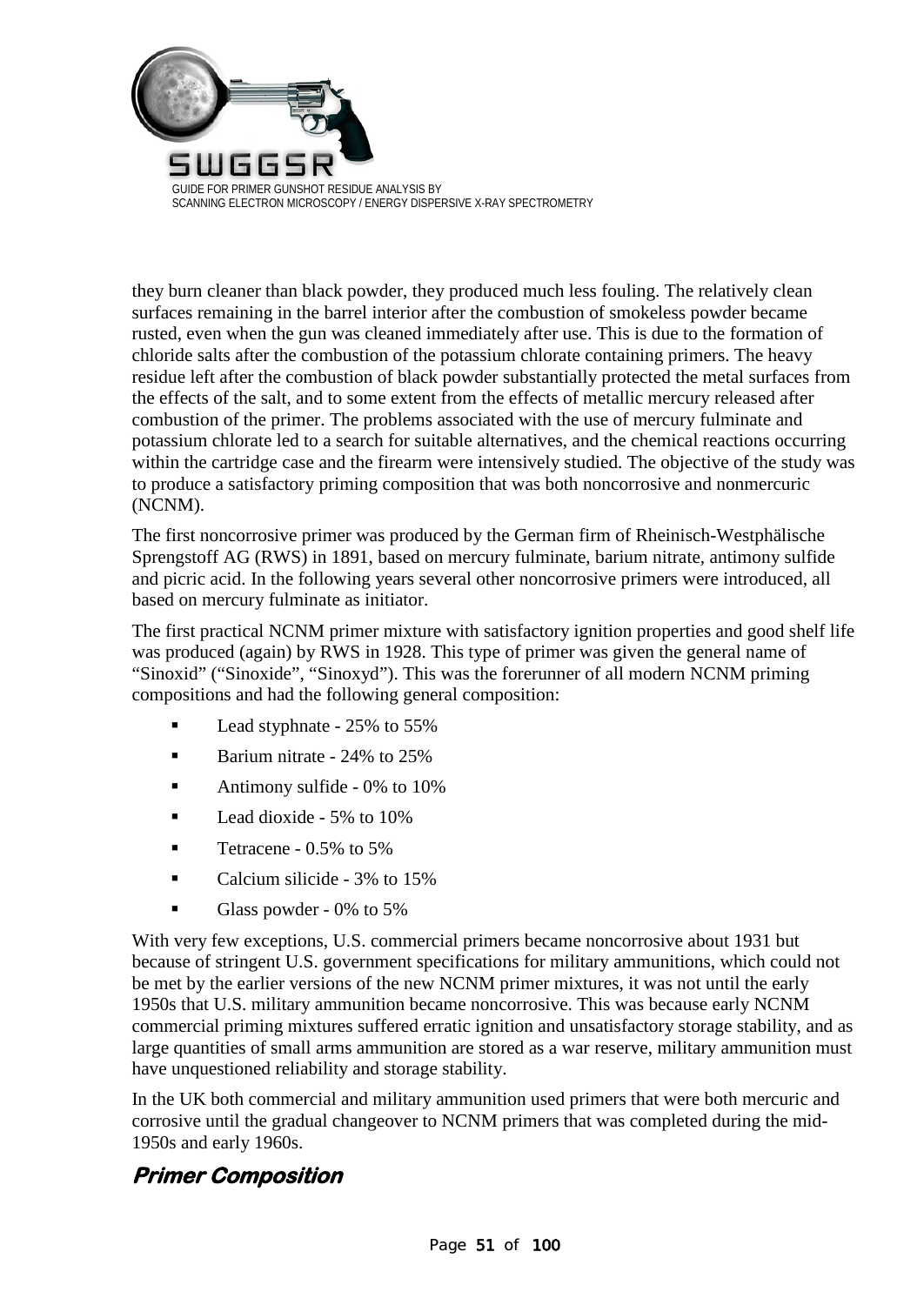

The initiating explosives are basically primary high explosives that are so sensitive as to explode when struck by the striker or firing pin of a weapon, starting a flame to ignite the propellant in a small-arms cartridge. Explosives used include azides, fulminates, diazo compounds, nitro or nitroso compounds — for example lead or silver azide, mercury fulminate, lead styphnate, TNT, and PETN (which also act as sensitizers).

The explosive ingredient in Sinoxid-type primers is lead styphnate (lead trinitroresorcinate), which is very sensitive to static electricity, and fatalities have resulted from handling the dry salt. Preparation of the pure salt is difficult, and many patented preparations, including basic modifications, exist. Some claim special crystalline forms and/or reduced static electricity hazard. Explosive ingredient substitutes for lead styphnate were sought that would be easier to make and safer to use. These included lead azide, diazodinitrophenol, lead salts of many organic compounds, complex hypophosphite salts, picrate-clathrate inclusion compounds, and pyrophoric metal alloys.

Despite the search for alternatives to lead styphnate and the considerable experimentation with primer compositions, in the UK and the U.S., the vast majority of modern ammunition still contains Sinoxid-type primers with lead styphnate and barium nitrate together typically making up 60% to 80% of the total weight. Mercury fulminate/potassium chlorate–based primer compositions are currently manufactured by some Eastern Bloc countries, although they also manufacture compositions based on lead styphnate.

Oxidizing agents are used in primers to increase the heat of ignition. Oxidizers used include barium nitrate, potassium chlorate, lead dioxide, and lead nitrate.

Fuels used include antimony sulfide (which also acts as a frictionator), gum arabic (which also acts as a binding agent), calcium silicide (which also acts as a frictionator), nitrocellulose, carbon black, lead thiocyanate, and powdered metals such as aluminum, magnesium, zirconium, or their alloys.

Frictionators used include ground glass and aluminum powder (which also acts as a fuel).

Sensitizers used include tetracene, TNT, and PETN.

Binders used include, among others, gum arabic, gum tragacanth, glue, dextrin, sodium alginate, rubber cement, and Karaya gum.

Primer mixtures can be divided into six categories:

- Mercuric and corrosive
	- o Mercury fulminate, potassium chlorate, and antimony sulfide based. A typical primer discharge residue particle composition is potassium, chlorine, and antimony (rarely containing mercury).
	- o Mercury fulminate, potassium chlorate, and antimony sulfide based, sealed with tin foil. A typical primer discharge residue particle composition is potassium, chlorine, antimony, and tin (rarely containing mercury).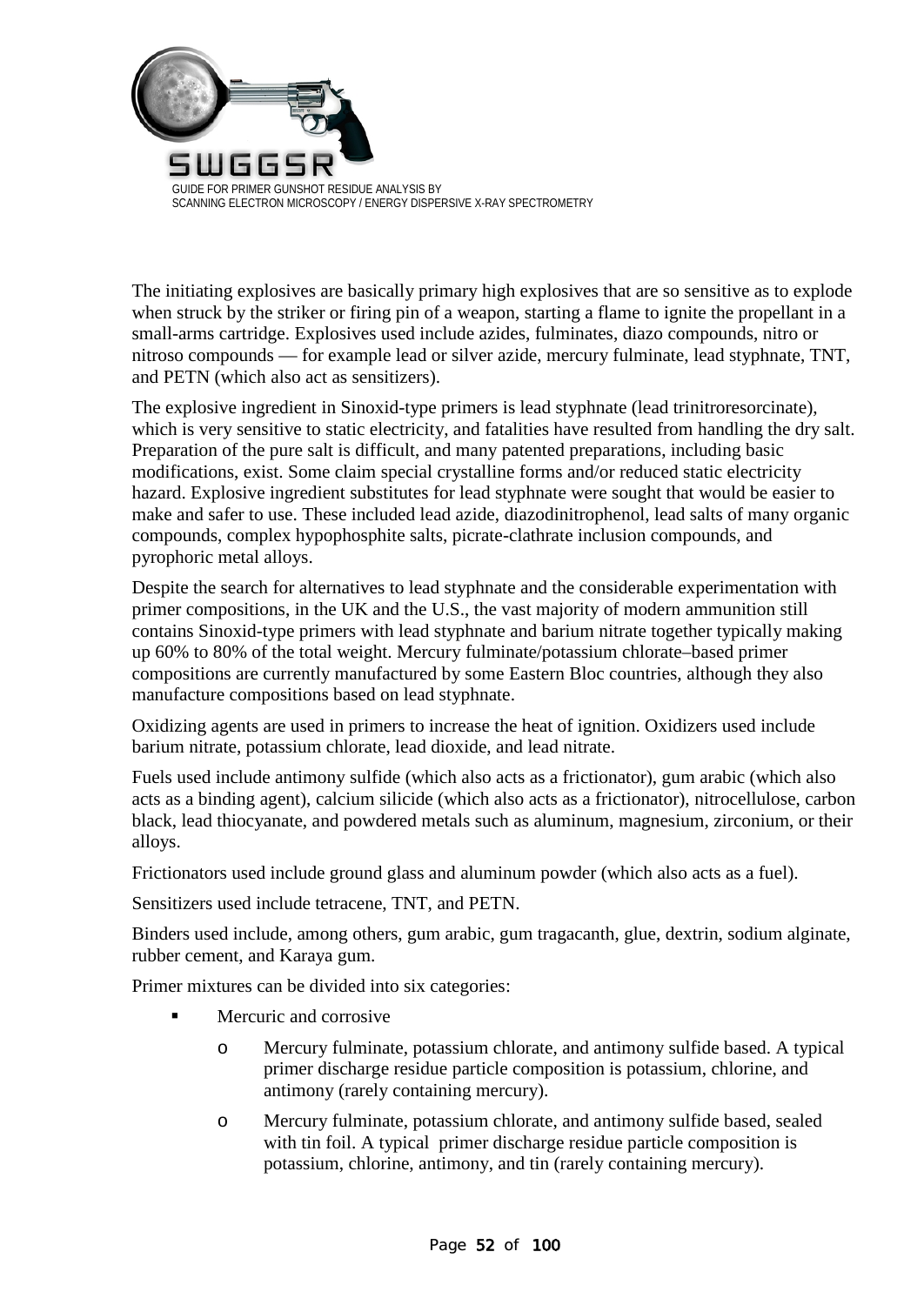

- Mercuric and non-corrosive
	- o Mercury fulminate, barium nitrate, and antimony sulfide based. A typical primer discharge particle composition is barium, antimony, and sulfur (rarely containing mercury).
	- o Mercury fulminate, barium nitrate, and antimony sulfide based, sealed with tinfoil. A typical primer discharge particle composition is barium, antimony, tin, and sulfur (rarely containing mercury).
- Non-mercuric and corrosive

Potassium chlorate, lead thiocyanate, and antimony sulfide based. A typical primer discharge particle composition is lead, antimony, potassium, and chlorine.

- Non-mercuric and non-corrosive (NMNC)
	- o Lead styphnate, barium nitrate, and antimony sulfide based (Sinoxid type). A typical primer discharge particle composition is lead, barium, and antimony
	- o Sinoxid-type primers, containing aluminum powder as frictionator and fuel. A typical primer discharge particle composition is lead, barium, antimony, and aluminum.
	- o Sinoxid-type primers, sealed with tinfoil. A typical primer discharge particle composition is lead, barium, antimony, and tin.
	- o Lead styphnate, barium nitrate, and calcium silicide based. A typical primer discharge particle composition is lead, barium, calcium, and silicon.
	- o Lead styphnate, barium nitrate, and calcium silicide based, sealed with tinfoil. A typical primer discharge particle composition is lead, barium, calcium, silicon, and tin.
	- o Lead styphnate, barium nitrate and glass-based (common to .22 caliber ammunition). Borosilicate and soda-lime glasses are used as frictionators. A typical primer discharge particle composition is lead, barium, and silicon.
	- o Lead styphnate, barium nitrate, and lead thiocyanate based (mainly in 0.22" rimfire ammunition types) A typical primer discharge particle composition is lead and barium.
	- o Lead styphnate based (e.g. Remington, "U" or "Rem" headstamp, 0.22" rimfire ammunition types). A typical primer discharge particle composition is lead only.
- Miscellaneous
	- o Phosphorus-containing Eley (UK) 0.22" rimfire ammunitions. Primer composition is lead styphnate, barium nitrate. and lead thiocyanate based. (The presence of phosphorous is due to the manufacturing process of lead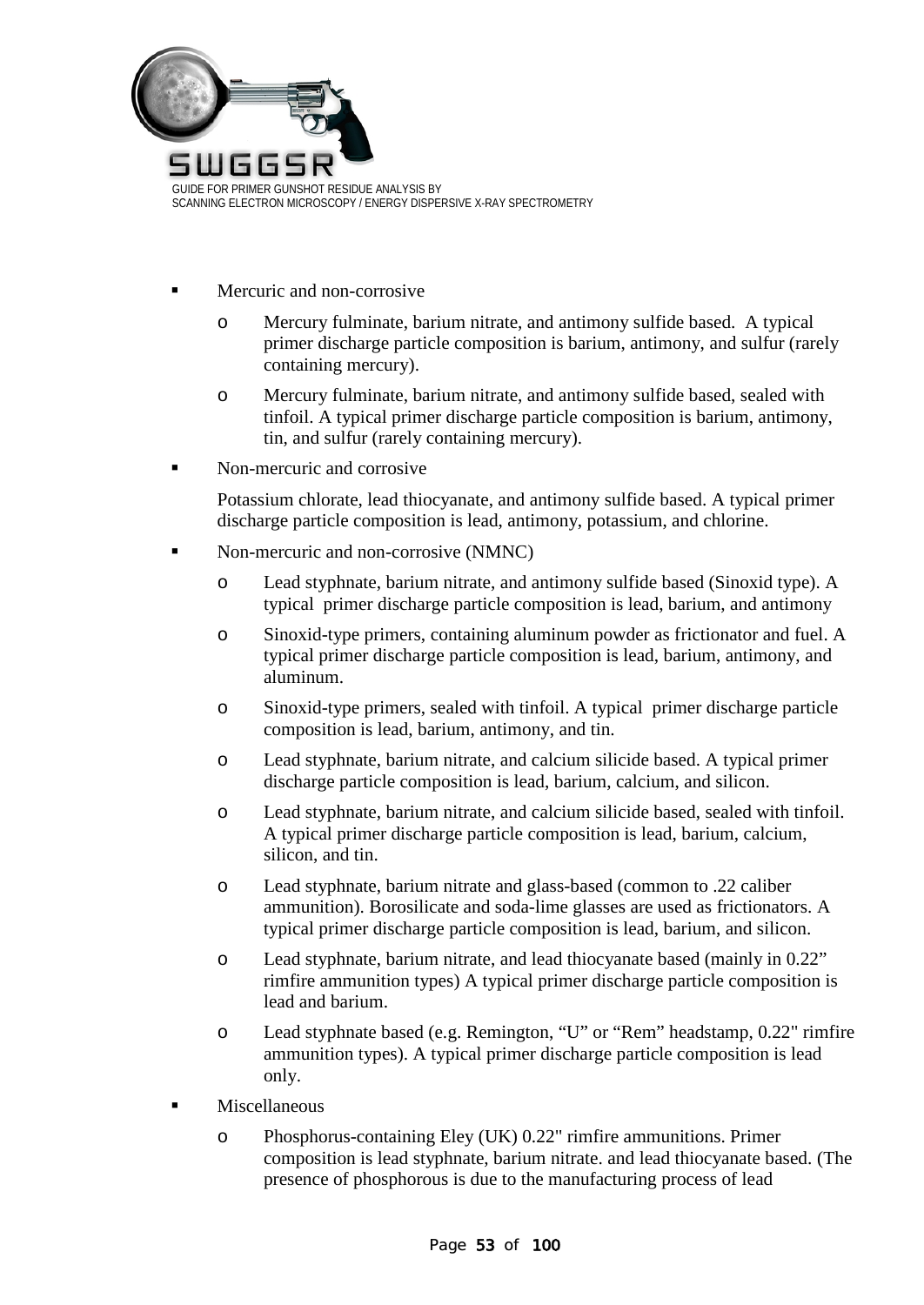

styphnate.) A typical primer discharge particle composition is lead, barium, and phosphorous.

Lead-free/heavy metal free/Clean Ammunition

There is a wide range of formulations used by manufacturers in this class of primer (refer to *Lead-Free/Clean Ammunitions*, below)

## **Lead-Free/Clean Ammunitions**

There are many ammunition brands that incorporate lead-free primers distributed throughout the United States. They include, but are not limited to, the following:

- Winchester Winclean, SuperClean NT, Super Unleaded
- **Remington/UMC Leadless**
- **Federal BallistiClean**
- Speer Lawman CleanFire
- **CCI Blazer Lead Free**
- **Springfield .30-06 Pb free Rifle Ammunition**
- Hornady Pb free GMX Rifle Ammunition
- Black Hills Gold [Hunting Rifle Ammunition]
- **Precision Ammunition [Copper-Matrix NTF] RUAG Green Fire Primer**
- Cor-Bon DPX Solid Cu Projectile
- Magtech CBC Clean Range
- DoubleTap Ammunition 416 Taylor 350 Grain Barnes Triple-Shock X-Bullet
- Extreme Shock CT-2 Tactical Ammunition 40 S&W 100 Grain Copper Jacketed Ballistic Tip
- Federal Premium Vital-Shok Ammunition 12 Gauge 2-3/4" 1 oz Barnes Expander Hollow Point Sabot Slug
- Federal Premium Cape-Shok Ammunition 370 Sako Magnum 286 Grain Barnes Triple-Shock X-Bullet
- Winchester Reduced Hazard Shot Shell Primers [Fe (50-55 %), Cu (20-35%), Zn(1-5%) and Bismuth Subnitrate (1-2%)]

GSR originating from US lead-free ammunition listed above may include the following elemental combinations:

- Sb/Ba
- Al/Ba/Si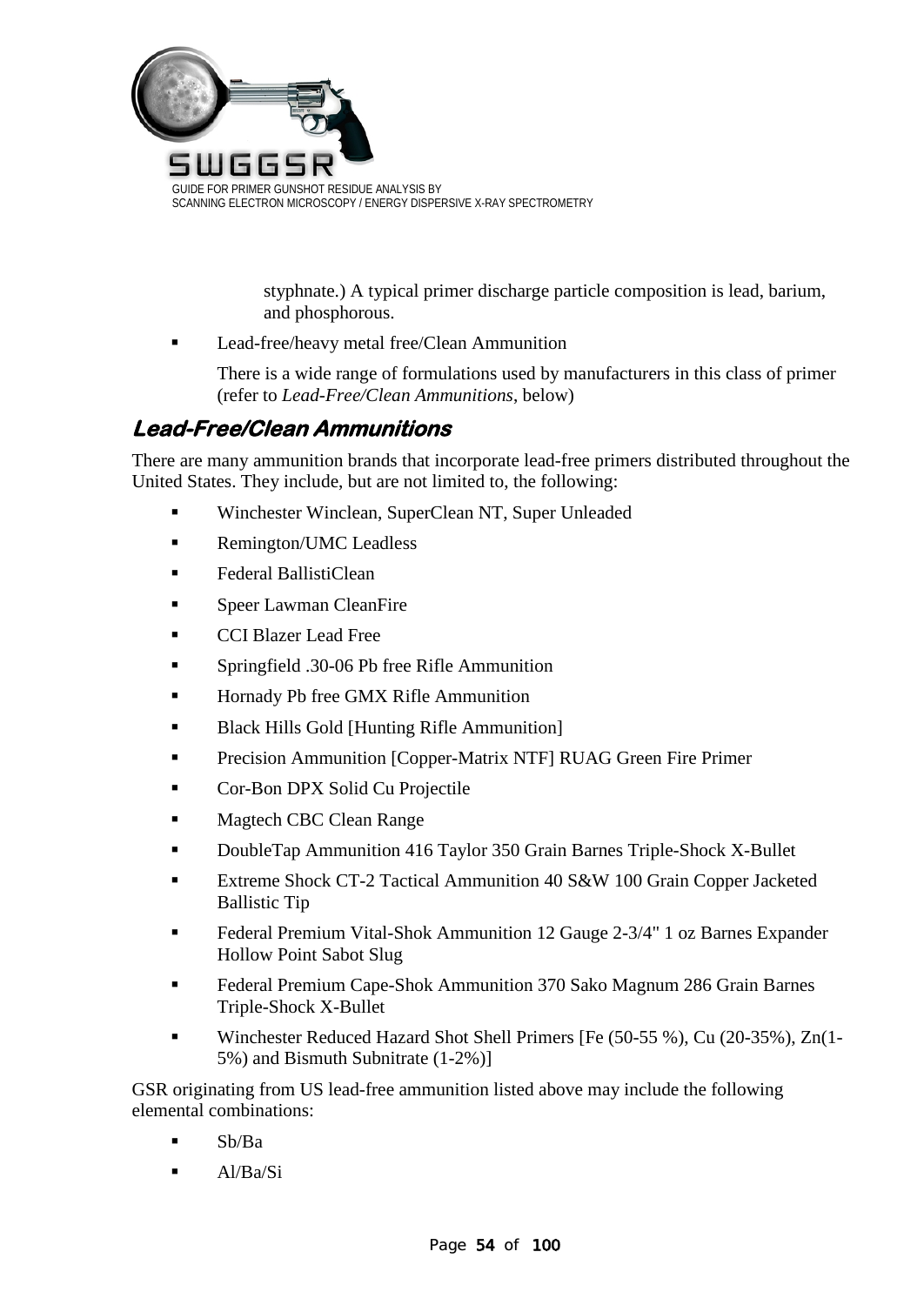

- $\blacksquare$  Al/Sr
- $\blacksquare$  Al/Na
- Al/Si/K
- K/Cu/Zn
- K only
- K/Si
- Si/Ca
- Sr/Cu/Zn
- Sr/Al/Si
- $\blacksquare$  Sr only
- $\blacksquare$   $Cu/Zn$

European lead-free/clean ammunition primer compositions are not quite as extensive as those found in the United States. They include but are not limited to the following:

- Fiocchi (GFL) (Pb-Free, with Sb/Ba or also Al/Si/K/Zr ("ZETAPÌ" Boxer Primers))
- **Dynamit Nobel (RUAG) Sintox (Zn/Ti)**
- $\blacksquare$  Metallwerk Elisenhuette/Nassau (MEN) (Zn/Ti)
- Sellier & Bellot Nontox

GSR originating from the above European lead-free ammunition includes the following elemental combinations:

- Sb/Ba
- $Zn/Ti$
- Al/Si/K/ (Zr apparently not observed)

The cartridge case, projectile and propellant will also contribute to the compositition of GSR originating from lead-free ammunition.

## **"Tagged" Ammunition**

Taggants have been introduced into police ammunition in Germany in order to identify GSR associated with the discharge of police firearms in shooting incidents. In addition, the introduction of these taggants has eliminated the issue of police as a source of GSR contamination from police firearms.

The taggants have been added to either the lead-free primer or the propellant and provide a distinguishing characteristic of GSR sourced from police ammunition.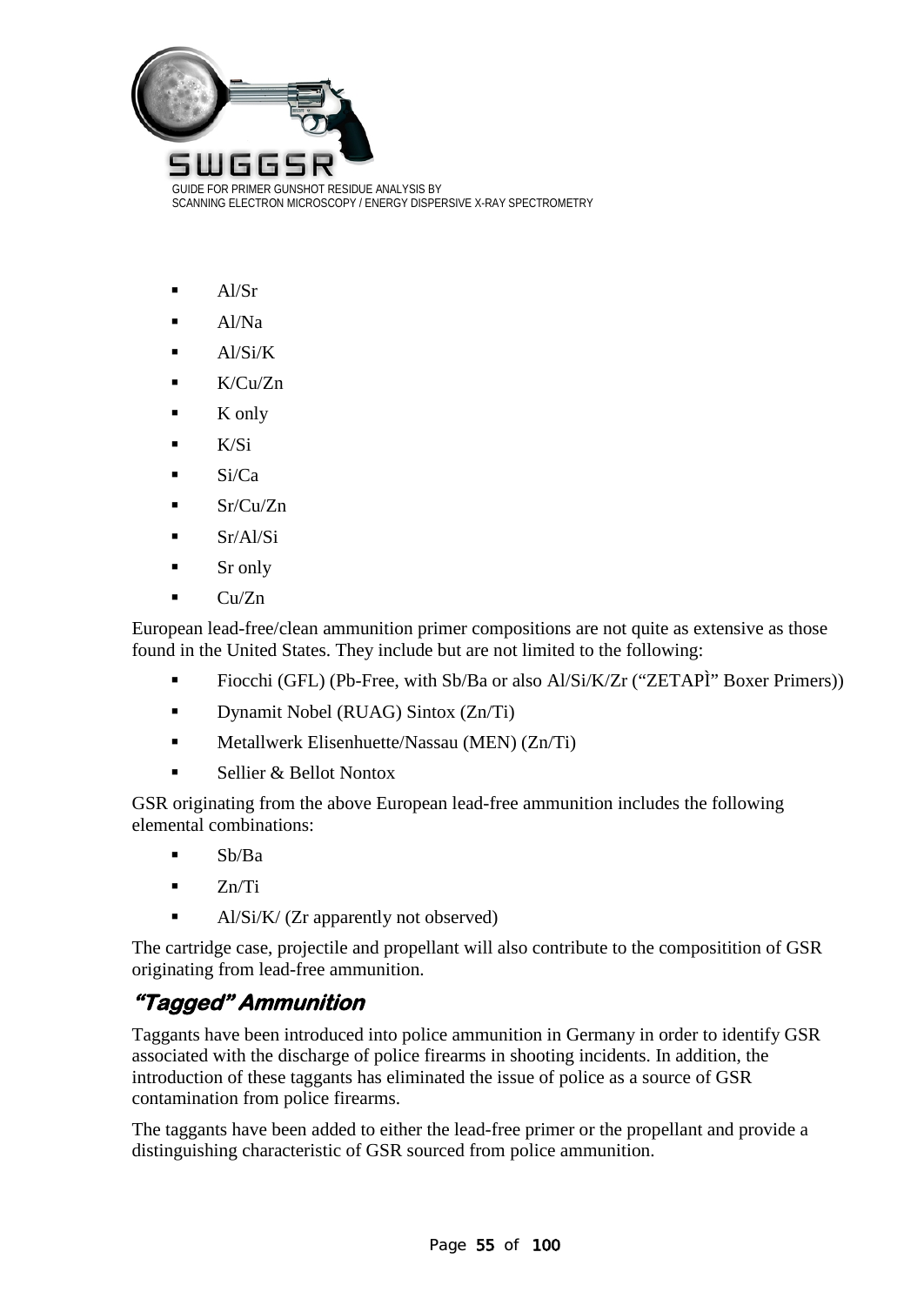

For a taggant to be effective, the chosen element must be uncommon, not present in ammunition used by non-law enforcement personnel, available at low-cost, and must not diminish the primer or propellant reactions. Ultimately, gallium and gadolinium were selected and, after extensive testing resulted in two types of ammunition, they were introduced in 2001. The current available ammunition types are:

- Metallwerke Elisenhütte GmbH Nassau, Germany (MEN, subsidiary of MAGTECH/CBC, Brasil ) and Polizei-Einsatz-Patrone (PEP)- PEP II (Taggant: Gallium, Ga)
- RUAG Ammotec GmbH, Germany and RUAG Ammotec AG, Switzerland (Headstamp "DAG" - "Dynamit-Nobel Aktien Gesellschaft", subsidiary of RUAG, since 2002) - RUAG Action 4 (Taggant: Gadolinium, Gd)

MEN PEP II tagged ammunition incorporates:

- A Tombac (copper/zinc) bullet with a blue polyethylene ball-nose containing copper flakes
- A nickel plated (interior and exterior surfaces), brass, primer cup
- A brass boxer cartridge
- A non toxic  $(T_i, Z_n)$  primer
- Single or double base propellant tagged with gallium (with copper and tin)

RUAG ACTION 4 tagged ammunition incorporates:

- A brass bullet containing a trace of lead with a yellow polyethylene tip containing barium sulfate filler
- A nickel plated (interior and exterior surfaces), brass, primer cup
- A brass Boxer cartridge
- A non toxic  $(T_i,Z_n)$  primer tagged with gadolinium
- Double base ball powder

## **Re-Loaded/Re-Manufactured/Modified Ammunition**

Re-loaded ammunition can include any type of commercially available primer. Hence both leadcontaining and lead-free primers can be used.

In the US, lead-free reloading of hunting ammunition is growing due to increase of designated lead-free hunting grounds and regulations in some jurisdictions requiring lead-free hunting.

Tungsten bullets and other "exotic" reloading materials have also been encountered. For example: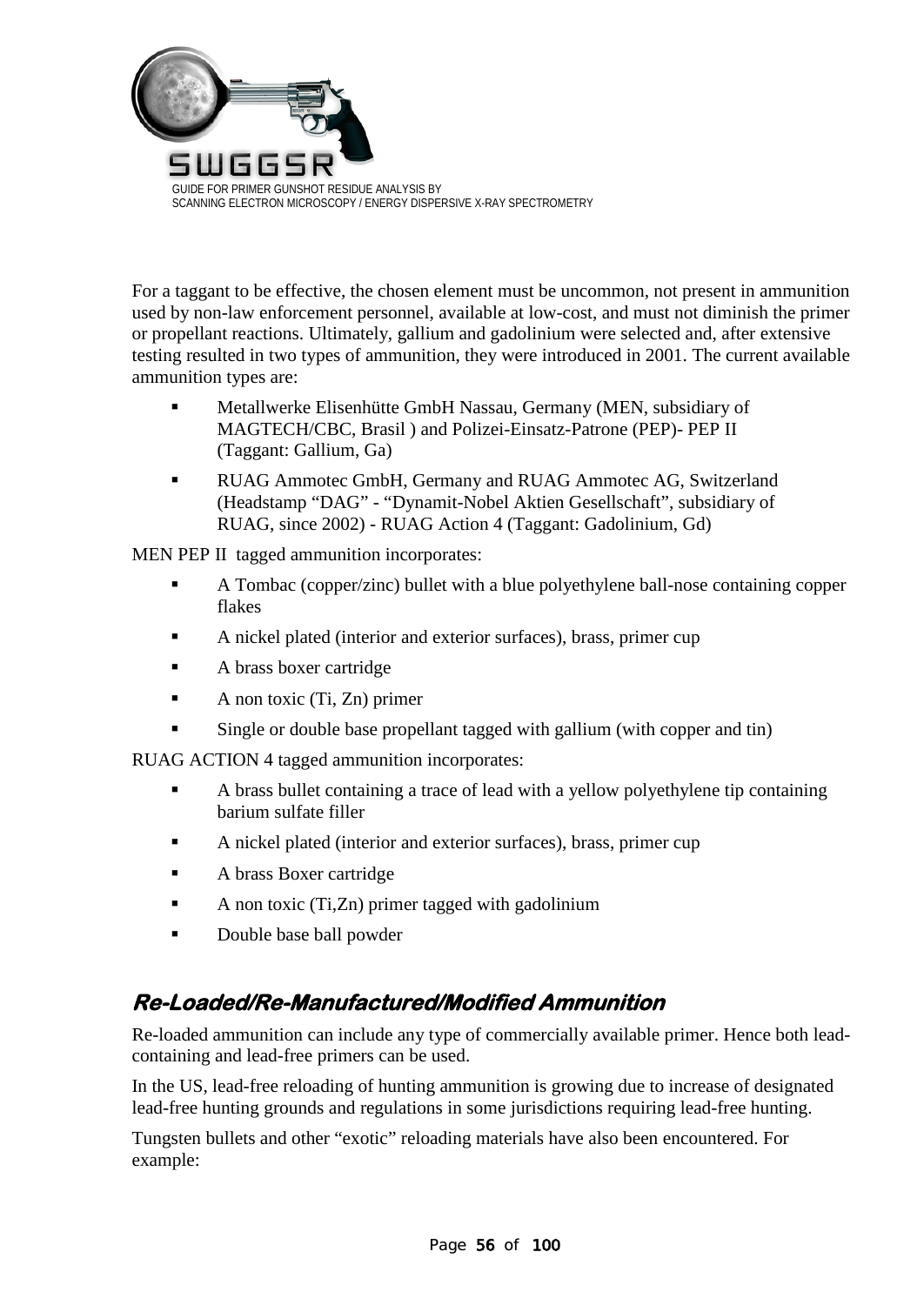

- .22 caliber, lead, round-nosed bullet modified with a pointed tungsten carbide core
- cartridge cases from .223 cal Remington (5.56x45 NATO) customized for a full metal jacket 7.62 Tokarev (7.62x25) bullet, unusual primers incorporating arsenic sulfide, also known as "realgar" and potassium chlorate and an anvil consisting of a steel wire, assembled into the primer cap, covered with a thin aluminium foil

## **Suggested Reading**

Brozek-Mucha Z, Jankowicz A. Evaluation of the possibility of differentiation between various types of ammunition by means of GSR examination with SEM-EDX method. Forensic Sci International 2001; 123: 39.<sup>[93](#page-99-6)</sup>

Coumbaros J, Kirkbride KP, Kobus H and Sarvas I. Distribution of lead and barium in gunshot residue particles derived from 0.22 caliber rimfire ammunition. J Forensic Sci 2001; 46(6): 1352- 1357.[94](#page-99-7)

Lebiedzik J, Johnson DL, Handguns and ammunitions indicators extracted from the GSR analysis. J Forensic Sci 2002; 47: 483.<sup>[95](#page-99-8)</sup>

Meng H-H, Caddy B. Gunshot residue detection: A review. J Forensic Sci 1997; 42:  $553^{96}$  $553^{96}$  $553^{96}$ 

Meng HH and Lee HC. Elemental Analysis of Primer Mixtures and Gunshot Residue from Handgun Cartridges Commonly Encountered in Taiwan. Forensic Sci J 2007; 6(1): 39-54.<sup>[97](#page-99-10)</sup>

Wallace, J. S., Chemical Aspects of Firearms Ammunition, AFTE Journal, 1990 Volume 22, Number 4 (Fall), Page 364 thru  $389.^{98}$  $389.^{98}$  $389.^{98}$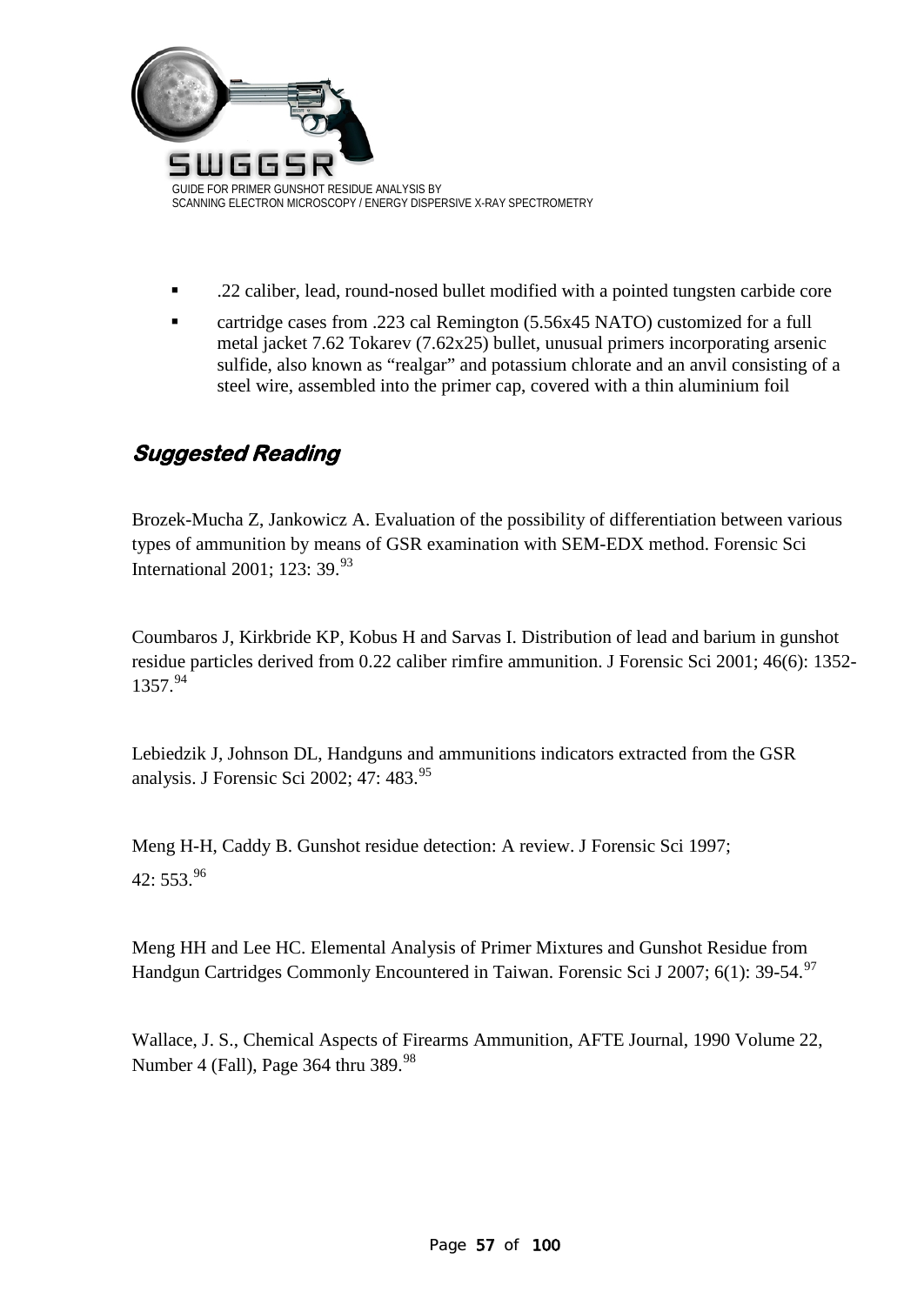

# **APPENDIX C TESTIMONY**

# **Objectives and Goals**

Forensic science is the application of a broad spectrum of sciences to answer evidential questions of interest for the legal system. Typically these questions relate to the examination and comparison of biological, trace, impression, firearms, and other physical evidence recovered in criminal investigations. GSR analysis is usually considered to be trace evidence and is analyzed with instrumentation and procedures typically found in trace evidence laboratories. Expert testimony is provided to the criminal courts by examiners that have the knowledge, skills, education, training, and experience to aid the judge or jury in understanding the science utilized in a case and the analytical results.

GSR testing is done at private, local, state, and federal laboratories. Testimony has been accepted in state and federal courts based on current methods of examinations since the 1970s. Professional standards and practices have been proffered through national and international symposia. This guideline is intended to ensure quality and consistency in the dissemination of forensic GSR information through testimony. It is intended to assist the GSR examiner in preparing and providing effective testimony to the criminal justice system.

# **Ethics and Professional Obligations**

Every gunshot residue analyst has an ethical responsibility to preserve the interest of science and justice. This responsibility encompasses due care taken in making scientific examinations, reports, conclusions, and interpretations. The examiner must conduct an analysis in a scientific manner, record and document findings, as well as evaluate and interpret conclusions to a submitting agency and a court of law. The interpretation and evaluation of results may be described in a written document or reported orally in a judicial proceeding. The examiner must be true to his oath and provide only those opinions that have a scientific basis. He must be guided by his knowledge, training, experience, and experimental based scientific literature in the field when interpreting findings. Interpretations of data and expert opinions should be derived from in-depth knowledge of the subject matter.

Practices that should be avoided:

 assigning greater significance to a finding or interpretation than is justified by scientifically derived data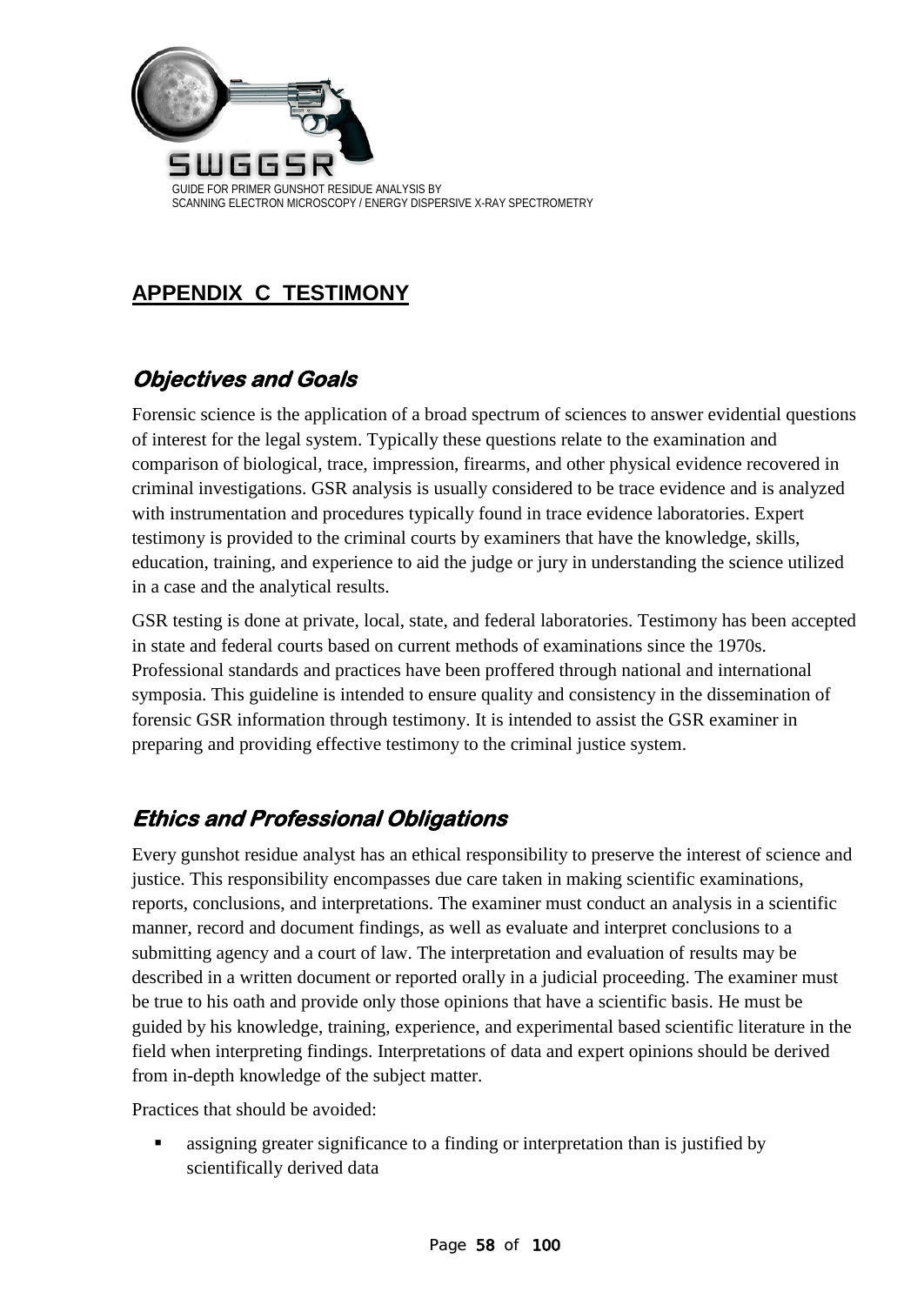

- the use of terminology that could be misinterpreted by a lay juror and therefore can add undue weight to the significance of a finding
- answering questions in a biased manner in any judicial proceeding
- providing testimony that is intended to mislead the court either by willful omission or by obscuring relevant information
- **Part Figure 1** providing testimony outside one's area of expertise
- embellishment of one's qualifications

The analyst should follow the accepted practices of the profession and ethical codes that are delineated by their professional affiliations.

## **Preparation to testify**

A personal Curriculum Vitae (CV) or Statement of Qualifications should be prepared before the examiner testifies. A standardized document may be required by one's individual laboratory*.* A Statement of Qualification form is available from ASCLD LAB on their website at **www.ascldlab.org**. This document should include sufficient statements of education and experiential credentials to satisfy the court that the examiner is qualified to provide opinion evidence as an expert witness in gunshot residue analysis. The examiner must be prepared to explain, detail, and defend any statements in his/her CV under both direct and cross examination.

The examiner in gunshot residue should be prepared to discuss

- results and conclusion of report
- the history of forensic gunshot residue testing
- the theory of the formulation and dispersal of gunshot residue
- the instrumentation and the theory behind its use in gunshot residue analysis
- quality assurance practices of the laboratory relating to evidence handling, continuity, and validation of the technique and instrumentation used for analysis
- accreditation and certification requirements, if applicable
- the examiner's laboratory procedures.

The examiner must remain current in his knowledge of the literature and his understanding of gunshot residue analysis and interpretation.

The following is a list of documents that may be helpful to the examiner while testifying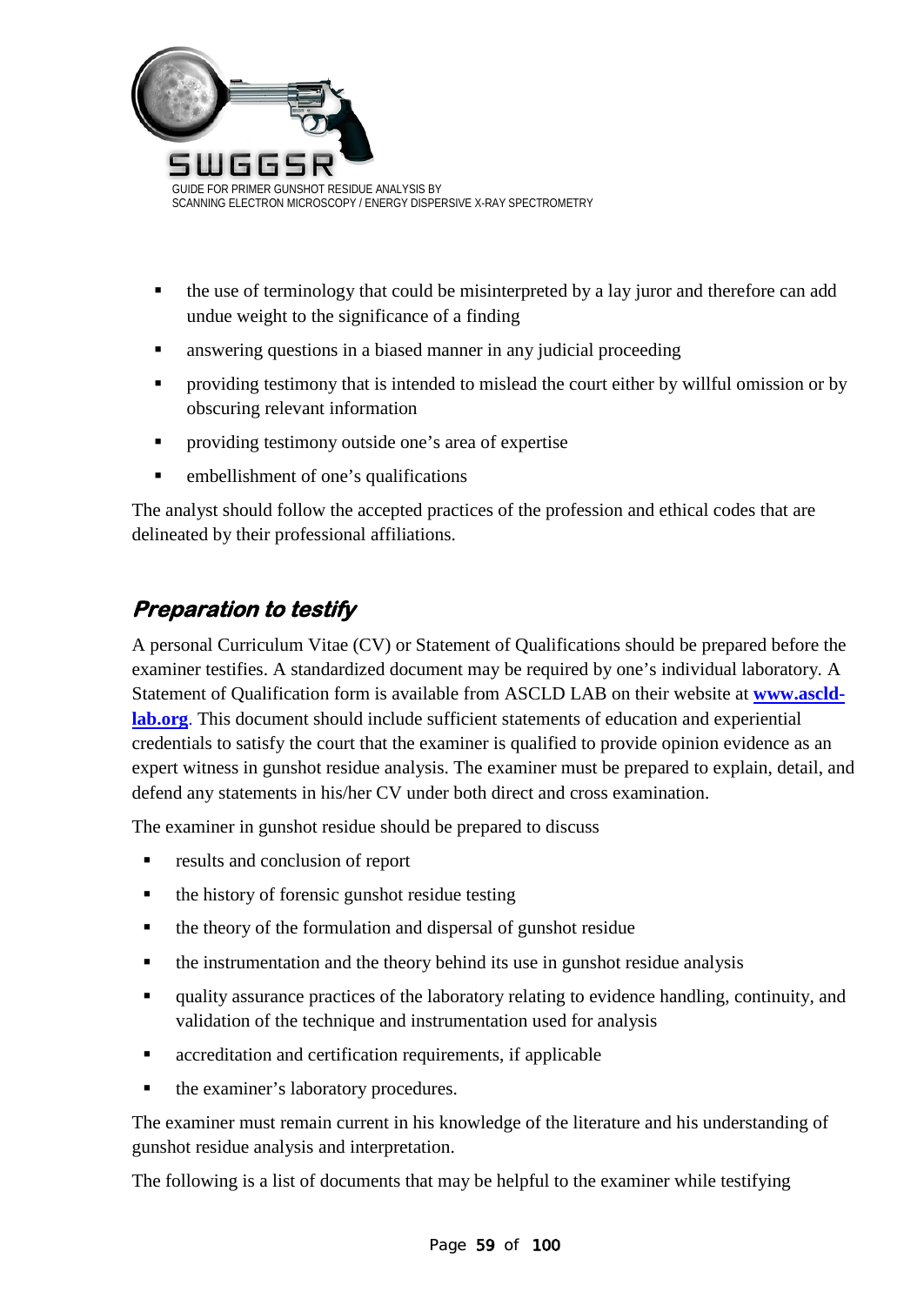

- a copy of report, notes, and data related to the case
- a copy of laboratory accreditation licenses or certifications
- a copy of the examiner's curriculum vitae
- a copy of relevant papers and documents that might be used by prosecutors or defense attorneys in the court case
- visual aids or displays to assist the jury in understanding gunshot residue
- a glossary of terminology used in testimony for the court reporter

Any item or document that is used as part of the testimony in court could be admitted into evidence and might not be returned to the witness.

The examiner should be prepared to address hypothetical situations based on case scenarios that might affect the interpretation of gunshot residue findings. Frequently posed hypothetical questions involve issues of contamination, persistence, misidentification, transference of gunshot residue, and whether or not the analytical findings tend to support or refute a particular scenario.

The examiner should be prepared to address controversial media articles concerning gunshot residue analysis and responses to these articles. It may be helpful to be familiar with court admissibility challenges from other jurisdictions and challenges relating to related disciplines of forensic evidence.

The examiner should try to contact the attorney or attorney's representative who is requesting testimony to determine a realistic date, time, and length of testimony.

A pretrial conference with attorneys to discuss the relevant facts of the case is important to the interpretation of results within the context of that case. The strengths and limitations of the interpretation of the gunshot residue results should be emphasized. This is an opportunity to educate the attorney prosecuting or defending an individual.

# **General guide to courtroom testimony and etiquette**

Know the regional, state, federal rules regarding communication about the case. This can affect the ability to

- talk to others involved in the case
- observe testimony in the courtroom during the case
- talk to media or other members of the public.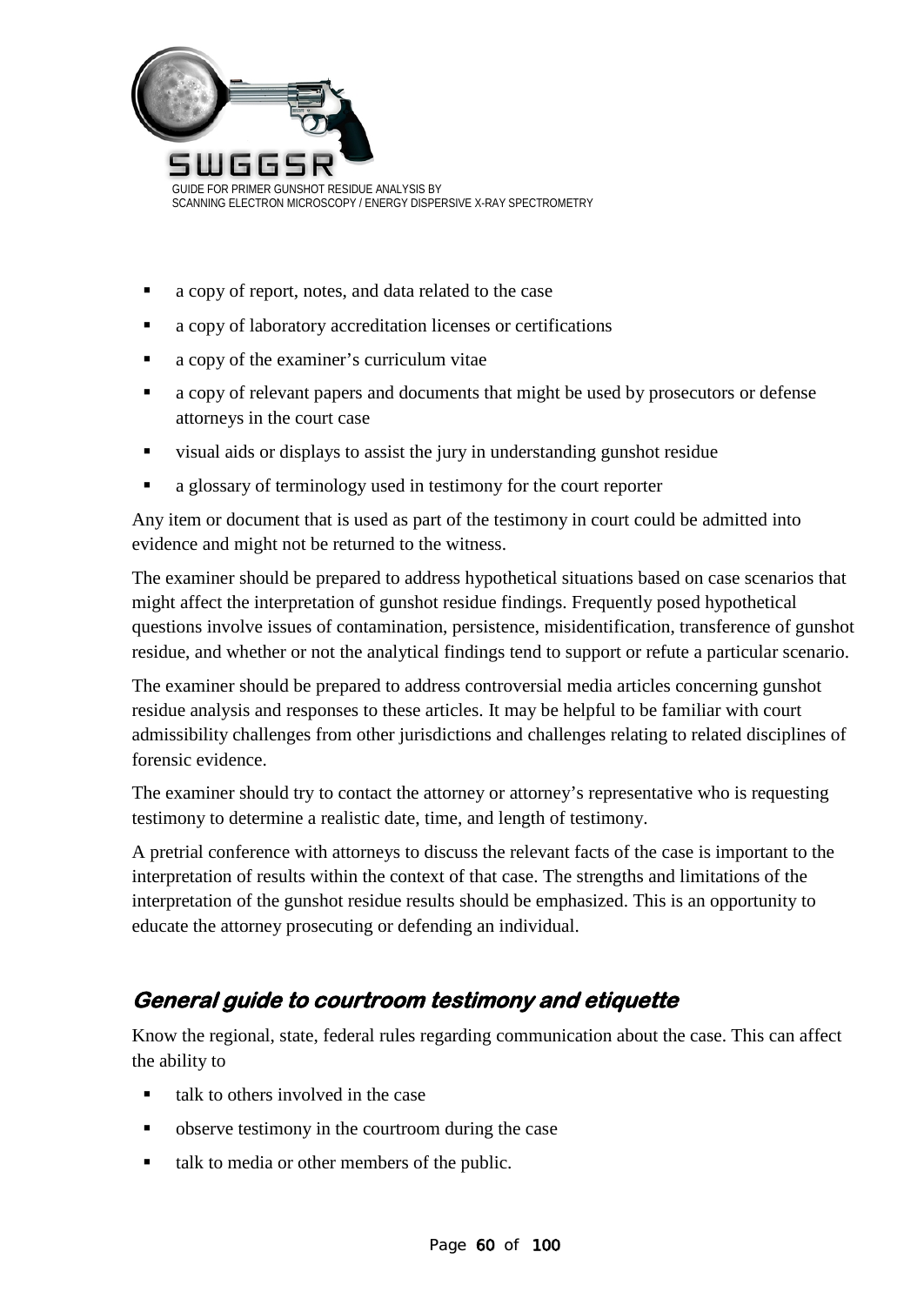

know the responsibility and legal rights of an expert witness

Use professional demeanor and etiquette by

- **dressing appropriately**
- being careful in the use of humor
- speaking with respect to attorneys, judge, victim, jury, and defendant

Nothing should distract the juror's attention away from the testimony of the expert witness.

Expert witnesses act as educators to a jury. The expert has the right to explain an answer where the answer might be misinterpreted.

- Articulate the foundation of the science in a manner that a jury can understand.
- Do not talk down or belittle a jury.
- Establish eye contact with jury when explaining findings.
- Be complete in your explanations within the context of the question.
- Understand the question being asked.
- If the questioned is not understood, ask for clarification.
- It is acceptable to say "I don't know" to a question if you do not know the answer.
- Do not testify beyond your expertise.

When stating qualifications before a jury, the expert witness should follow these guidelines:

- Be accurate and thorough, emphasizing qualifications in gunshot residue.
- Expect to defend your qualifications (voir dire).
- State accreditation, if applicable, (ASCLD-LAB International, FQSI, A2LA,or ISO).

Chain of custody establishes the integrity of the evidence from the time of collection to the time of testimony. The analyst can be requested to testify to the chain of custody while in the possession of the laboratory.

Visual aids can assist the expert in educating the jury. Visual aids should represent as close as possible the actual physical evidence in a case. Analogies can also be helpful in explaining the distribution and transfer of gunshot residue.

The purpose of expert testimony is to relate the results and conclusions of the analysis to the judiciary.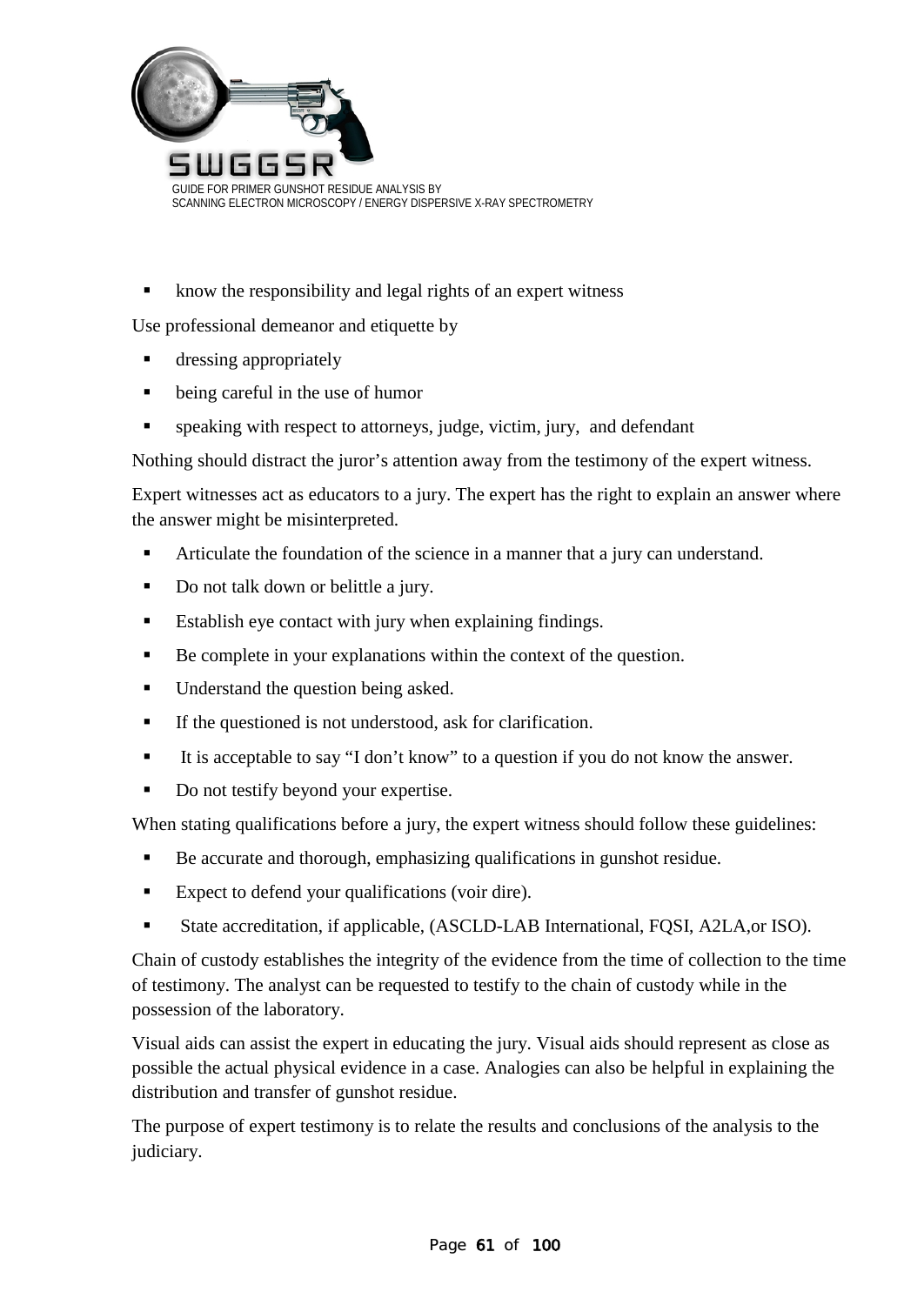

The weight of the findings is usually determined by the facts of the case. The expert may be questioned about other hypothetical scenarios and asked about the weight of the evidence in these circumstances.

Opposing expert testimony or contradictory expert opinion may be presented in a case. When it is anticipated that the opposing testimony is by an individual who is not qualified or the information given by this individual is not generally accepted in the field, then, consider

- monitoring the testimony given in the case.
	- o Have a qualified analyst listen to the testimony from the audience.
	- o Act as advisor to the attorney.
- researching the qualifications and obtain prior testimony given by this expert.

Some opposing attorney experts give valid testimony. In some cases, experts will not agree with each other. The weight of the testimony will be decided by the jury or trier of fact.

The expert witness should resist overstating or understating the conclusions of an examination. Facts that are combined in a manner that purposefully misleads the jury is unethical.

# **Preparing for an Admissibility Hearing in Gunshot Residue Analysis**

Different judicial jurisdictions can have variations in the admissibility of evidence. It is important for the analyst to understand the local judicial rules for admissibility. Also, a motion to exclude evidence based on Frye or Daubert can be focused on one or more issues in the case. Responses by the forensic scientist should focus on these particular issues. Whenever possible, the expert witness should obtain a copy of the request to exclude expert testimony from the attorney. A summary of different legal rulings and requirements for admissibility are described in the section titled *Case Law on Admissibility of Expert Testimony*.

The forensic examiner must be able to assist the proponent of the physical evidence by being his conduit into the scientific community. The examiner may be asked to do this through testimony in a formal court hearing, a deposition, or by writing a declaration in support of the scientific methodology and/or conclusions.

A formal statement that the technology is not new or novel may also be appropriate.

There are a number of criteria that can be addressed in an admissibility hearing, including the following:

General acceptance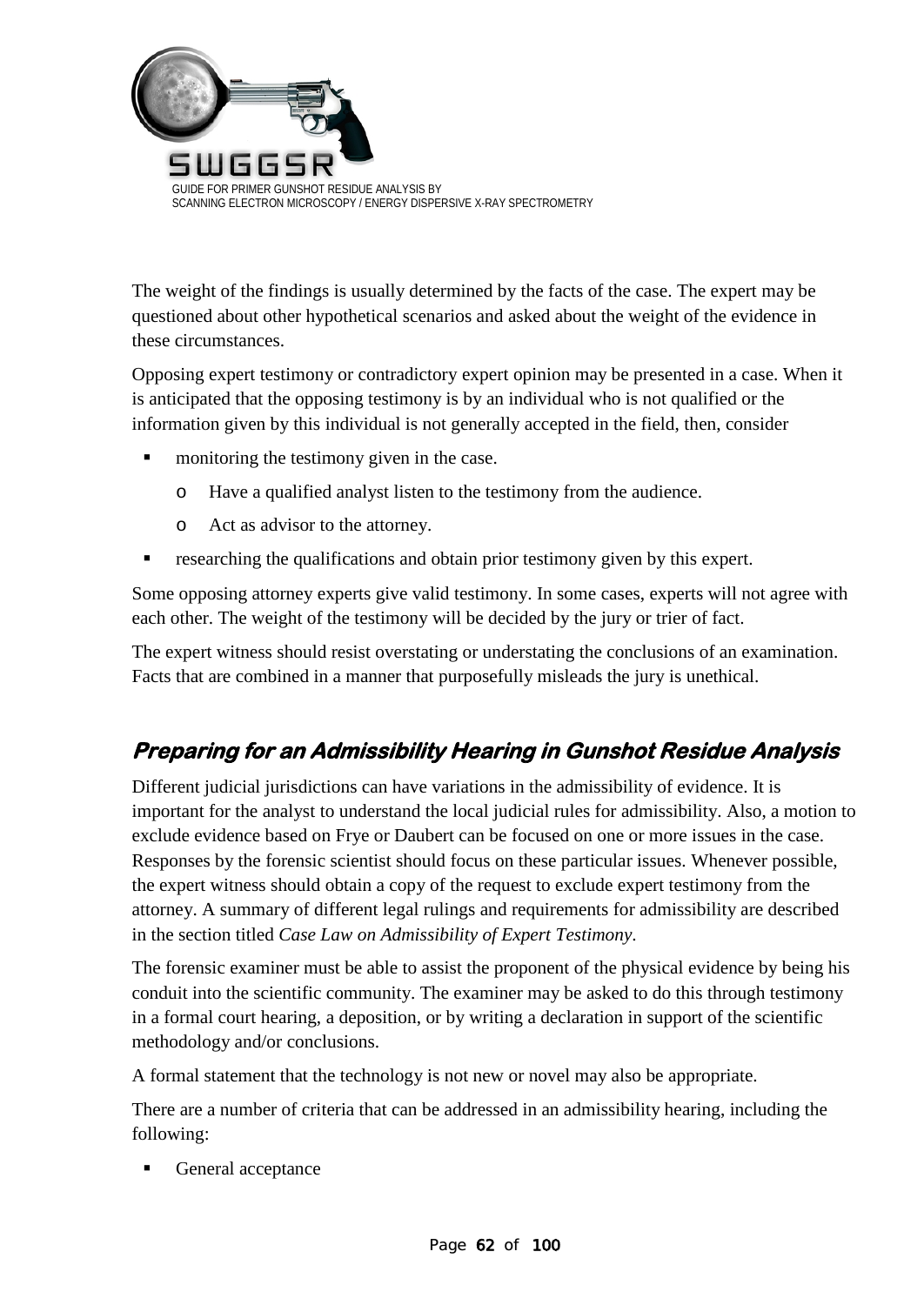

- o peer reviewed
- o relevant scientific community
- Reliability
	- o can be scientifically reproduced
	- o standards and controls
- Error rates
- Provides useful information (probative value is not overborne by its prejudicial effect)
- Based on sufficient facts or data
- Used the correct procedures in this case
- Expert is qualified to give an opinion on the subject

#### **Statement regarding general acceptance in relevant community**

Resources that can be used in making statements of general acceptance can include the following:

- Gunshot residue analysis by SEM/EDS has been done in forensic laboratories since the late 1970s. The foundational research report was initially published in 1977 by G. M. Wolten et al. of the Aerospace Corporation.<sup>[99](#page-99-12)</sup> Subsequently, segments of this report were published in the Journal of Forensic Science.<sup>[100](#page-99-13) [101](#page-99-14) [102](#page-99-15)</sup>
- In 1994, a standard method for the analysis of gunshot residue by scanning electron microscopy/energy dispersive spectrometry was published by the ASTM as Standard E1588.
- In 2005, the Federal Bureau of Investigation hosted a symposium on gunshot residue in Quantico Virginia. Invitations were sent to private, local, state, national, and international laboratories that performed SEM/EDS analysis for gunshot residue. At the meeting, the group unanimously agreed that this technique can identify gunshot residue particles containing lead, barium and antimony. The proceeding of this meeting was published in the FBI Communications in  $2006$ .<sup>[103](#page-99-16)</sup>
- In June of 2006, the FBI laboratory discontinued GSR analyses. The following personal communication to answer questions and concerns about this decision by the FBI was send to the Forensic-SEM listserve. The following is the complete text of this message.

*From: "LeBeau, Marc A." …*

.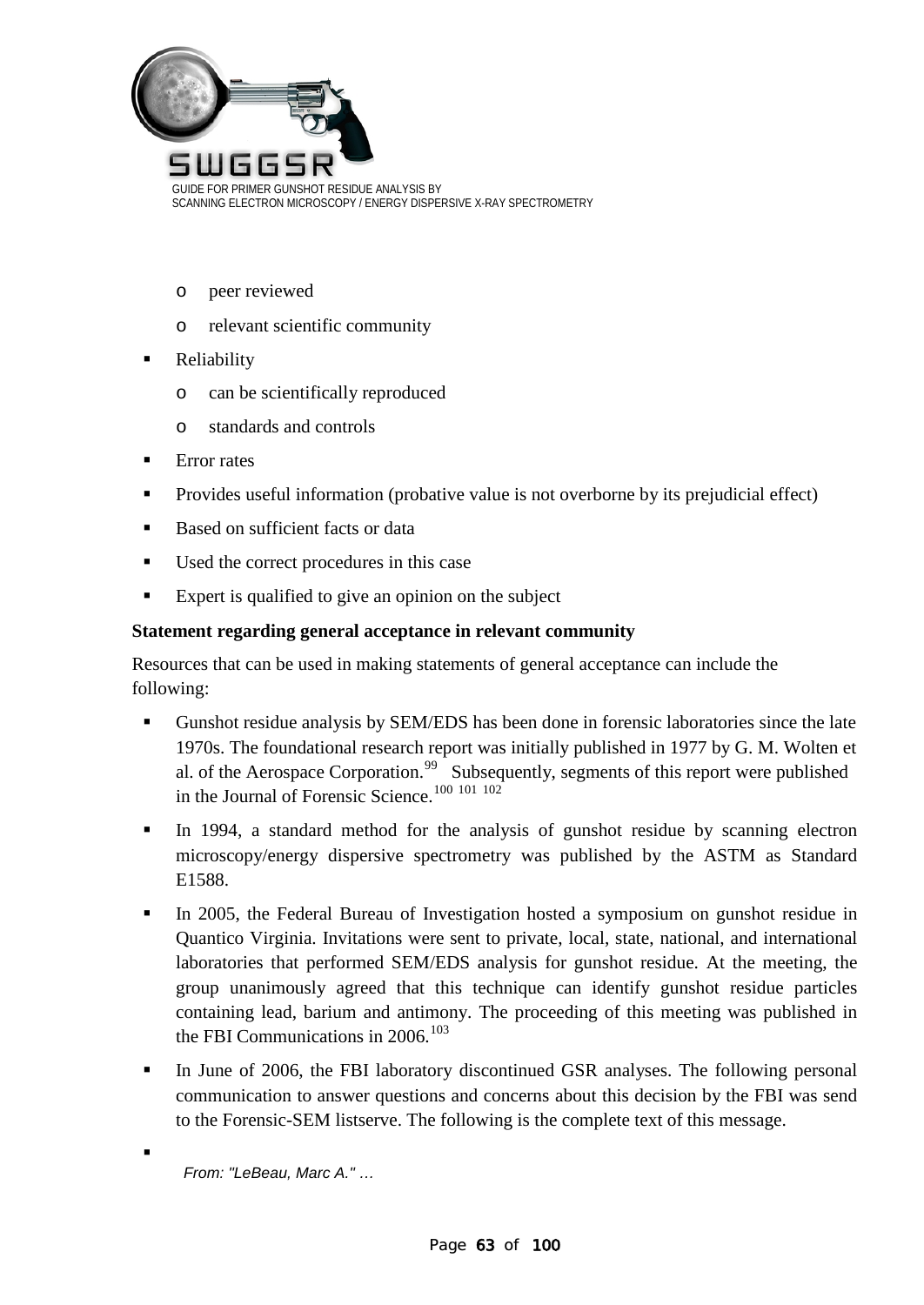

*Sent: Jun 6, 2006 12:41 PM To: DWard … Subject: Message for Forensic-SEM listserv*

*In the May 26th issue of the Baltimore Sun, an article entitle"FBI lab scraps gunfire residue" by Julie Bykowicz was printed. I would like to take this opportunity to correct some misleading impressions that this article may have made.* 

*While it is true that the FBI Laboratory has discontinued its gunshot residue (GSR) program, this decision was made solely on the limited number of requests for this examination and was in no way related to the GSR symposium that we hosted in 2005 or testing of our facility for the presence of gunshot residue. For the past 4 years, the FBI Laboratory has received less than ten cases per year from our field offices and other federal agencies. Consequently, the decision was made to direct our resources to areas that are related to the FBI's number one priority of combating terrorism.*

*In 2005, the FBI Laboratory hosted a symposium on GSR. Participants from state, local, private, and other federal laboratories participated in the symposium to identify consensus in certain areas of the GSR examination and reporting processes. We are publishing the results of that symposium in the next issue of Forensic Science Communications. However, there were no significant observations or discussions at that symposium that played any role in the decision to discontinue this service in the FBI Laboratory.* 

*In the summer of 2005, as part of a limited training exercise for a new employee, the areas of two different units in the FBI Laboratory building were sampled for the presence of GSR. One of the units involved in this exercise was the Firearms and Toolmarks Unit where weapons are test fired and analyzed. It is important to note that this is not the unit that conducts the GSR examinations in our laboratory. As part of this training exercise, the laboratory and office spaces of the personnel assigned to the Firearms and ToolmarksUnit were sampled and tested. Because of their intimate contact with firearms, this unit was expected to contain high levels of GSR and the trainee's analysis confirmed this suspicion. However, sampling of items for GSR, as well as GSR analyses, were traditionally conducted in the Chemistry Unit in an area that was about 200 yards - or the length of two football fields - away from the Firearms and Toolmarks Unit. This unit was also sampled and tested and the Chemistry Unit's examination areas proved to be negative for GSR. Further, contamination was checked with every case that was analyzed for GSR through the use of "negative control" samples carried through the examination process. These control samples proved that any GSR detected on evidentiary items did not come from the analytical process.* 

*Finally, I would like to emphasize to that the FBI Laboratory stands behind all of the GSR reports that it has ever issued. If requested, our experts will testify to the reports that have already been issued. Should a future FBI case require GSR analysis, the FBI Laboratory will provide a list of other federal, state, local, and private laboratories that continue to offer the GSR examination.* 

*Further, we consider this a valuable examination that can provide valuable probative evidence in criminal investigations.*

*Sincerely, Marc A.LeBeau, Ph.D.*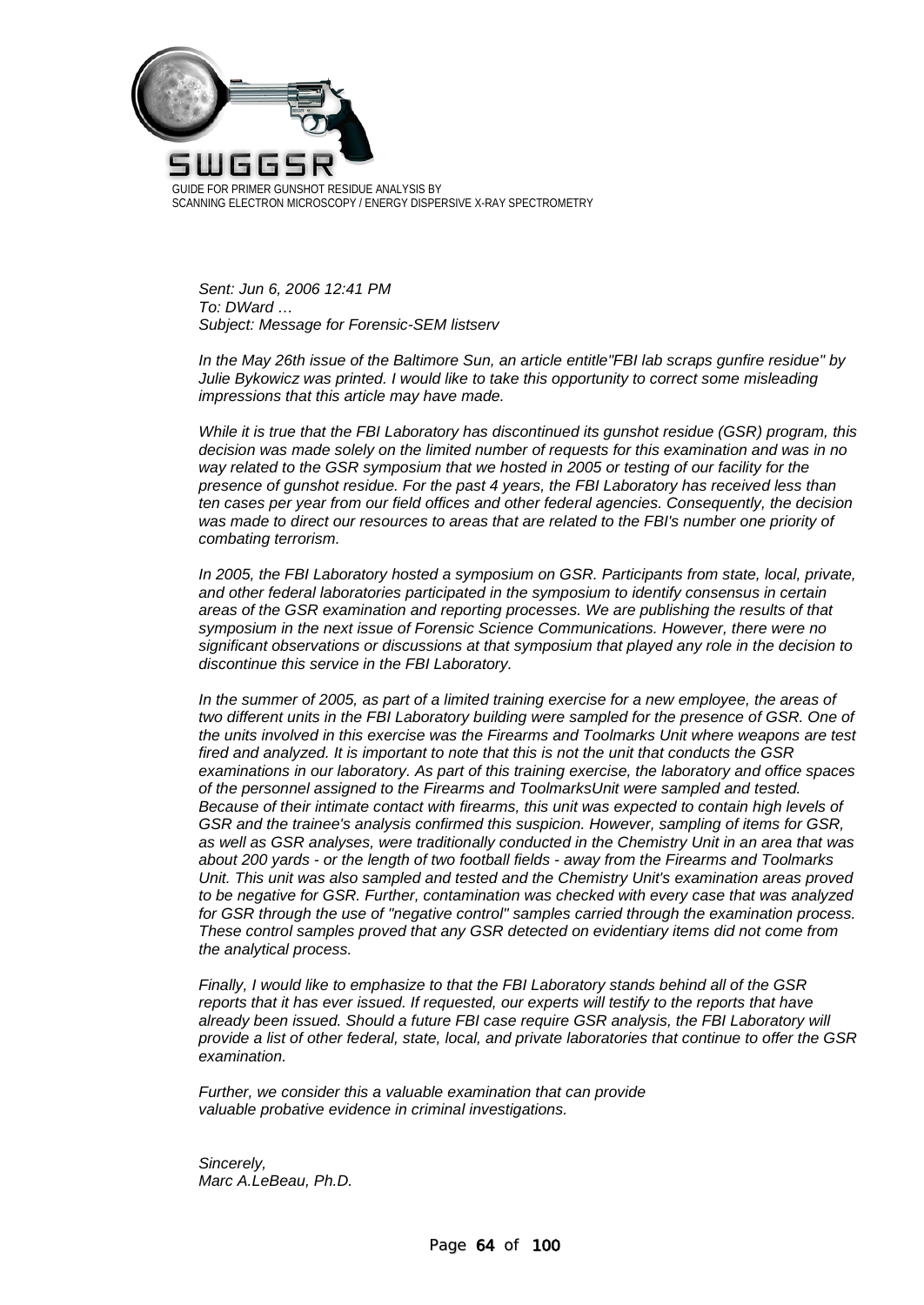

#### *Chemistry Unit Chief FBI Laboratory*

- A scientific working group on gunshot residue (SWGGSR) was formed in 2007 to
	- o Promote professional development in gunshot residue analysis
	- o Provide a means of information exchange with the international forensic science community
	- o Provide guidelines for gunshot residue investigations, examinations, and reporting
- Other published bibliographies.

#### **Statement of reliability**

Supporting material or documents for the reliability of gunshot residue may include the following:

- Validation studies, Proficiency Tests, Competency Tests
- Accredited discipline within ASCLD/ LAB International
- Existence of published standardized methodologies ASTM, SWGGSR, ENFSI
- Reliability of instrumentation as validated and certified by the manufacturer
- Describe controls and standards used in the analysis
- Existence of searchable libraries, if applicable
- Literature concerning reliability of gunshot residue testing
- Knowledge of utilization of this technology by other experts, both within the field of forensic science and in other areas of science
- Ability to reanalyze a sample by an independent laboratory

#### **Error Rate Statement**

The determination of error rates as one of the delineated Daubert guidelines for determining admissibility is ambiguous. Error rates determination may or may not be an issue in any specific motion. Refer to the language in the motion to address the specific error rate to be discussed.

### **Provides useful information where its probative value is not overborne by its prejudicial effect.**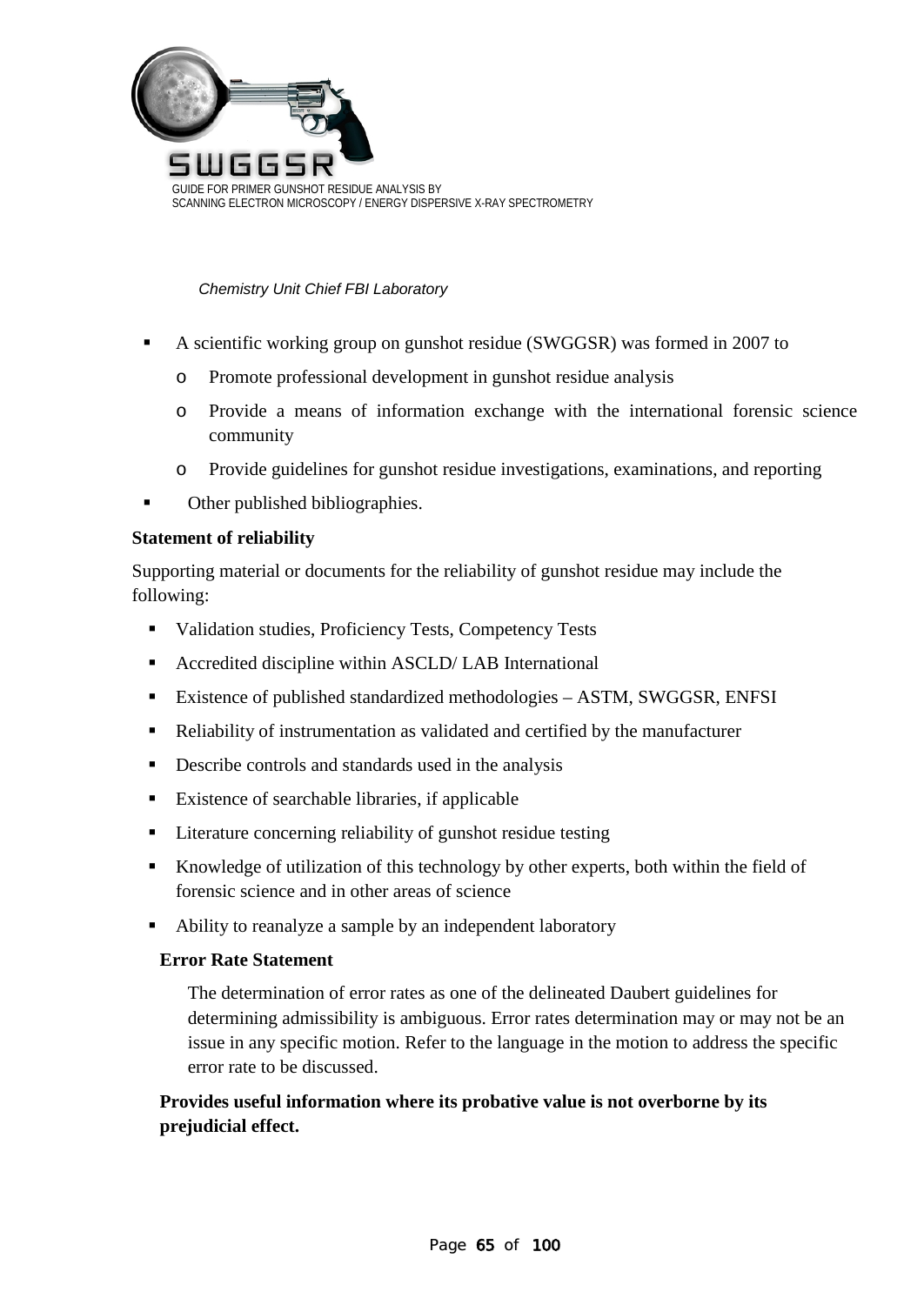

The examiner is responsible for communicating to the court not only the finding in a case but its significance or lack thereof.

#### **Based on sufficient facts or data**

The examiner must be able to define or cite observations, procedures, methods, data, scientific studies, and in some instances case-derived information or facts that formed the basis of his conclusions or interpretations.

#### **Used the correct procedures in this case**

The examiner should be able to communicate that he used established, validated laboratory procedures in the case. Discuss the review policies of the laboratory including procedures for a

- technical review by a qualified peer
- administrative review for compliance to laboratory policy

If applicable, a statement concerning awareness of any errors, breaches of protocols, sample contamination, or other extraneous factors that would question the validity of the conclusions may be appropriate.

### **Expert witness is qualified to give an opinion on the subject**

In an admissibility hearing, a complete and thorough description of one's qualifications (voir dire) and expertise is essential. This description is often more extensive than is used to testify in a general court proceeding. Consider describing in detail the following:

- general qualifications education, training, and experience in the analysis and interpretation of the evidence being challenged
- background information of the forensic laboratory, including staffing, areas of expertise, area serviced, longevity
- accreditation and certification programs
- professional development of the expert memberships, subscription to relevant journals in the field of interest, participation in seminars and workgroups (SWG and TWG groups)
- publications, lectures, and presentations
- training, teaching, and research in the area of interest
- statement of familiarity with current standards and practices in the area of interest.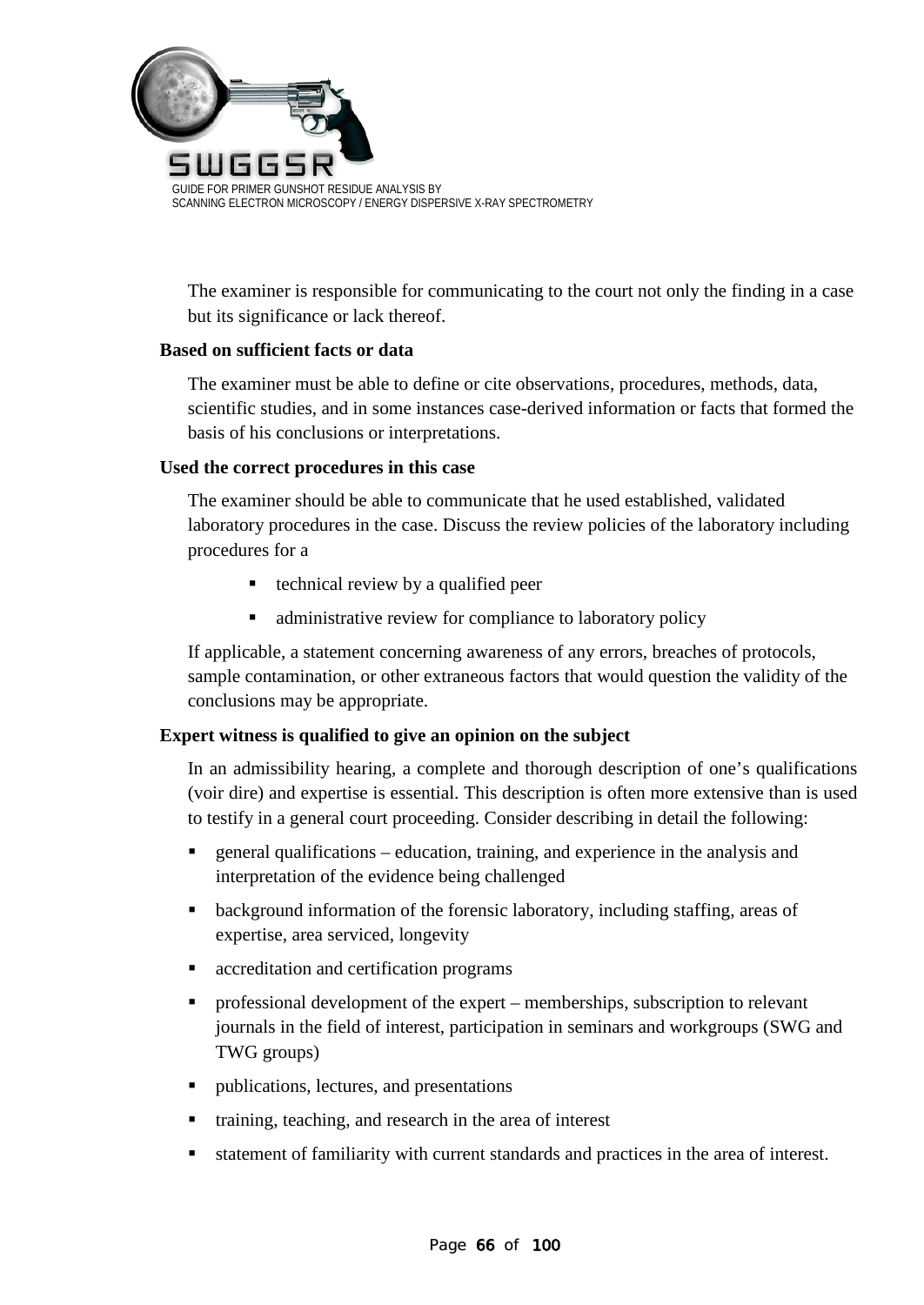

## **Case law on admissibility of expert testimony**

The rules of evidence governing the admissibility of expert testimony will differ by jurisdiction, and GSR examiners are advised to consult the rules of evidence and pertinent case law applicable to the court in which they will be giving evidence. In the United States, federal courts follow the Federal Rules of Evidence, while state courts generally follow rules of evidence imposed by state law. Not all states currently have the same rules for challenging the validity of the science underlying the expert opinion of the witness nor do all impose the role of gatekeeper upon the judiciary. In responding to challenges regarding admissibility, the witness should prepare his response specific to the jurisdiction where the testimony is to be given and address the specific issue or issues raised in the challenge.

The rules of admissibility for Expert Testimony in Federal court were amended in 2000 in response to **Daubert v. Merrell Dow Pharmaceuticals, Inc., 509 U.S. 579 (1993),** and to the many cases applying Daubert, including **Kumho Tire Co. v. Carmichael, 119 S.Ct. 1167 (1999).**

**Daubert v. Merrell Dow Pharmaceuticals, Inc. 509 U.S. 579 (1993)** gives the court the responsibility of evaluating expert testimony for compliance to the Rule 702. Over the years, subsequent court decisions, such as **Kumho Tire Co., Ltd. V. Carmichael, 526 U.S. 137 (1999)** and **General Electric Co. v. Joiner. 522 U.S. 136 (1997)**, have modified Daubert. The basic concepts in Daubert that the forensic scientist today needs to address are listed below.

- Is the reasoning or methodology scientifically valid and reliable?
- Daubert defines five non-binding factors to consider in admitting evidence. These are intended as a guide for the court to consider in making an admissibility decision.
	- o Can theory or technique be tested scientifically?
	- o Has process been subjected to peer review?
	- o What is the known or potential error rate of the technique or theory?
	- o Are there standards controlling the technique's operation and maintenance?
	- o Is it accepted by the relevant scientific community?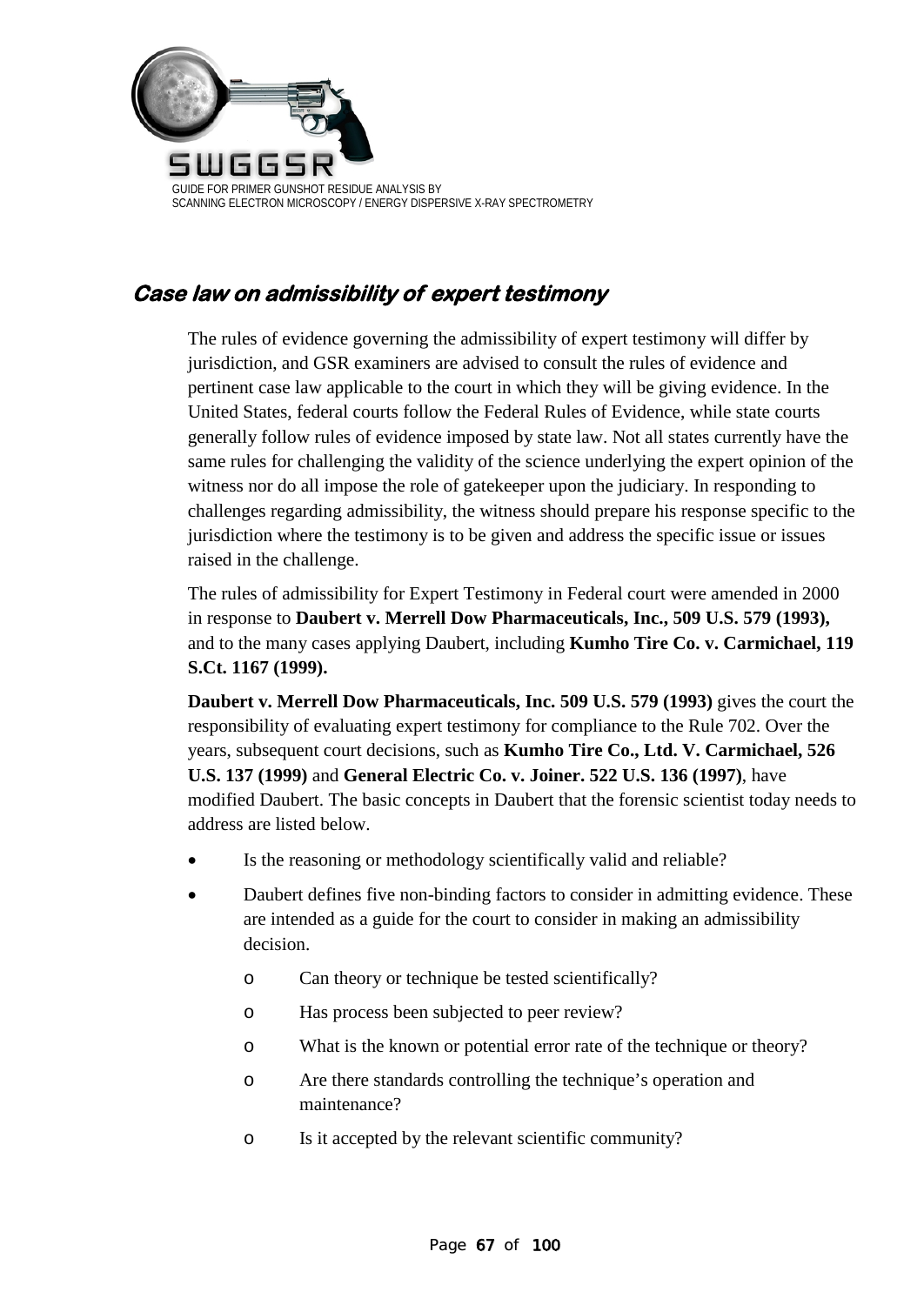

Additional admissibility criteria arising from other federal decisions (reference Commentary to the 2003 version of the Federal Rules of Evidence regarding Rule 702):

- Whether expert testimony is a product of research the expert witness conducted independent of the litigation, or whether he developed his opinion expressly for purposes of testifying. (Daubert)
- Whether the expert has unjustifiably formed an unfounded conclusion from an accepted premise. (See **General Elec. Co. v. Joiner, 522 U.S. 136, 146 (1997**).
- Whether the expert has adequately accounted for obvious alternative explanations. **(**See **Claar v. Burlington N.R.R., 29 F.3d 499 (9th Cir. 1994**).
- Whether a field of expertise is capable of reaching reliable results and whether the opinion given by an expert is consistent with type of opinions that experts in this field would typical give. (See **Kumho Tire, 119 S.Ct.at 1175;** see also **Moore v. Ashland Chemical, Inc., 151 F.3d 269 (5th Cir. 1998)**.

According to **Federal Rule of Evidence 702,** admissibility of evidence or a fact in issue is determined by "expert testimony given to assist trier of fact to understand evidence." Three prongs are defined in **Rule 702** as its relevance and reliability standard.

- Testimony is based on sufficient facts or data.
- Testimony is a product of reliable principles and methods.
- Expert must apply reliable principles and methods.

The following are Excerpts from the Federal Rules of Evidence as amended to December 1, 2008:

• **Rule 702.** Testimony by Experts

"If scientific, technical, or other specialized knowledge will assist the trier of fact to understand the evidence or to determine a fact in issue, a witness qualified as an expert by knowledge, skill, experience, training, or education, may testify thereto in the form of an opinion or otherwise, if (1) the testimony is based upon sufficient facts or data, (2) the testimony is the product of reliable principles and methods, and (3) the witness has applied the principles and methods reliably to the facts of the case.

(As amended Apr. 17, 2000, eff. Dec. 1, 2000.)"

**Rule 703.** Bases of Opinion Testimony by Experts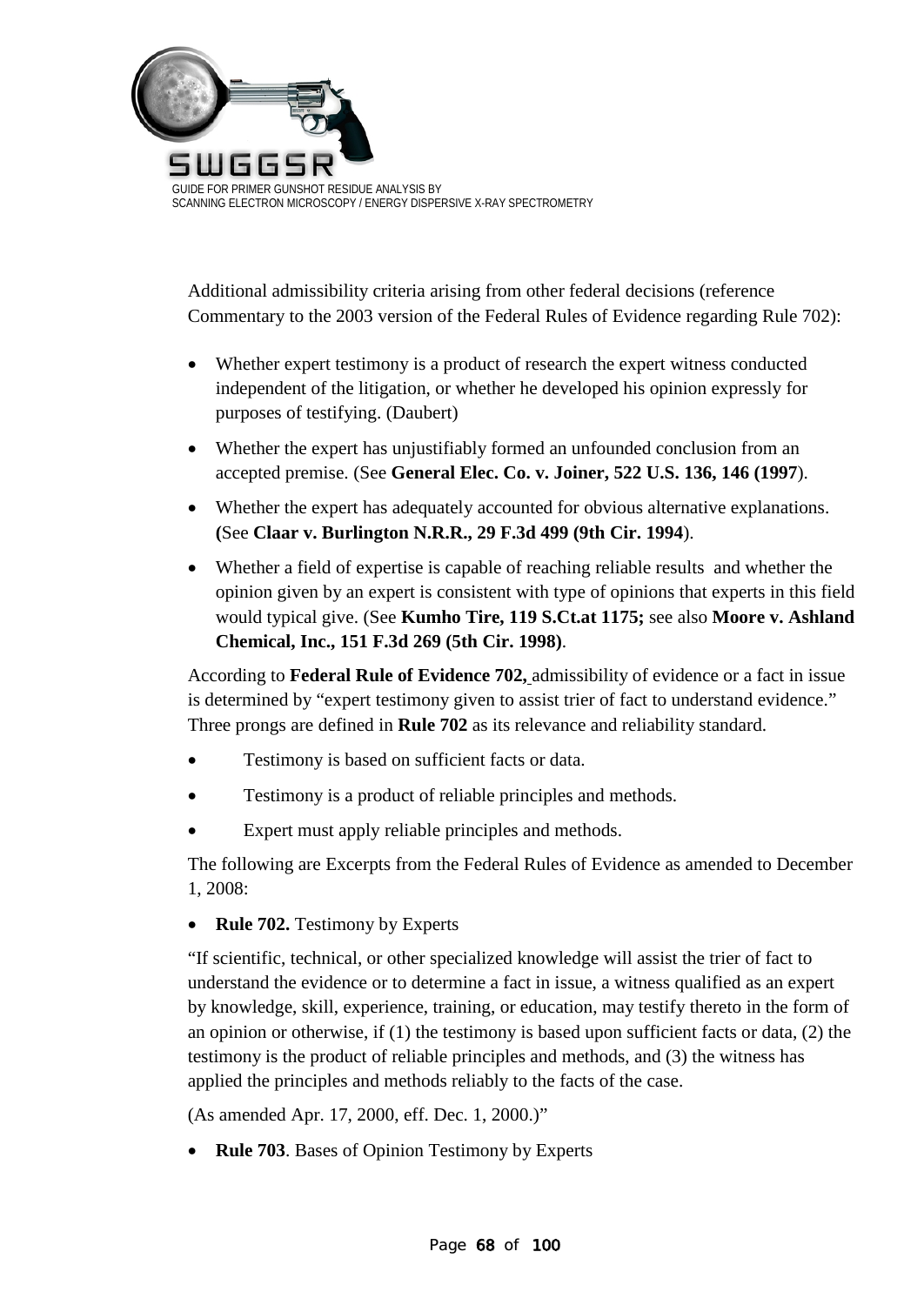

"The facts or data in the particular case upon which an expert bases an opinion or inference may be those perceived by or made known to the expert at or before the hearing. If of a type reasonably relied upon by experts in the particular field in forming opinions or inferences upon the subject, the facts or data need not be admissible in evidence in order for the opinion or inference to be admitted. Facts or data that are otherwise inadmissible shall not be disclosed to the jury by the proponent of the opinion or inference unless the court determines that their probative value in assisting the jury to evaluate the expert's opinion substantially outweighs their prejudicial effect.

(As amended Mar. 2, 1987, eff. Oct. 1, 1987; Apr. 17, 2000, eff. Dec. 1, 2000.)"

The following sections include admissibility rules for some states that do not follow the Federal Rules of Evidence.

- **Frye States** Frye states follow the ruling set forth in **Frye v. United States (293 F. 1013 (DC Cir 1923)) District of Columbia Circuit Court in 1923**). This legal decision says that when novel scientific evidence is an issue, Frye allows the judiciary to defer to scientific expertise to determine if it has gained general acceptance in the relevant field. The case pertained to the admissibility of polygraph evidence in court. "Just when a scientific principle or discovery crosses the line between the experimental and demonstrable stages is difficult to define. Somewhere in this twilight zone, the evidential force of the principle must be recognized, and while the courts will go a long way in admitting experimental testimony deduced from a well-recognized scientific principle or discovery, the thing from which the deduction is made must be sufficiently established to have gained general acceptance in the particular field in which it belongs." Essentially the Frye Ruling must meet general acceptability in the scientific community, thereby excluding novel techniques. i.e. polygraph examination. In most but not all jurisdictions, the Frye standard has been superseded by the Daubert standard.
- **Frye / Mack States -**: Minnesota's Dominant Standard has long recognized the Frye "general acceptance" test as the proper standard for the admissibility of scientific expert testimony in the state's courts. Specifically, in **State v. Mack (292 N.W.2d 764, 768 Minn. 1980)**, the Minnesota Supreme Court formulated the current approach to the Frye inquiry as follows: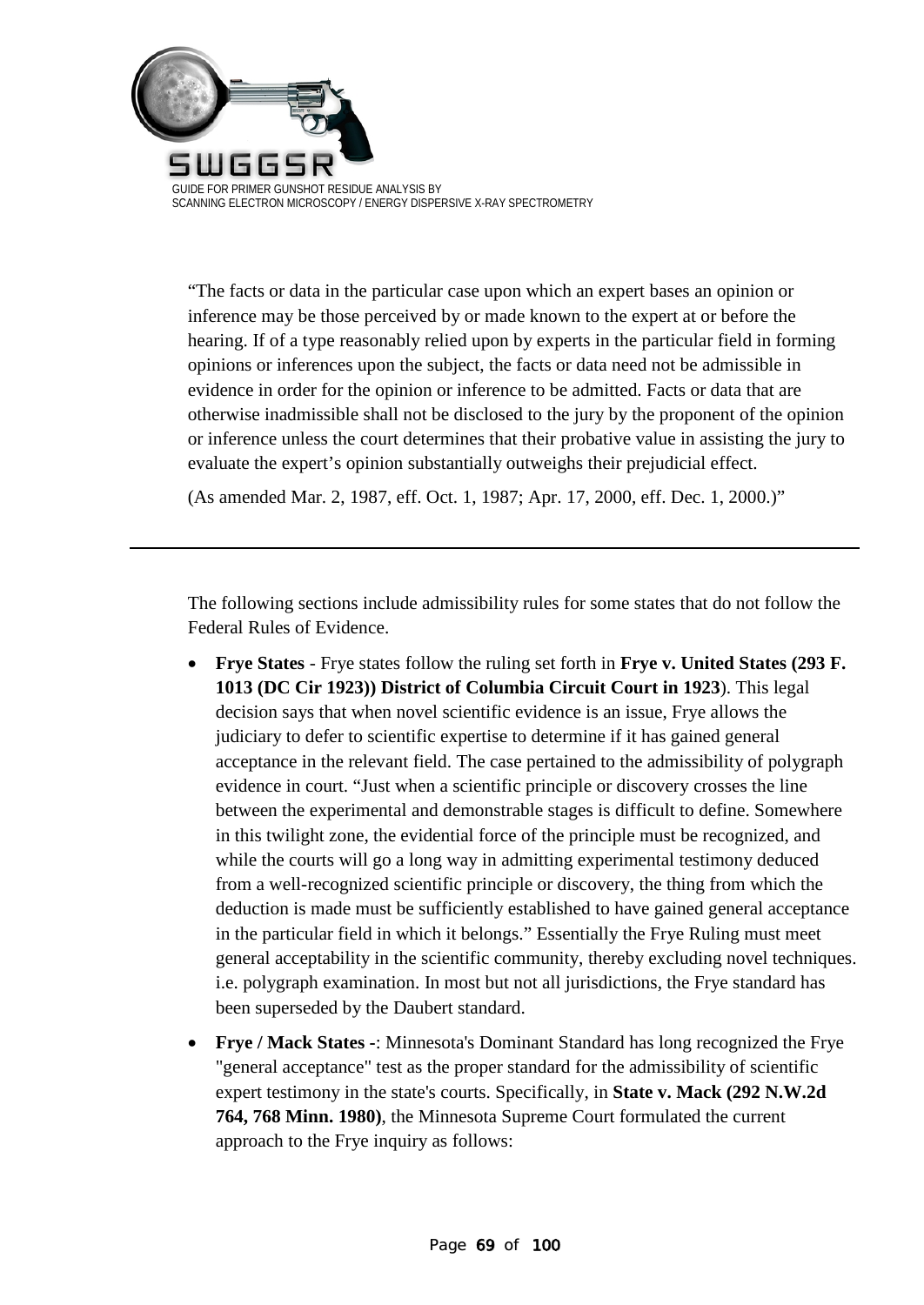

- o Under the Frye rule, the results of mechanical or scientific testing are not admissible unless the testing has developed or improved to the point where experts in the field widely share the view that the results are scientifically reliable as accurate.
- o The Minnesota Supreme Court in **State v. Schwartz (447 N.W.2d 422, 424 Minn. 1989** indicated that, "we have rephrased the Frye standard to require that experts in the field generally agree that the evidence is reliable and trustworthy."
- **Kelly/ Frye States** The Kelly standard, in California, as described in **People v. Kelly (Cal. 1972), 549** modifies Frye in that evidence based upon application of a new scientific technique may be admitted
	- o after the reliability of the scientific technique has been foundationally established, usually by the testimony of an qualified expert witness.
	- o the scientific technique being offered must have gained general acceptance in the particular field to which it belongs.
	- o the court merely determines if there is a general consensus by surveying a crosssection of the relevant scientific community, literature, and the expertise of public opponents of the technique.
	- **Tennessee** has rejected Frye and follows a test similar to Daubert. **[McDaniel v.](http://www.tsc.state.tn.us/opinions/tsc/PDF/973/mcdanilk.pdf)  [CSX Transp.,](http://www.tsc.state.tn.us/opinions/tsc/PDF/973/mcdanilk.pdf) 955 S.W.2d 257 (Tenn. 1997), cert. denied, 524 U.S. 915 (1998)**. In **McDaniel v. GSX Transportation, Inc., 955 S.W. 2d 257 (1997**), the Tennessee Supreme Court listed five nonexclusive factors taken from the federal case of **Daubert v. Merrell Dow Pharmaceuticals, 509 U.S. 579 (1993)**:

"(1) whether scientific evidence has been tested and the methodology with which it has been tested;

"(2) whether the evidence has been subjected to peer review or publication;

"(3) whether a potential rate of error is known;

"(4) whether, as formerly required by Frye, the evidence is generally accepted in the scientific community; and

"(5) whether the expert's research in the field has been conducted independent of litigation."

- **Canadian Case Law On Admissibility Of Expert Evidence:**
	- **R. v. Mohan (1995), 37 C.R. (4th) 395 (Ont. C.A.)**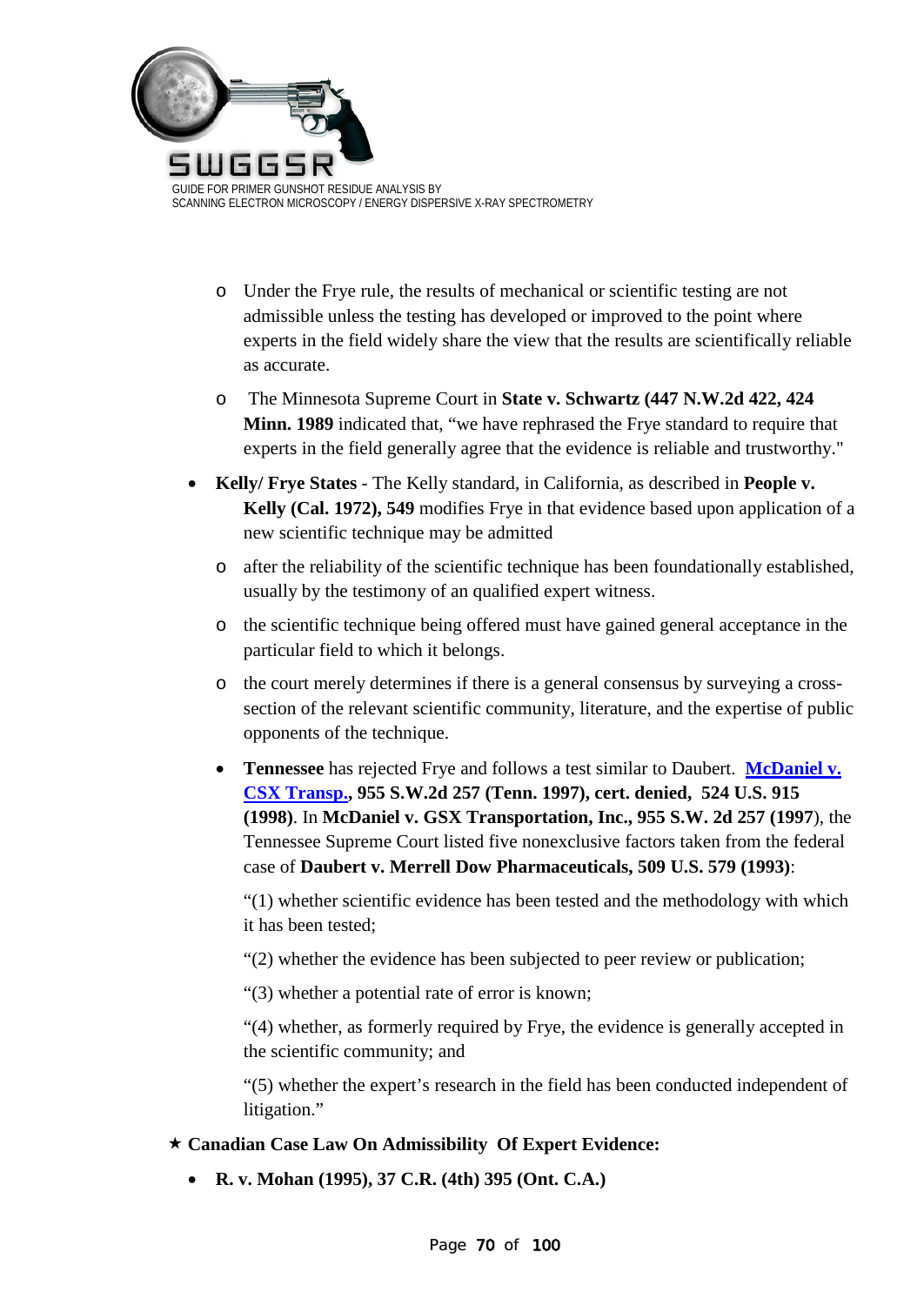

Admission of expert evidence depends on the application of the following criteria:

- o Relevance The evidence must be logically and legally relevant. Its probative value must outweigh its prejudicial effect. Its delivery should not involve an inordinate amount of time in relation to its value. Its reliability must exceed its potential to mislead.
- o Necessity in Assisting the Trier of Fact The evidence is likely to be outside the experience and knowledge of a judge or jury. It must be necessary to enable the trier of fact to appreciate the matters in issue due to their technical nature. The subject matter must be such that lay people would be unlikely to form a correct judgement about it unless assisted by persons with special knowledge.
- o The Absence of any Exclusionary Rule To ensure the admissibility of expert evidence, it cannot run afoul of an exclusionary rule of evidence separate and apart from the opinion rule itself.
- o A Properly Qualified Expert The evidence must be given by a witness who is shown to have acquired special or particular knowledge through study or experience in the matters on which he or she undertakes to testify.
- **R. v. B. (L.) 35 O.R. (3d) 35 (Ont.C.A.),**

When considering the probative value of proposed evidence, consideration should be given to such matters as

- o the strength of the evidence
- o the extent to which the proposed evidence supports the inference(s) sought to be made from it (this factor will often correspond to the degree of similarity between the prior misconduct and the conduct forming the subject-matter of the charge)

o and the extent to which the matters it tends to prove are at issue in the proceedings.

### **The following are excerpts from some state evidence codes regarding testimony by expert witnesses:**

• **California Evidence Code** defines the following rules of evidence:

**801.** "If a witness is testifying as an expert, his testimony in the form of an opinion is limited to such an opinion as is:

(a) Related to a subject that is sufficiently beyond common experience that the opinion of an expert would assist the trier of fact; and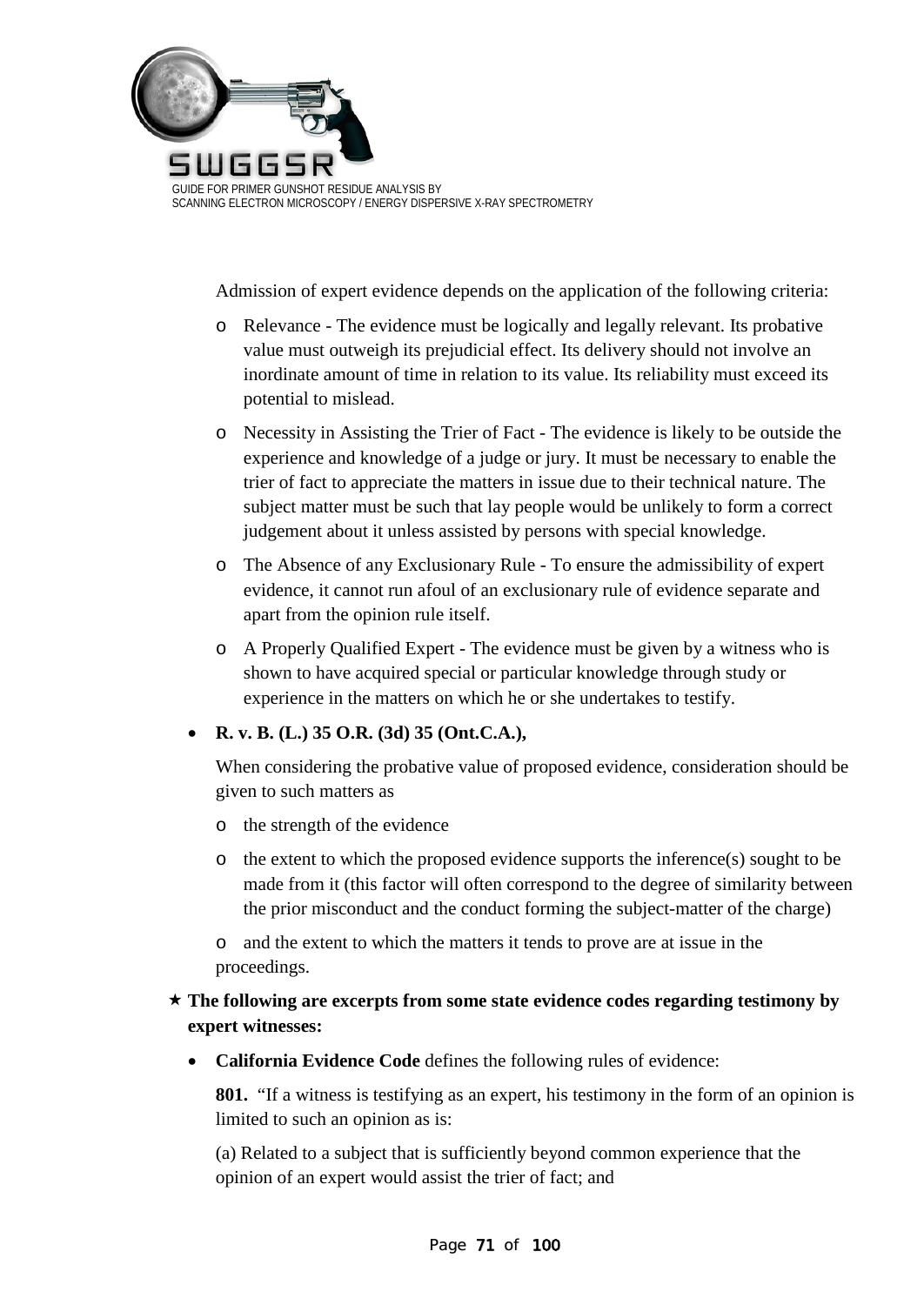

(b) Based on matter (including his special knowledge, skill, experience, training, and education) perceived by or personally known to the witness or made known to him at or before the hearing, whether or not admissible, that is of a type that reasonably may be relied upon by an expert in forming an opinion upon the subject to which his testimony relates, unless an expert is precluded by law from using such matter as a basis for his opinion."

**802.** "A witness testifying in the form of an opinion may state on direct examination the reasons for his opinion and the matter (including, in the case of an expert, his special knowledge, skill, experience, training, and education) upon which it is based, unless he is precluded by law from using such reasons or matter as a basis for his opinion. The court in its discretion may require that a witness before testifying in the form of an opinion be first examined concerning the matter upon which his opinion is based."

**803.** "The court may, and upon objection shall, exclude testimony in the form of an opinion that is based in whole or in significant part on matter that is not a proper basis for such an opinion. In such case, the witness may, if there remains a proper basis for his opinion, then state his opinion after excluding from consideration the matter determined to be improper."

#### • **Indiana Rules of Evidence**

#### **Rule 702.** Testimony by Experts

(a) If scientific, technical, or other specialized knowledge will assist the trier of fact to understand the evidence or to determine a fact in issue, a witness qualified as an expert by knowledge, skill, experience, training, or education, may testify thereto in the form of an opinion or otherwise.

(b) Expert scientific testimony is admissible only if the court is satisfied that the scientific principles upon which the expert testimony rests are reliable.

#### **Rule 703**. Bases of Opinion Testimony by Experts

The facts or data in the particular case upon which an expert bases an opinion or inference may be those perceived by or made known to the expert at or before the hearing. Experts may testify to opinions based on inadmissible evidence, provided that it is of the type reasonably relied upon by experts in the field.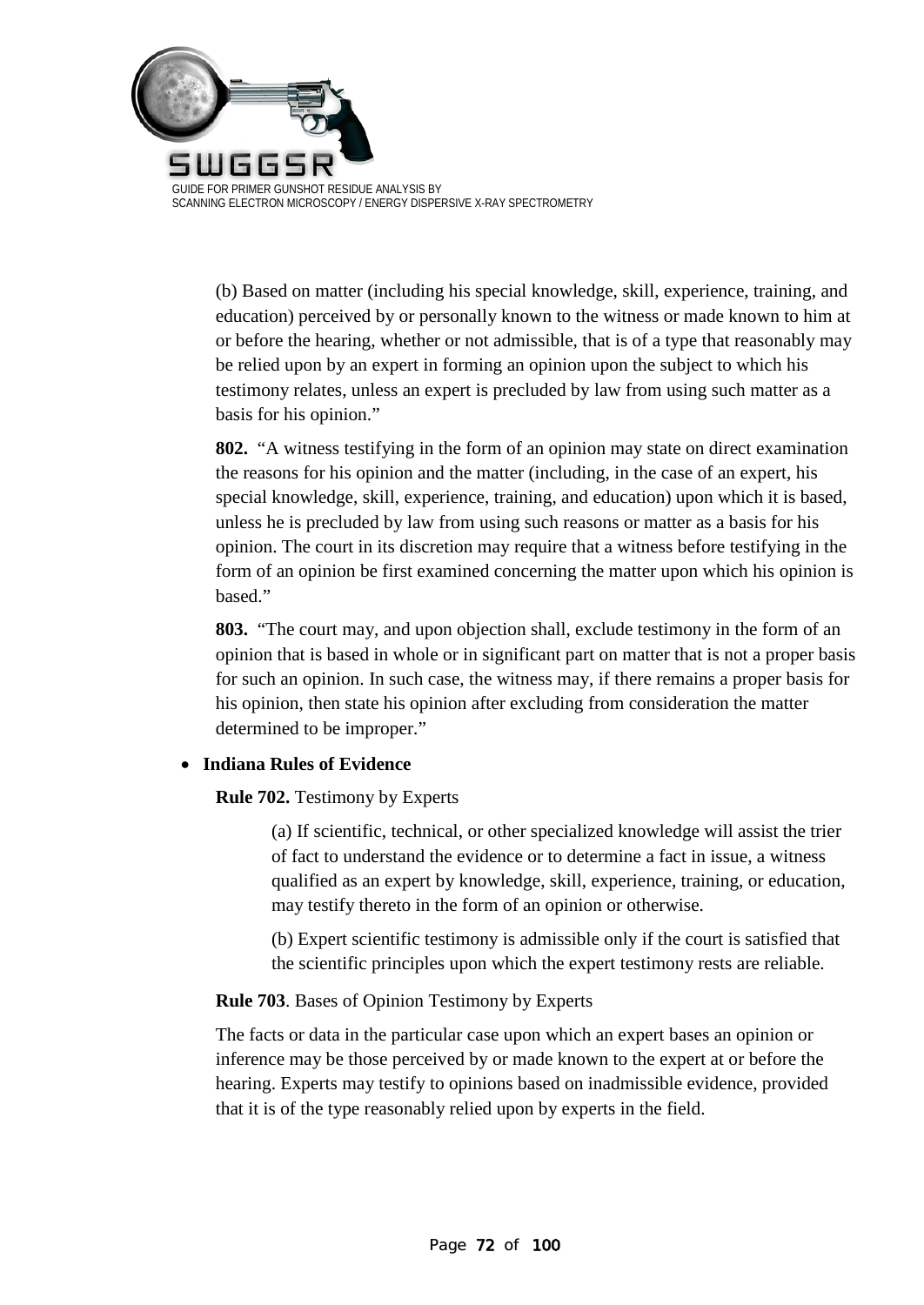

#### **Typical questions and example answers used in examination of an expert witness in gunshot residue**

**Note: These are only sample questions and answers that can be given in the course of court testimony. Individual responses will vary depending on each laboratory's procedures and policies. GSR in these responses relate to primer gunshot residue analyzed by scanning electron microscopy/energy dispersive spectrometry (SEM/EDS).**

- **What is GSR?** Gunshot residue (GSR) is the chemical compounds and particulate materials that result when a firearm is discharged. Most of the residue that comes out of the barrel of the gun is burned, unburned, and partial burned propellant (organic) and bullet fragments. This material is most often used to determine the distance between the muzzle of a gun and a target. In addition, some gunshot residue is produced from the detonation of the primer mixture during the discharge. This residue is typically collected on adhesive lifts from the hands of a suspected shooter or other objects. The typical characteristics of gunshot primer residue are
	- **Size** These condensed primer residue particles are typically in the range of 1 to 10 micrometers in size. In comparison, an average human hair is 100 micrometers in diameter.
	- **Chemistr**y Most primers used in North America consist of lead styphnate as an initiating explosive, barium nitrate as an oxidizer, and antimony sulfide as a fuel. Therefore we commonly look for lead, barium, and antimony, or combinations thereof, in a single particle. Other primer mixtures without these elements also exist.
	- **Morphology** These particles are typically spheroid or show shape characteristics of having been molten.
- ★ **Explain what instrumentation is used in GSR analysis?** Scanning electron microscopy / energy dispersive spectrometry (SEM/EDS) is used to analyze adhesive lifts from suspected shooters. A high powered electron microscope (SEM) is used to find very small particles. An energy dispersive spectrometer (EDS) is used to identify a particle's elemental composition. The spectrometer detects x-ray energy generated by the interaction of the electron beam with the particle. This method (SEM/EDS) has been around for a long time and has been utilized in GSR analysis since the 1970s.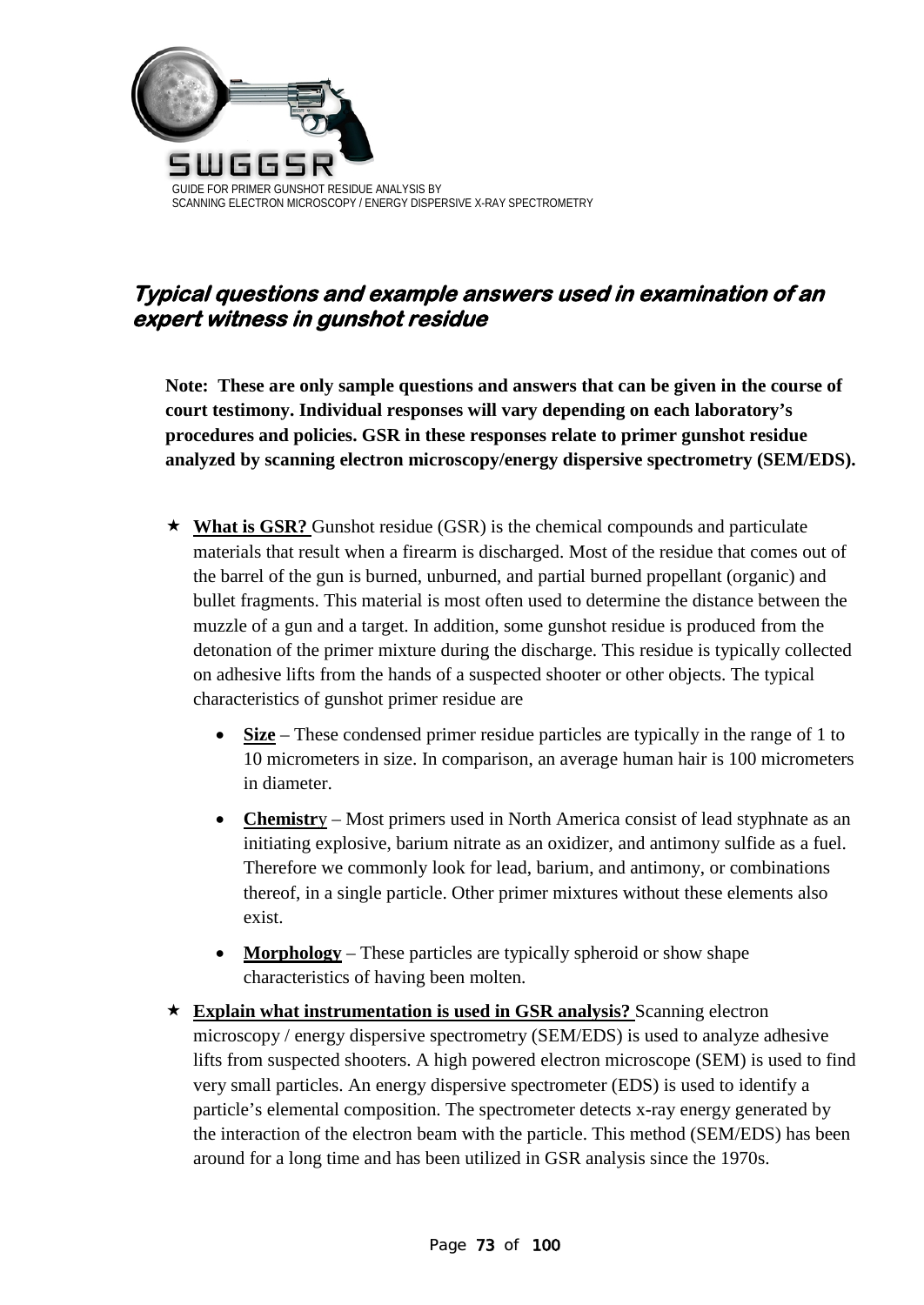

- **Are scanning electron microscopes widely accepted in the scientific community?**  Absolutely! The scanning electron microscope, or SEM, has enabled scientists of numerous disciplines to observe and analyze very small things with tremendous resolution. It has been an analytical tool in science since the early 1960s. The SEM/EDS is used to identify explosives, paint, GSR, and many other particles in forensic cases. It has been used in GSR analysis since the 1970s. In 2005, over 200 SEMs were being used in forensic laboratories and over 130 of them were being used for GSR analysis. Today, the numbers continue to grow.
- ★ What is the theory behind SEM/EDS? A high energy electron beam is produced by heating a filament (like an incandescent light bulb) and forcing the electrons down a column while focusing them to a very small diameter beam. Many interactions occur as the high energy electron beam penetrates into the sample surface. Electrons from the atoms comprising the sample are ejected from their orbits around the atomic nucleus and detected. As an analogy, picture the Earth (as an electron) being ejected from its orbit around the sun (as the nucleus). The ejected electrons generate an extremely high resolution image on the SEM computer monitor cabable of tremendous magnification, and a set of x-rays whose energies vary according to the chemical elements present. The detected x-rays come from the energy released when an outer shell (orbit) electron replaces an electron knocked out of its inner shell by the focused beam. The EDS computer monitor shows a spectrum that is a plot of x-ray energies (peaks) on one line (x-axis) and the total counts of each x-ray energy on the second perpendicular line (yaxis). The operator can then identify the elemental make-up from its characteristic spectrum.In summary, a high powered microscope enables us both to see very small particles like GSR and then to identify the elements in the particle like lead (Pb), barium (Ba), and antimony (Sb).
- **Explain what software is used in GSR analysis?** Several companies make energy dispersive x-ray spectrometers. Each company has its own software package to help in the identification of inorganic elements and compounds found with the scanning electron microscope. Some have software packages specifically designed to analyze GSR.
- **How is GSR analysis automated?** Automated software packages can take control of the stage on the SEM and automatically examine a sample for a pre-determined set of elements like Pb,Ba,Sb. The analyst can set search parameters such as magnification, speed, termination limits, and others to allow for optimum identification of GSR.
- **What control samples are used in GSR analysis?** A known reference sample with lead, barium, and antimony or a material similar in atomic number is examined with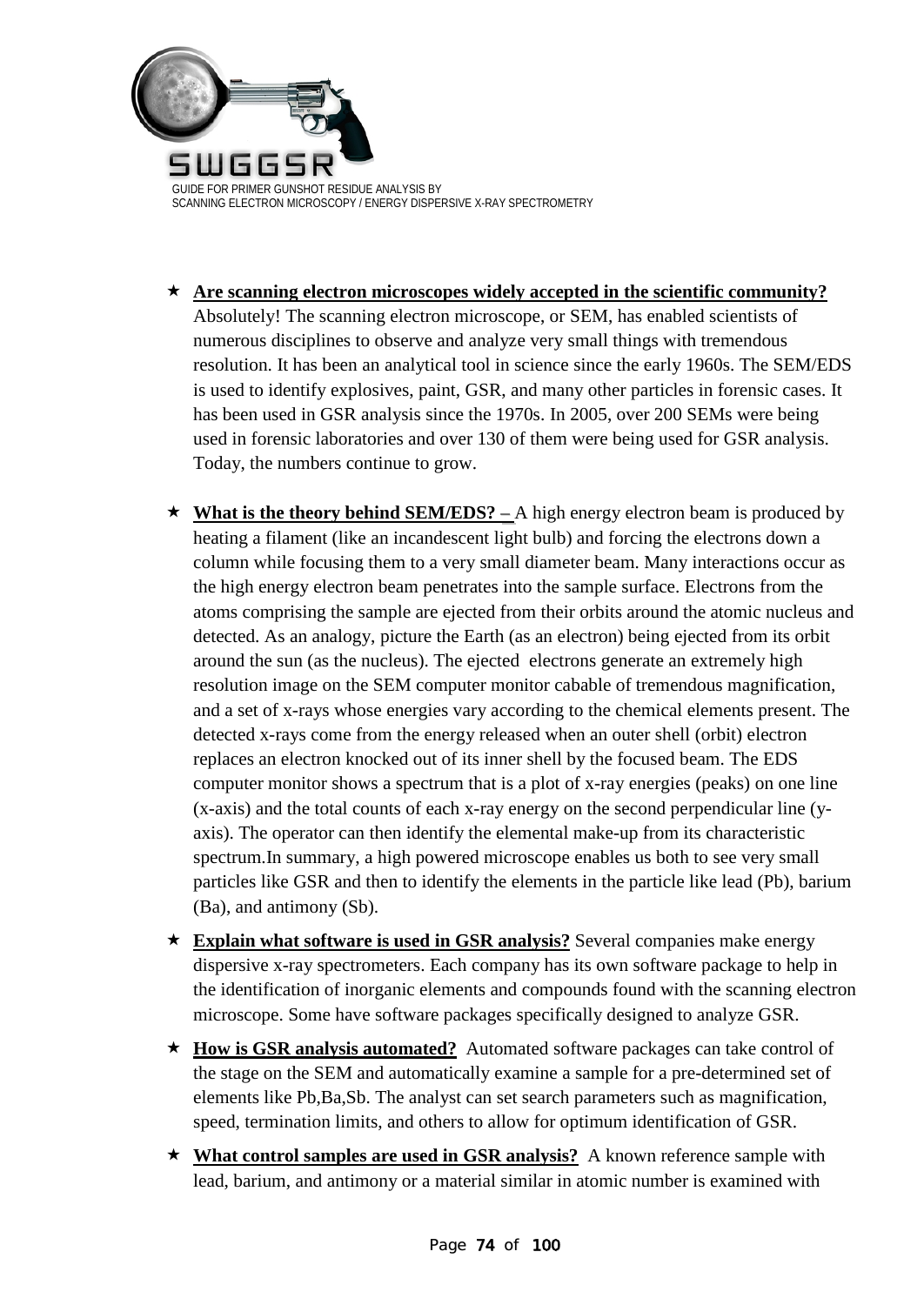

each automated analysis for quality assurance purposes. The known reference sample is analyzed before and after the case samples in the automated analysis. A reproducible number of GSR particles in the size range of interest should be found to ensure the instrument is working properly from beginning to end. The second type of reference sample is a cobalt and rhodium standard used to set the brightness and contrast to the same level for each analysis. In addition, a cobalt or copper or similar type reference sample is analyzed before each batch of samples to check that the instrument is properly calibrated and properly identifying elements.

- **What Standard Operating Procedures are used in GSR analysis?** My laboratory has a written standard operating procedure for gunshot residue analysis. The procedure includes sample preparation and identification, setup of the SEM parameters, setup of the automated analysis, and confirmation of the GSR particles, printing, storing and reporting of data.
- **What assurances do you have that there is no laboratory contamination?** In order to ensure no contamination of GSR case samples, my laboratory has certain criteria in place. Samples to be tested for GSR are never exposed to the firearms area of the laboratory. Sample stubs are only exposed to the air immediately before and after being placed in the SEM vacuum chamber. I have a known blank adhesive lifter that was exposed to the same air at the same time as my samples and was found to be negative for GSR particles. I monitor the examination area by placing a blank adhesive lifter in the laboratory where I test clothing for GSR. This is done before examining clothing in this area. Clothing samples, or fibrous samples, are analyzed alone without other case samples in the vacuum chamber.
- **What is the history of GSR analysis?** Teodoro Gonzalez from Mexico introduced the "Gonzalez Test" to the Milwaukee Police Dept. in 1933. This test later became known as the "Dermal Nitrate Test" and the "Paraffin Test." A diphenylamine and diphenylbenzidine reagent was used to detect nitrates and nitrites on hands of suspected shooters. These tests were used in the 1960s. But, because of the occurrence of false positive and false negatives, the dermal nitrate test is considered to be unreliable in determining the presence of gunshot residue on a subject's hands. Neutron Activation Analysis became popular in the late 1960s and early 1970s. This technique quantitatively determines the levels of antimony and barium on hand swabs. It was quickly replaced by the less expensive Atomic Absorption method of analysis. In 1977, the Aerospace Report on Particle Analysis for Gunshot Residue Detection presented a comprehensive guide for the analysis of GSR particles by SEM/EDS. This has become the preferred method of analysis for GSR in most forensic laboratories.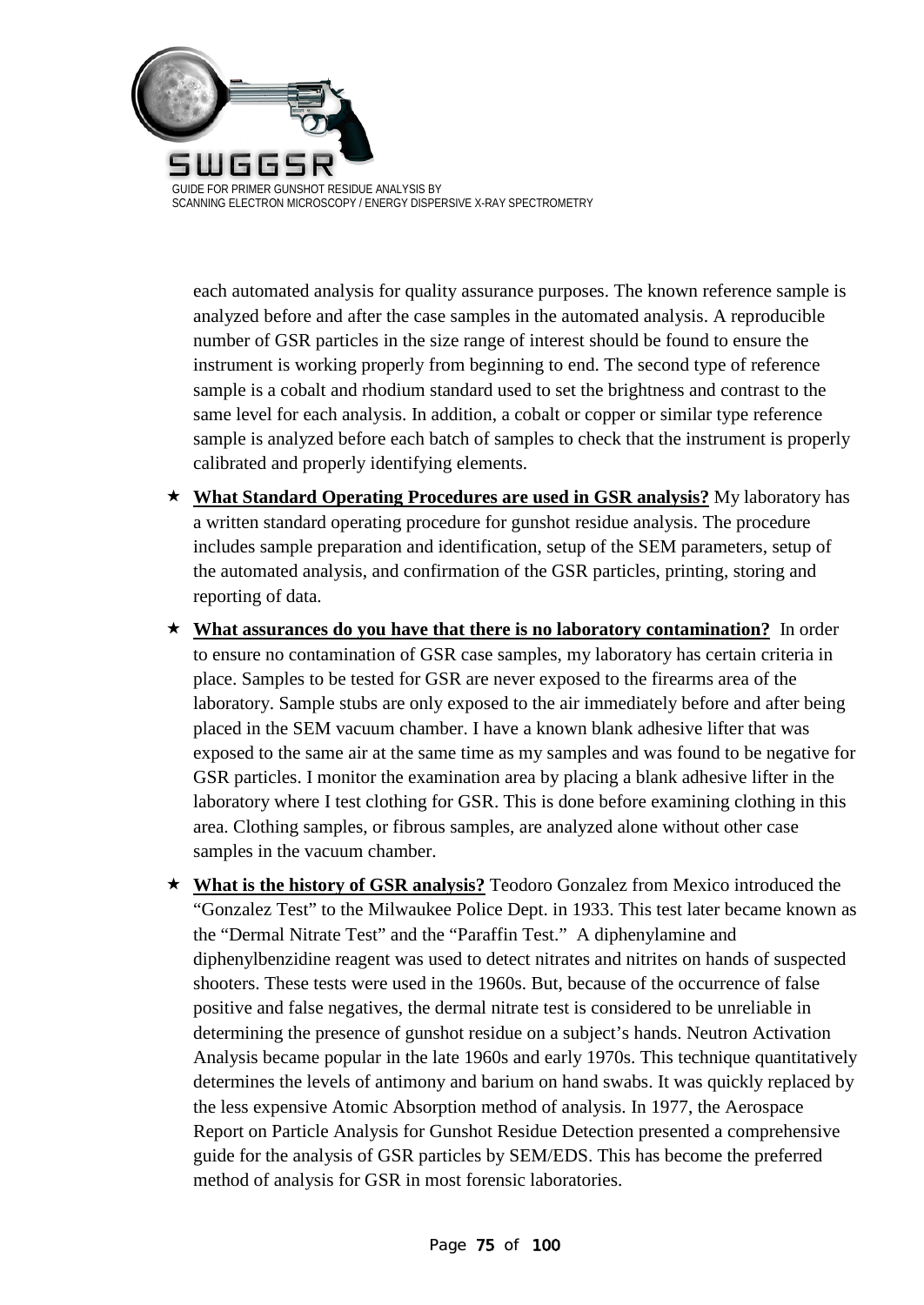

- **How are GSR particles produced, transferred, and deposited?** The firing pin hits the back of the cartridge activating the shock sensitive primer. The primer ignites the propellant (gunpowder) that forces the bullet down the barrel of the gun and on its path. Metals from the primer are vaporized by the heat and pressure within the cartridge. Vapors escape from any area of the weapon that are not gas tight, like the breach area and muzzle. The heat of this explosive reaction results in tiny metal containing particles. These particles fall on anything in the vicinity of the fired weapon, including the hands of the shooter.
- **What can you say about finding GSR or not on a person's hands?** The presence of gunshot primer residue on a person's hand is consistent with that person
	- having discharged a firearm,
	- having been in the vicinity of a firearm when it was discharged,
	- and/or having handled an item with gunshot primer residue on it.

The witness should not give undue weight to one conclusion over another. The significance of any finding is dependent on the circumstances of any case.

Correspondingly, when no GSR is found on the hands of a suspect, one cannot preclude the possibility that a person fired a gun. There are many reasons why suspects may not have GSR on their hands even if they discharged a firearm. The most common reasons for not detecting residue on a known shooter's hands are

- washing the hands after the shooting,
- a long delay between the shooting incident and collecting the samples,
- the weapon or ammunition used in the shooting incident do not deposit significant amounts of detectable residue.
- **What visual aids are helpful during testimony?** It could be helpful to bring to court a photograph or digital image that depicts the visible smoky or sooty material emanating from a gun that has been discharged. This will give jurors an understanding of the dispersion of GSR from a gun when it is fired.
- **Are there any helpful analogies when explaining GSR?**
	- Human hair is typically 100 micrometers in diameter and the particles we find are typically 1-5 micrometers in size.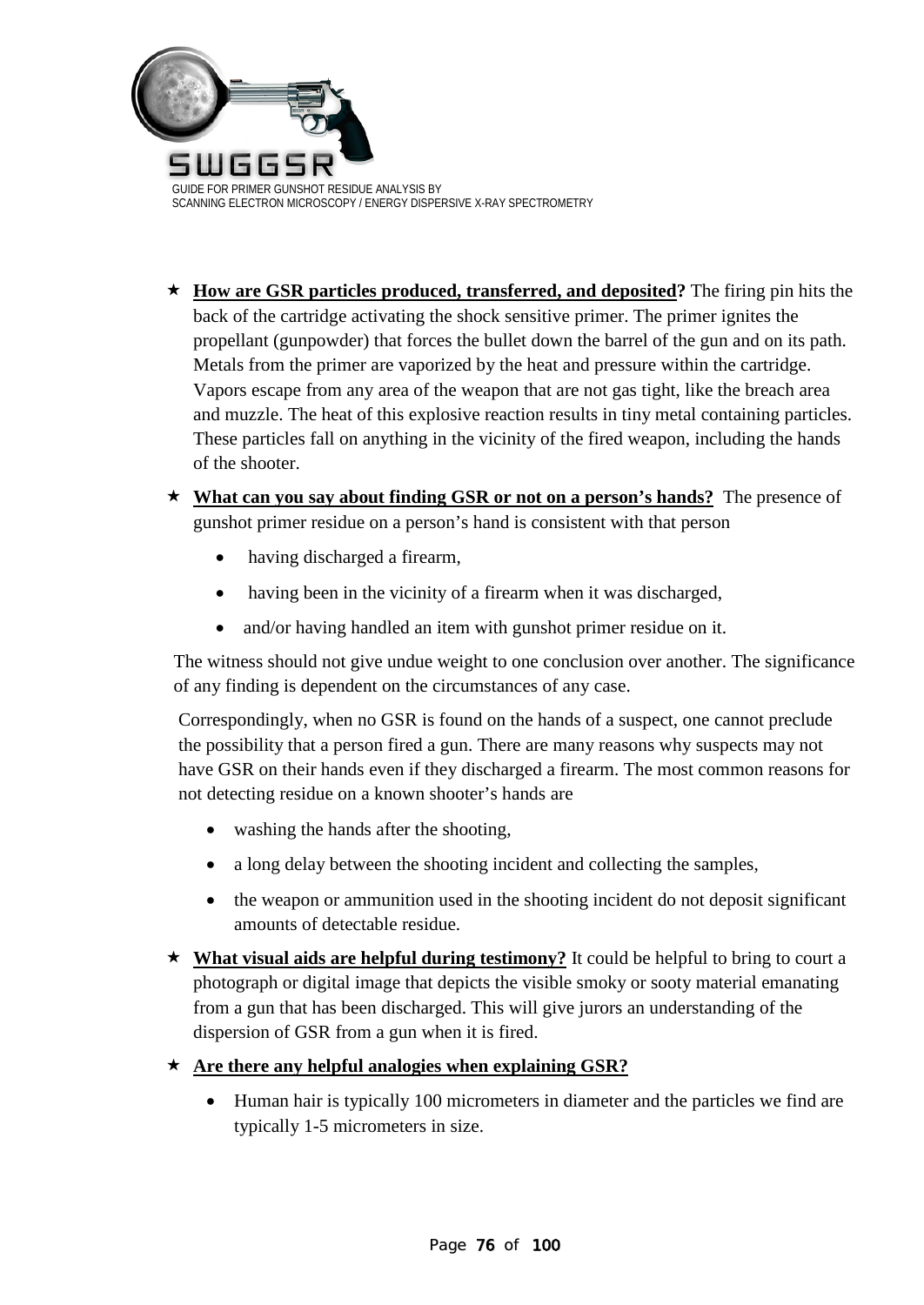

- If the SEM stub was the size of two football fields side by side, we would be looking for a particle the size of a pea.
- If you put flour on your hands and clap your hands in a sunlit room, the fine dust you see floating and slowly falling to the ground is like GSR falling after a fired weapon.
- **How easily is GSR removed?** Since GSR is microscopic sized solid particles lying on surfaces in the vicinity of where a weapon had been fired, they can easily be removed. Normal activities people do with their hands can wipe these particles away, like putting one's hands in pockets, handling items, or rubbing hands together. Washing hands will remove most if not all particles.
- **What are the post shooting time requirements for collection of GSR?** Rates of particle loss vary widely with the activity of the subject. Because particles are easily wiped off with the normal things people do with their hands, we expect particles to be gone within 4 to 5 hours after a shooting event.
- **Where does lead, antimony, barium occur other than in GSR?** Combinations of lead, barium, and antimony have been reported in a few other sources. Some of these include commercial fireworks or pyrotechnics, air bags, and brake linings. Typically, residue from these materials has different morphology or additional elements not typical of gunshot residue. These additional elements allow these particles to be distinguished from gunshot residue particles.
- **How do law enforcement officers or crime scene investigators collect a GSR sample?** Police officers are trained to collect samples as soon as possible and preferably before transportation to the police station. They are trained to wear gloves when sampling suspects and are trained to prevent contamination.
- **How likely is law enforcement as source of contamination in GSR collection?** Tests I have done on the hands of police officers, along with the research of others in this field, show that contamination from police officers hands is unlikely. In fact, most officers when tested were found to have no particles on their hands. With the exception of a police officer who has recently fired his weapon, the few officers that do have particles on their hands are unlikely to transfer more that one or two particles to a subject that they have touched. One reason can be that they wash their hands more often than they touch their firearms.
- **Can GSR particles be transferred from a shooter or another object contaminated with GSR to someone else that did not fire a gun?** Yes. The amount will depend on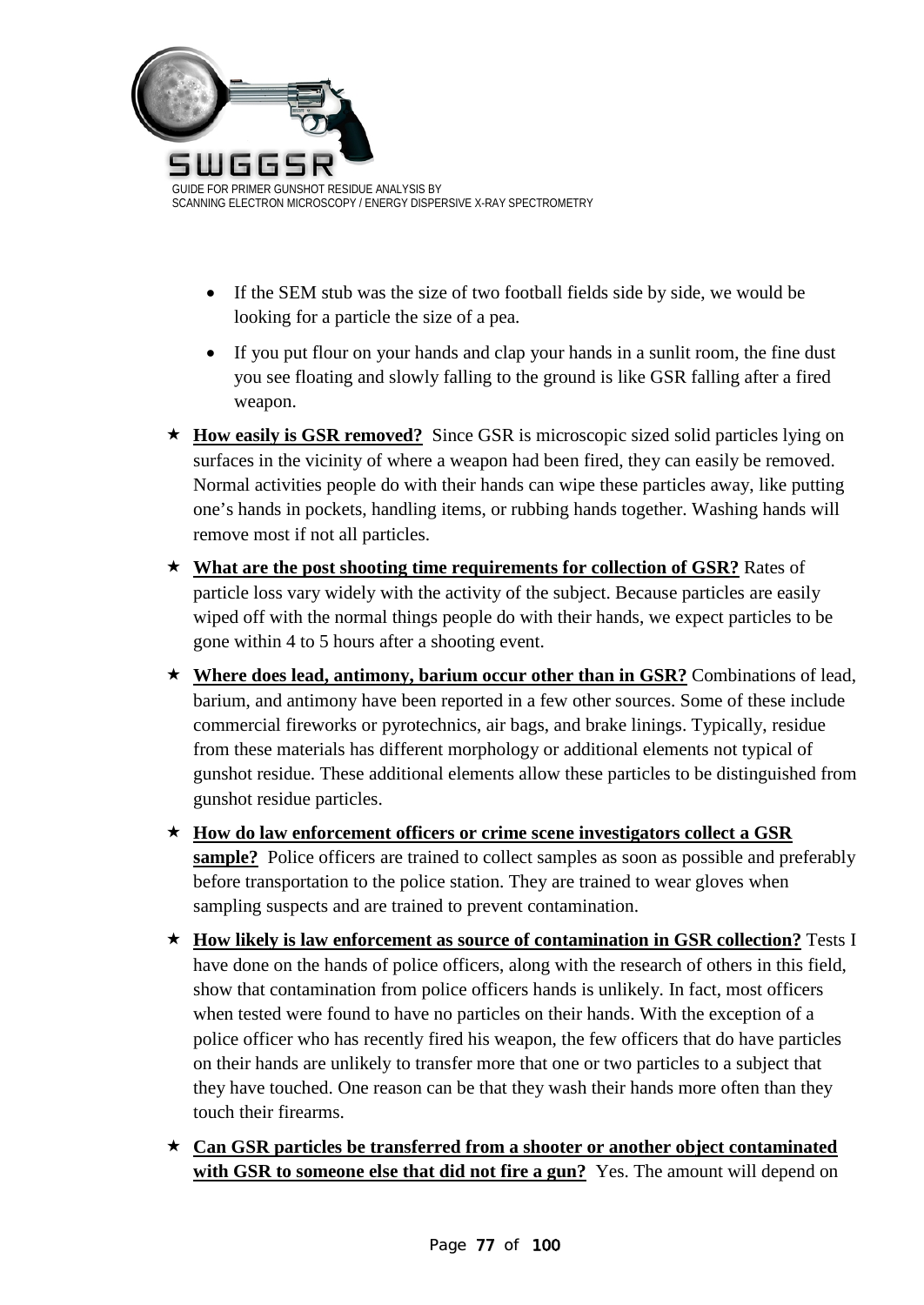

the number of GSR particles on the contaminated surface or the shooter's hands. The number of particles transferred will be a small percentage of the total number of particles present.

- **What about contamination from sources outside the laboratory?** Contamination from other sources outside of the laboratory is beyond the analyst's knowledge and control. The analyst can only testify to any training given to outside agencies that address contamination.
- **How is gunshot residue dispersed when a weapon is fired?** Most of the gunshot residue particles escape from the muzzle and chamber area of a firearm. Gunshot residue particles can travel several yards downrange. These particles tend to follow the path of the bullet as it travels downrange. The distance will depend on the type of weapon, caliber, and environmental conditions. In addition, long guns, like rifles and shotguns, tend to leave less GSR on shooters than handguns. Gunshot residue detected on a subject's hand by SEM/EDS should not be confused with gunshot residue used to determine the distance between the muzzle of a firearm and a target at the time of discharge. A distance determination is based on the distribution of gunpowder particles and lead and or copper residue deposited around a bullet hole. It is not possible to use GSR particles produced from the primer of a cartridge to determine a distance between the muzzle of a firearm and a target.
- **How likely is a bystander to have GSR on him?** Tests show that a person standing within three feet to the side of a shooter may have GSR on their hands whereas a person standing 10 or more feet to the side of a shooter typically do not have GSR on their hands. This can vary by the type of gun and ammunition, number of shots fired, and the environment of the shooting.
- **How should we answer questions about scenarios?** Listen to scenarios or hypotheticals carefully. A hypothetical or scenario can be proposed by the prosecutor or the defense with the goal of getting the witness to acknowledge the possibility that GSR results fits their proposal. Some scenarios are more reasonable that others. Answers can range from
	- yes the results fit this hypothetical
	- yes it is possible that the results could fit this hypothetical but it is less likely than other scenarios
	- $\bullet$  yes it is possible that the results fit a hypothetical but this is an unlikely situation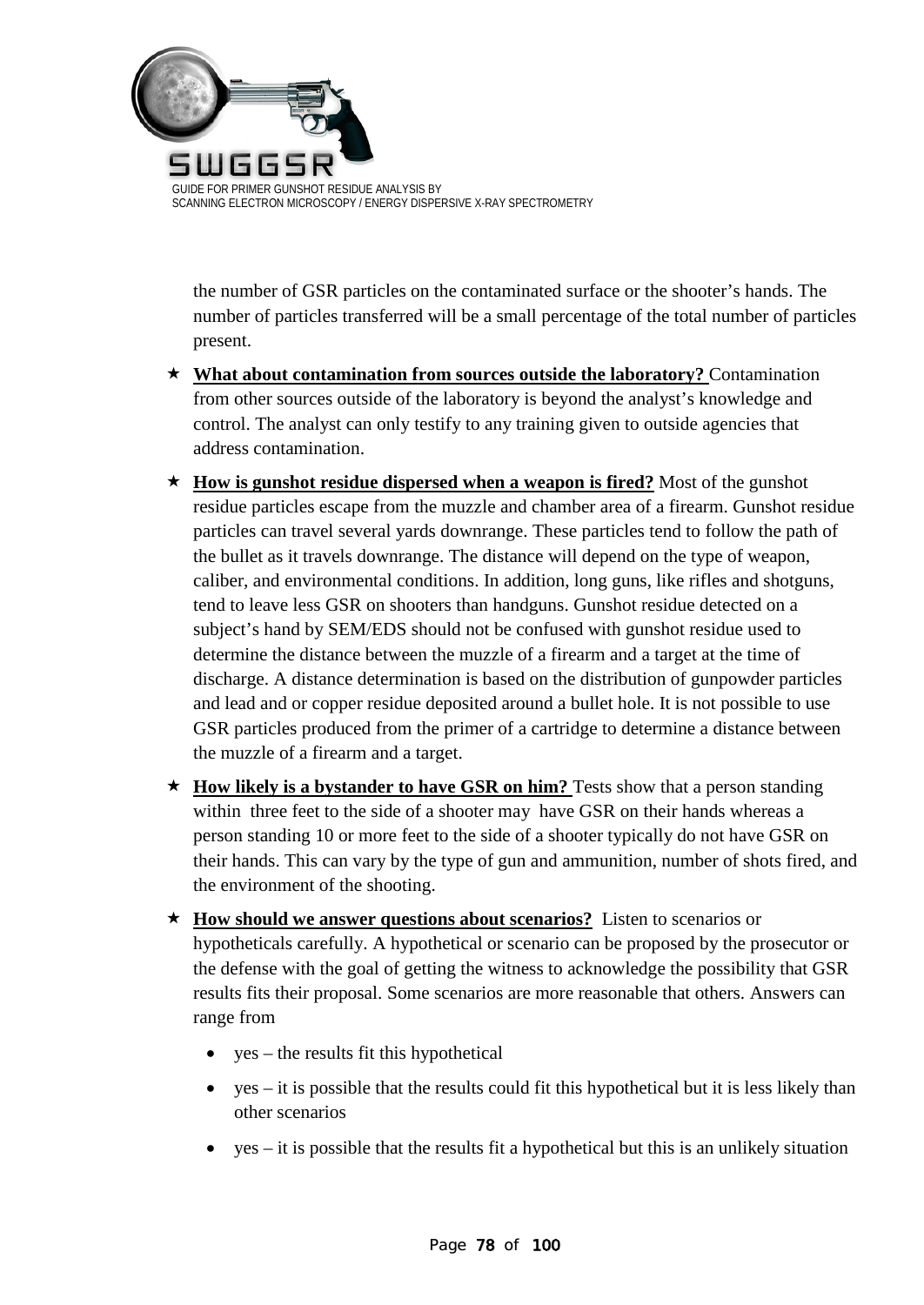

•  $no$  – the results do not fit the hypothetical

It is important in responding to a hypothetical question for the witness to clearly define the parameters of the hypothetical in the answer.

- **Is it possible to find gunshot residue on clothing?** Yes. Samples are collected from clothing using the same adhesive lifts as are used on the hands of subjects suspected of shooting a gun. The areas of the clothing to be sampled will depend on the likelihood of finding residue if the person wearing the clothing was firing the gun, was carrying the gun in a particular location, or was trying to conceal a gun in a particular manner. Excessively soiled or bloody areas of clothing are usually avoided since these materials can inhibit the ability to find GSR particles.
- **How long will gunshot residue last on clothing?** We know from laboratory tests that GSR on clothing will last considerably longer than on hands, exactly how long is unknown. However, most if not all residue will be removed when the clothing is washed.
- **How long will gunshot residue last on an object other that hands or clothing?** GSR will remain on any object until something removes it.
- **Can you determine what type of weapon or ammunition was used by the type of gunshot residue detected?** I can not determine the type of weapon that was used by the elemental composition of GSR. However, the ammunition can vary in its elemental composition because of variation in the compounds used in the primer mixture. For instance, depending on manufacturer, .22 caliber ammunition can have lead and barium instead of lead, barium, and antimony in gunshot primer residue. Lead-free ammunition can have strontium or zinc and titanium present in its gunshot primer residue.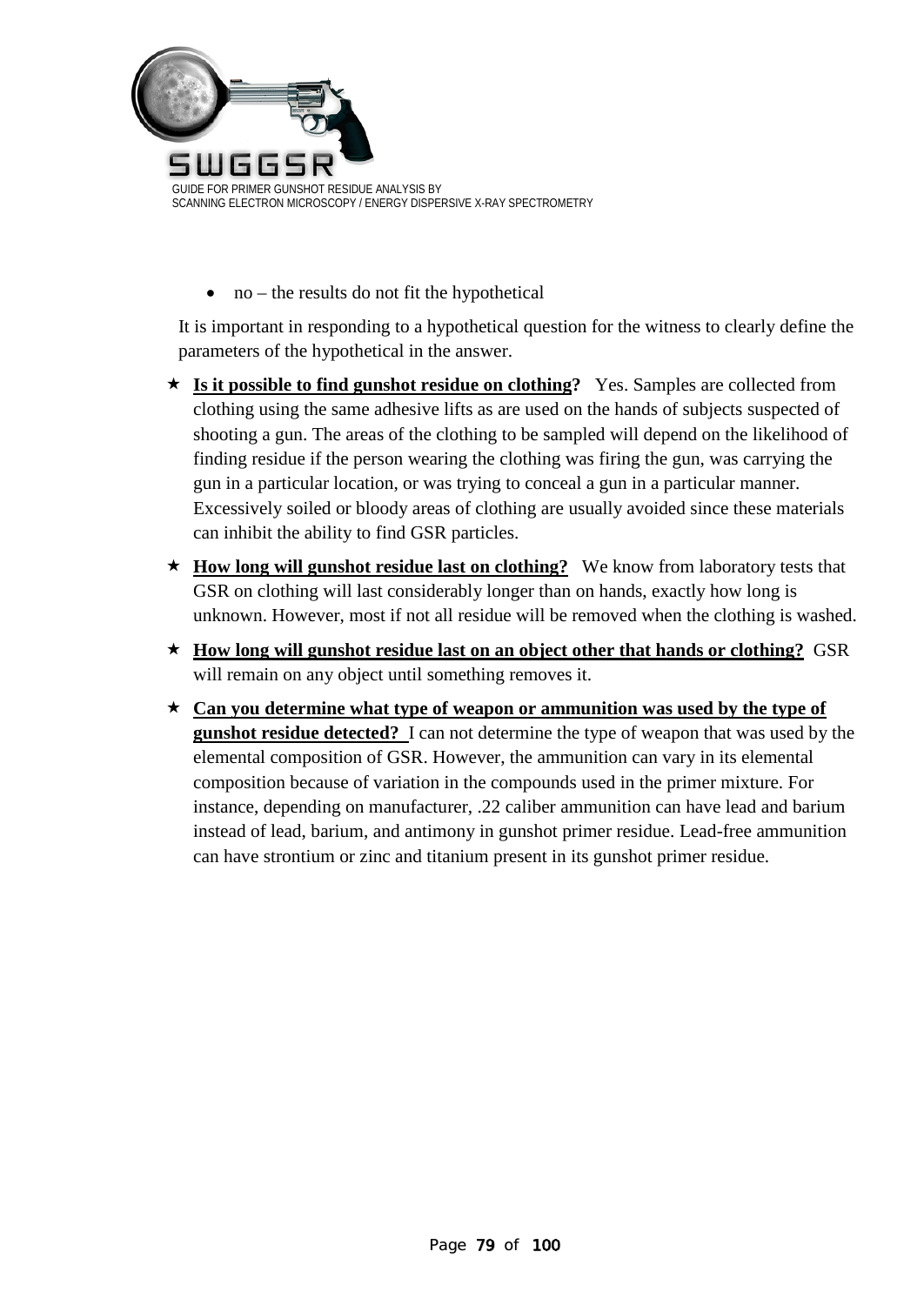

#### **APPENDIX D TRAINING**

## **OBJECTIVE**

To provide an outline of goals for a comprehensive training program in gunshot residue analyses by scanning electron microscopy/energy dispersive x-ray spectrometry (SEM/EDS).

## **SCOPE OF GUIDELINE**

This guideline pertains only to the analysis of gunshot residue by manual and computer controlled SEM/EDS.

# **INITIAL TRAINING**

- Analytical methods for detection and analysis of gunshot primer residue. (Introduction)
	- Historical (such as paraffin test, NAA)
	- Current (AA, ICP, SEM/EDS)
	- Understand why SEM/EDS is the preferred method of gunshot primer residue analysis
- Origin and formation of GSR. (Procedure—Samples from Ammuntion and Firearms; Appendix B)
	- The role of the firearm
		- o Creation of GSR
			- o Deposition of GSR
			- o Distribution of GSR
	- The components of the ammunition: purpose and function.
		- o Bullet
		- o Cartridge case
		- o Propellant
		- o Primer
			- 1) Initiator
			- 2) Oxidizer
			- 3) Fuel
- $\star$  Collection of GSR. (Appendix A)
	- The impact of collection conditions, such as:
		- o Moisture
		- o Blood
		- o Soil
		- o Weather
	- Collection media, such as:
		- o Double-back carbon adhesive.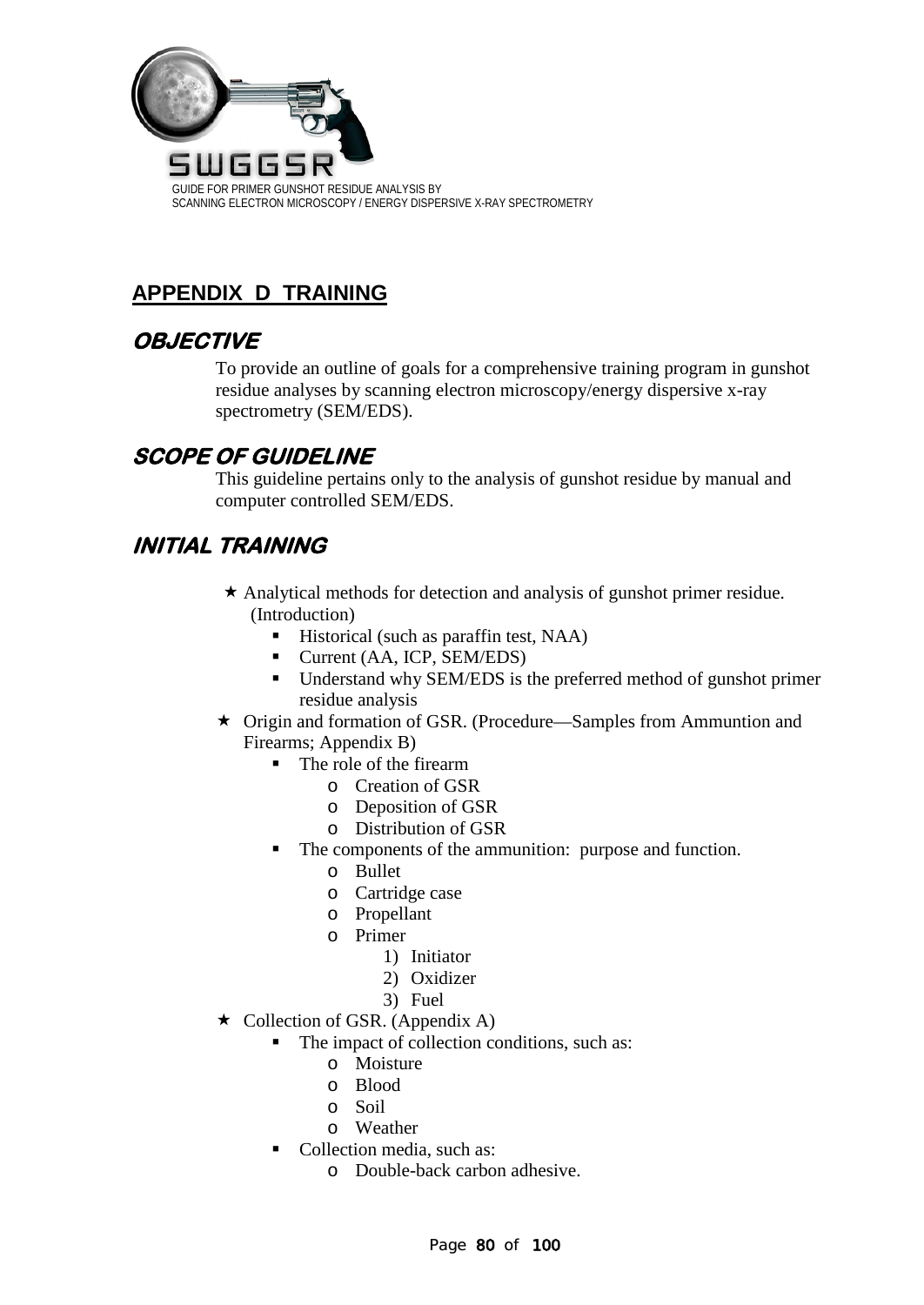

- o Freshly activated adhesive.
- o Non-conductive adhesive.
- Common surfaces for collection.
	- o Hands
	- oFace
- Other body regions, such as:
	- o Nostrils.
	- o Hair.
	- o Arms.
	- Sampling clothes.
	- Awareness of sources of contamination
	- Sampling other inanimate objects, such as:
		- o Vehicle surfaces
		- o Upholstery
- $\star$  SEM/EDS instrument-specific operating parameters for the detection of GSR. (Instrumental Requirements)
	- Automated analysis (Procedure—Setting the Detection Parameters and Automated Analysis)
	- Relocation and manual confirmation (Procedure—Manual Examinations and Analysis of Detected Particles.
- Techniques to handle charging samples. (Procedure—Sample Preparation)
	- Carbon coating
	- Variable pressure systems
- Quality Assurance/ Quality Control (Calibration and Quality Assurance)
	- Laboratory Protocols
	- Appropriate blanks and environmental controls
	- Appropriate positive controls/references
- Observe the analytical process performed on actual casework by a qualified GSR analyst, where available. The cases observed should involve a variety of sample types and results. Examples:
	- Varying concentrations of GSR particles on a stub (heavy to light to none)
	- "Dirty" samples (fibers, soil, etc.) to "clean" samples
- $\star$  Practice analyzing known positive and negative GSR samples that contain various concentrations and compositions.
- $\star$  Interpret results and write report. (Documentation; Reporting Criteria)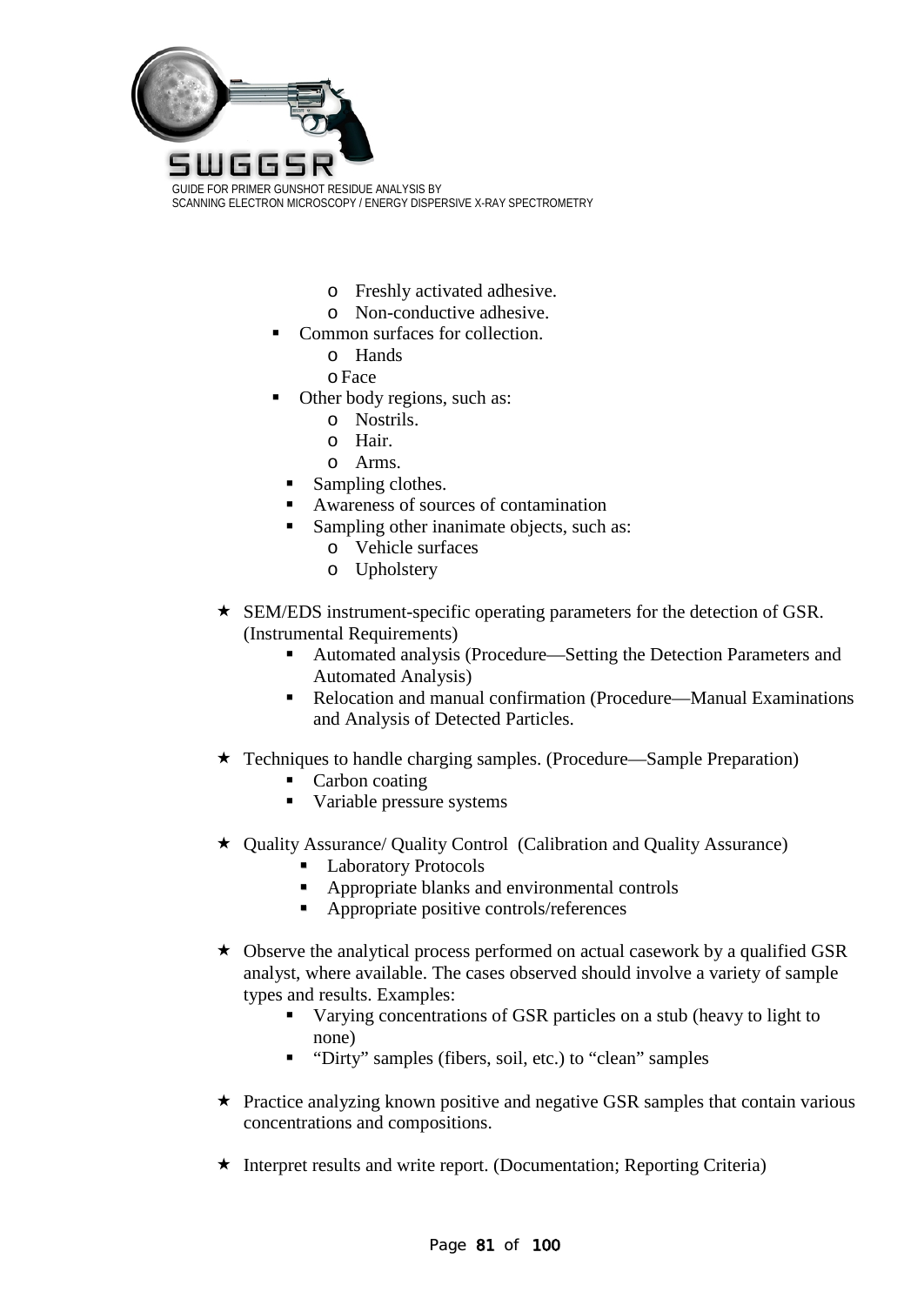

- Know what constitutes a positive result and what it means.
	- o Primary transfer
		- 1) Fired a weapon
		- 2) Was in close proximity to a firearm when discharged
	- o Secondary, tertiary, etc. transfer
		- 1) Handled a weapon
		- 2) Contacted a surface containing GSR
- Know what constitutes a negative result and what it means, such as:
	- o The individual/item was not associated with a firearm discharge.
	- o GSR was removed before collection.
	- o Weapon/ammunition does not reliably produce GSR.
- Know identification/classification of GSR particles by size/shape, morphology, and composition.
- Know how to differentiate Pb-Sb-Ba particles containing elemental tags that would indicate sources other than the discharge of a firearm.
- $\star$  Conduct a study related to GSR analysis, that may include projects such as:
	- Analysis of samples from brake pads.
	- Analysis of samples from fireworks.
	- Analysis of samples from persons of varying occupations.
	- Analysis of GSR samples related to time lapse between incident and collection.
	- Assessment and monitoring potential contamination issues.
- $\star$  Successfully complete competency testing.
- $\star$  Perform analyses under the supervision of a qualified GSR analyst, where available.
- $\star$  Testimony. (Appendix C)
	- Observe the testimony of experienced gunshot residue experts, where available.
	- Participate in a mock trial.
	- Monitor testimony.
	- Become familiar with appropriate federal and state laws governing rules of evidence and expert witness testimony
	- Become familiar with landmark decisions, e.g. Daubert and Frye

#### **ONGOING TRAINING.**

- $\star$  Review literature.
- $\star$  Attend external workshops, seminars, etc.
- $\star$  Attend external classes.
- $\star$  Participate in round-robin and/or proficiency tests.

# **SUGGESTED READING.**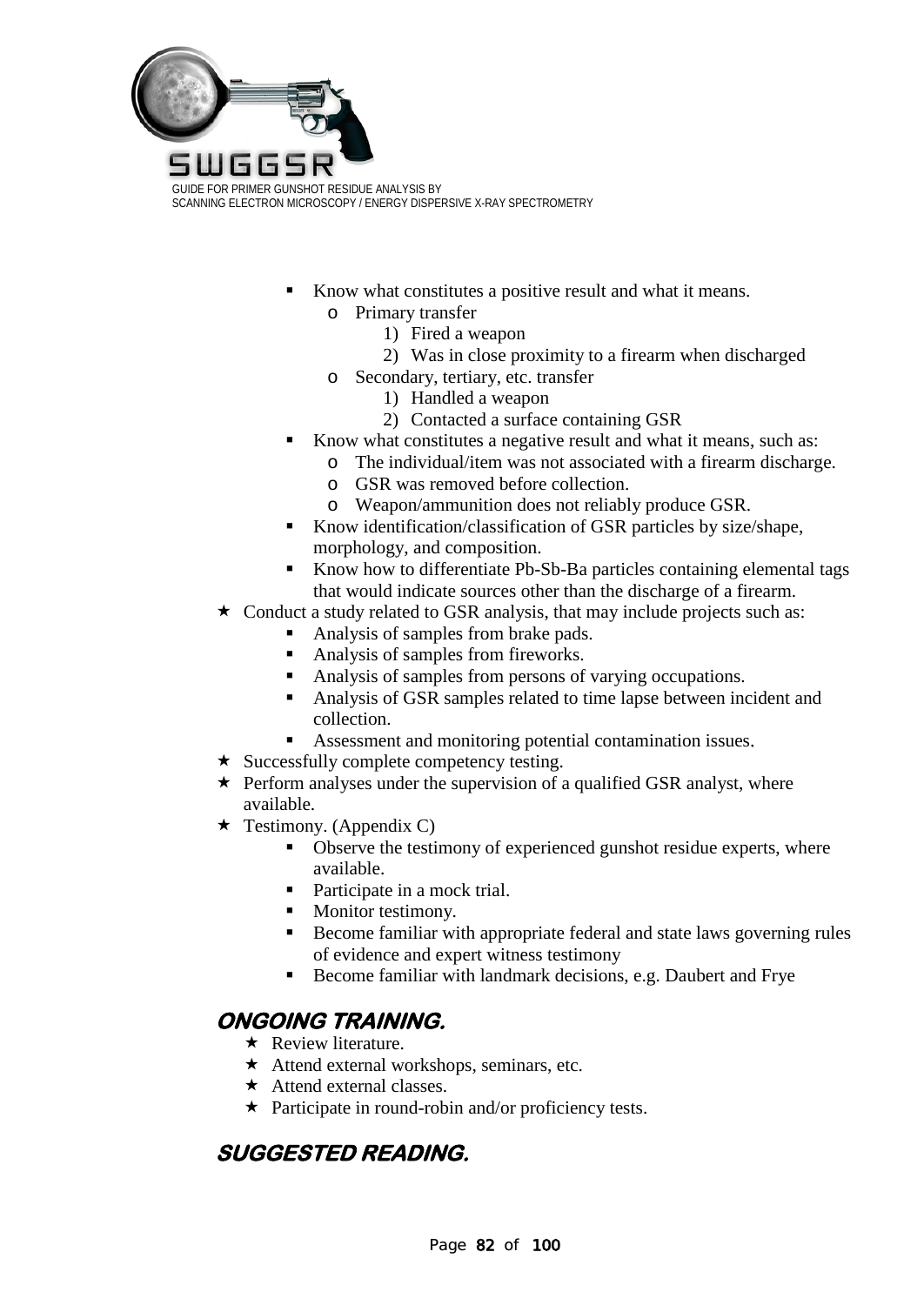

Aaron, Roger. "Gunshot Primer Residue: The Invisible Clue." *FBI Law Enforcement Bulletin,* 1991.<sup>[104](#page-99-0)</sup>

Andrasko, J. and Maehly, A. C. "Detection of Gunshot Residues on Hands by SEM." *Journal of Forensic Sciences*, Vol. 22(2), April 1977, p. 279-287.<sup>[105](#page-99-1)</sup>

Berk, R. E. "Automated SEM/EDS Analysis Of Airbag Residue As A Source Of Percussion Primer Residue Particles I" and "Automated SEM/EDS Analysis of Airbag Residue as a Source of Percussion Primer Residue Particles II," *Journal of Forensic Sciences* (2009), V54, p60-68, 69-76.<sup>[106](#page-99-2)</sup>

Cowan and Purdon. "A Study of the 'Paraffin Test.'" *Journal of Forensic Sciences*, Vol. 12(1), January 1967, p. 19-36.<sup>[107](#page-99-3)</sup>

DeGaetano, D. and Siegel, J. A. "A Comparison of Three Techniques Developed for Sampling and Analysis of Gunshot Residue by Scanning Electron Microscopy/Energy-Dispersive X-ray Analysis (SEM-EDX)." *Journal of Forensic Sciences*, Vol. 37(1), January 1992, p. 281-300.<sup>[108](#page-99-4)</sup>

Garofano et al. "Gunshot residue—Further studies on particles of environmental and occupational origin." *Forensic Science International*, Vol. 103, 1999, p. 1-21.<sup>[109](#page-99-5)</sup>

Kilty, J. W. "Activity After Shooting and Its Effect on the Retention of Primer Residue." *Journal of Forensic Sciences*, Vol. 20(2), April 1975, p. 219-230.<sup>[110](#page-99-6)</sup>

Krishnan, S. S. "Detection of GSR on the Hands by NAA and AA." *Journal of Forensic Sciences*, Vol. 19(4), October 1974, p. 789-797.<sup>[111](#page-99-7)</sup>

Mosher, McVicar, et al. "Gunshot Residue-Similar Particles Produced by Fireworks." *Canadian Society of Forensic Sciences Journal,* Vol. 31(2) 1998, p. 157-  $168.112$  $168.112$ 

Murdock, John. "The Collection of Gunshot Residues." *AFTE Journal,* Vol. 13, 1984.[113](#page-99-9)

Pillay, et al. "New Method for the Collection and Analysis of GSR as Forensic Science." *Journal of Forensic Sciences*, Vol. 19(4), October 1974, p. 768-783.<sup>[114](#page-99-10)</sup>

Schwartz, R. H. and Zona, C. A. "A Recovery Method for Airborne Gunshot Residue Retained in Human nasal Mucus." *Journal of Forensic Sciences*, Vol. 40(4), July 1995, p. 659-661.<sup>[115](#page-99-11)</sup>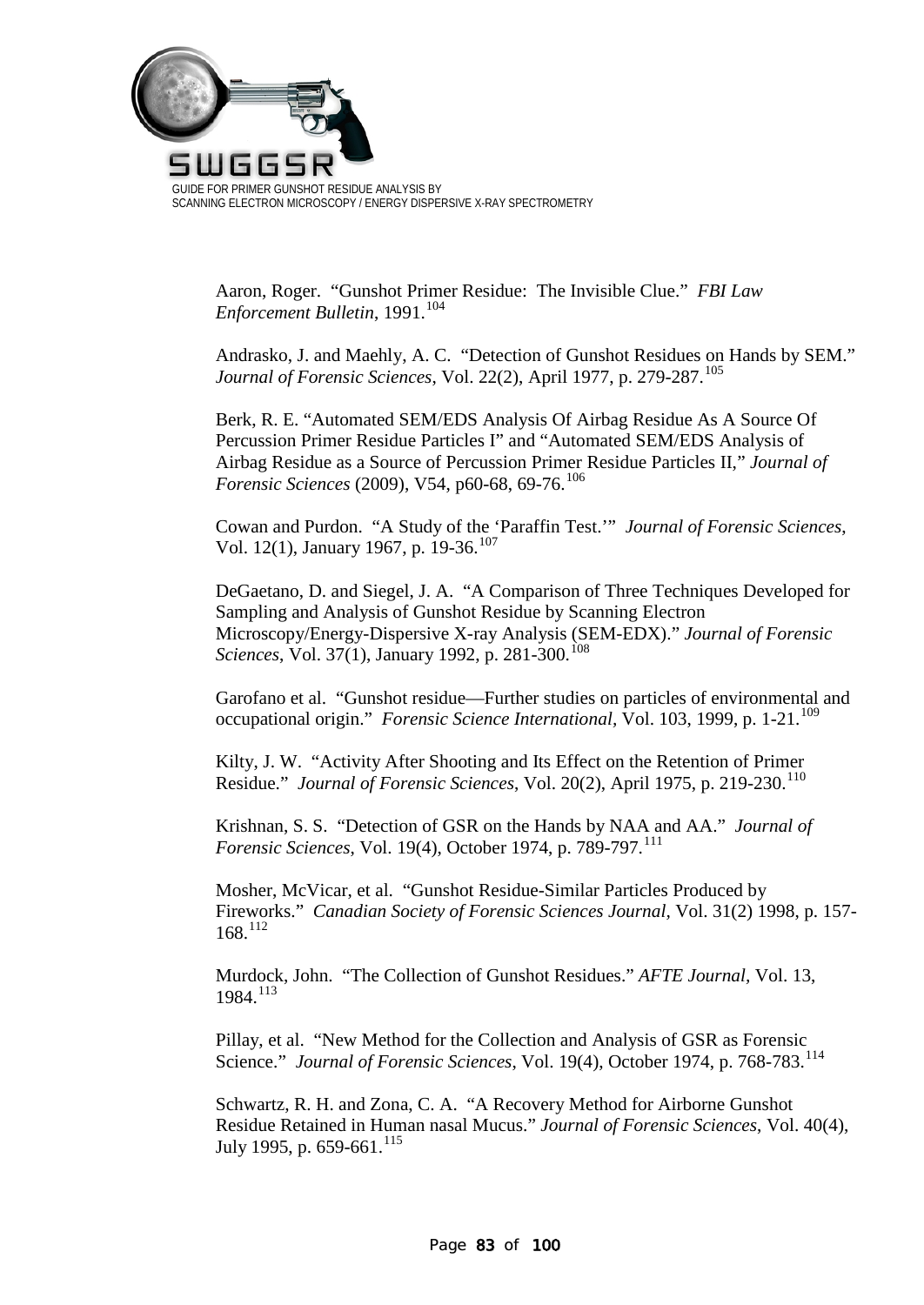

Schwoeble, A. J. and Exline, D. *Current Methods in Forensic Gunshot Residue Analysis.* CRC Press, 2000.<sup>[116](#page-99-12)</sup>

Torre, Carlo. "Brake Linings: A Source of Non-GSR Particles Containing Lead, Barium, and Antimony." *Journal of Forensic Sciences,* Vol. 47(3), May 2002, p.  $494 - 504$ <sup>[117](#page-99-13)</sup>

Wallace, J. S. and McQuillan, J. "Discharge Residues from Cartridge-Operated Industrial Tools," Journal of the Forensic Science Society, 1984.<sup>[118](#page-99-14)</sup>

Wolten et al. "Particle Analysis for Detection of Gunshot Residue. I: Scanning Electron Microscopy/Energy Dispersive X-Ray Characterization of Hand Deposits from Firing." *Journal of Forensic Sciences,* Vol 24(2) April 1979, p. 409-422.[119](#page-99-15)

Wolten et al. "Particle Analysis for Detection of Gunshot Residue. II: Occupational and Environmental Particles." *Journal of Forensic Sciences,* Vol 24(2) April 1979, p.  $423 - 430^{120}$  $423 - 430^{120}$  $423 - 430^{120}$ 

Wolten et al. "Particle Analysis for Detection of Gunshot Residue. III: The Case Record." *Journal of Forensic Sciences*, Vol 24(4) October 1979, p. 864-869.<sup>[121](#page-99-1)</sup>

Wolten, et al. "Final Report on Particle Analysis for Gunshot Residue Detection." Aerospace Report number ATR-77(7915)-3. 1977.<sup>[122](#page-99-2)</sup>

Wright, D., and Trimpe, M., "Summary of the FBI Laboratory's Gunshot Residue Symposium May 31- June 3, 2005", *Forensic Science Communications*, Vol. 8(3),  $2006^{123}$  $2006^{123}$  $2006^{123}$ 

Zeichner, A. and Levin, N., "Collection Efficiency of Gunshot Residue (GSR) Particles from Hair and Hands Using Double-Side Adhesive Tape," *Journal of Forensic Sciences, Vol. 38(3), May 1993, p. 571-584.*<sup>[124](#page-99-4)</sup>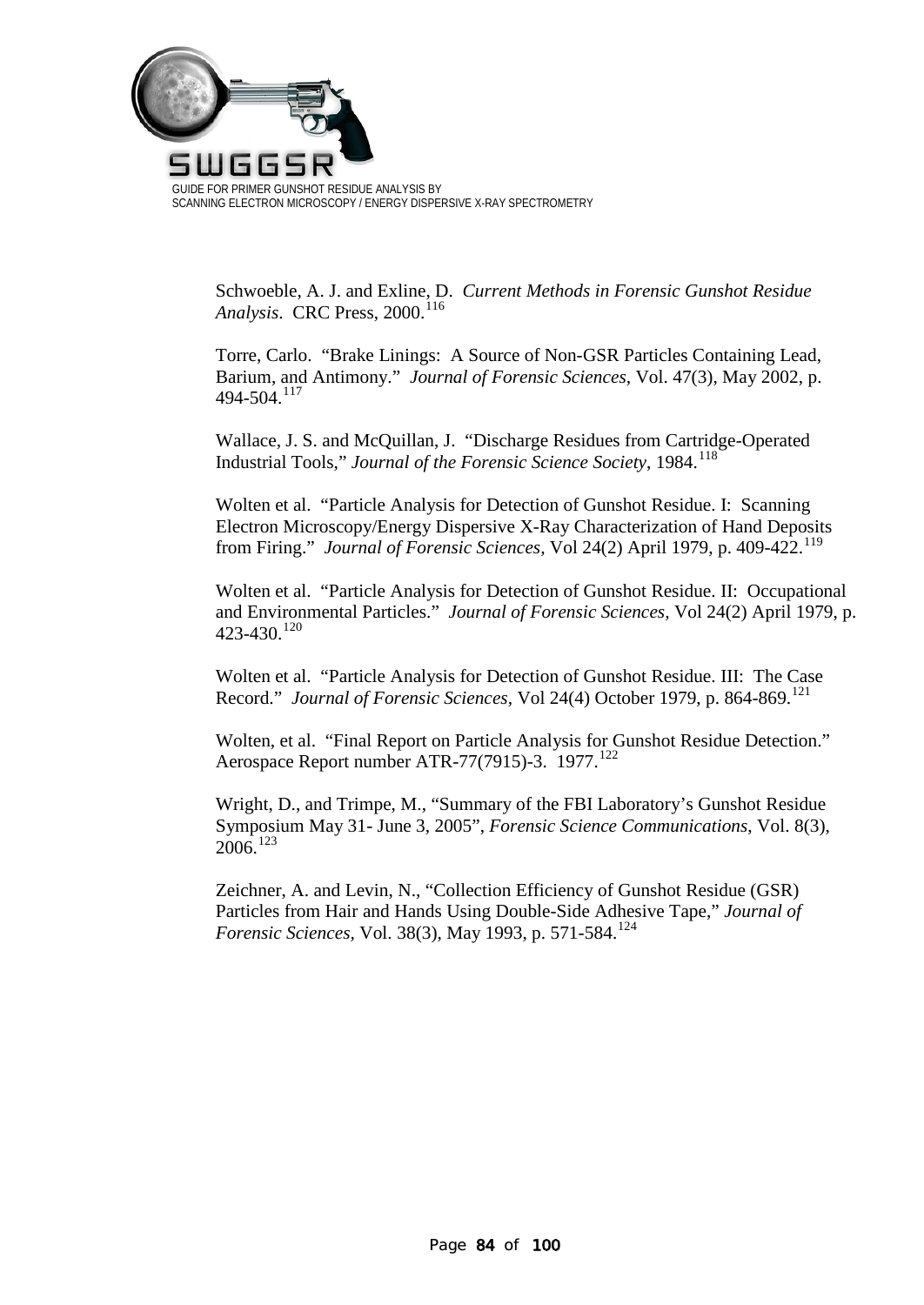

**GLOSSARY OF SEM TERMS** - an extensive glossary of gunshot residue terms can be found in Swoebble and Exline's "Current Methods in Forensic Gunshot Residue Analysis"<sup>[125](#page-99-18)</sup>

| <b>Accelerating Voltage</b> | The voltage/electrical potential applied to the filament that<br>accelerates the electrons emitted by the electron<br>gun/filament. In general, increasing the accelerating voltage<br>will decrease the spherical aberration of the system and,<br>consequently, increase the resolution.                                                                  |
|-----------------------------|-------------------------------------------------------------------------------------------------------------------------------------------------------------------------------------------------------------------------------------------------------------------------------------------------------------------------------------------------------------|
|                             | However, varying the acceleration voltage also affects the<br>beam-specimen interaction. Consequently, if a higher<br>accelerating voltage is used, the interaction volume between<br>the beam and specimen will be bigger. This needs to be<br>considered when analyzing small particles as the interaction<br>volume may exceed the size of the particle. |
|                             | SE images obtained using low kV accelerating voltages (5 to<br>10 kV) provide exceptional topographical information<br>because the beam interaction is confined to regions very<br>close to the surface. As a result, the yield of BSE is low<br>using low kV accelerating voltages,                                                                        |
|                             | Conversely, using high kV (20 to 30 kV) accelerating<br>voltages, much higher yields of BSE are obtained due to the<br>deeper penetration and interaction volume of the beam.                                                                                                                                                                               |
|                             | As the accelerating voltage increases, so does the<br>detectability of higher atomic number elements. The<br>accelerating voltage needs to be a minimium of 20 kV to<br>permit generation of (and detection there of) the Lead 'L'<br>lines.                                                                                                                |
| <b>Atomic Number</b>        | The number of protons found in the nucleus of an atom. It is<br>conventionally represented by the symbol $Z$ . The atomic<br>number uniquely identifies a chemical element.                                                                                                                                                                                 |
| <b>Background X-rays</b>    | Also known as <i>Bremsstrahlung</i> , <i>braking radiation</i> or<br>continuous spectrum. Non-specific x-ray radiation with a<br>continuous energy range from zero up to the beam voltage.<br>Background radiation results from the deceleration of beam                                                                                                    |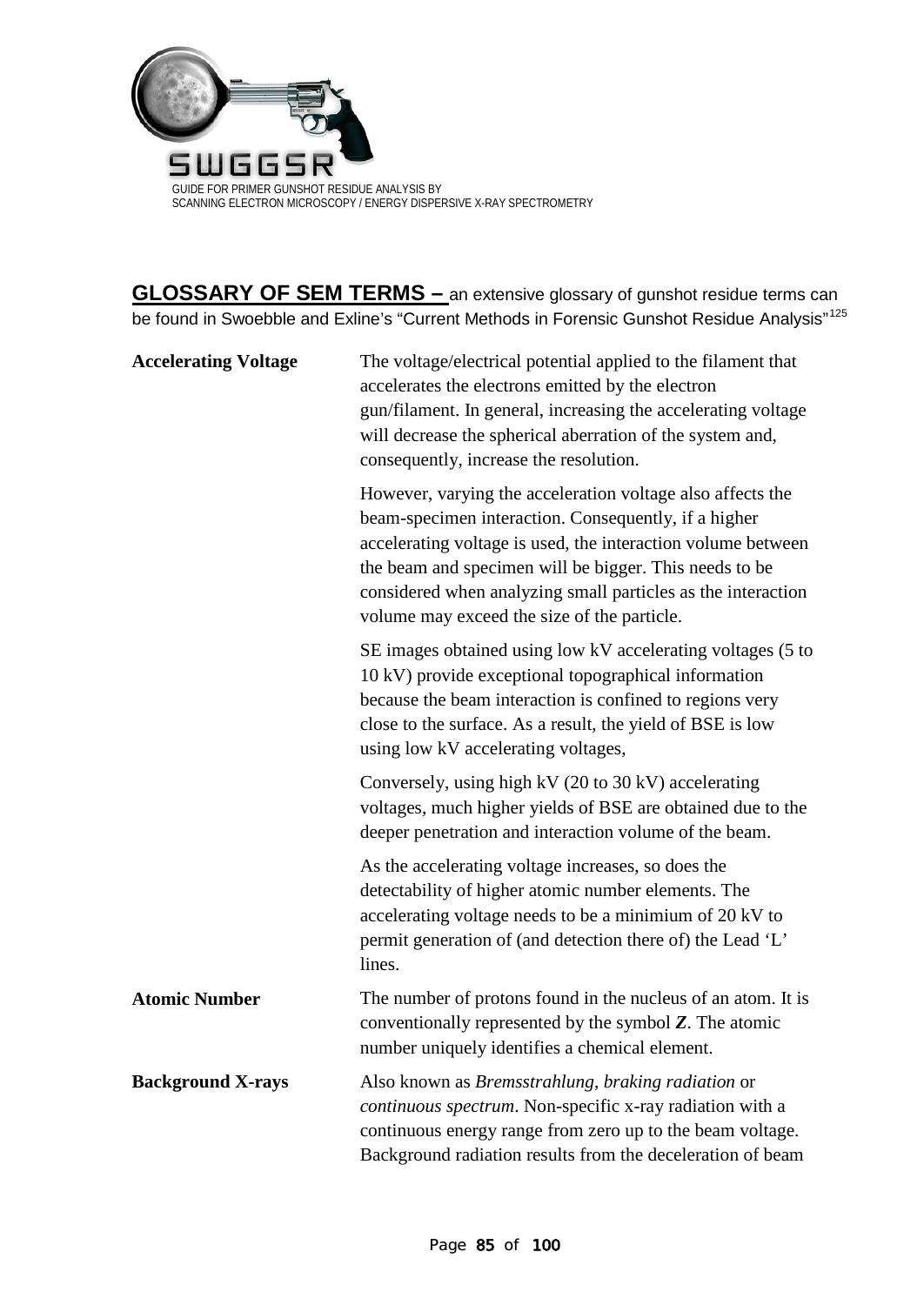

|                                | electrons in the atomic Coulombic field. A typical x-ray<br>spectrum will consist of both a continuous background and<br>peaks from characteristic x-rays.                                                                                                                                                                                                                                                                                                                                                          |
|--------------------------------|---------------------------------------------------------------------------------------------------------------------------------------------------------------------------------------------------------------------------------------------------------------------------------------------------------------------------------------------------------------------------------------------------------------------------------------------------------------------------------------------------------------------|
| <b>Backscattered Electrons</b> | Abbreviated to <i>BSE</i> : High energy electrons from the primary<br>electron beam of the <i>SEM</i> that are elastically reflected by the<br>specimen. The probability of backscattering is proportional<br>to atomic number: that is, elements having high atomic<br>number are more efficient at backscattering electrons than<br>elements of low atomic number. Therefore, the intensity of<br>the image relates to the mean atomic weight of the sample.                                                      |
| <b>Beam Current</b>            | The number of electrons available to interact with the<br>sample.                                                                                                                                                                                                                                                                                                                                                                                                                                                   |
| <b>Bulk Analysis</b>           | A term usually used to describe analysis in which all, or a<br>large portion, of the specimen is analyzed. In SEM, the<br>average elemental composition of a material is determined<br>through the analysis of as large an area as possible of the<br>specimen and may be achieved by a single large area raster<br>or the summed results from multiple smaller area rasters.                                                                                                                                       |
|                                | The term is also used to describe the collection, pooling, and<br>concentration of a sample from a surface such as in the<br>sample collection for GSR by atomic absorption analysis<br>(AAS).                                                                                                                                                                                                                                                                                                                      |
| Cathodoluminescence            | Emission of photons in the ultraviolet, visible, and infrared<br>regions of the electromagnetic spectrum as a result of<br>electron beam interaction with certain materials.                                                                                                                                                                                                                                                                                                                                        |
| <b>Characteristic X-rays</b>   | X-ray emission resulting from de-excitation of an atom<br>following inner shell ionization. The energy of the x-ray<br>emission is dependent on the quantum transition within the<br>inner electron shell. As the quantum levels are different for<br>each element, the energies of the x-rays emitted are<br>characteristic of a particular element. This forms the basis of<br>x-ray analysis. A typical x-ray spectrum will consist of both<br>a continuous background and peaks from characteristic x-<br>rays. |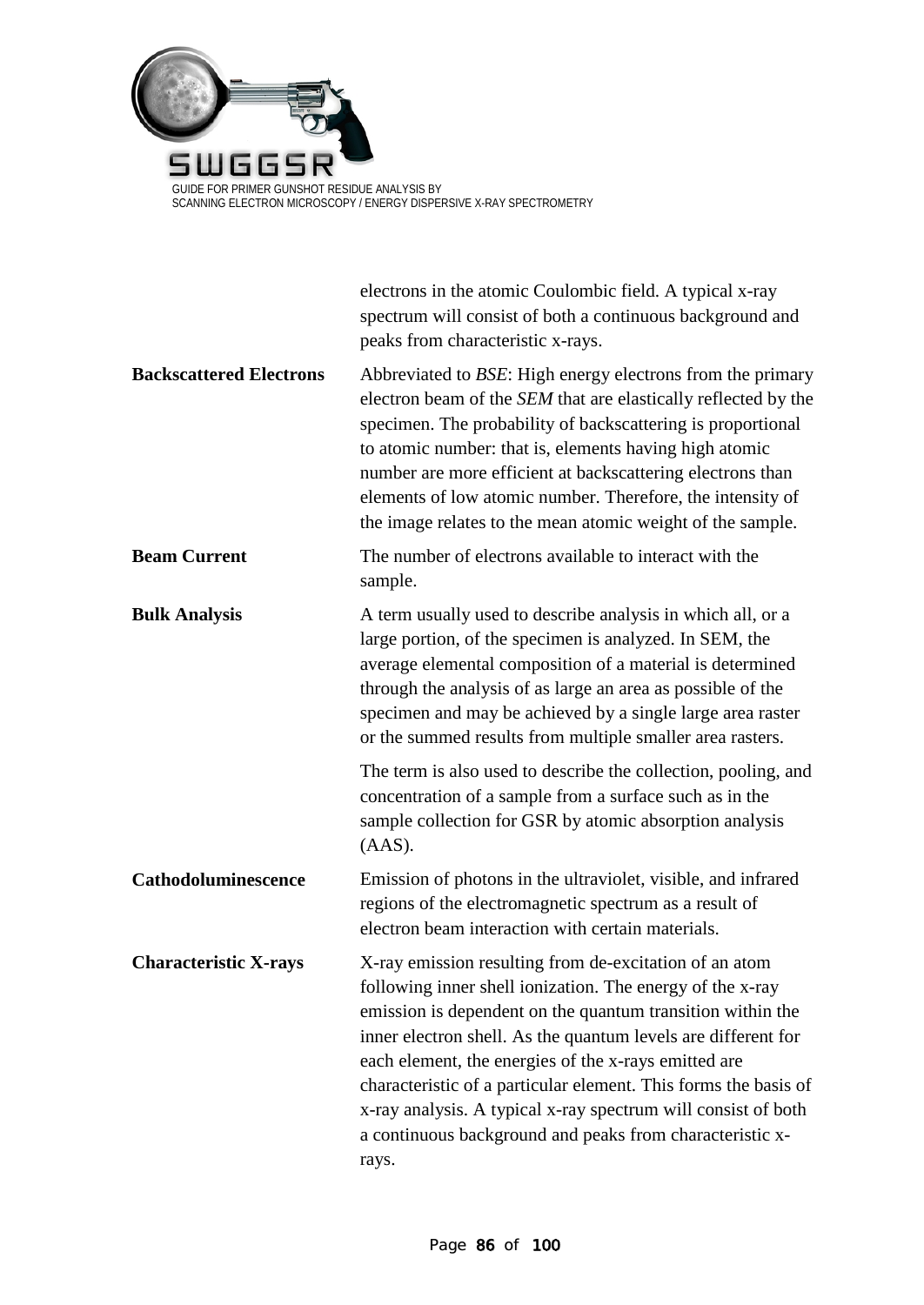

| <b>Charging</b>                                | Deflection or sudden electrical discharge of the sample,<br>resulting from negative charge accumulation on either a non-<br>conductive sample or sample that is not properly grounded.<br>This effect can interfere with image formation and x-ray<br>analysis. It can usually be eliminated by application of a<br>conductive coating.                                                                                                      |  |
|------------------------------------------------|----------------------------------------------------------------------------------------------------------------------------------------------------------------------------------------------------------------------------------------------------------------------------------------------------------------------------------------------------------------------------------------------------------------------------------------------|--|
| <b>Condenser Lens Current</b>                  | The current in the condenser lens changes the spot size or<br>diameter of the electron beam. An increased condenser lens<br>current produces a smaller spot size and, in general, results<br>in better resolution.                                                                                                                                                                                                                           |  |
|                                                | However, an increase in the condenser lens current results in<br>a lower beam current and, therefore, fewer electrons interact<br>with the sample. Consequently, fewer secondary and back<br>scattered electrons become available which results in poor<br>image quality.                                                                                                                                                                    |  |
| <b>Energy Dispersive X-ray</b><br>Spectroscopy | Abbreviated as <i>EDS</i> , <i>EDXA</i> or <i>EDX</i> . X-ray Spectroscopy<br>based upon the simultaneous measurement of the energies of<br>x-rays emitted by a sample, generally between 0 and 20 keV.                                                                                                                                                                                                                                      |  |
|                                                | WDS is not used for particle detection as its response is very<br>slow compared to EDS; however, it can be used to aid in the<br>confirmation of the elemental composition of particles as it<br>has superior sensitivity and resolution than EDS.                                                                                                                                                                                           |  |
| <b>Final Aperture</b>                          | The last beam-restricting orifice in an electron optical<br>column. The orifice diameter influences the beam current<br>and depth of focus.                                                                                                                                                                                                                                                                                                  |  |
| <b>Gunshot residue</b>                         | Abbreviated to GSR (also referred to as Cartridge-case<br>Discharge Residue – CDR, or Firearm Discharge Residue –<br>FDR). Residues formed during the discharge of a firearm. In<br>the context of this method, GSR is the inorganic and metallic<br>residues largely originating from the ammunition that has<br>been discharged but may include contributions from the<br>firearm and previous ammunitions discharged from the<br>firearm. |  |
| <b>Interaction volume</b>                      | The sample volume penetration depth in which the electron                                                                                                                                                                                                                                                                                                                                                                                    |  |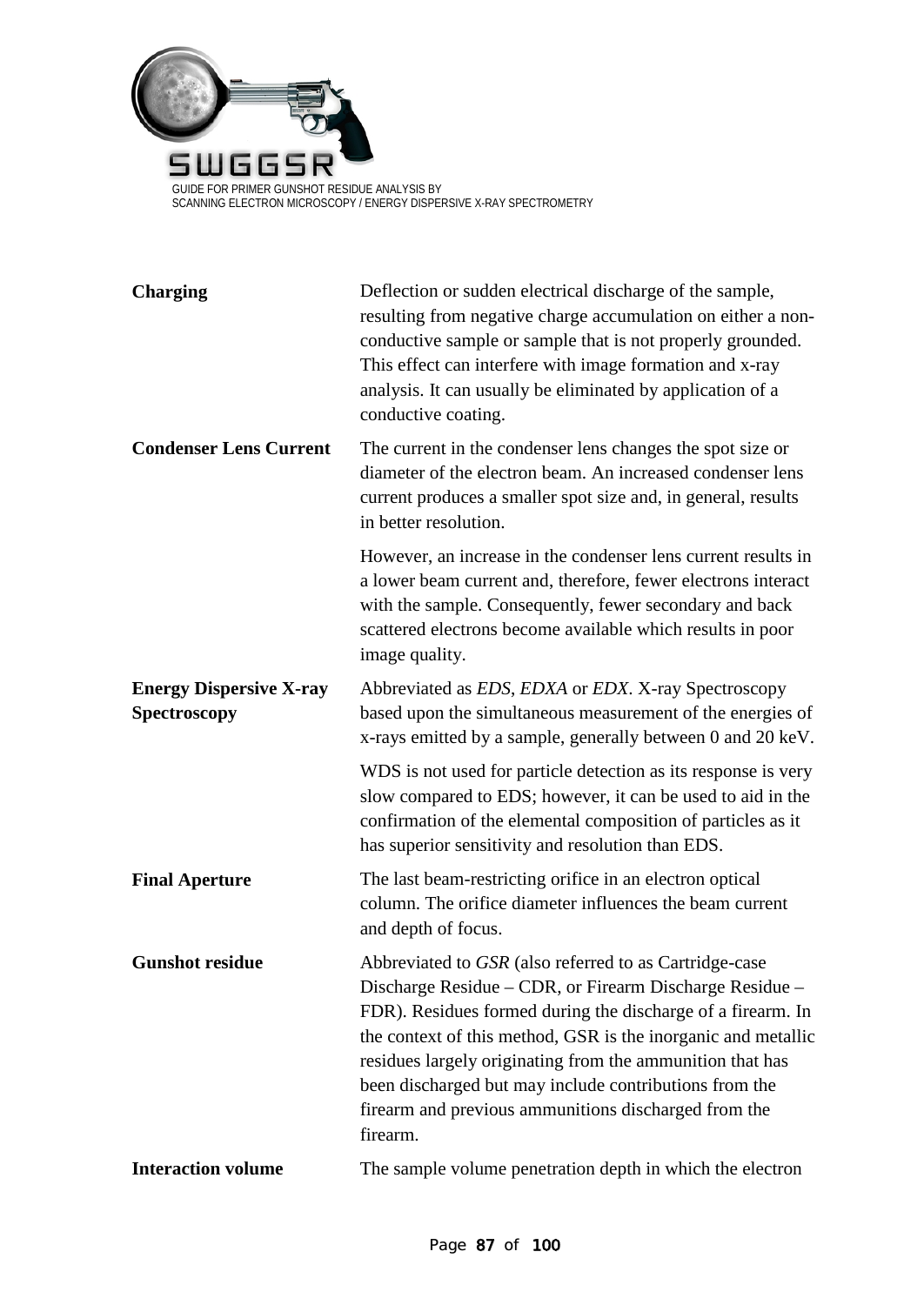

|                                                | beam is scattered until it loses most of its energy. It is<br>generally thought of as the volume in which detectable x-<br>rays are produced. The actual volume will vary depending<br>upon beam voltage, average atomic number, and density of<br>the sample.                   |
|------------------------------------------------|----------------------------------------------------------------------------------------------------------------------------------------------------------------------------------------------------------------------------------------------------------------------------------|
|                                                | The interaction volume increases with the accelerating<br>voltage of the beam. This needs to be considered when<br>analyzing small particles as the interaction volume can<br>exceed the size of the particle.                                                                   |
| <b>Live Time</b>                               | The time that the EDS electronics are available to accept and<br>process incoming x-rays. Live time is expressed as a<br>percentage of real time. Dead time is the opposite<br>complement to this, i.e., 55% live time equals 45% dead<br>time.                                  |
| <b>Major element (EDS</b><br>detection)        | Major elements, as determined from the x-ray spectrum of a<br>sample, are those whose most intense x-ray peak is greater<br>than approximately 30% of the highest peak (relative peak<br>height).                                                                                |
| <b>Minor element (EDS</b><br>detection)        | Minor elements, as determined from the x-ray spectrum of a<br>sample, are those whose most intense x-ray peak is less than<br>approximately 30% but higher than approximately 10% of<br>the highest peak (relative peak height).                                                 |
| <b>Pulse Processor Time</b><br><b>Constant</b> | Operator selected value for pulse processing time. A higher<br>value will result in more accurate determination of pulse<br>height (better spectral resolution). A lower value will result<br>in a higher count rate, but with reduced spectral resolution.                      |
| <b>Raster</b>                                  | The rectangular pattern scanned by the electron beam on a<br>sample. The raster dimensions will change inversely with<br>magnification. The raster pattern is built up from a series of<br>horizontal scan lines in the same way an analogue television<br>picture is generated. |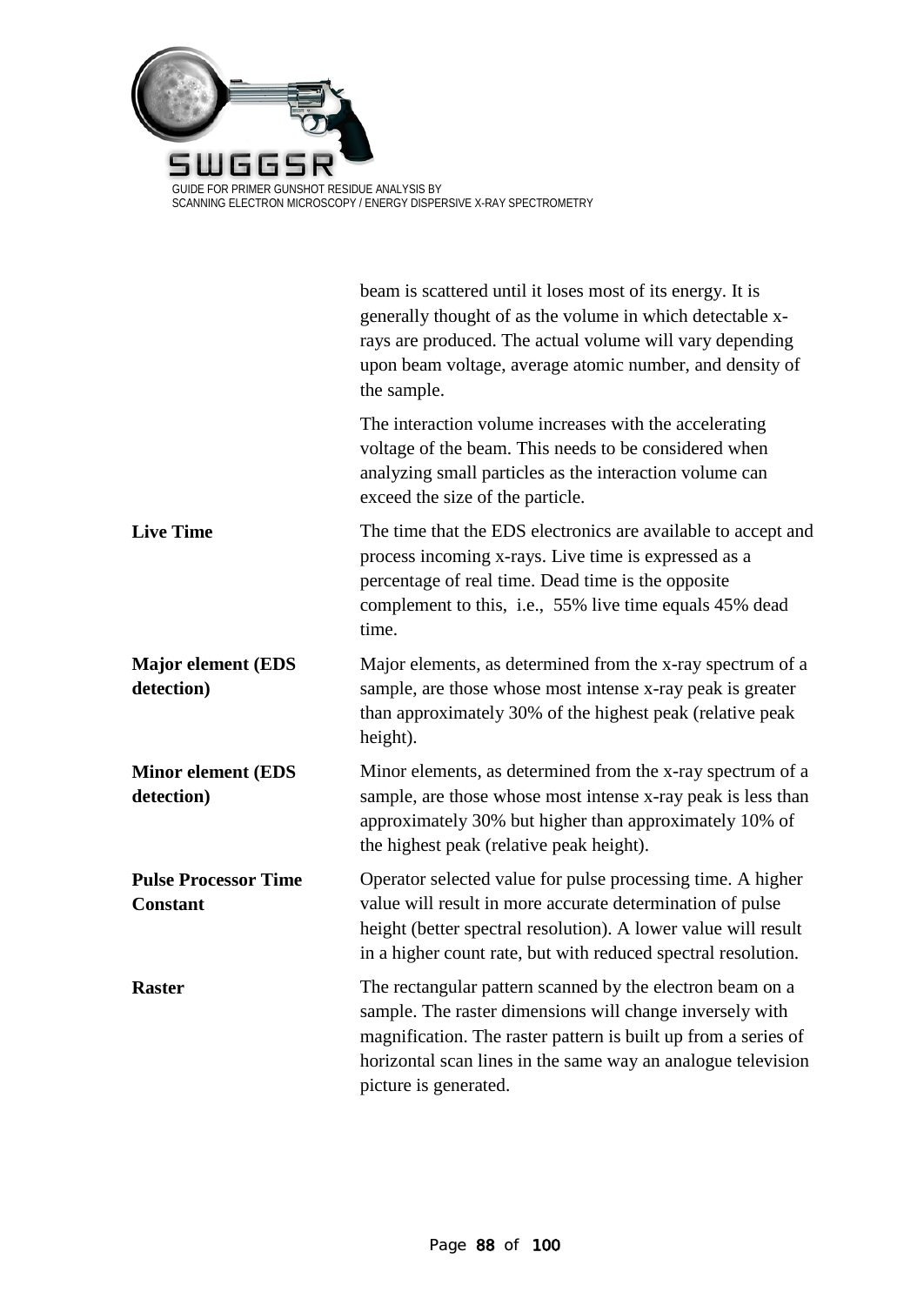

| <b>Sample: Known</b>                          | The sample obtained from the object suspected to be the<br>source of the recovered materials. In the context of this<br>Guide, as an example, a sample of GSR from a fired<br>cartridge case recovered at the scene. Often referred to as<br><i>control sample</i> (this alternative is discouraged).                                        |
|-----------------------------------------------|----------------------------------------------------------------------------------------------------------------------------------------------------------------------------------------------------------------------------------------------------------------------------------------------------------------------------------------------|
| <b>Sample: Recovered</b>                      | The sample recovered from the item(s) under examination;<br>the sample to be compared with the known or reference<br>sample. Often referred to as unknown or questioned sample<br>(this alternative is acceptable).                                                                                                                          |
| <b>Sample: Reference</b>                      | A sample of a particular source/origin, composition. In the<br>context of this Guide, a sample of GSR from test firings, etc.                                                                                                                                                                                                                |
| <b>Scanning Electron</b><br><b>Microscopy</b> | Abbreviated to <i>SEM</i> . A form of microscopy employing<br>electrons rather than visible light to obtain a high resolution<br>image over a dynamic range of magnification.                                                                                                                                                                |
| <b>Secondary electrons</b>                    | Abbreviated as SE: low energy electrons emitted as a result<br>of interaction of the primary beam electrons with conduction<br>band electrons of atoms in the interaction volume. They are<br>produced throughout the interaction volume but only those at<br>or near the surface have enough energy to escape and<br>thereby form an image. |
| <b>Specimen stub</b>                          | A sample holder / collection device for examination using<br>SEM/EDS/WDS usually made of aluminum. The stub<br>consists of a wide flat sample surface coated with adhesive<br>and a pin or other type of fitting for mounting on the SEM<br>stage.                                                                                           |
| <b>Spectral Artefacts</b>                     | Spectral peaks other than characteristic peaks, produced<br>during the EDS detection process. Examples are escape<br>peaks and sum peaks.                                                                                                                                                                                                    |
| <b>Spectral Resolution</b>                    | The ability to distinguish between adjacent peaks in anx-ray<br>spectrum. It is usually determined by measuring peak width<br>at half the maximum value of the peak height, also known as<br>"full-width-half-maximum" (FWHM).                                                                                                               |
| <b>Sum Peak</b>                               | A spectral peak occurring at twice the energy of an<br>individual peak. Generally only seen where the element is                                                                                                                                                                                                                             |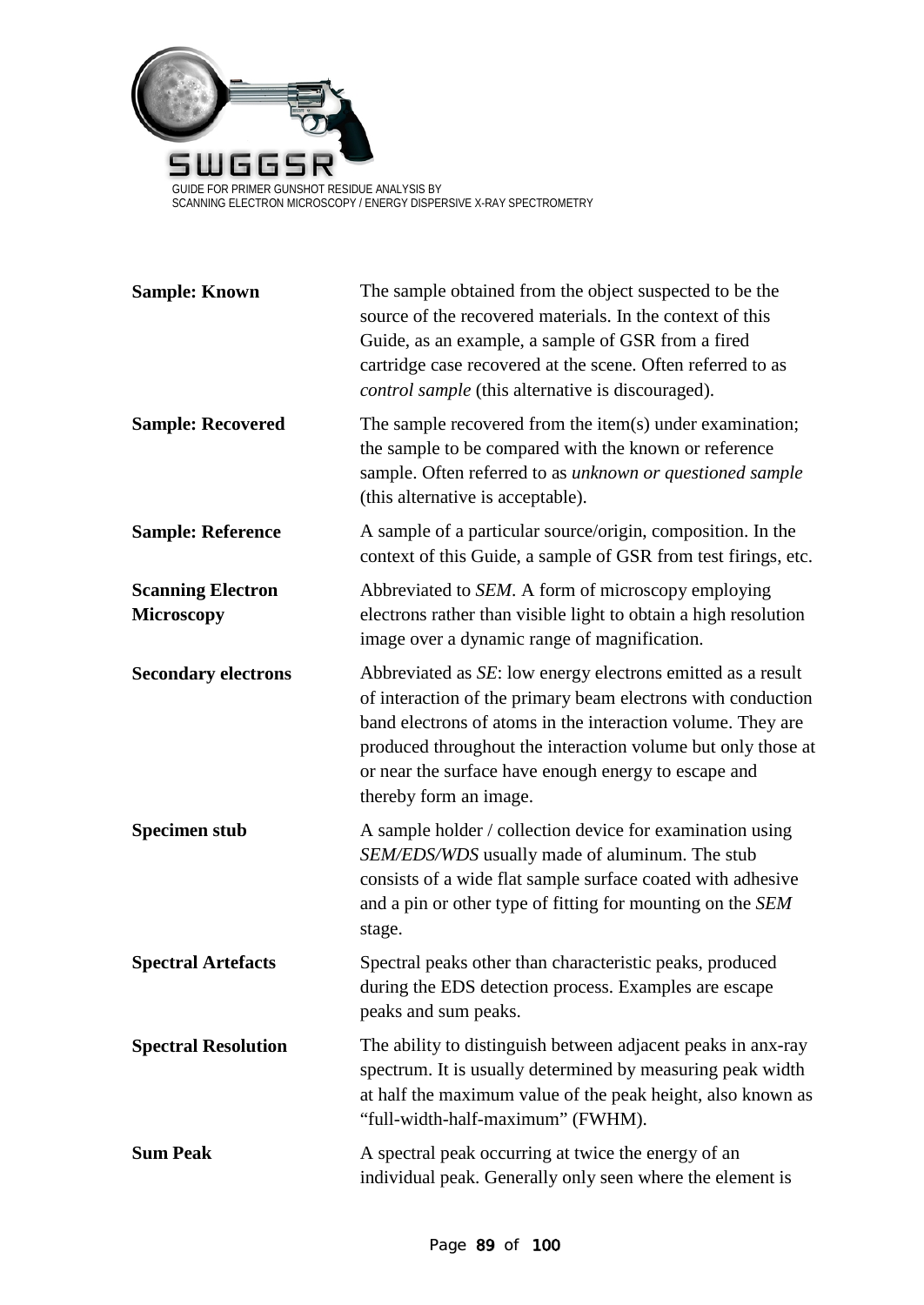

|                                          | the major component and is present in high abundance.                                                                                                                                                                                                                                                |  |
|------------------------------------------|------------------------------------------------------------------------------------------------------------------------------------------------------------------------------------------------------------------------------------------------------------------------------------------------------|--|
| <b>System Dead Time</b>                  | The time (expressed as a percent) that the EDS is not able to<br>process x-rays.                                                                                                                                                                                                                     |  |
| <b>System Peaks</b>                      | Also known as <i>stray radiation</i> . Peaks that can occur in the x-<br>ray spectrum resulting from interaction of the electron beam<br>or fluorescence radiation with components of the SEM itself.                                                                                                |  |
| <b>Take-off Angle</b>                    | Angle between the specimen surface and the x-ray detector<br>axis.                                                                                                                                                                                                                                   |  |
| <b>Trace element (EDS)</b><br>detection) | Trace elements, as determined from the x-ray spectrum of a<br>sample, are those whose most intense x-ray peak is less than<br>approximately 10% of the highest peak (relative peak<br>height).                                                                                                       |  |
| <b>Working Distance</b>                  | The working distance is the distance between the final<br>aperture and the specimen. Changing the working distance<br>will have an effect on the spherical aberration of the imaging<br>system and, therefore, will effect the resolution of the final<br>image.                                     |  |
|                                          | The working distance also has an effect on the depth in<br>which the sample appears to be in focus (depth of field).                                                                                                                                                                                 |  |
|                                          | At a short working distance, the sample will be scanned with<br>a wide cone of electrons resulting in an image with little<br>depth of field. At a longer working distance, the sample will<br>be scanned with a narrow cone of electrons resulting in an<br>image with an increased depth of field. |  |
|                                          | For samples having large topographical variation, a longer<br>working distance is required to bring as much of the image<br>into focus as possible. However, some of the resolution will<br>be lost.                                                                                                 |  |
|                                          | Conversely, for relative flat samples, it is possible to obtain<br>high resolution using a shorter working distance as there is<br>no need for high focal depth of field.                                                                                                                            |  |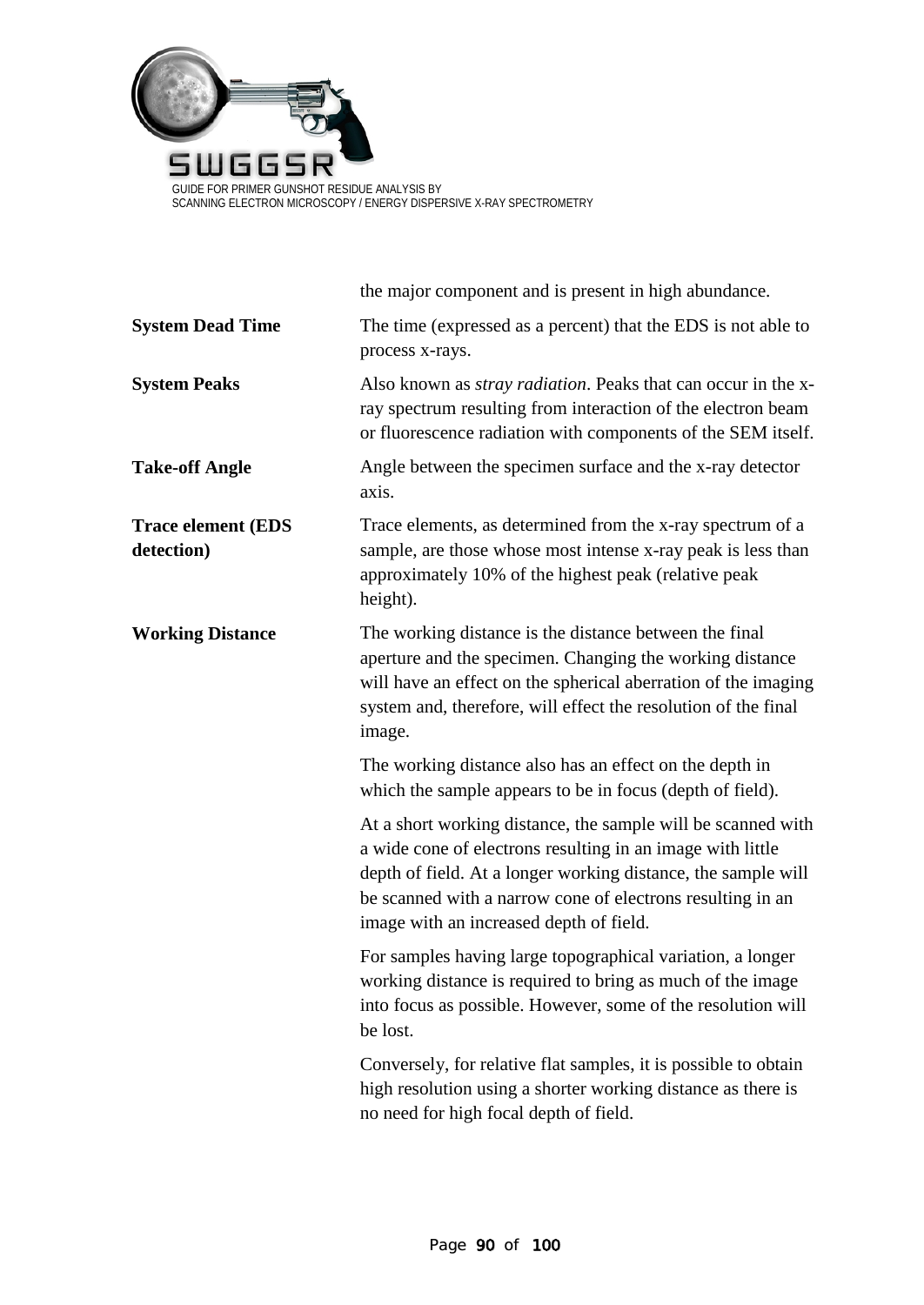

### **REFERENCES:**

# **Guidelines & Standards Relevant To This Guide**

- 1. Instrument (SEM/EDS) and Software Operating Manuals.
- 2. ASTM Standard [E620-04, "Standard Practice for Reporting Opinions of Technical](http://www.astm.org/DATABASE.CART/REDLINE_PAGES/E620.htm)  [Experts.](http://www.astm.org/DATABASE.CART/REDLINE_PAGES/E620.htm)"
- 3. ASTM Standard [E678-07, "Standard Practice for Evaluation of Scientific or](http://www.astm.org/DATABASE.CART/REDLINE_PAGES/E678.htm)  [Technical Data.](http://www.astm.org/DATABASE.CART/REDLINE_PAGES/E678.htm)"
- 4. ASTM Standard [E860-07, "Standard Practice for Examining And Preparing Items](http://www.astm.org/DATABASE.CART/REDLINE_PAGES/E860.htm)  [That Are Or May Become Involved In Criminal or Civil Litigation.](http://www.astm.org/DATABASE.CART/REDLINE_PAGES/E860.htm)"
- 5. ASTM Standard [E1020-96 \(2006\), "Standard Practice for Reporting Incidents that](http://www.astm.org/DATABASE.CART/REDLINE_PAGES/E1020.htm)  [May Involve Criminal or Civil Litigation.](http://www.astm.org/DATABASE.CART/REDLINE_PAGES/E1020.htm)"
- 6. ASTM Standard [E1188-05, "Standard Practice for Collection and Preservation of](http://www.astm.org/DATABASE.CART/REDLINE_PAGES/E1188.htm)  [Information and Physical Items by a Technical Investigator.](http://www.astm.org/DATABASE.CART/REDLINE_PAGES/E1188.htm)"
- 7. ASTM Standard [E1459-92 \(2005\), "Standard Guide for Physical Evidence Labelling](http://www.astm.org/DATABASE.CART/REDLINE_PAGES/E1459.htm)  [and Related Documentation.](http://www.astm.org/DATABASE.CART/REDLINE_PAGES/E1459.htm)"
- 8. ASTM Standard [E1492-05, "Standard Practice for Receiving, Documenting, Storing,](http://www.astm.org/DATABASE.CART/REDLINE_PAGES/E1492.htm)  [and Retrieving Evidence in a Forensic Science Laboratory.](http://www.astm.org/DATABASE.CART/REDLINE_PAGES/E1492.htm)"
- 9. ASTM Standard [E1732-09, "Standard Terminology Relating to Forensic Science](http://www.astm.org/DATABASE.CART/REDLINE_PAGES/E1732.htm)."
- 10. ASTM Standard [E1588-10e1, "Standard Guide for Gunshot Residue Analysis by](http://www.astm.org/DATABASE.CART/REDLINE_PAGES/E1588.htm)  [Scanning Electron Microscopy/ Energy Dispersive X-ray Spectrometry](http://www.astm.org/DATABASE.CART/REDLINE_PAGES/E1588.htm)."
- 11. For referenced ASTM standards, visit the ASTM website, www.astm.org, or contact ASTM Customer Service at service@astm.org. For *Annual Book of ASTM Standards*  volume information, refer to the standard's Document Summary page on the ASTM website.
- 12. "ENFSI Guide for Gunshot Residue Analysis by Scanning Electron Microscopy/Energy-Dispersive X-Ray Spectrometry" ENFSI Working Group FIREARMS, Version 2, 2008.
- 13. "ENFSI Best Practice Manual in the Forensic Examination of Gunshot Residues" ENFSI Working Group FIREARMS, 2003.
- 14. MP-FSL 1980 GSR by SEM-EDX Manual Vol 2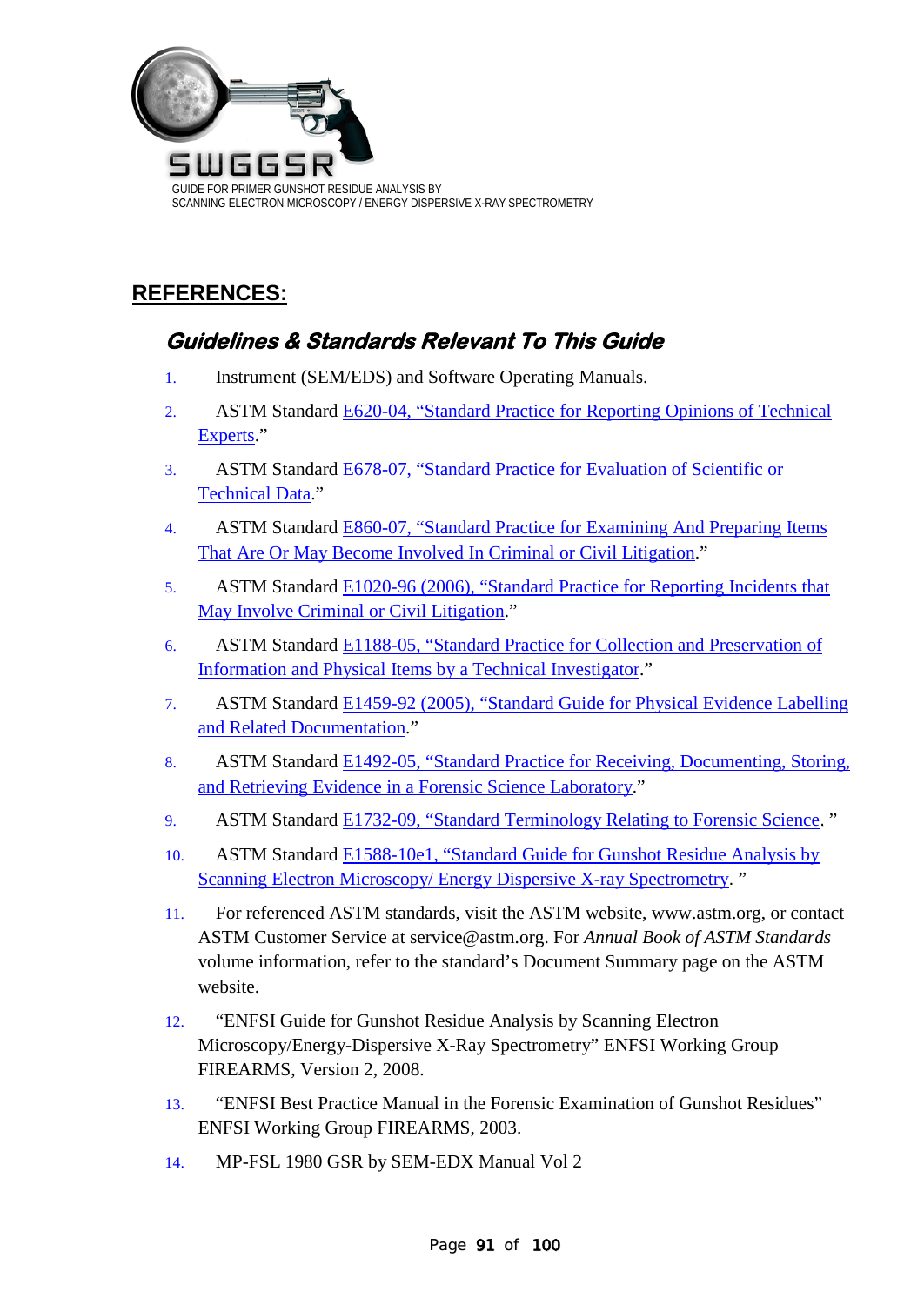

<sup>1</sup> Wolten, G. M., Nesbitt, R. S., Calloway, A. R., Loper, G. L., and Jones, P. F. "Final Report On Particle Analysis For Gunshot Residue Detection". Segundo, CA: Aerospace Corporation, 1977.

<sup>2</sup> Basu, S. "Formation Of Gunshot Residues." Journal of Forensic Sciences (1982): 72-91.

 $3$  Wolten, G. M. and Nesbitt, R. S. "On the Mechanism of Gunshot Residue Particle Formation." Journal of Forensic Sciences (1980): 533-545.

<sup>4</sup> Wolten, G. M., Nesbitt, R. S., Calloway, A. R., Loper, G. L., and Jones, P. F. "Final Report On Particle Analysis For Gunshot Residue Detection". Segundo, CA: Aerospace Corporation, 1977.

<sup>5</sup> Krishnan, S. S. "Detection of Gunshot Residue: Present Status." Krishnan, S. S. Forensic Science Handbook, Volume 1. Ed. Richard Saferstein. Englewood Cliffs, NJ: Prentice Hall, Inc., 1982. 572-591.

<sup>6</sup> Germani, M. S. "Evaluation of Instrumental Parameters for Automated Scanning Electron Microscopy/Gunshot Residue Particle Analysis." Journal of Forensic Sciences (1991): 331-342.

<sup>7</sup> White, R. S. and Owens, A. D. "Automation of Gunshot Residue Detection and Analysis by Scanning Electron MicroscopyEnergy Dispersive X-Ray Analysis (SEM/EDX)." Journal of Forensic Sciences (1987): 1595-1603.

<sup>8</sup> Zeichner, A. "Recent Developments in Methods of Chemical Analysis in Investigations of Firearms-Related Events." Analytical and Bioanalytical Chemistry (2003): 1178-1191.

<sup>9</sup> Nesbitt, R. S., Wessel, J. E., and Jones, P. F. "Detection of Gunshot Residue by Use of the Scanning Electron Microscope." Journal of Forensic Sciences (1976): 595-610.

 $10$  Rudzitis, E. "Analysis of the Results of Gunshot Residue Detection in Casework." Journal of Forensic Sciences (1980): 839-846.

 $11$  Wolten, G. M., Nesbitt, R. S., Calloway, A. R. Loper, G. L., and Jones, P. F. "Particle Analysis for the Detection of Gunshot Residue, I: Scanning Electron Microscopy/Energy Dispersive X-ray Characterization of Hand Deposits from Firing." Journal of Forensic Sciences (1979): 409-422.

<sup>12</sup> Martinez, M. V. "P-GSR Detection on Clothing and in Automobiles." International Association of Microanalysts (2000).

<sup>13</sup> Andrasko, J. and Petterson, S. "A Simple Method for Collection of Gunshot Residues from Clothing." Journal of the Forensic Science Society (1991): 321-330.

<sup>14</sup> Zeichner, Recent developments in methods of chemical analysis in investigations of firearm-related events, Anal Bioanal Chem (2003)  $376:1178-1191$ ,

<sup>15</sup> Goldstein, J. I., Newbury, D. E., Echlin, P., Joy, D. C., Lyman, C. E., Lifshin, E., Sawyer, L., and Michael, J. R. Scanning Electron Microscopy and X-Ray Microanalysis. Springer Science, 2003.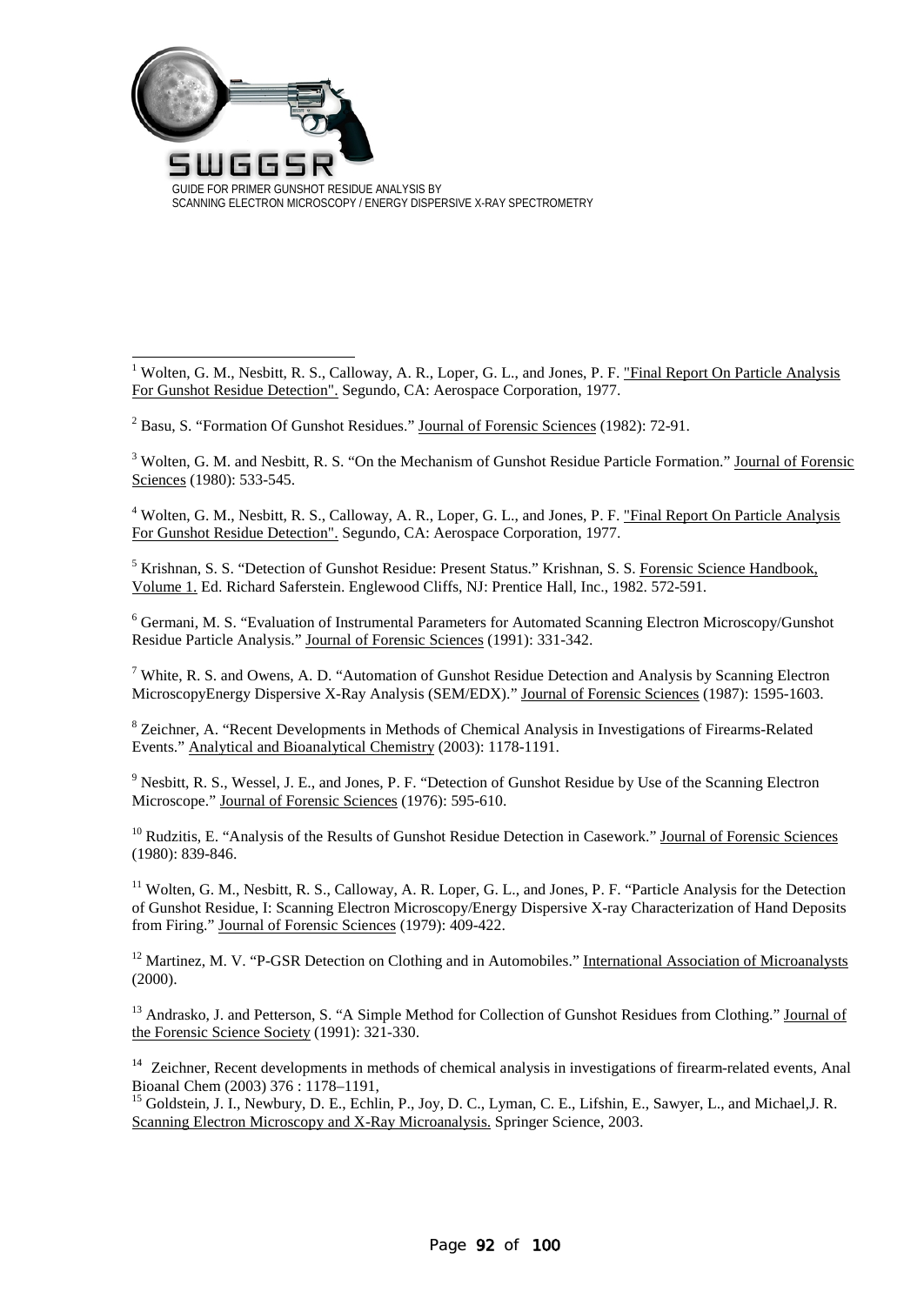

<sup>16</sup> Niewoehner, L., Andrasko, J., Biegstraaten, J., Gunaratnam, L., Steffen, S. and Uhlig, S. "Maintenance of the ENFSI Proficiency test Program on Identification of GSR by SEM/EDX (GSR2003)." Journal of Forensic Sciences (2005): 877-882.

<sup>17</sup> Niewoehner, L., Andrasko, J., Biegstraaten, J., Gunaratnam, L., Steffen, S. and Uhlig, S. "GSR2005--Continuity of the ENFSI Proficiency Test on Identification of GSR by SEM/EDX." Journal of Forensic Sciences (2008): 162- 167.

<sup>18</sup> Wright, D. M. and Trimpe, M. A. "Summary of the FBI Laboratory's Gunshot Residue Symposium May 31-June 3, 2005." Forensic Science Communications (2006).

<sup>19</sup> Brozek-Mucha, Z. "Comparison of Cartridge Case and Airborne GSR--A Study of the Elemental Composition and Morphology by Means of SEM-EDX." X-Ray Spectrometry (2007): 398-407.

<sup>20</sup> Halberstam, R. C. "A Simplified Probability Equation for Gunshot Primer Residue (GSR) Detection." Journal of Forensic Sciences (1991): 894-897.

<sup>21</sup> Brozek-Mucha, Z. "Comparison of Cartridge Case and Airborne GSR--A Study of the Elemental Composition and Morphology by Means of SEM-EDX." X-Ray Spectrometry (2007): 398-407.

<sup>22</sup> Cardinetti, B., Ciampini, C., D'Onofrio, C., Orlando, G., Gravina, L., Ferrari, F., Di Tullio, D., and Torresi, L. "X-Ray Mapping Technique: A Preliminary Study in Discriminating Gunshot Residue Particles From Aggregates of Environmental Occupational Origin." Forensic Science International (2004): 27-46.

<sup>23</sup> Romolo, F. S. and Margot, P. "Identification of Gunshot Residue: A Critical Review." Forensic Science International (2001): 195-211.

<sup>24</sup> Wrobel, H., Millar, J. J., and Kijek, M. "Identification of Ammunition From Gunshot Residues and Other Cartridge Related Materials--A Preliminary Model Using .22 Caliber Rimfire Ammunition." Journal of Forensic Sciences (1998): 324-328.

 $25$  Zeichner, A., Levin, N., and Springer, E. "Gunshot Residue Particles Formed by Using Different Types of Ammunition in the Same Firearm." Journal of Forensic Sciences (1991): 1020-1026.

<sup>26</sup> Bergman, P., Enzel, P., and Springer, E. "The Detection of Gunshot Residue (GSR) Particles on the Bottom of Discharged Bullets." Journal of Forensic Sciences (1988): 960-968.

<sup>27</sup> Brozek-Mucha, Z. "Comparison of Cartridge Case and Airborne GSR--A Study of the Elemental Composition and Morphology by Means of SEM-EDX." X-Ray Spectrometry (2007): 398-407.

<sup>28</sup> Romolo, F. S. and Margot, P. "Identification of Gunshot Residue: A Critical Review." Forensic Science International (2001): 195-211.

<sup>29</sup> Wallace, J. S. Chemical Analysis of Firearms, Ammunition, and Gunshot Residue. CRC Press, 2008.

<sup>30</sup> Goldstein, J, Newbury, D, Echlin, P, Joy, D, Romig, A, Lyman, C, Fiori, C, Lifshin, E. Scanning Electron Microscopy and X-Ray Microanalysis 2<sup>nd</sup> ed. Plenum Press, 1992.

<sup>31</sup> Wallace, JS. And McQuillan, J. "Discharge Residues from Cartridge-operated industrial Tools." Journal of the Forensic Science Society 1984; 24: 504.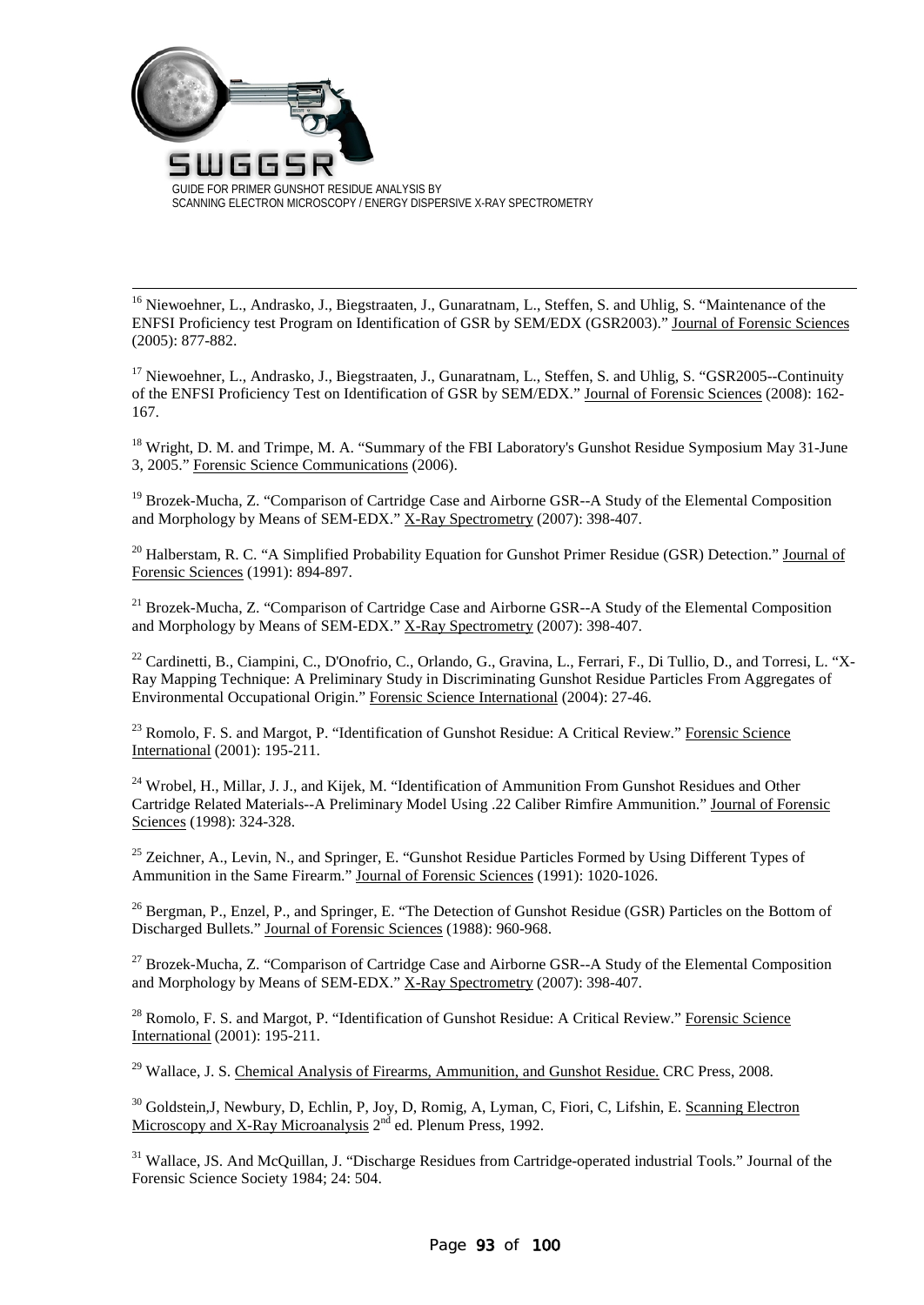

 $32$  Zeichner, A. and Levin, N. "More on the Uniqueness of Gunshot Residue (GSR) Particles." Journal of Forensic Sciences (1997): 1027-1028.

<sup>33</sup> Niewoehner, L. "New Ammunitions for the German Police." SCANNING (2005): 69.

<sup>34</sup> Niewoehner, L, Buchholz, N., Eichner, S., and Merkel, J. "New Ammunitions for the German Police Forces Technical Guideline: Cartridge 1 mm X 19, Pollutant Reduced." The 4th European Academy of Forensic Science Conference. Helsinki, Finland, 2006.

<sup>35</sup> Collins, P., Coumbaros, J., Horsley, G., Lynch, B., Kirkbride, K. P., Skinner, W., and Klass, G. "Glass-Containing Gunshot Residue Particles: A New Type of Highly Characteristic Particle?" Journal of Forensic Sciences (2003): 539.

<sup>36</sup> Gunaratnam, L. and Himberg, K. "The Identification of Gunshot Residue Particles from Lead-Free Sintox Ammunition." Journal of Forensic Sciences (1994): 532-536.

 $37$  Charpentier, B. and Desrochers, C. "Analysis of Primer Residue From Lead Free Ammunition by X-Ray Microfluorescence." Journal of Forensic Sciences (2000): 447-452.

<sup>38</sup> Levin N, "A Survey of Titanium and Zinc Particles in Samples Collected from Suspects," IAMA Newsletter, Vol. 2, No. 1, March 2001 (abstract),

<sup>39</sup> Charpentier, B. and Desrochers, C. "Analysis of Primer Residue From Lead Free Ammunition by X-Ray Microfluorescence." Journal of Forensic Sciences (2000): 447-452.

<sup>40</sup> Harris, A. "Analysis of Primer Residue from CCI Blazer Lead Free Ammunition by Scanning Electron Microscopy/Energy Dispersive X-Ray." Journal of Forensic Sciences (1995): 27-30.

<sup>41</sup> Oommen, Z. and Pierce, S. M. "Lead-Free Primer Residues: A Qualitative Characterization of Winchester WinClean, Remington/UMC Leadless, Federal BallistiClean and Speer Lawman CleanFire Handgun Ammunition." Journal of Forensic Sciences (1992): 509-519.

 $42$  Zeichner, A., Levin, N., and Dvorachek, M. "Gunshot Residue Particles Formed by Using Ammunitions That Have Mercury Fulminate Based Primers." Journal of Forensic Sciences (1992): 1567-1573.

<sup>43</sup> Wallace, J. S. "Discharge Residue Particles From Blank Cartridges." AFTE Journal (1986): 33-39.

<sup>44</sup> <www.noedelscientific.com/user/Flaregun1.pdf>.

<sup>45</sup> Garofano, L., Capra, M., Ferrari, F., Bizzaro, G. P., Di Tullio, D., Dell'Olio, M., and Ghitti, A. "Gunshot Residue- -Further Studies on Particles of Environmental and Occupational Origin." Forensic Science International (1999): 1- 21.

<sup>46</sup> Wallace, J. S. and McQuillan, J. "Discharge Residues from Cartridge-Operated Industrial Tools." Journal of Forensic Science Society (1984): 495-508.

<sup>47</sup> Bergman, P., Springer, E., and Levin, N. "Hand Grenades and Primer Residues." Journal of Forensic Sciences (1991): 1044-1052.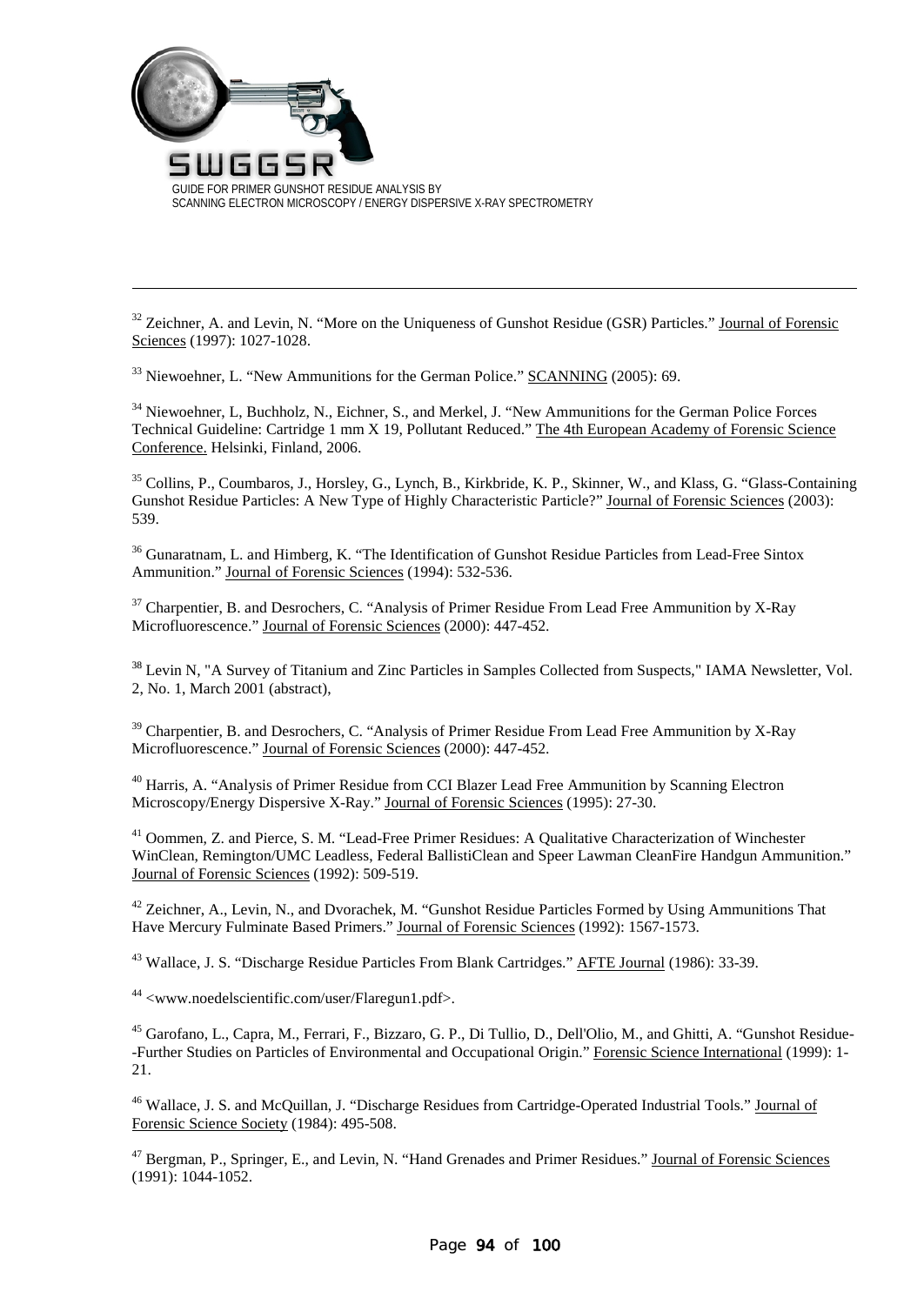

 $48$  <www.zarc.com/english/non-lethal\_weapons/taser\_eval.html>.

<sup>49</sup> Berk, R. E. "Automated SEM/EDS Analysis of Airbag Residue as a Source of Percussion Primer Residue Particles I and Automated SEM/EDS Analysis of Airbag Residue as a Source of Percussion Primer Residue Particles II." Journal of Forensic Sciences (2009): 60-68, 69-76.

<sup>50</sup> Wallace, J. S. and McQuillan, J. "Discharge Residues from Cartridge-Operated Industrial Tools." Journal of Forensic Science Society (1984): 495-508.

<sup>51</sup> Garofano, L., Capra, M., Ferrari, F., Bizzaro, G. P., Di Tullio, D., Dell'Olio, M., and Ghitti, A. "Gunshot Residue--Further Studies on Particles of Environmental and Occupational Origin." Forensic Science International (1999): 1- 21.

<sup>52</sup> Berk, R. E. "Automated SEM/EDS Analysis of Airbag Residue as a Source of Percussion Primer Residue Particles I and Automated SEM/EDS Analysis of Airbag Residue as a Source of Percussion Primer Residue Particles II." Journal of Forensic Sciences (2009): 60-68, 69-76.

<sup>53</sup> Trimpe, M. A. "Analysis of Fireworks for Particles of the Type Found in Primer Residue (GSR)." International Association for Micro Analysis Newsletter (2003).

<sup>54</sup> Kosanke, K. L., Dujay, R. C., and Kosanke, B. "Characterization of Pyrotechnic reaction Residue Particles by SEM/EDS." Journal of Forensic Sciences (2003): 531-537.

<sup>55</sup> Mosher, P. V., McVicar, M. J., Randall, E. D., and Sild, E. H. "Gunshot Residue-Similar Particles Produced by Fireworks." Canadian Society of Forensic Sciences Journal (1998): 157-168.

<sup>56</sup> Vermeij E, Duvalois D Webbb R,Koeberg M, Morphology and Composition of Pyrotechnic Residues FSI, 2009.

 $57$  Phillips, S.A, Pyrotechnic Residures Analysis – Detection and Analysis of Characteristic particles by SEM-EDS, 2001.

<sup>58</sup> K.L. Kosanke, R.C. Dujay, B. Kosanke, Characterization of pyrotechnic reaction residue particles by SEM/EDS, Journal of Forensic Science 48 (3) (2003) 531–537.

<sup>59</sup> Cardinetti, B., Ciampini, C., D'Onofrio, C., Orlando, G., Gravina, L., Ferrari, F., Di Tullio, D., and Torresi, L. "X-Ray Mapping Technique: A Preliminary Study in Discriminating Gunshot Residue Particles From Aggregates of Environmental Occupational Origin." Forensic Science International (2004): 27-46.

<sup>60</sup> Torre, C., Mattutino, G., Vasino, V., and Robino, C. "Brake Linings: A Source of Non-GSR Particles Containing Lead, Barium and Antimony." Journal of Forensic Sciences (2002): 494-504.

<sup>61</sup> Wrobel, H., Millar, J. J., and Kijek, M. "Identification of Ammunition From Gunshot Residues and Other Cartridge Related Materials--A Preliminary Model Using .22 Caliber Rimfire Ammunition." Journal of Forensic Sciences (1998): 324-328.

 $62$  Jalanti, T., Henchoz, P., Gallusser, A., and Bonfanti, M. S. "The Persistence of Gunshot Residue on Shooter's Hands." Science and Justice (1999): 48-52.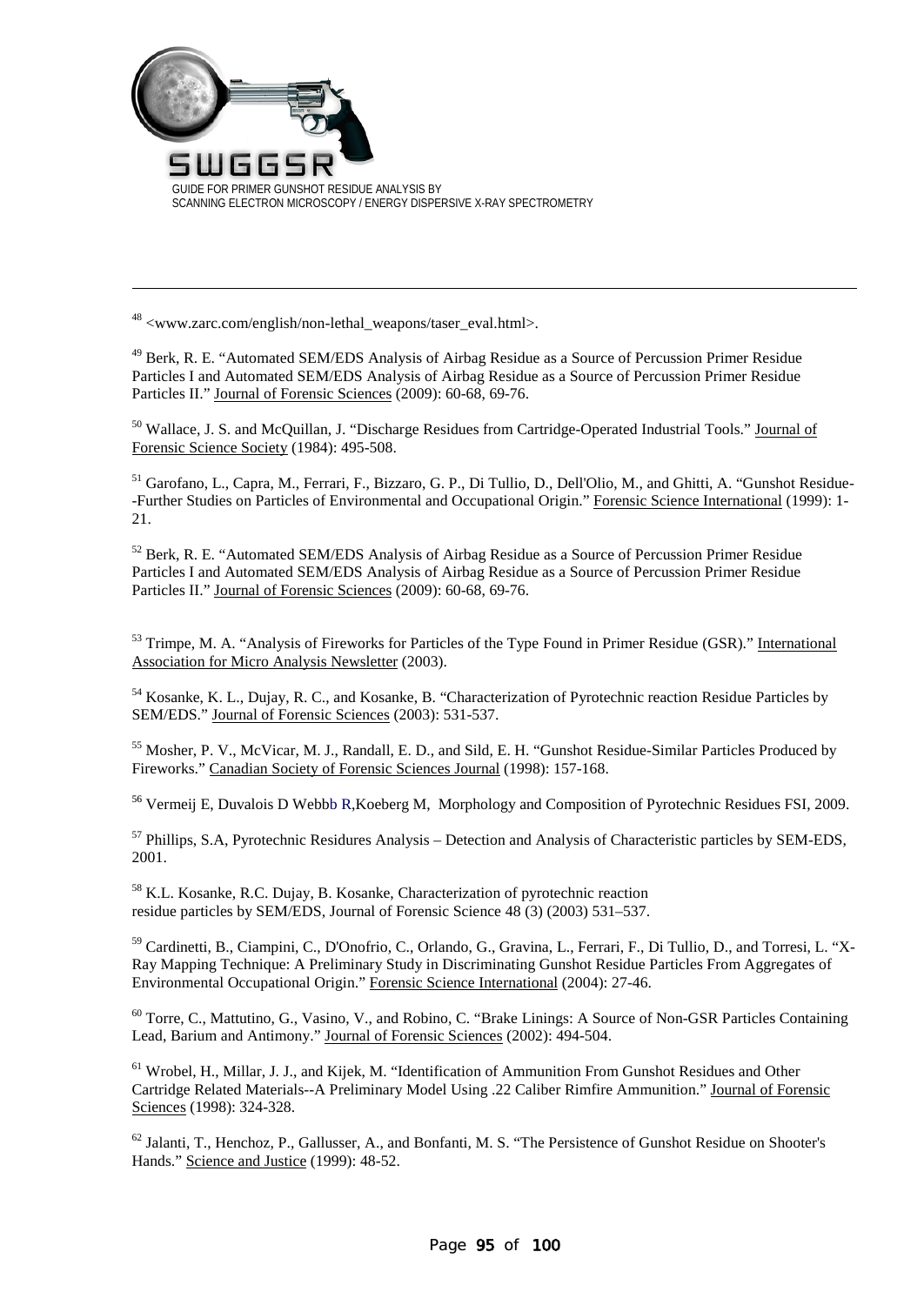

<sup>63</sup> Gialamas, D. M., Rhodes, E. F.,and Sugarman, L. A. "Officers, Their Weapons and Their Hands: An Empirical Study of GSR on the Hands of Non-Shooting Police Officers." Journal of Forensic Sciences (1995): 1086-1089.

<sup>64</sup> Fojtasek, L., Vacinova, J., Kolar, P. and Kotrly, M. "Distribution of GSR particles in the Surroundings of Shooting Pistol." Forensic Science International (2003): 99-105.

<sup>65</sup> Lindsay, E. Gerard, R., McVicar, M., Randall, D., and Smaglinski, C. "Passive Exposure and Persistence of Gunshot Residue on Bystanders to a Shooting: Can a Bystander be Differentiated from a Shooter Based on GSR?" Midwestern Association of Forensic Scientists Meeting Presentation. Orlando, FL, 2004.

<sup>66</sup> Andrasko, J. and Maehly, A. C. "Detection of Gunshot Residues on Hands by Scanning Electron Microscopy." Journal of Forensic Sciences (1977): 279-287.

 $67$  Ouinn, CC "Cartridge Residue Discharge Contamination – the search for the source" Science & Justice 1998; 38(2): 81-84

<sup>68</sup> Berk, R. E., Rochowicz, S. A., Wong, M., and Kopina, M. A. "Gunshot Residue in Chicago Police Vehicles and Facilities: An Empirical Study." Journal of Forensic Sciences (2007): 838-841.

<sup>69</sup> Kowal, D., Sandberg, K., and Dowell, S. "Gunshot Residue in the Law Enforcement Environment." California Association of Criminalists Seminar Presentation. 2000.

 $70$  Shaffer, D. K. "GSR Transfer to Paper Bag Hand Covers: A Case in Point." International Association of Microanalysts (2001).

 $71$  Kilty, J. W. "Activity after Shooting and Its Effect on the Retention of Primer Residue." Journal of Forensic Sciences (1975): 219-230.

<sup>72</sup> Lindsay E., McVicar M., Gerard R., Randall E., "Observations of GSR on the Hands of Employees at Firearms Manufacturing Facilities" Can. Soc. Forensic Sci. J. Vol. 44. No. 3 (2011) pp. 105-109

<sup>73</sup> Dalby, O., Butler, D., and Birkett, J. "Analysis of Gunshot Residue and Associated Materials--A Review." Journal of Forensic Sciences (2010): 938-940.

<sup>74</sup> Andrasko, J. and Petterson, S. "A Simple Method of Collecting Gunshot Residues from Clothing." Journal of Forensic Science Society 1991; 31 (3) 321-330

<sup>75</sup> Brozek-Mucha, Z. "Distribution and Properties of Gunshot Residue Originating From a Luger 9mm Ammunition in the Vicinity of the Shooting Gun." Forensic Science International (2009): 33-44. Cardinetti, B., Ciampini, C., D'Onofrio, C

<sup>76</sup> Fojtasek, L. and Krnjec, T. "Time Periods of GSR Particles Deposition after Discharge--Final Results." Forensic Science International (2005): 132-135.

 $77$  Fojtasek, L. Vacinova, J., Kolar, P., and Kotrly, M. "Distribution of GSR Particles in the Surroundings of Shooting Pistol." Forensic Science International (2003): 99-105.

 $^{78}$  Kilty, J. W. "Activity after Shooting and Its Effect on the Retention of Primer Residue." Journal of Forensic Sciences (1975): 219-230.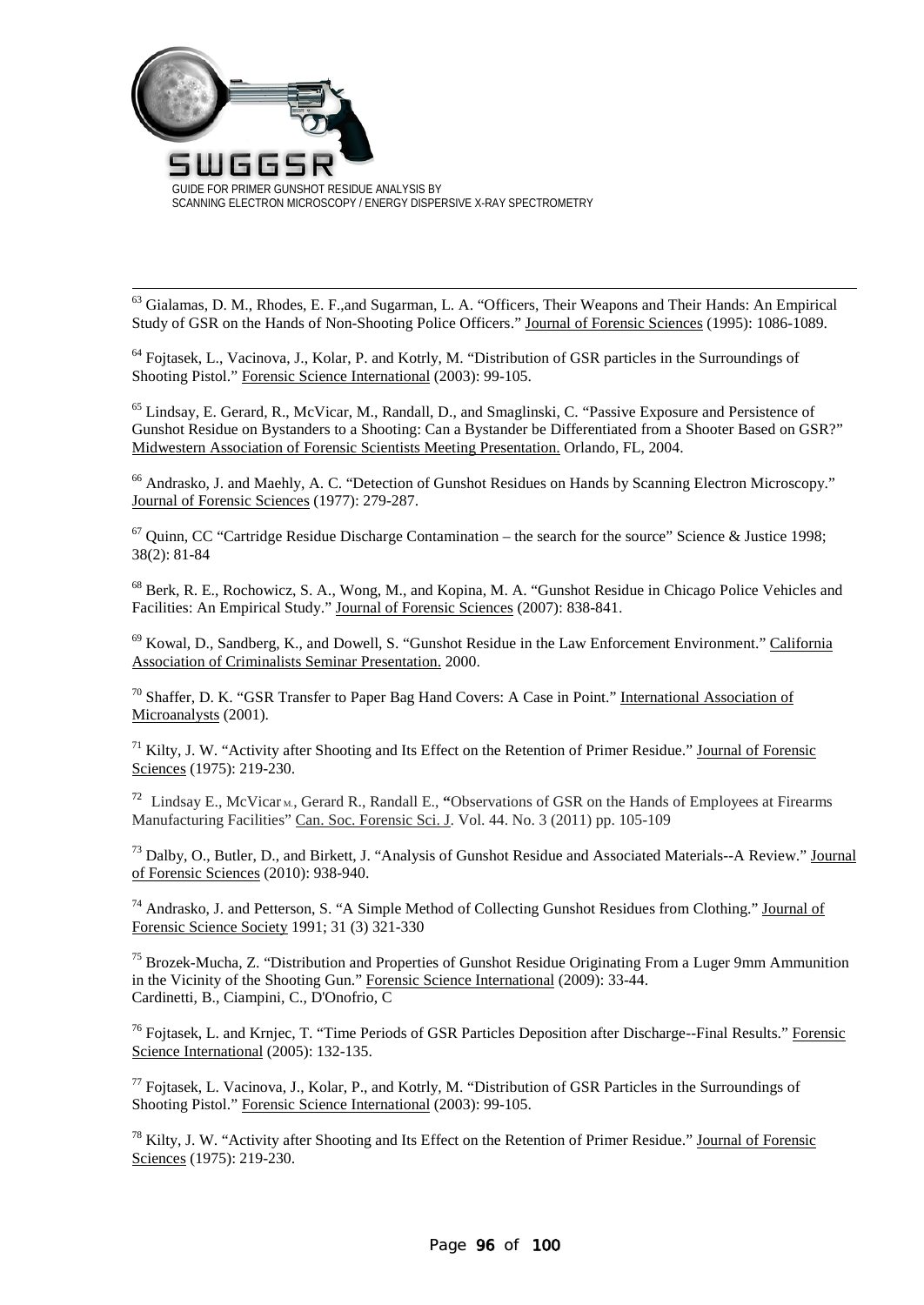

<sup>79</sup> Andrasko, J. and Maehly, A. C. "Detection of Gunshot Residues on Hands by Scanning Electron Microscopy." Journal of Forensic Sciences (1977): 279-287.

<sup>80</sup> Wallace, J. S. Chemical Analysis of Firearms, Ammunition, and Gunshot Residue. p235-237 CRC Press, 2008.

<sup>81</sup> Wallace, J. S. Chemical Analysis of Firearms, Ammunition, and Gunshot Residue. p234-235, 250, 273 CRC Press, 2008.

<sup>82</sup> Sandberg, M., Kowal, D., and Dowell, S. "Gunshot Residue in the Environment of Patrol Vehicle Backseats." American Academy of Forensic Sciences. Reno, NV, 2000.

<sup>83</sup> Kilty, J. W. "Activity after Shooting and Its Effect on the Retention of Primer Residue." Journal of Forensic Sciences (1975): 219-230.

<sup>84</sup> Zeichner, A. and Levin, N.. "Collection Efficiency of Gunshot Residue (GSR) Particles from Hair and Hands Using Double-Side Adhesive Tape," Journal of Forensic Sciences*,* Vol. 38, No. 3, May 1993. pp. 571-584.

<sup>85</sup> Zeichner, A. and Levin, N., **"**Casework Experience of GSR Detection in Israel, on Samples from Hands, Hair, and Clothing Using an Autosearch SEM/EDX System," Journal of Forensic Sciences*,* Vol. 40, No. 6, November 1995, pp. 1082-1085.

<sup>86</sup> Schwoeble, A. J., and Exline, D. "Current Methods in Forensic Gunshot Residue Analysis. p 18-19; CRC Press, 2000.

<sup>87</sup> DeGaetano, D., "SWGGSR Contamination Study" posted on website at www.swggsr.org

<sup>88</sup> Wright, D. M. and Trimpe, M. A. "Summary of the FBI Laboratory's Gunshot Residue Symposium May 31-June 3, 2005." Forensic Science Communications (2006).

<sup>89</sup> Gialamas, D. M., Rhodes, E. F. and Sugarman, L. A. "Officers, Their Weapons and Their Hands: An Empirical Study of GSR on the Hands of Non-Shooting Police Officers." Journal of Forensic Sciences (1995): 1086-1089.

<sup>90</sup> Mann, M. J. and Espinoza, E. O. "The Incidence of Transient Particulate Gunshot Primer Residue in Oregon and Washington Bow Hunters." Journal of Forensic Sciences (1993): 23-27.

<sup>91</sup> Martinez, M. V. "P-GSR Detection on Clothing and in Automobiles." International Association of Microanalysts (2000).

 $92$  Chavez, D., Crowe, C., and Franco, L. "The Retention of Gunshot Residue on Clothing after Laundering." International Association of Microanalysts (2001).

93 Brozek-Mucha, Z. and Jankowicz, A. "Evaluation of the Possibility of Differentiation Between Various Types of Ammunitions by Means of GSR Examination with SEM/EDX Method." Forensic Science International (2001): 123- 139.

<sup>94</sup> Coumbaros, J., Kirkbride, K. P., Kobus, H., and Sarvas, I. "Distribution of Lead and Barium in Gunshot Residue Particles Derived From 0.22 Caliber Rimfire Ammunition." Journal of Forensic Sciences (2001): 1352-1357.

<sup>95</sup> Lebiedzik, J. and Johnson, D. L. "Handguns and Ammunitions Indicators Extracted from the GSR Analysis." Journal of Forensic Sciences (2002): 483.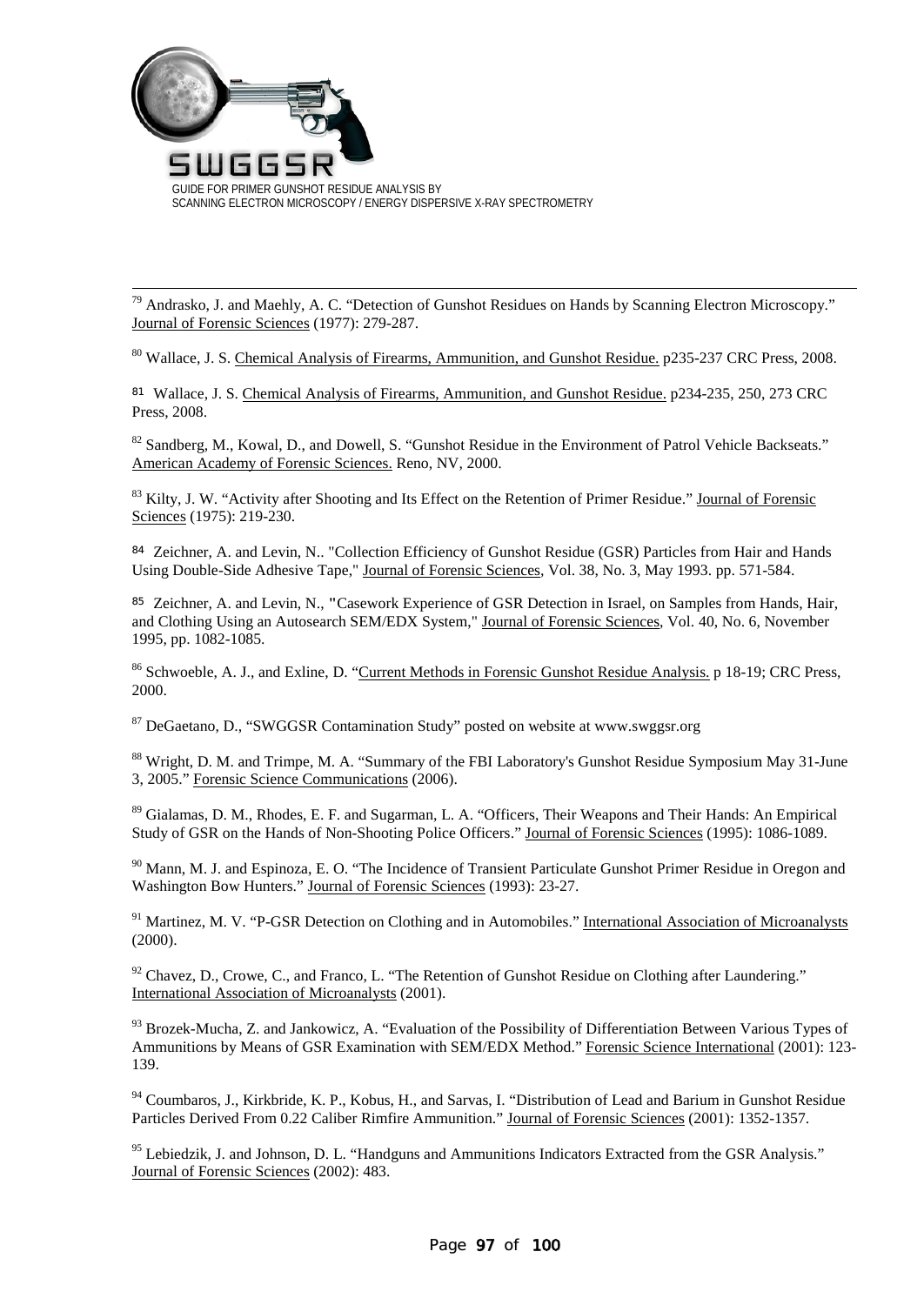

 $96$  Meng, H. H. and Caddy, B. "Gunshot Residue Detection: A Review." Journal of Forensic Sciences (1997): 553.

<sup>97</sup> Meng, H. H. and Lee, H. C. "Elemental Analysis of Primer Mixtures and Gunshot Residue from Handgun Cartridges Commonly Encountered in Taiwan." Journal of Forensic Sciences (2007): 39-54.

<sup>98</sup> Wallace, J. S. "Chemical Aspects of Firearms Ammunition." AFTE Journal (1990): 364-389.

<sup>99</sup> Wolten, G. M., Nesbitt, R. S., Calloway, A. R., Loper, G. L., and Jones, P. F. "Final Report On Particle Analysis For Gunshot Residue Detection".

<sup>100</sup> Wolten, G. M., Nesbitt, R. S., Calloway, A. R. Loper, G. L., and Jones, P. F. "Particle Analysis for the Detection of Gunshot Residue, I: Scanning Electron Microscopy/Energy Dispersive X-ray Characterization of Hand Deposits from Firing." Journal of Forensic Sciences (1979): 409-422.

<sup>101</sup> Wolten, G. M., Nesbitt, R. S., Calloway, A. R. Loper, G. L., and Jones, P. F. "Particle Analysis for the Detection of Gunshot Residue II: Occupational and Environmental Particles." Journal of Forensic Sciences (1979): 423-430.

<sup>102</sup> Wolten, G. M., Nesbitt, R. S., Calloway, A. R. Loper, G. L., and Jones, P. F. "Particle Analysis for the Detection of Gunshot Residue III: Case Record." Journal of Forensic Sciences (1979): 864-869.

<sup>103</sup> Wright, D. M. and Trimpe, M. A. "Summary of the FBI Laboratory's Gunshot Residue Symposium May 31-June 3, 2005." Forensic Science Communications (2006).

<sup>104</sup> Aaron, R. "Gunshot Primer Residue: The Invisible Clue." FBI Law Enforcement Bulletin (1991): 19-22.

<sup>105</sup> Andrasko, J. and Maehly, A. C. "Detection of Gunshot Residues on Hands by Scanning Electron Microscopy." Journal of Forensic Sciences (1977): 279-287.

<sup>106</sup> Berk, R. E. "Automated SEM/EDS Analysis of Airbag Residue as a Source of Percussion Primer Residue Particles I and Automated SEM/EDS Analysis of Airbag Residue as a Source of Percussion Primer Residue Particles II." Journal of Forensic Sciences (2009): 60-68, 69-76.

<sup>107</sup> Cowan, M. E. and Purdon, P. L. "A Study of the "Paraffin Test"." Journal of Forensic Sciences (1967): 19-36.

<sup>108</sup> DeGaetano, D., Siegel, J. A., and Klomparens, K. L. "A Comparison of Three Techniques Developed for Sampling and Analysis of Gunshot Residue by Scanning Electron Microscopy/Energy-Dispersive X-Ray Analysis (SEM-EDX)." Journal of Forensic Sciences (1992): 281-300.

<sup>109</sup> Garofano, L., Capra, M., Ferrari, F., Bizzaro, G. P., Di Tullio, D., Dell'Olio, M., and Ghitti, A. "Gunshot Residue--Further Studies on Particles of Environmental and Occupational Origin." Forensic Science International (1999): 1-21.

<sup>110</sup> Kilty, J. W. "Activity After Shooting and Its Effect on the Retention of Primer Residue." Journal of Forensic Sciences (1975): 219-230.

<sup>111</sup> Krishnan, S. S. "Detection of GSR on the Hands by NAA and AA." Journal of Forensic Sciences (1974): 789-797.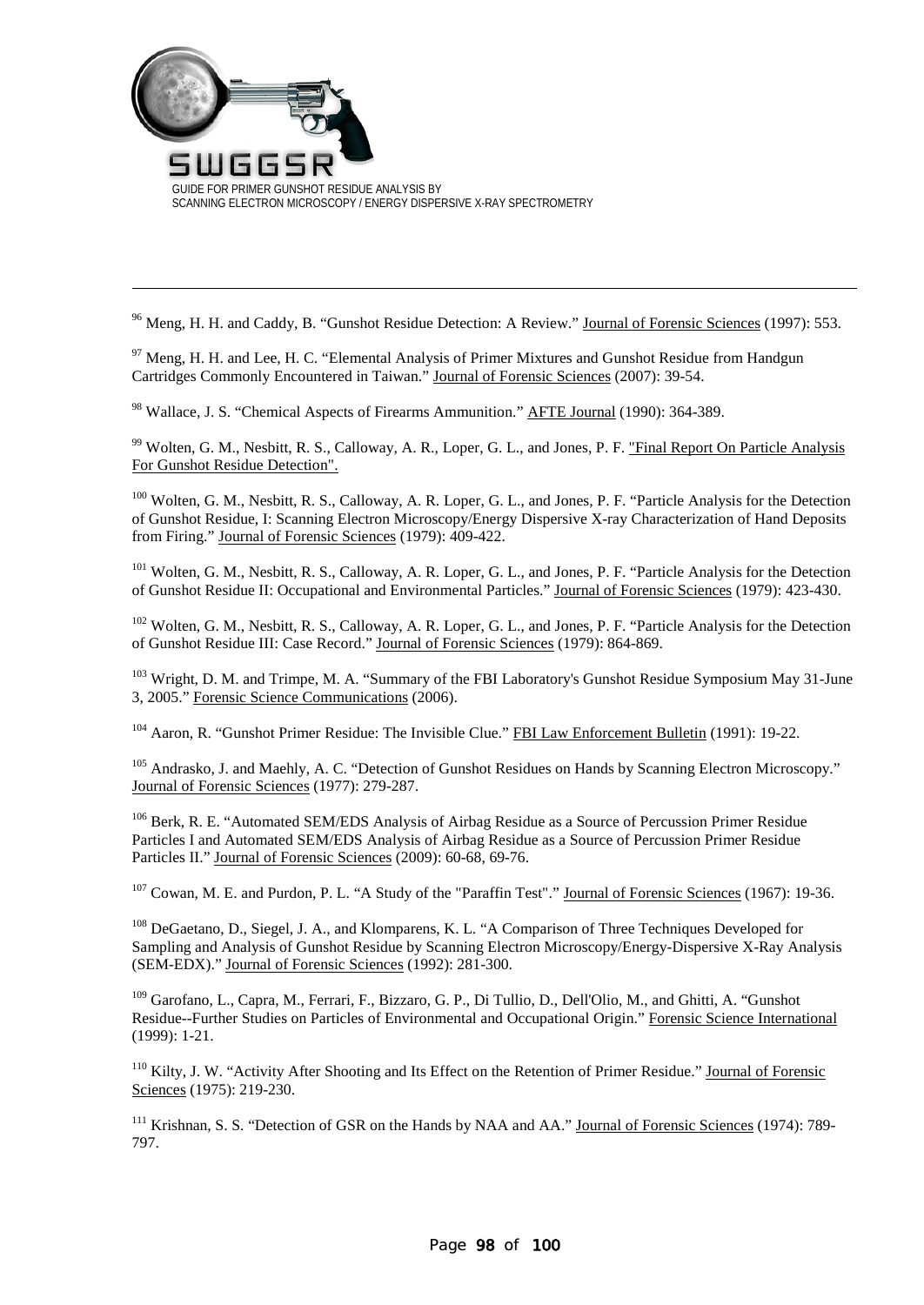

<sup>112</sup> Mosher, P. V., McVicar, M. J., Randall, E. D., and Sild, E. H. "Gunshot Residue-Similar Particles Produced by Fireworks." Canadian Society of Forensic Sciences Journal (1998): 157-168.

<sup>113</sup> Murdock, J. "The Collection of Gunshot Residues." AFTE Journal (1984): 136-143.

<sup>114</sup> Pillay, K. K., Jester, W. A. and Fox, H. A. "New Method for the Collection and Analysis of GSR as Forensic Science." Journal of Forensic Sciences (1974): 768-783.

<sup>115</sup> Schwartz, R. H. and Zona, C. A. "A Recovery Method for Airborne Gunshot Residue Retained in Human Nasal Mucus." Journal of Forensic Sciences (1995): 659-661.

<sup>116</sup> Schwoeble, A. J. and Exline, D. Current Methods in Forensic Gunshot Residue Analysis. CRC Press, 2000.

<sup>117</sup> Torre, C., Mattutino, G., Vasino, V., and Robino, C. "Brake Linings: A Source of Non-GSR Particles Containing Lead, Barium and Antimony." Journal of Forensic Sciences (2002): 494-504.

<sup>118</sup> Wallace, J. S. and McQuillan, J. "Discharge Residues from Cartridge-Operated Industrial Tools." Journal of Forensic Science Society (1984): 495-508.

<sup>119</sup> Wolten, G. M., Nesbitt, R. S., Calloway, A. R. Loper, G. L., and Jones, P. F. "Particle Analysis for the Detection of Gunshot Residue, I: Scanning Electron Microscopy/Energy Dispersive X-ray Characterization of Hand Deposits from Firing." Journal of Forensic Sciences (1979): 409-422.

<sup>120</sup> Wolten, G. M., Nesbitt, R. S., Calloway, A. R. Loper, G. L., and Jones, P. F. "Particle Analysis for the Detection of Gunshot Residue II: Occupational and Environmental Particles." Journal of Forensic Sciences (1979): 423-430.

<sup>121</sup> Wolten, G. M., Nesbitt, R. S., Calloway, A. R. Loper, G. L., and Jones, P. F. "Particle Analysis for the Detection of Gunshot Residue III: Case Record." Journal of Forensic Sciences (1979): 864-869.

<sup>122</sup> Wolten, G. M., Nesbitt, R. S., Calloway, A. R., Loper, G. L., and Jones, P. F. "Final Report On Particle Analysis For Gunshot Residue Detection". Segundo, CA: Aerospace Corporation, 1977.

<sup>123</sup> Wright, D. M. and Trimpe, M. A. "Summary of the FBI Laboratory's Gunshot Residue Symposium May 31-June 3, 2005." Forensic Science Communications (2006).

<sup>124</sup> Zeichner, A. and Levin, N. "Collection Efficiency of Gunshot Residue (GSR) Particles From Hair and Hands Using Double-Side Adheisve Tape." Journal of Forensic Sciences (1993): 571-584.

<sup>125</sup> Schwoeble, A. J. and Exline, D. Current Methods in Forensic Gunshot Residue Analysis. CRC Press, 2000.